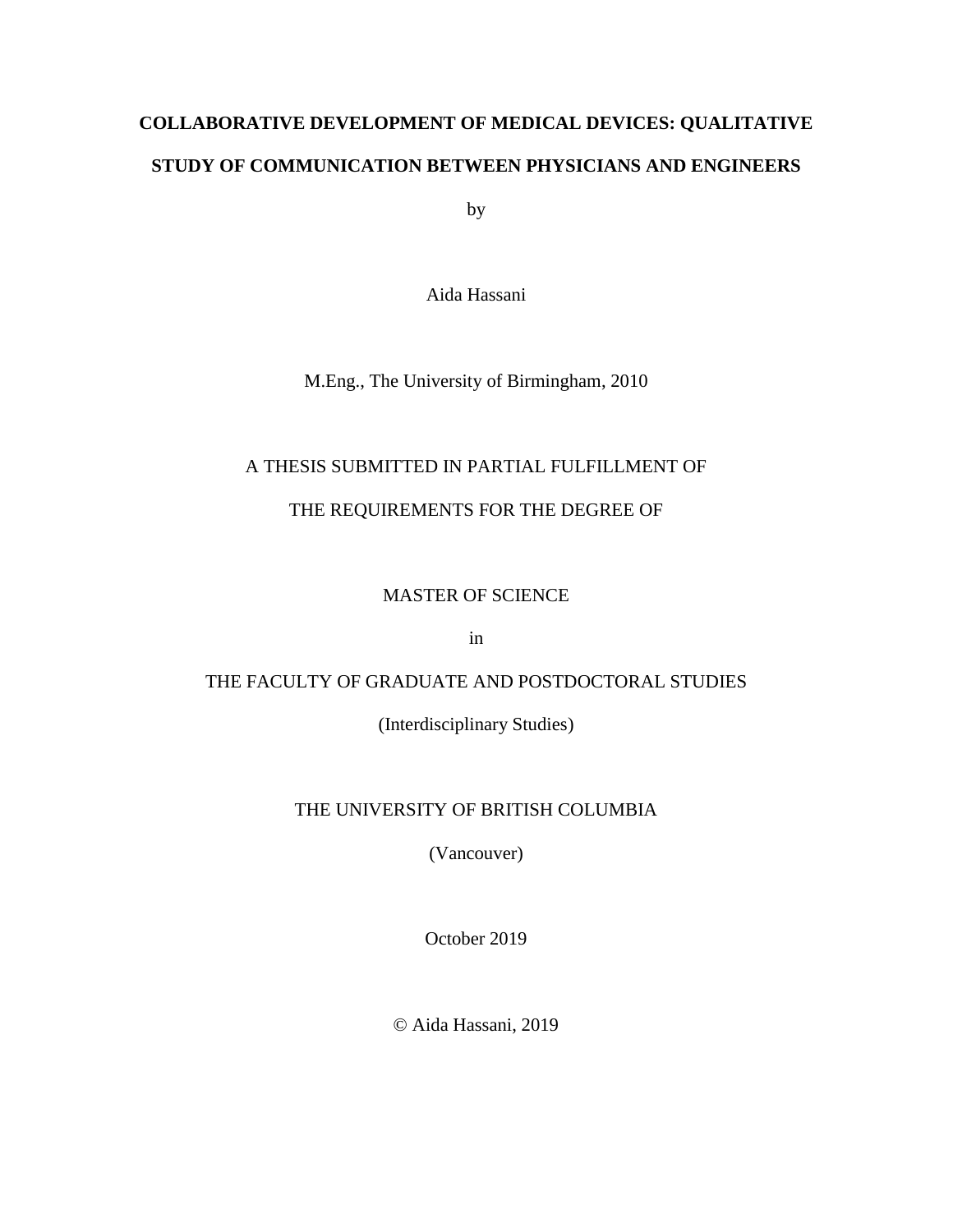The following individuals certify that they have read, and recommend to the Faculty of Graduate and Postdoctoral Studies for acceptance, a thesis/dissertation entitled:

Collaborative Development Of Medical Devices: Qualitative Study Of Communication Between Physicians And Engineers

| submitted by                        | Aida Hassani                                     | in partial fulfillment of the requirements for |
|-------------------------------------|--------------------------------------------------|------------------------------------------------|
| the degree of                       | Master of science                                |                                                |
| in                                  | Interdisciplinary studies                        |                                                |
| <b>Examining Committee:</b>         |                                                  |                                                |
| Dr. Sandra Jarvis-Selinger          |                                                  |                                                |
| Supervisor                          |                                                  |                                                |
|                                     |                                                  |                                                |
| Dr. Sayra M. Cristancho             |                                                  |                                                |
| <b>Supervisory Committee Member</b> |                                                  |                                                |
|                                     |                                                  |                                                |
| Dr. Laura E. Nimmon                 |                                                  |                                                |
| <b>Supervisory Committee Member</b> |                                                  |                                                |
|                                     |                                                  |                                                |
|                                     |                                                  |                                                |
| <b>Additional Examiner</b>          |                                                  |                                                |
|                                     |                                                  |                                                |
|                                     | <b>Additional Supervisory Committee Members:</b> |                                                |
| Dr. Antony J. Hodgson               |                                                  |                                                |

Supervisory Committee Member

Supervisory Committee Member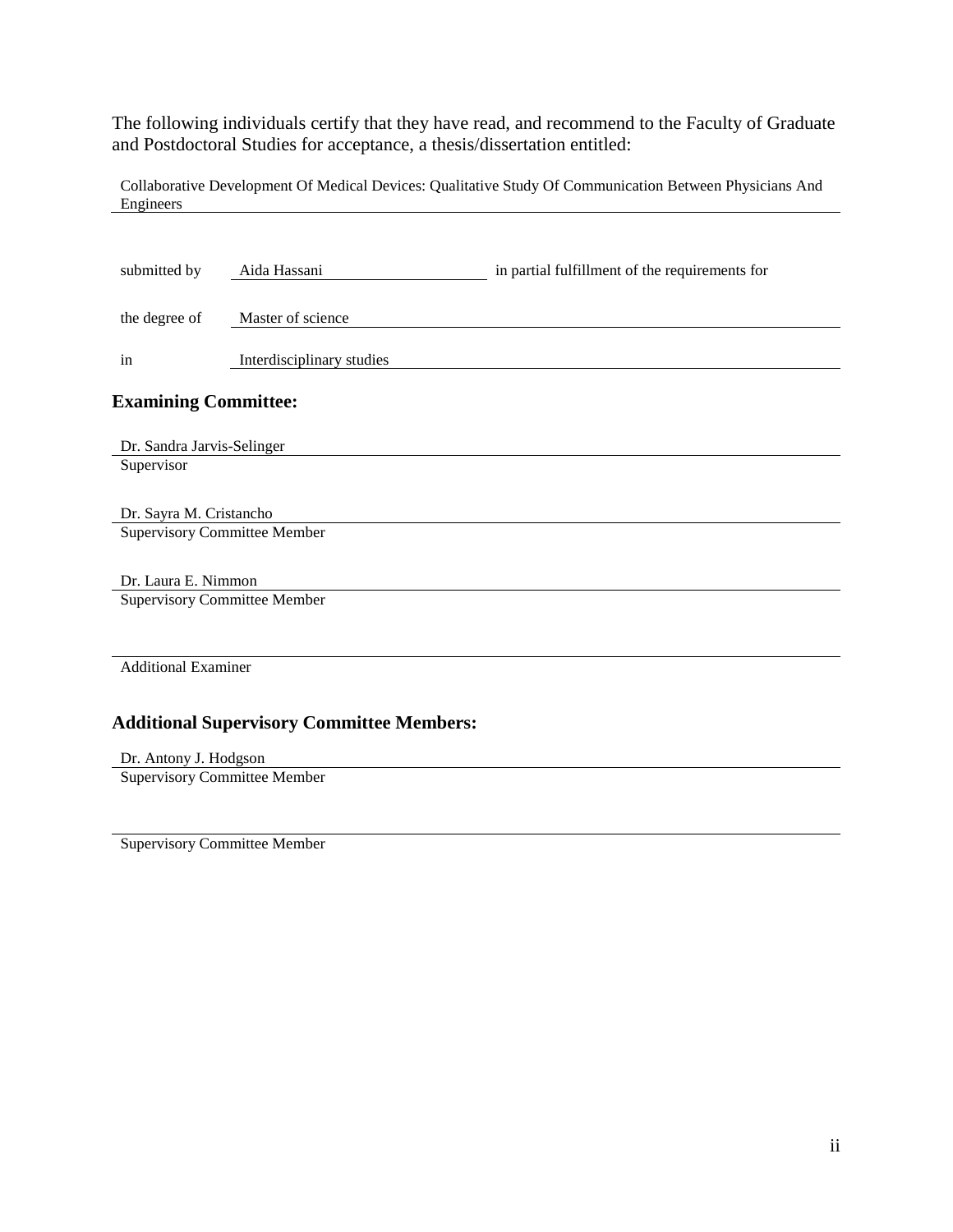#### **Abstract**

The importance of collaboration between physicians and engineers on improving the medical devices and patient safety is highly recognized. Previous studies found communication as an important component to interdisciplinary collaboration, however, maintaining an effective interdisciplinary communication can be challenging. With scarce literature on investigating the interaction between physicians and engineers, this study focuses on exploring the communication experiences of these two professional groups who have worked together collaboratively on medical devices. To better understand their challenges and facilitators, this research identifies six pairs of engineers and physicians who have worked together for years. All six cases, twelve engineers and physicians in total, are interviewed separately under qualitative case study method. The result of thematic analysis discovers three main categories: building relationship, team members quality, and communication techniques. The findings show that team members quality such as interest and dedication can help build strong relationships. Defining clear expectations at the beginning of the projects as well as sharing workload seem to improve relationships and foster communication. Other techniques contributing to effective communication include continuous feedback and face to face meetings. With a more careful analysis of findings, a model of personal and contextual factors with an emphasis on their interrelationship is suggested. Reviewing communication practices in all six cases illustrates that the benefits of collaboration overweigh the barriers. Thus, it is recommended that collaboration between physicians and engineers continue in the whole process of developing medical devices.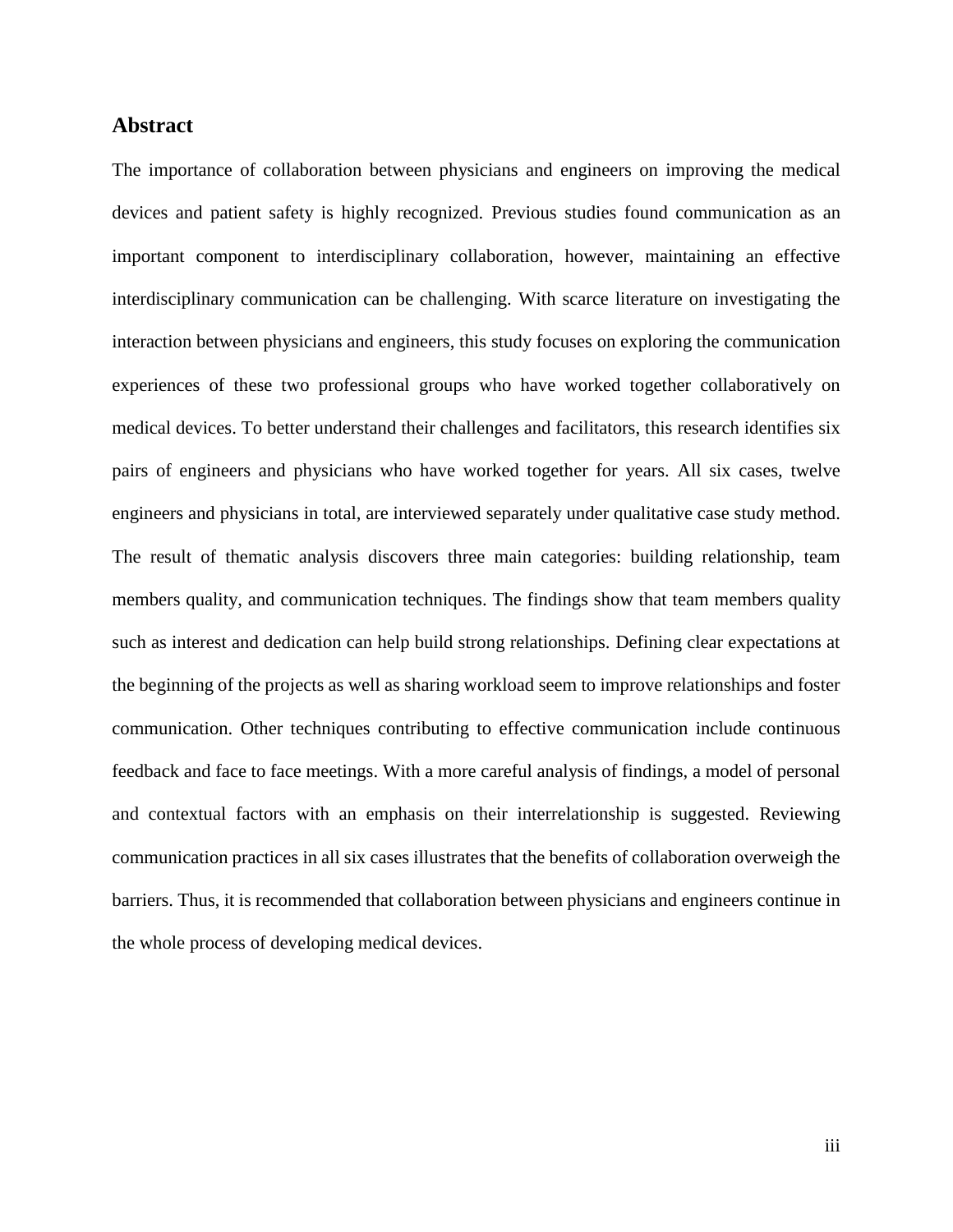## **Lay Summary**

Maintaining effective interdisciplinary communication can be challenging. For physicians and engineers working together on medical device development, communication is vital to the success of their collaboration. With the growth of interdisciplinary partnerships, exploring communication challenges and facilitators can foster successful collaboration. This study explores communication practices of six pairs of engineers and physicians who have worked together for several years. By examining their communication experiences through qualitative analysis, this study seeks to identify ways to improve communication. The findings of this study suggest that building relationships, team member qualities, and communication techniques are contributing factors to effective communication.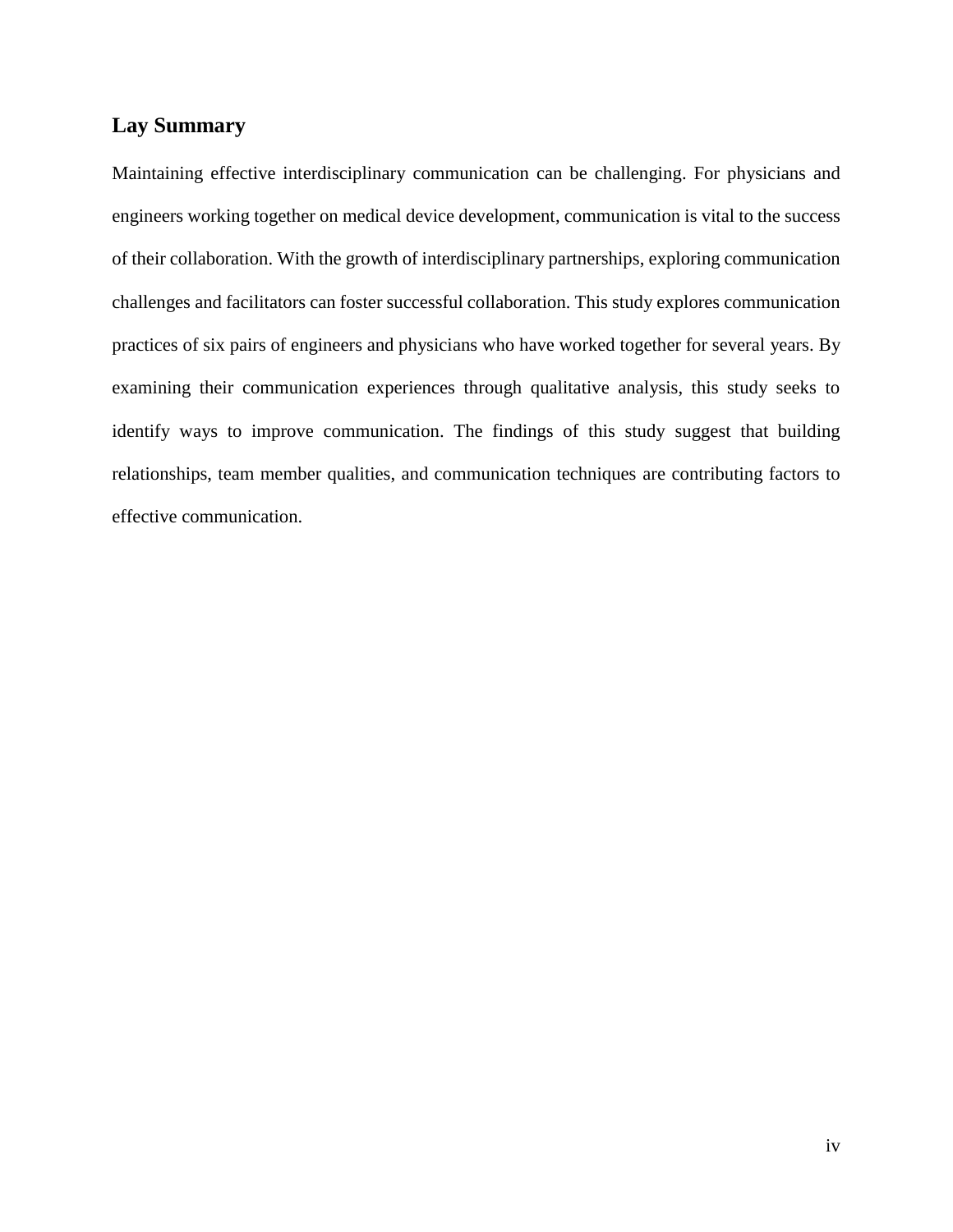## **Preface**

This thesis is an original, unpublished work by the author, Aida Hassani. I was primarily responsible for the concept, data analysis, and composition of the manuscript. My research committee, overseen by my research supervisor Dr. Sandra Jarvis-Selinger, comprised of Dr. Sayra Cristancho, Dr. Laura Nimmon, and Dr. Antony Hodgson. They provided expert advice regarding all aspects of my thesis including several iterations of manuscript revisions.

The UBC Behavioural Research Ethics Board approved this study on August 30, 2018 under the certificate number of H18-01165.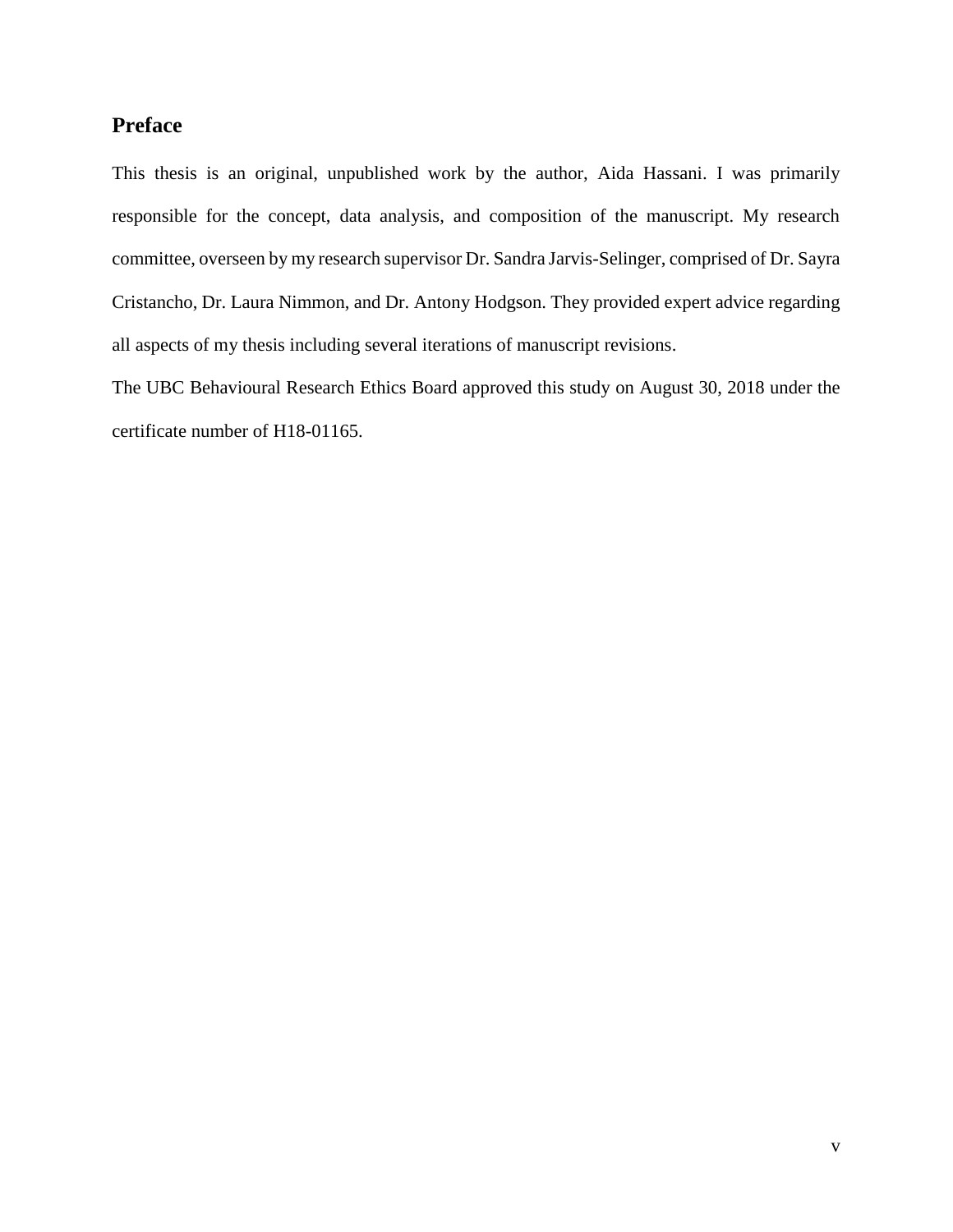## **Table of Contents**

| 1.1   |  |
|-------|--|
| 1.2   |  |
| 1.3   |  |
| 1.4   |  |
|       |  |
| 2.1   |  |
| 2.2   |  |
| 2.3   |  |
| 2.4   |  |
|       |  |
| 2.4.2 |  |
| 2.5   |  |
|       |  |
| 3.1   |  |
| 3.1.1 |  |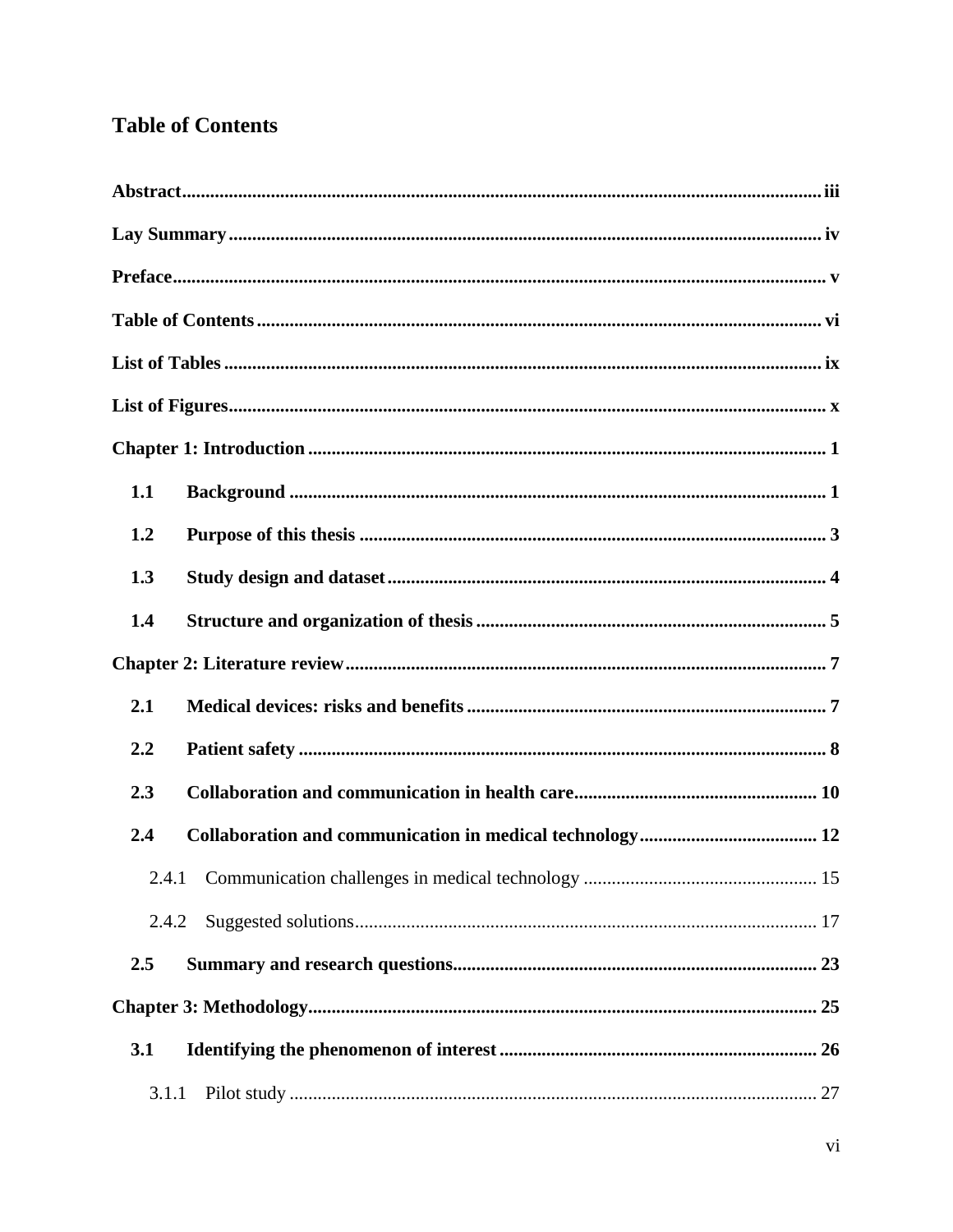| 3.2 |         |  |
|-----|---------|--|
|     | 3.2.1   |  |
|     | 3.2.2   |  |
|     | 3.2.2.1 |  |
|     | 3.2.2.2 |  |
| 3.3 |         |  |
|     | 3.3.1   |  |
|     | 3.3.2   |  |
| 3.4 |         |  |
| 3.5 |         |  |
| 3.6 |         |  |
|     |         |  |
| 4.1 |         |  |
|     | 4.1.1   |  |
|     | 4.1.2   |  |
|     | 4.1.3   |  |
|     |         |  |
|     | 4.1.5   |  |
|     | 4.1.6   |  |
| 4.2 |         |  |
|     | 4.2.1   |  |
|     | 4.2.2   |  |
|     | 4.2.3   |  |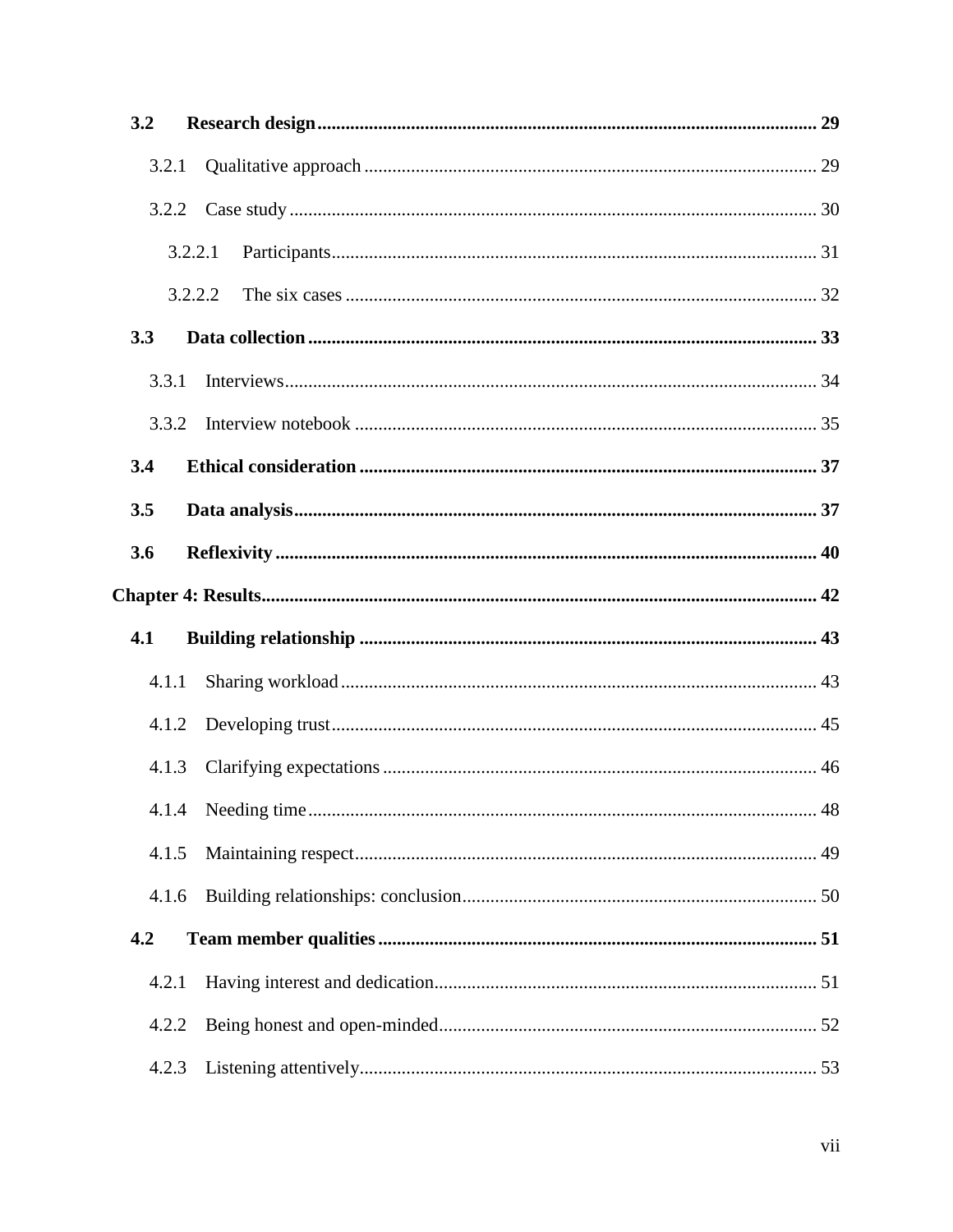| 4.3   |  |
|-------|--|
| 4.3.1 |  |
| 4.3.2 |  |
| 4.3.3 |  |
| 4.3.4 |  |
| 4.3.5 |  |
| 4.3.6 |  |
|       |  |
| 5.1   |  |
| 5.2   |  |
| 5.3   |  |
|       |  |
|       |  |
|       |  |
|       |  |
|       |  |
|       |  |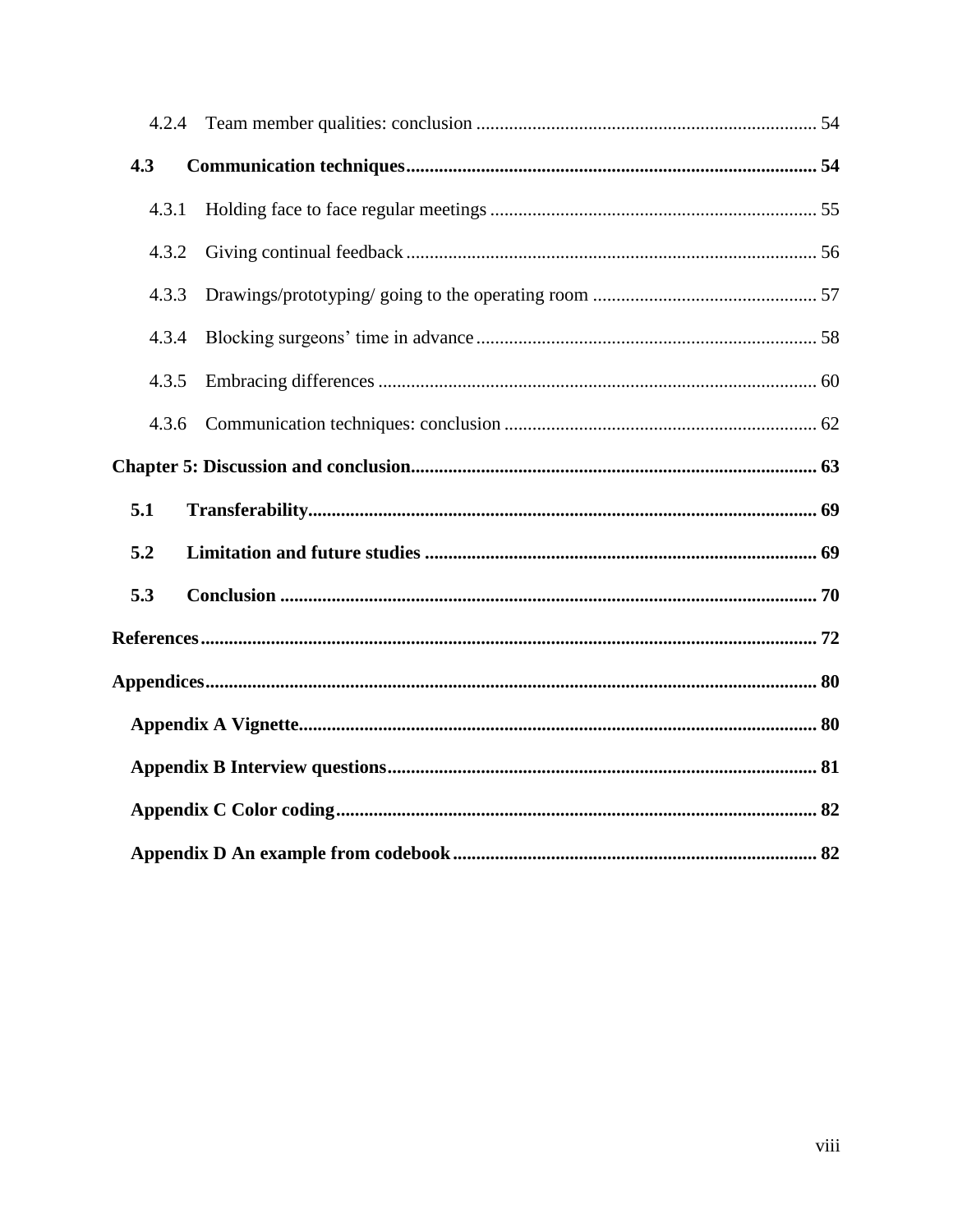## **List of Tables**

| Table 4-1: Emerged themes and sub-themes in studied cases: Contributing factors to |  |
|------------------------------------------------------------------------------------|--|
|                                                                                    |  |
|                                                                                    |  |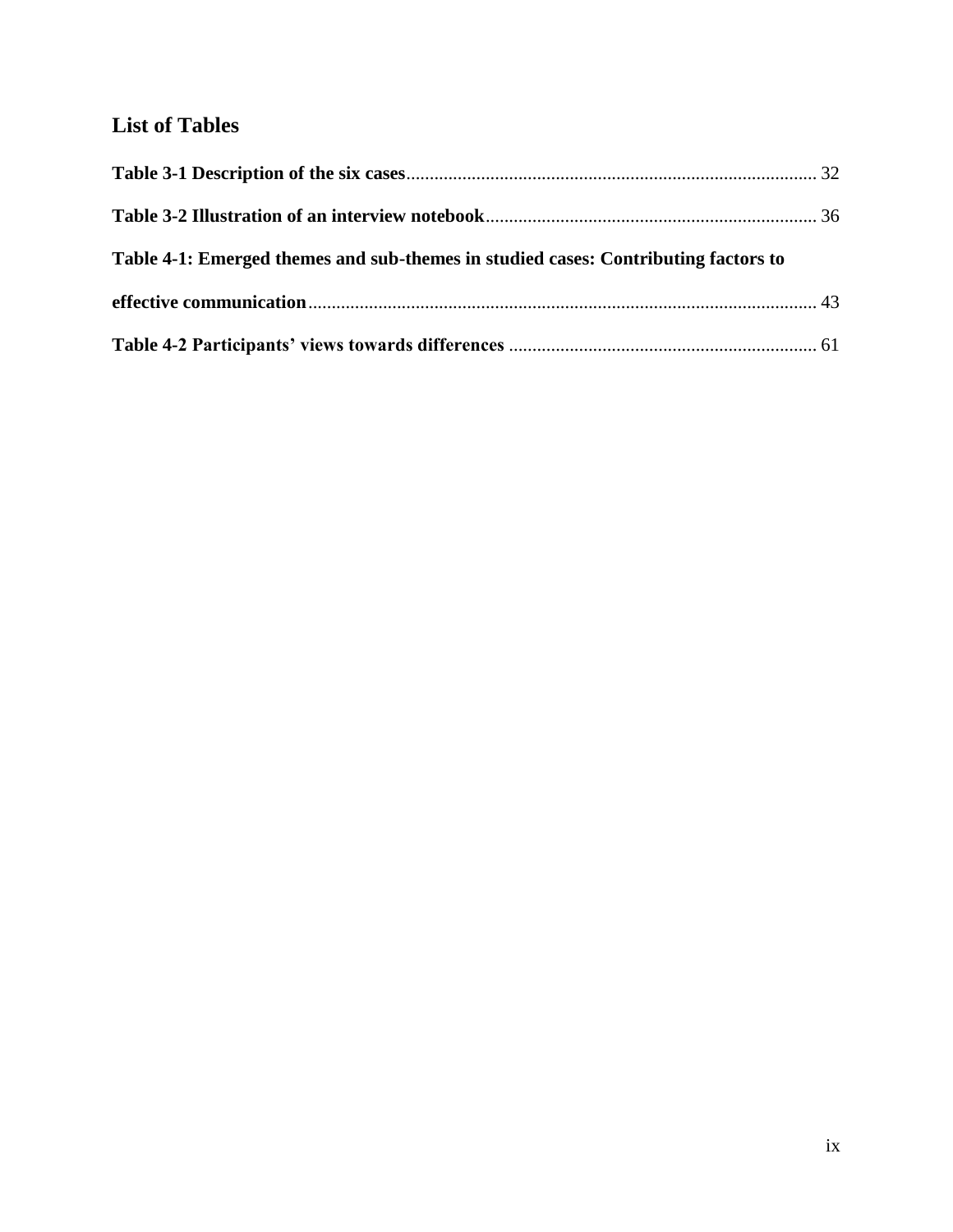# **List of Figures**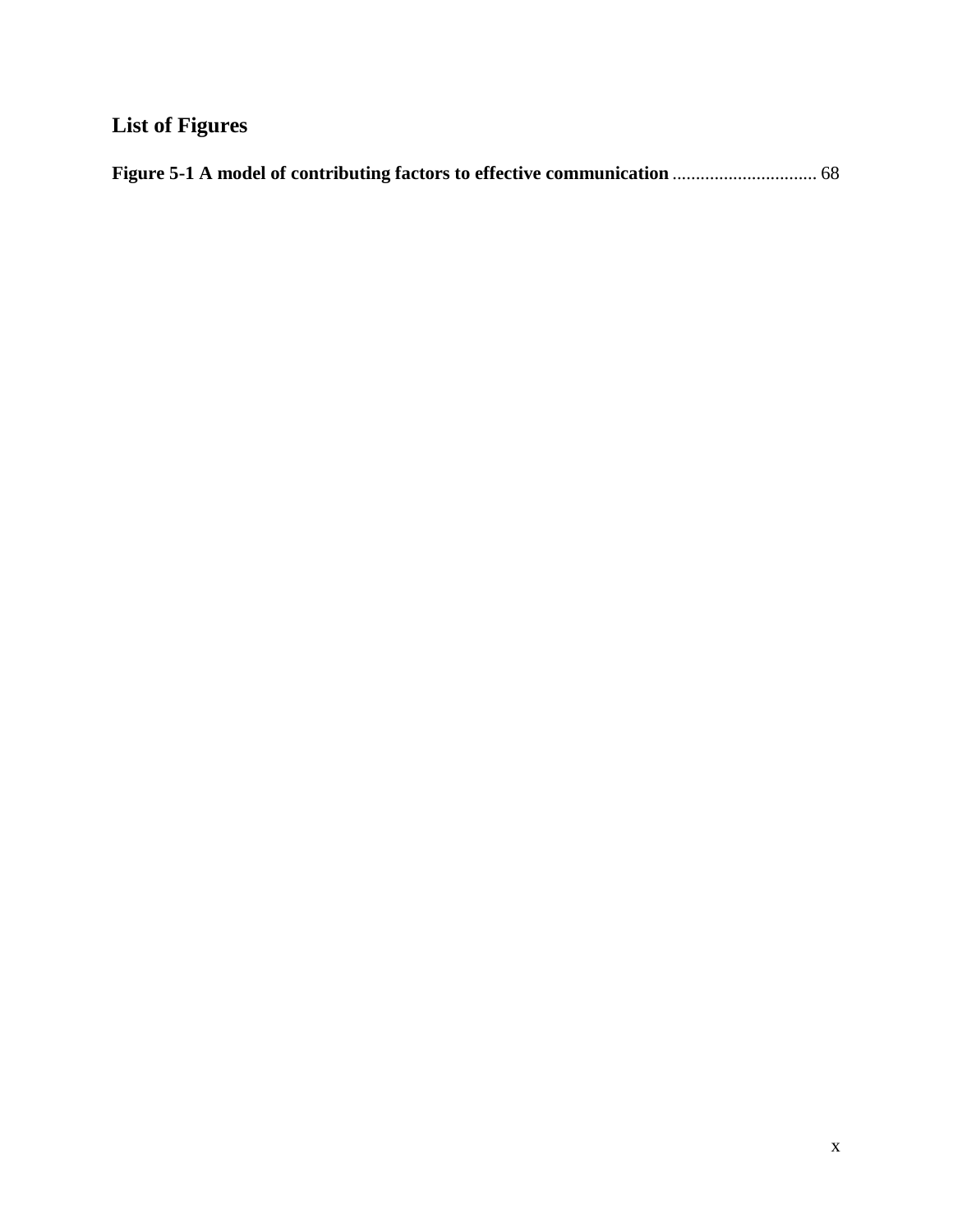#### **Acknowledgements**

My special thanks goes to my supervisor, Dr. Sandra Jarvis-Selinger, and to my committee members: Dr. Sayra Cristancho, Dr. Laura Nimmon, and Dr. Antony Hodgson. Thank you deeply Sandra, for accepting to be my supervisor and for being an extraordinary advisor throughout this journey. Thank you for your continuous support even when the direction of my thesis changed to one that was not in your main focus. Conducting a qualitative study as an engineer for the first time was challenging. With your patience, guidance and directions, everything that looked impossible to me became possible.

Thank you Sayra for enlarging my vision of qualitative study. Your insightful feedback and suggestions were helpful throughout this research. Thank you Laura for your helpful advice in this research especially on methodological questions and data analysis. Thank you Antony for your help and support especially during the data collection of my pilot study. There were many meetings we had throughout this project; thank you all for your time, commitment, efforts and your thorough feedback.

Thank you all my participants for giving me your time to be interviewed and for sharing your valuable stories and experiences. Thank you my friends and lab mates for supporting me through your helpful edits and encouraging words.

Thank you my dear parents, Ghias and Zari, for your unconditional love, for supporting me and awakening my hopes whenever I lost them and got disappointed. Thank you my precious sister, Atena, for hearing my complaints and kindly calming me down. My two lovely aunts, Fatemeh and Mahboubeh, I thank you both for your pure love, kindness and care. Khale joon Mah, thank you for listening patiently and carefully to my incessant conversations about my research; I am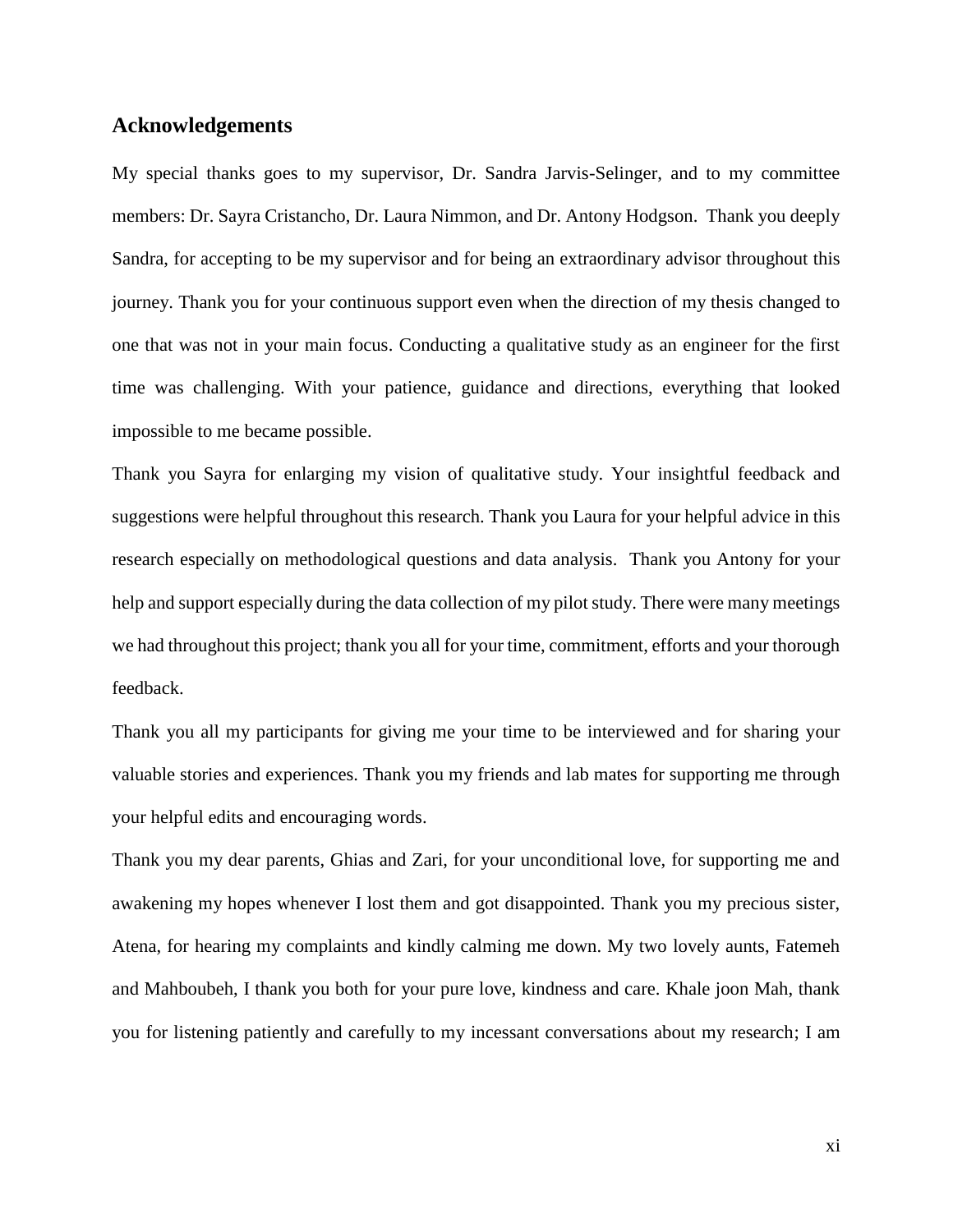really blessed to have you in my life as my auntie and my mentor. I am eternally grateful for having you all in my life at every step of the way—I love you all.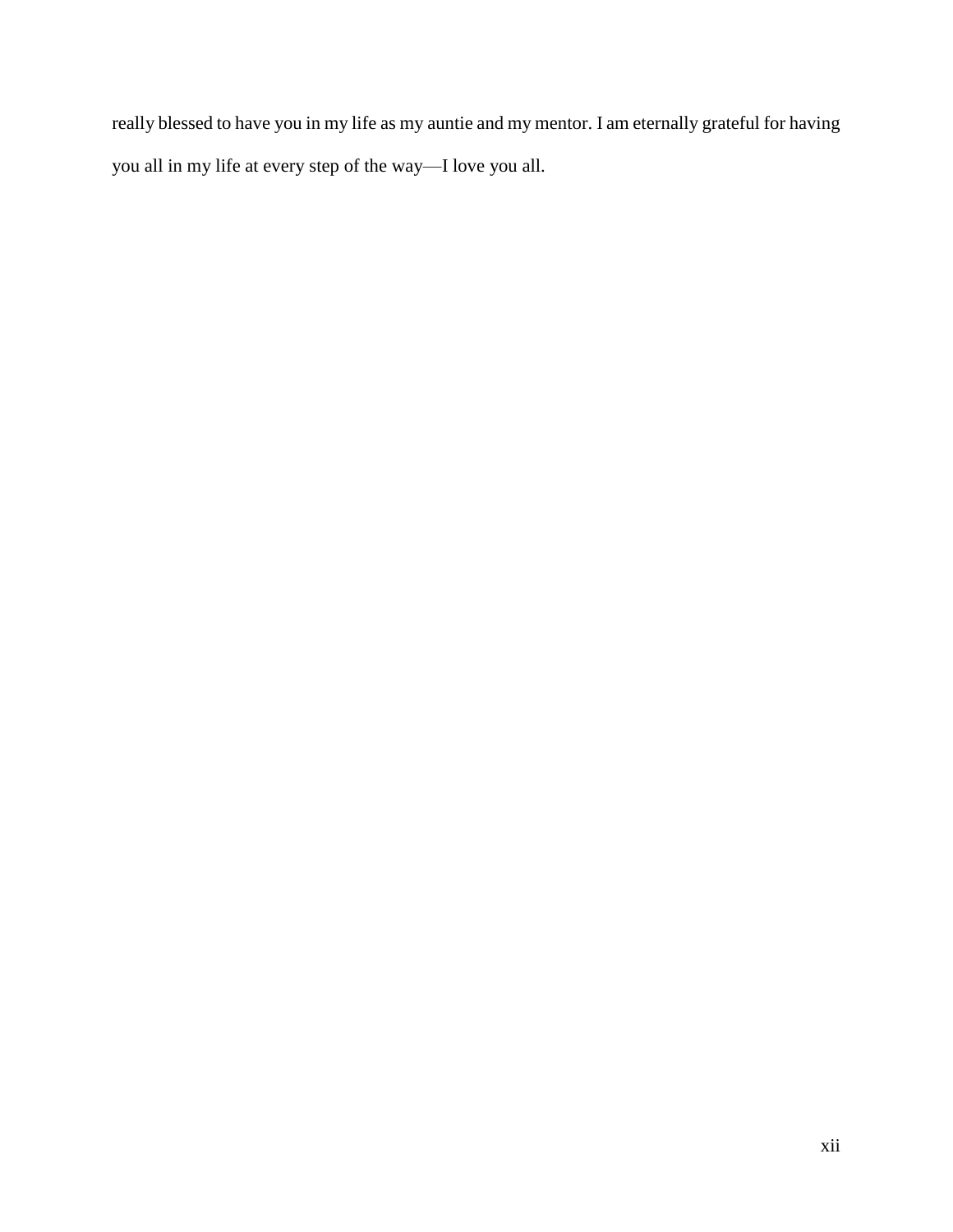## **Dedication**

*"To the patient who suffered an adverse consequence in surgery as a result of miscommunication"*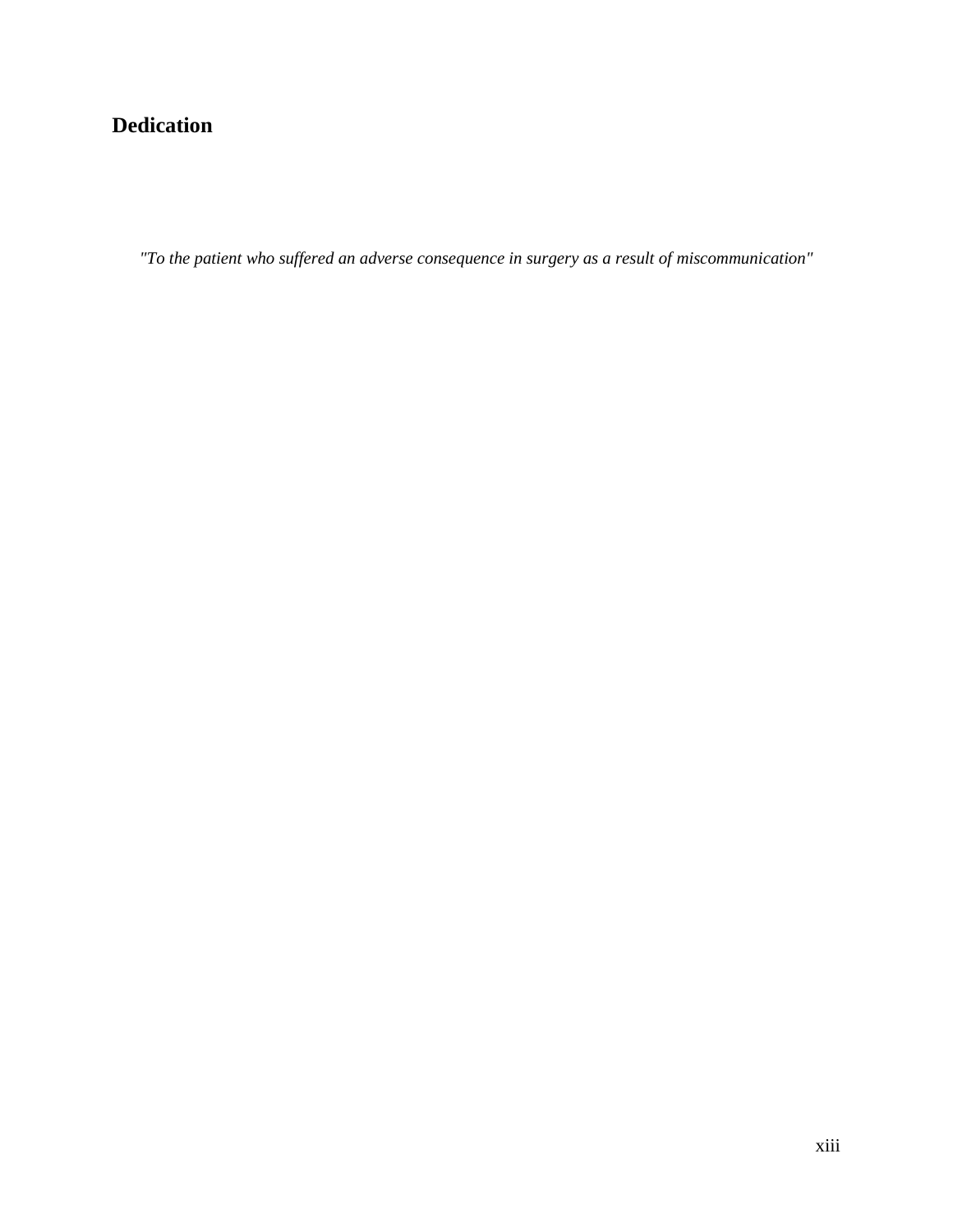#### **Chapter 1: Introduction**

Literature recognizes the importance of interdisciplinary collaboration between physicians and engineers in designing effective medical devices and improving patient safety. It also highlights the communication challenges that these two professional groups experience when working together. Having said that, the empirical studies have mainly focused on interdisciplinary communication and collaboration between physicians and other healthcare professionals or disciplines. The interaction between physicians and engineers has been overlooked or studied very little. In response, this research proposes to study the communication experiences of these two groups -physicians and engineers- to explore their perspectives on their communication, identify the barriers and facilitators, and investigate their approaches to address communication challenges. In this chapter, I review the previous studies on the importance of communication in both healthcare and medical device development. I then define the goals of the project, and explain the adopted methodology to complete this thesis. Finally, I cover the structure and design of this study.

#### **1.1 Background**

Medical device risks and errors endanger patient safety. In the report "To Err Is Human: Building a Safer Health System", the Institute Of Medicine (IOM) reported that between 44,000 to 98,000 people die each year in the United States because of medical errors. Thus, the report recommended a national initiative should be undertaken to reduce medical errors (Kohn, Corrigan, & Donaldson, 2000). Therefore, incorporating patient safety into the development of medical devices is critical to every healthcare and medical device project (Emslie et al., 2002; Kramer et al., 2014; Canada's health care system, 2017).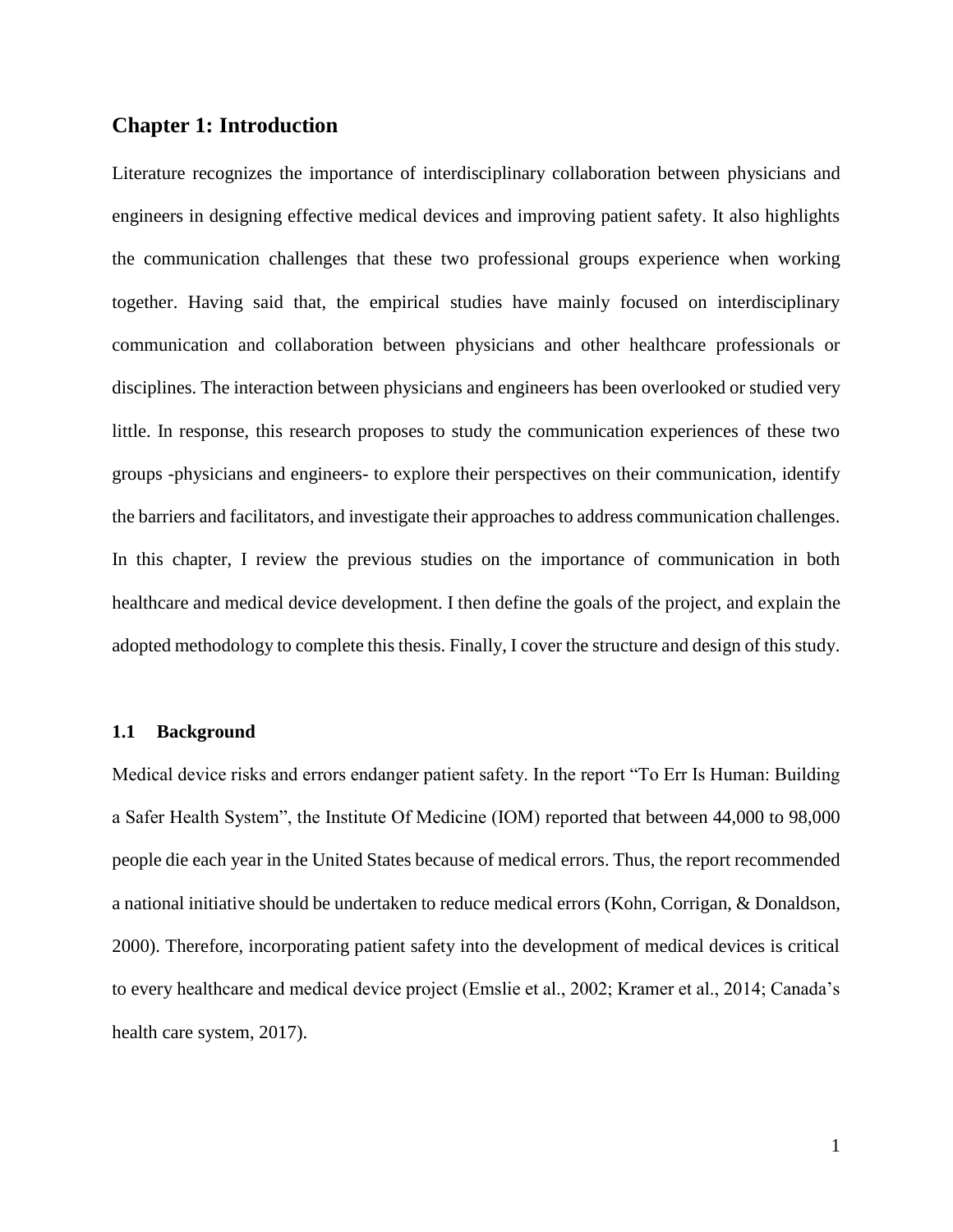According to the IOM report (2000), sources of medical error include the decentralized and fragmented state of health care delivery systems, barriers to accessing complete patient data, and lapsed attention to the prevention of medical mistakes. Thus, the issues are multidimensional. The IOM suggested several ways to enhance health care and patient safety. These suggestions included the establishment of interdisciplinary training teams, programs, and collaboration with a focus on designing safe devices. Working collaboratively improves health care (Drinka & Clark, 2000) and represents an essential element of both patient safety and productivity at health research organizations (Makary et al., 2006). Recent findings on this subject emphasize that strong collaboration produces improved health care and patient safety results (Morley & Cashell, 2017).

While communication has been identified as a fundamental determinant of effective collaboration (Ng, 2011; Huggett et al., 2011; Morley & Cashell, 2017; Johnson, 2019), research shows that medical error represents the most salient factor in failed communication (Brennan et al., 1991; Wilson et al., 1995; Kohn, Corrigan, & Donaldson, 2000; Alvarez & Coiera, 2006). Furthermore, ineffective communication has been identified as the most common reason for medical errors that endanger patient safety (Murphy & Dunn, 2010). From 1995-2004, breakdowns in communication were cited as the most prevalent cause of preventable deaths (O'Daniel & Rosenstein, 2008).

Studying the connection between medical device development and interdisciplinary collaboration represents a growing area of inquiry in medical research. The necessity of involving engineers who "play an essential role in research and development of medical devices" (Cummins et al., 2018, p. 435) as well as physicians as users of medical devices is highly recognized in studies (Shah  $\&$ Robinson, 2006; Chatterji et al., 2008; Yoda, 2009, 2016). Prior analysis of interdisciplinary collaboration practices revealed that collaboration between physicians and engineers confronted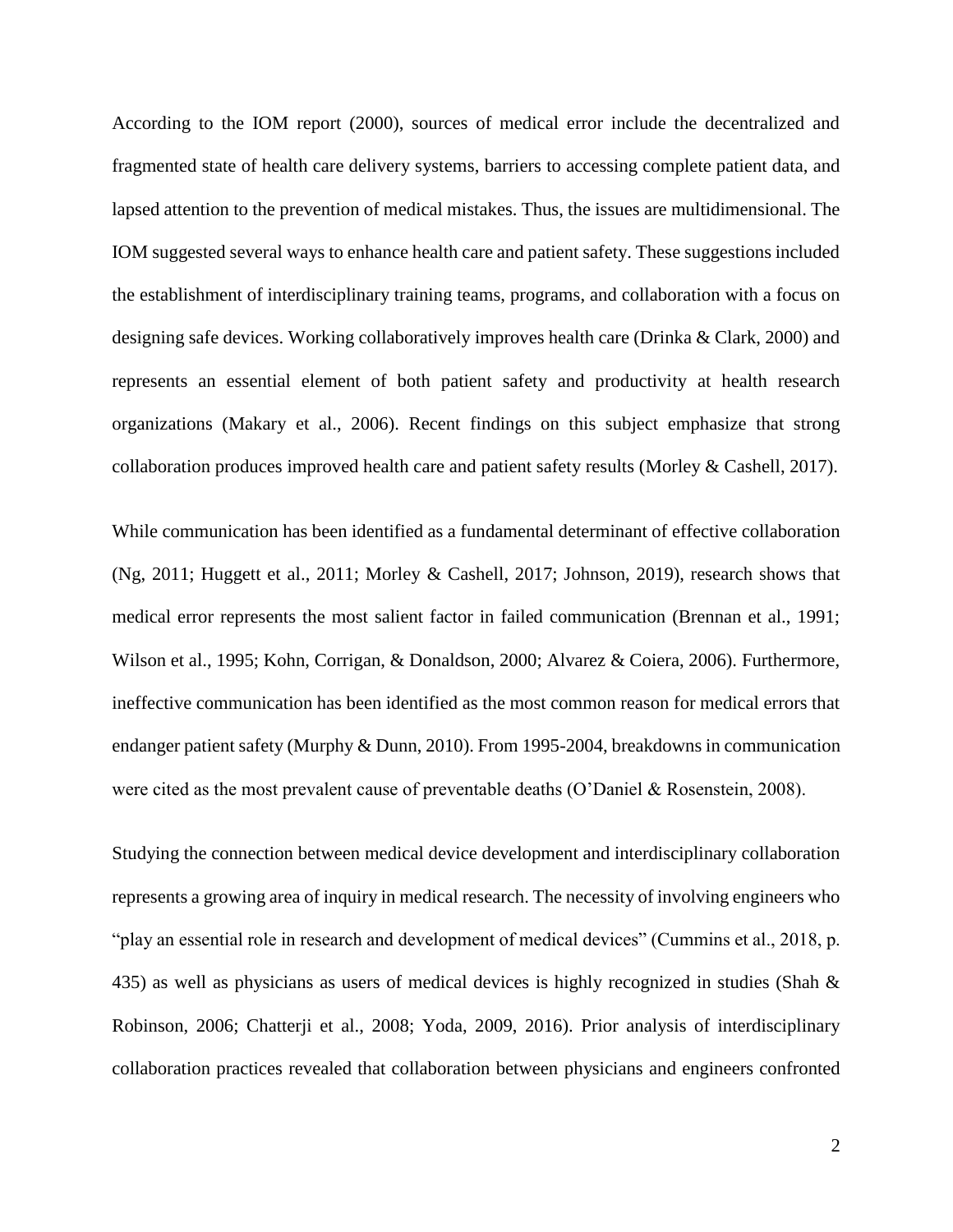many challenges (Reid et al., 2005; Ng, 2011; Yoda, 2009, 2016; Cummins et al., 2018). These challenges were principally attributed to the limited exposure of each professional group to the experiences of the other, along with the corresponding knowledge deficits. Engineers working in the medical device field do not understand everything about the health care system because they were educated at engineering schools outside of a hospital-based context (Reid et al., 2005; Ng, 2011). Also, there is no exposure to mathematical and physics topics for medical students, as well as no training programs helping professional doctors to understand the engineering concepts behind the medical devices (Ng, 2011).

While there is growing literature on exploring the interdisciplinary research between physicians and other disciplines, the collaboration between physicians and engineers is overlooked (Cummins et al, 2018). The existing research shows some of the emerging factors that contribute to successful collaboration between physicians and engineers, however there is little empirical research on examining communication practices between engineers and physicians. In response, this research proposes to study the communication experiences of the two groups -physicians and engineers- to explore their perspectives on communication, identify the barriers and facilitators, as well as their approaches to address communication challenges.

#### **1.2 Purpose of this thesis**

The specific objectives of this thesis are:

a) Exploring topics that arise in communication practices between engineers and doctors who work collaboratively together by interviewing both engineers and doctors from each team.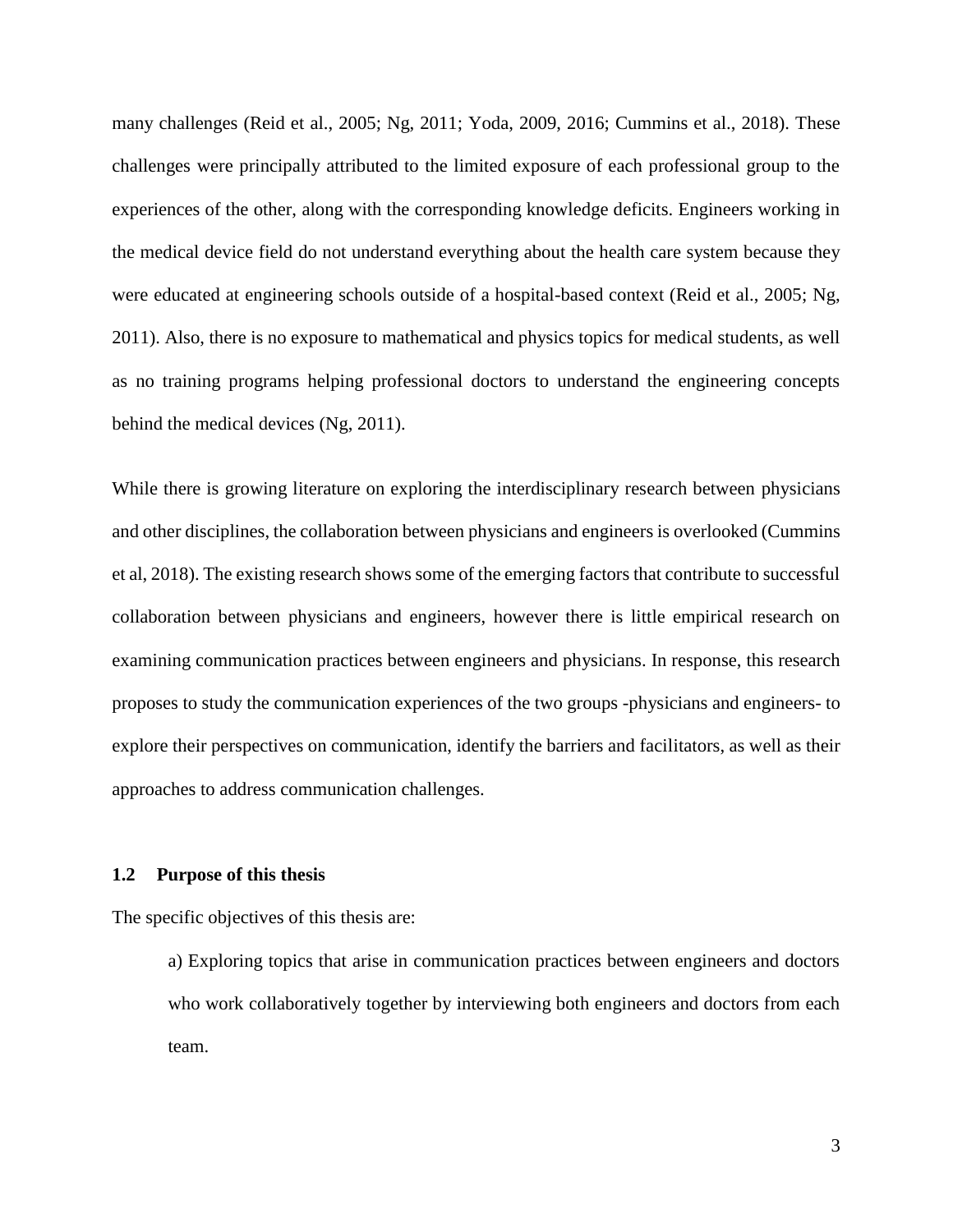b) Addressing the communication challenges and facilitators, along with their incorporated techniques to overcome hurdles.

By investigating engineers' and doctors' experiences of interdisciplinary communication, this research sheds light on the topics that arise in communication practices. In addition to confirming the presence of communication patterns consistent with other research findings, this study utilizes its data to identify new issues and to explore alternative ways to improve communication.

#### **1.3 Study design and dataset**

I completed this research under the qualitative case study methodology. Qualitative approaches are most applicable when the researcher aims to explore the subjective views of the participants (Sutton & Austin, 2015). The objective of qualitative inquiry is to seek answers through the analysis of descriptive data, observation, interview, writing, and reflection (Hammarberg, Kirkman,  $\&$  de Lacey, 2016). Five common approaches to qualitative research include narrative study, grounded theory, ethnography, case study and phenomenology (Creswell, 2007). Each style carries advantages and disadvantages. All approaches could potentially be suitable designs for my research, however I selected a 'case study' approach in order to answer the 'what' (What arises …?) and 'how' (How can we address …?) (Yin, 2018).

There were twelve participants in total: six engineers and six physicians. The participants were recruited from teams that have been working together collaboratively. Each engineer and doctor were defined as one case for this research (six cases in total: three were located in Canada and three in the United States) and each individual was interviewed separately. This study was designed to investigate communication experiences of professional participants. Choosing professional engineers and doctors who have had years of collaboration experiences was intended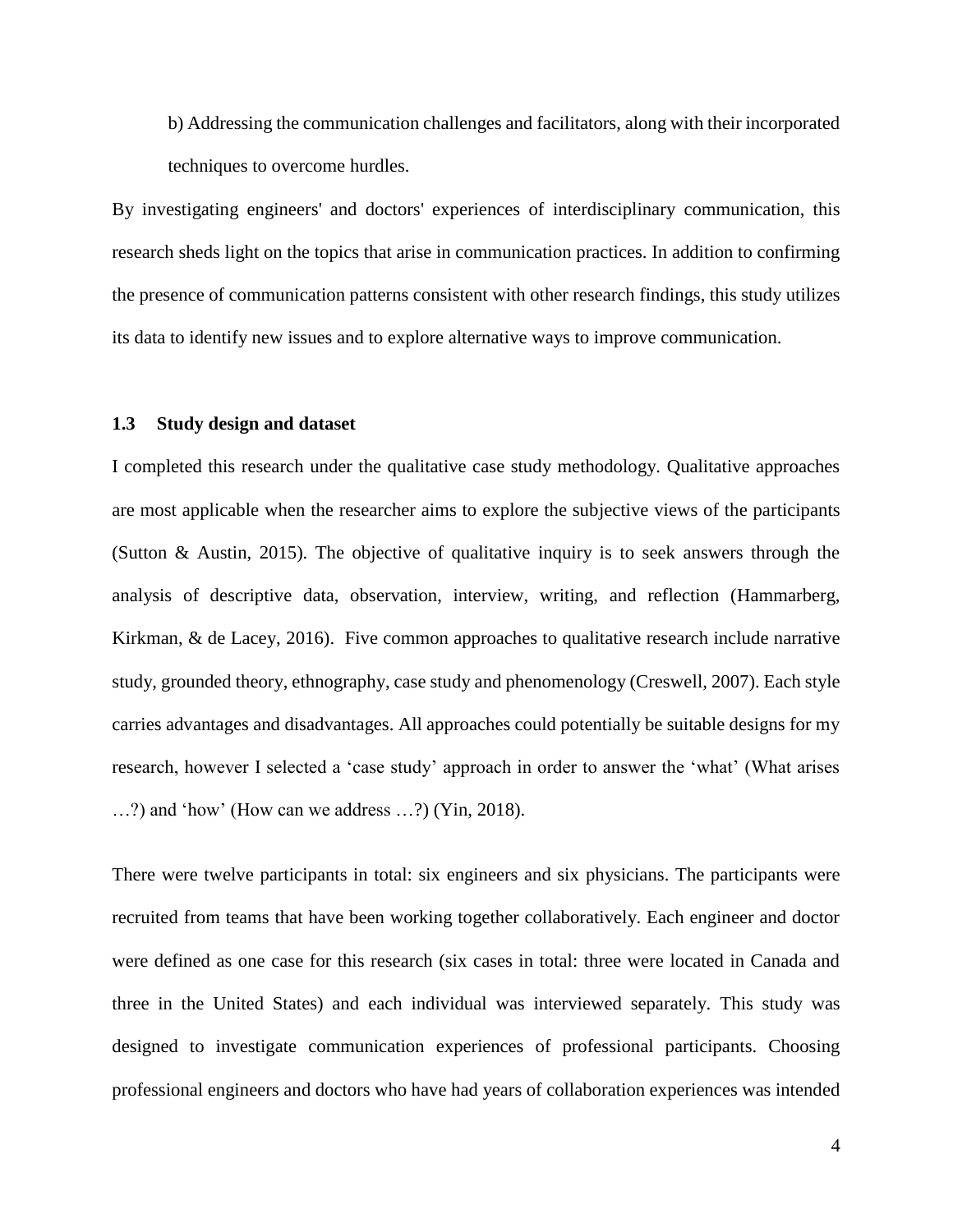to maximize the opportunity of exploring contributing factors to what works best or not best in their communication.

Thematic analysis was used to identify, analyze and report repeated patterns of meaning, (i.e. themes that were identified across the data set) (Braun & Clarke, 2006). I completed the coding through the combination of: a) traditional method (readings, taking notes, and sorting and organizing the coding through colored sticky notes) and b) a computerized one through the utilization of the qualitative software program, Nvivo (Maher et al., 2018). I conducted this initial coding based on the predetermined categories derived from the literature review and pilot study I completed for one of the courses at UBC (Hassani et al., 2019). The result of this analysis revealed three main themes: building relationship, team members qualities, and communication techniques. Each themes and their sub-themes are described in chapter four (Results).

#### **1.4 Structure and organization of thesis**

This thesis is organized into five main chapters. In the introduction chapter (Chapter One), I have provided a short summary of my thesis design and structure. In the background I highlight that communication is an important factor to successful collaboration, yet it is also recognized as a hurdle to collaboration. Thus, the objective of this study is to explore the perspectives of doctors and engineers on communication, as well as to learn their approaches to achieve effective communication. In literature review (Chapter Two), the current research and studies related to my thesis topic have been described. I have looked at the importance of interdisciplinary communication from the healthcare standpoint, as well as between engineers and physicians. Then, based on my knowledge from retrieved studies, I review the reported factors that contribute toward better collaboration and communication. In the methodology chapter (Chapter Three), I consider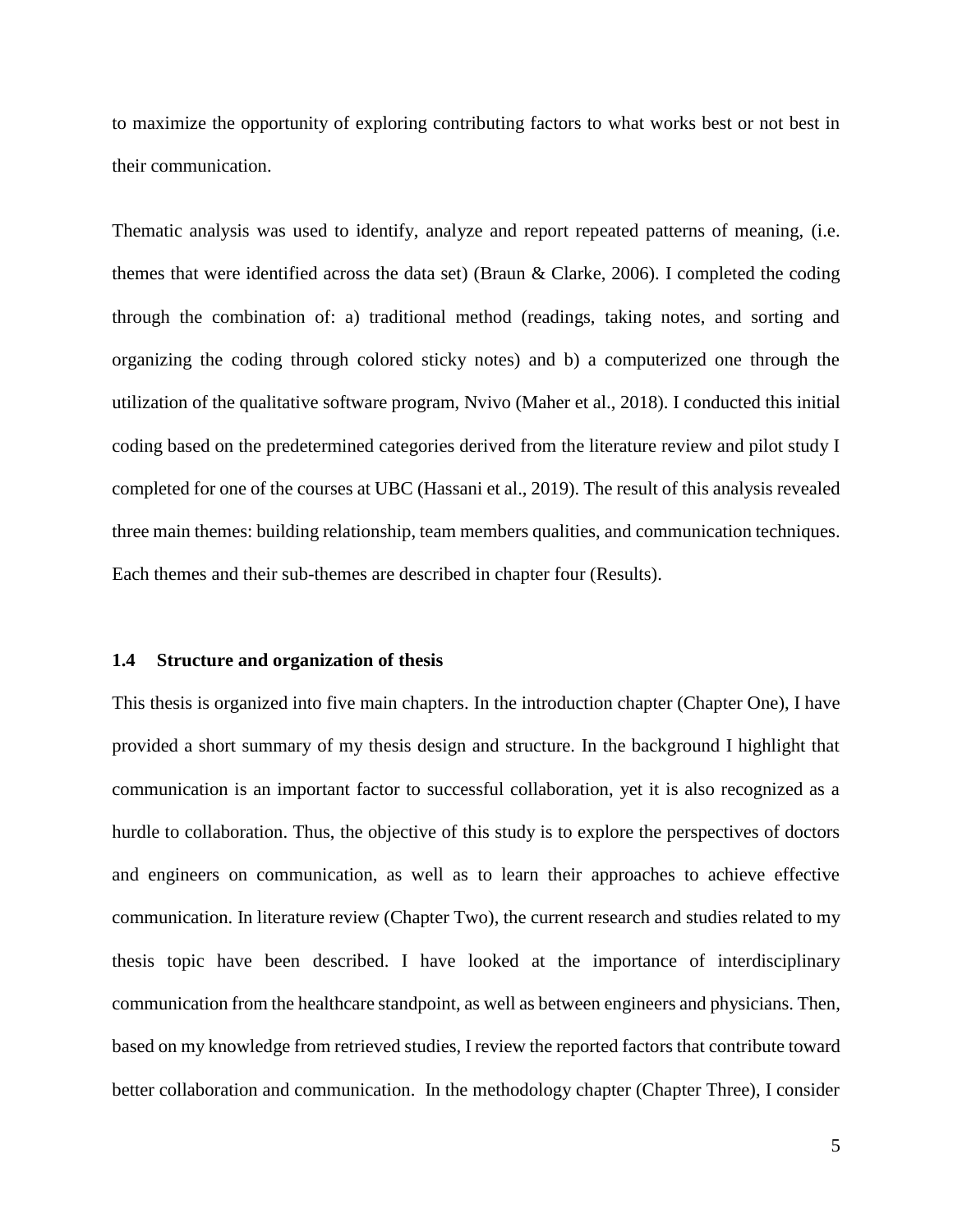the research questions and describe the undertaken qualitative case study method. Following that, I examine the conceptual phase, data collection and type of analysis. In the result chapter (Chapter Four), I report the findings of this study based on the emerged themes along with the verbatim quotations from research participants. In the discussion and conclusion chapter (Chapter Five), I take into account the previous research and findings of this study to describe my own refined understanding of communication.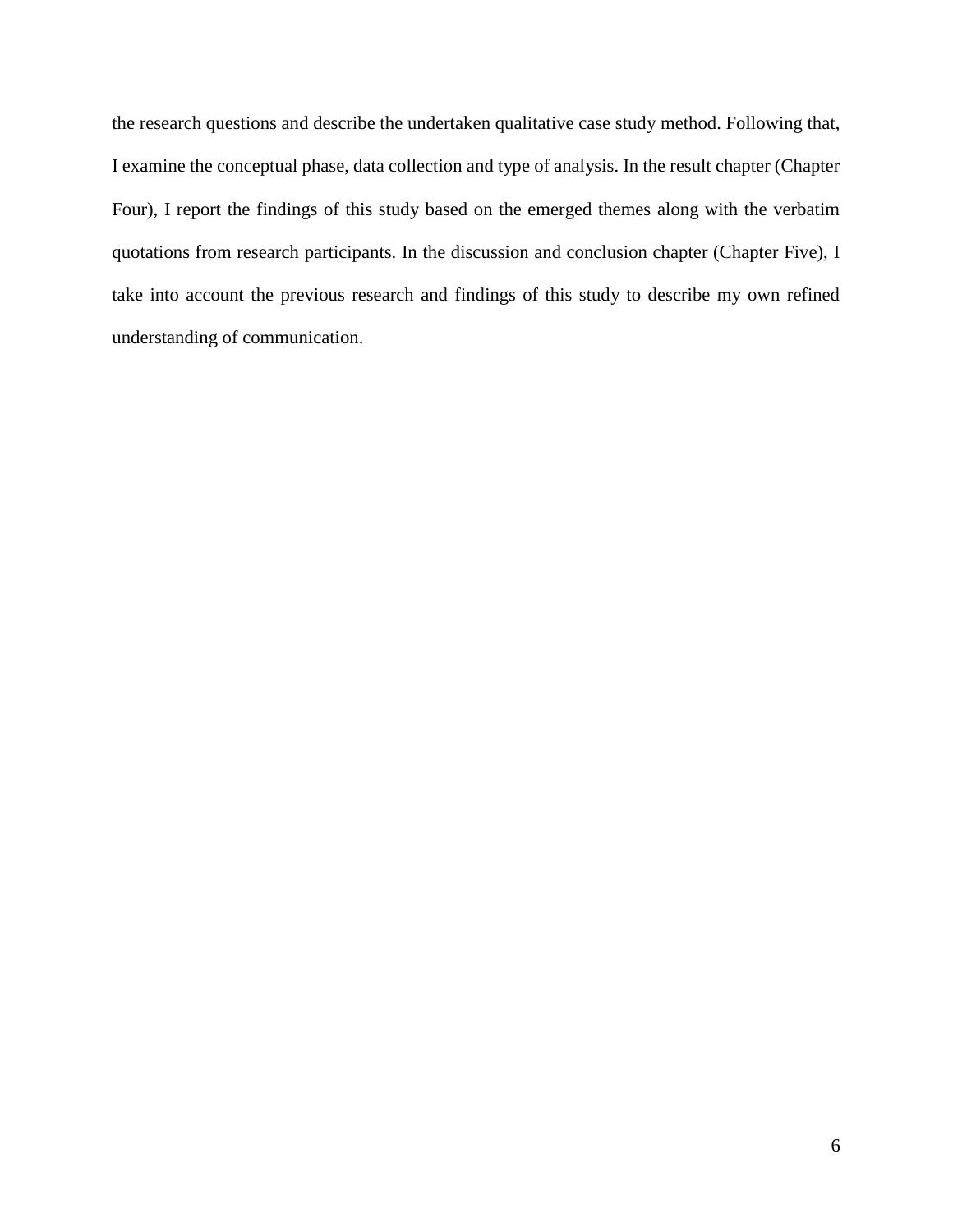#### **Chapter 2: Literature review**

In this chapter, I explore the current literature about the communication between engineers and physicians during their collaboration in developing medical devices. To better understand the importance of communication experiences between these two professional groups, the research took me to look further in literature and investigate the risks and benefits of medical devices and patient safety. I then review the importance of communication and collaboration in both healthcare and medical technologies, and examine the current challenges and suggested solutions. At the end of this chapter, I present a short summary describing the aims of this study along with my research questions.

#### **2.1 Medical devices: risks and benefits**

In the world of interdisciplinary collaboration, the result of combining different scientific disciplines has turned many impossibilities in medical health science into possibilities (Siposs, 1980). The development of medical devices is one of the greatest outcomes of the symbiosis of engineering and medicine disciplines. Medical devices are "a diverse group of products used to enhance the quality of patient care by restoring function, and aiding in the diagnosis, prevention, treatment and management of diseases and disabilities" (Snowdon, Zur, & Shell, 2011, p. 5). These devices are well recognized for all their benefits for modern healthcare delivery (Snowdon, Zur, & Shell, 2011; Blandford, Furniss, & Vincent, 2014). Research has shown that in many clinical cases, incorporating medical devices as part of a patient's treatment is necessary (Blandford, Furniss, & Vincent, 2014; Zens, Fujita, & Windeler, 2015). Moreover, medical devices can help the patient's care by performing the job precisely, quickly and efficiently (Siposs, 1980).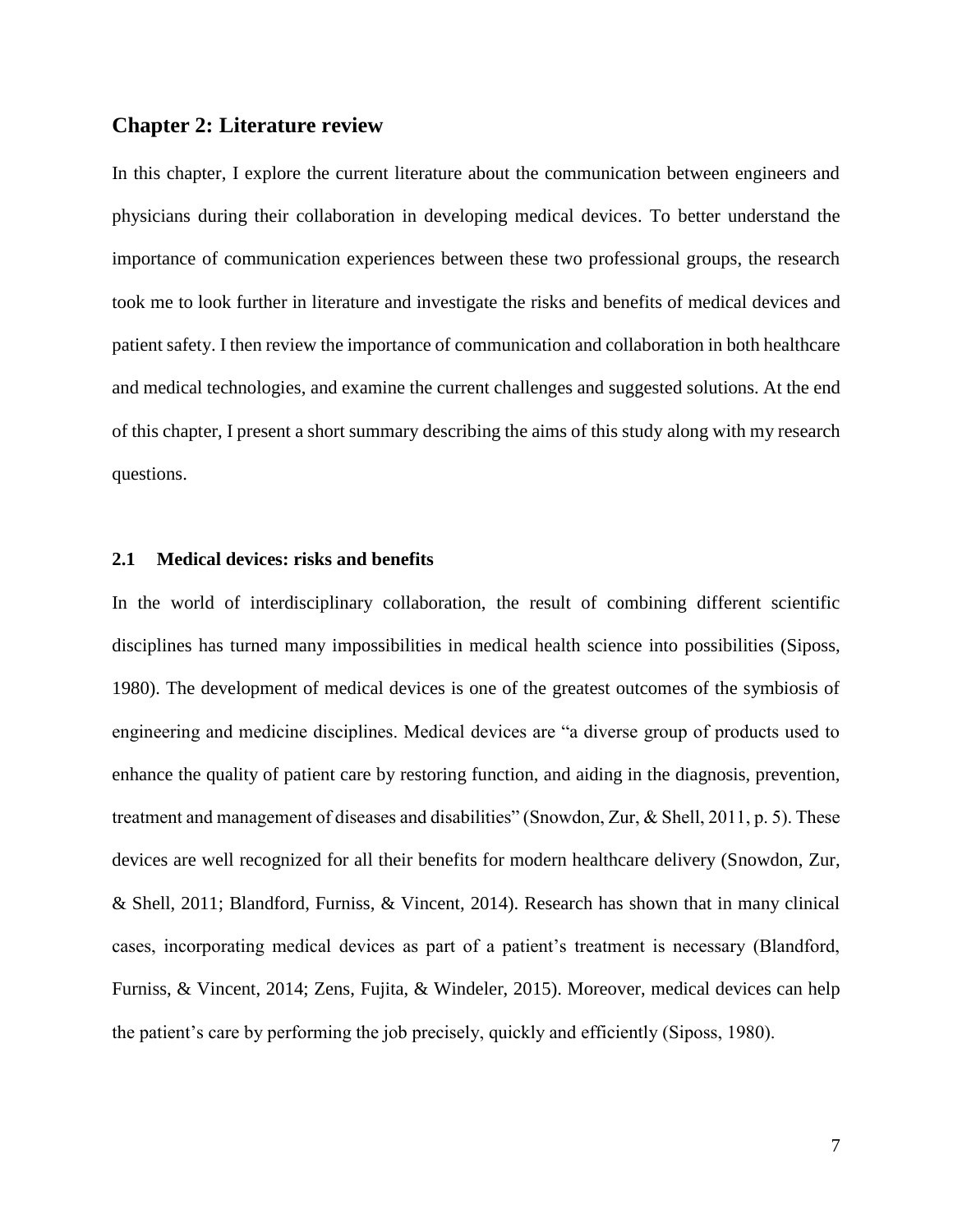Besides all the benefits that these life-saving technologies have brought to patients and healthcare (Cummins et al., 2018; Wamble, Ciarametaro, & Dubois, 2019), medical devices can also cause some risks for patients (Grober & Bohnen, 2005; Panesar et al., 2011; Alemzadeh et al., 2013; Blandford**,** Furniss, & Vincent, 2014). In their study on the impact of medical technology on patient's safety, Emanuel and her colleagues (2011) have pointed out that "poor design, poor maintenance and implementation, inadequate training, misuse of equipment and over reliance on technology" can lead to technology compromising safety (p. 3). To mitigate risks posed by medical devices, the government of Canada (2019) has published a report on improving safety, quality, and effectiveness of medical devices. In their report "Health Canada's Action Plan on Medical Devices", they have emphasized the importance of monitoring the devices, strengthening regulations, and taking mandatory actions to improve the reporting of medical device incidents. This highlights the significance of incorporating patient safety in designing and developing medical devices (Kramer et al., 2014).

#### **2.2 Patient safety**

Patient safety has been at the centre of attention in every healthcare system and the focus of many research projects (Emslie et al., 2002). In Canada, improving patient's safety has been one of the most significant aspects of their health care system (Canada's health care system, 2017). Patient safety practices have been defined as those that reduce the risk of adverse events related to exposure to medical care (Shojania, et al., 2001). It depends not only on the knowledge, skills and behaviors of the front line workers, but also on how the workers collaborate together (WHO, 2008, p 108).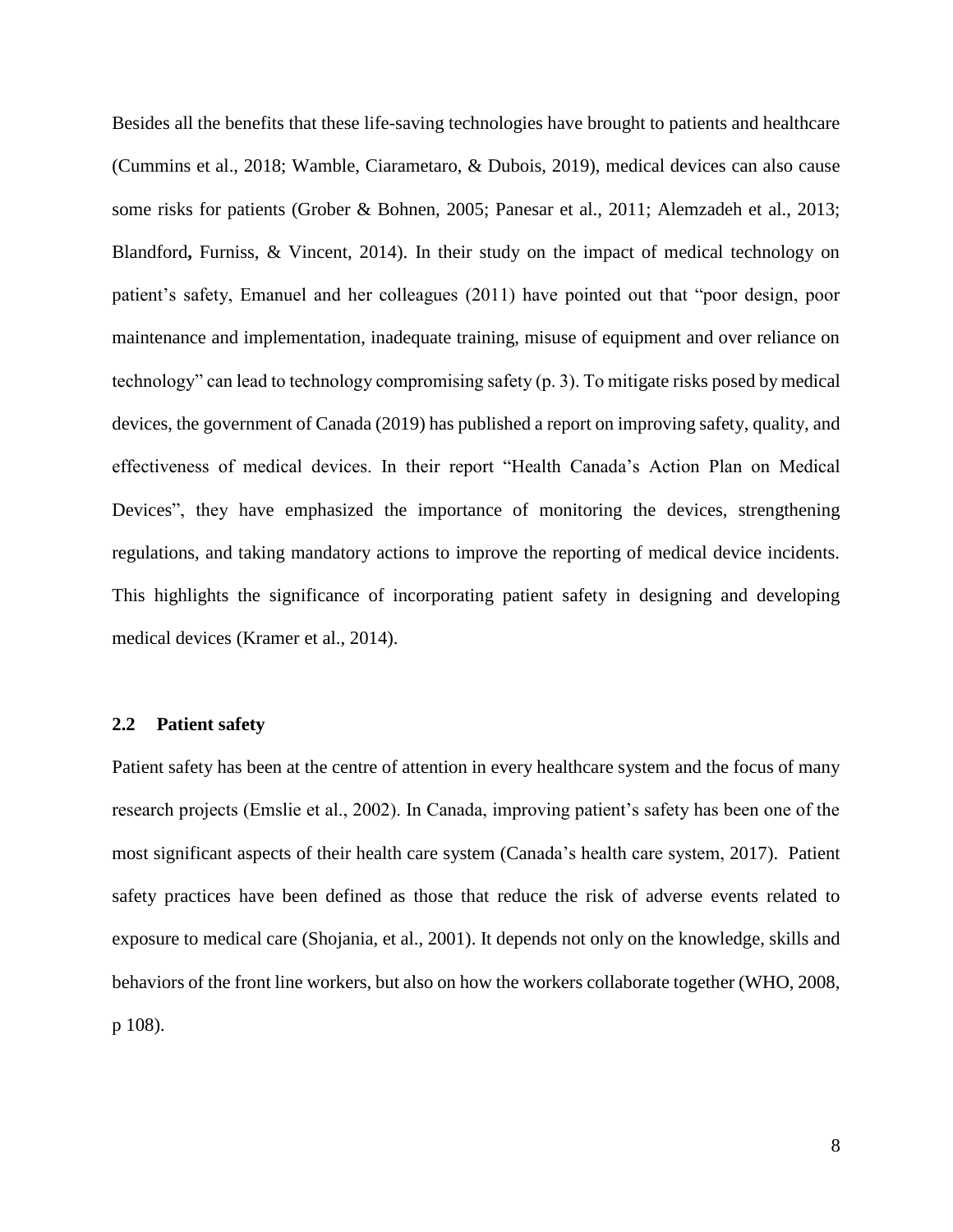In 1999, the Institute of Medicine (IOM) announced a serious concern in health care regarding patient safety caused by medical errors (Kohn, Corrigan, & Donaldson, 2000). The IOM's report systematically addressed patient safety in the United States, a report which aroused an enormous public response and brought national focus to this important issue (Ilan & Fowler, 2005; Baker, Day, & Salas, 2006). In their report, To Err Is Human: Building a Safer Health System, the IOM stated that as many as 98,000 people die annually in the United States as the result of medical errors. Consequently, the IOM called for a national effort to make health care safer.

The IOM's report emphasized that multiple factors contribute to the occurrence of medical error (e.g. decentralized and fragmented nature of the health care delivery system, lack of access to patients' complete information, limited attention on the 'prevention' of medical errors). Therefore the issues are complex and multifaceted. The IOM issued several recommendations to improve the quality and reliability of health care and patient safety. Some of IOM's recommendations included safety systems design, establishing interdisciplinary team training programs, and enhancing teamwork and collaboration. These suggestions have also been emphasized by the Joint Commission on Accreditation of Healthcare Organizations (JCAHO) (O'Daniel & Rosenstein, 2008). The JCAHO requested that hospitals include collaborative work and communication among their health care staff as their top practices to ensure patient safety (Baker, Day & Salas, 2006).

More research in this area reiterates that strong collaboration can lead to improved health outcomes (Morley & Cashell, 2017). Interdisciplinary collaboration is widely promoted as a way of enhancing health care (Drinka & Clark, 2000) and it has been considered an integral part of patient safety, as well as an essential component of health research organizations (Makary et al., 2006; Baker, Day & Salas, 2006). This shows the maturity of the science of safety to include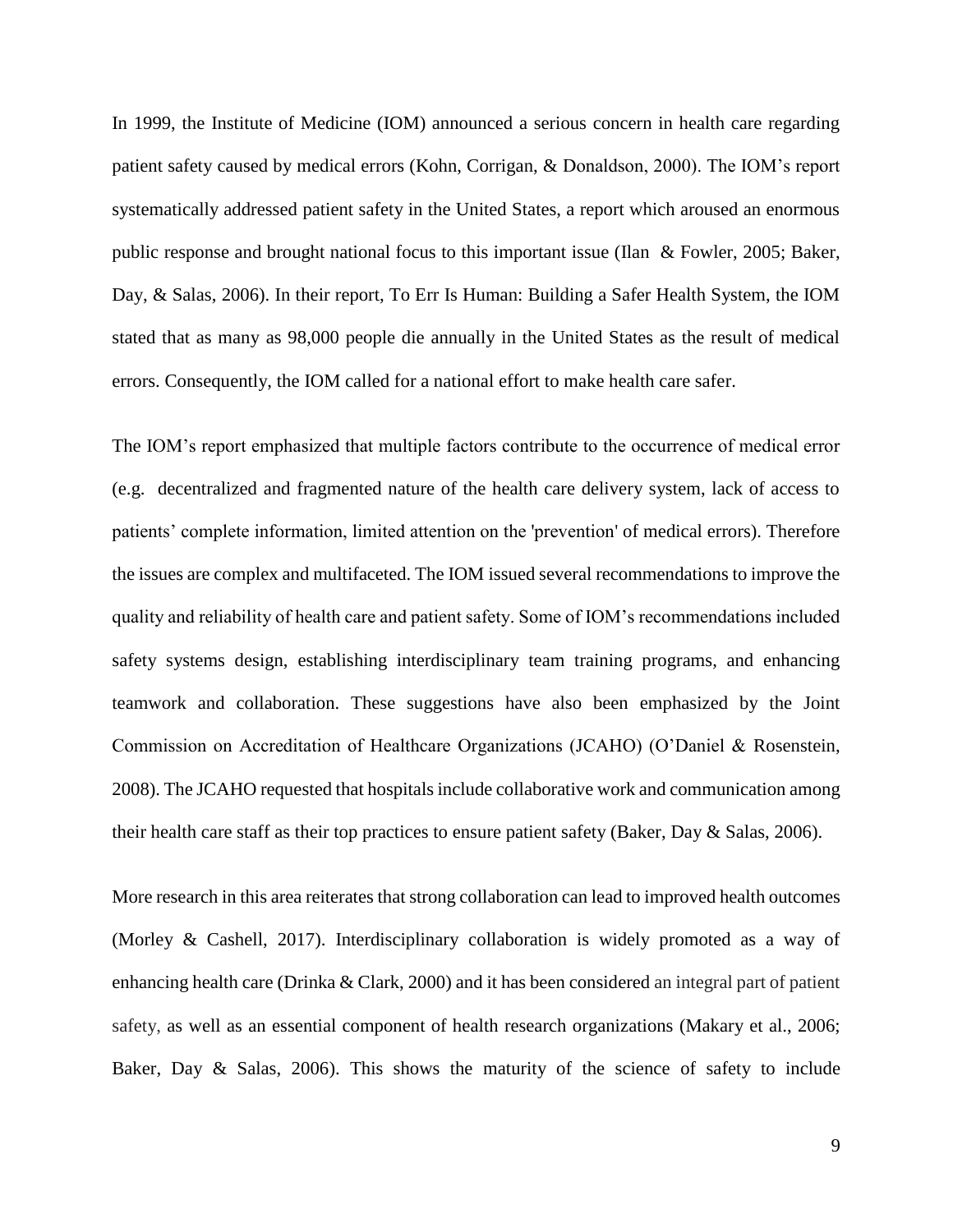collaboration and communication breakdowns, among other errors such as diagnostic errors, device-errors, poor judgment, and inadequate skills, as being directly involved in threatening patient safety (Makary & Daniel, 2016).

#### **2.3 Collaboration and communication in health care**

Historically, physicians, nurses, and other health care professionals have operated as distinct parts (Knox & Simpson, 2004). This is mainly due to the fact that health care members often come from separate disciplines and different educational programs (Baker, Day & Salas, 2006). Since the IOM's report, teamwork among different health care workers related to improving patient safety have been getting more attention in healthcare. Patient safety, a topic that had been little understood and even less discussed in care systems, became a major focus of health care professionals and leaders (Leape & Berwick, 2005; Groszek, 2010). Moreover, dramatic advances in safety practices, including increased training on teamwork and safety, were implemented to improve patient safety (Leape & Berwick, 2005).

While the situation has changed since the IOM's report, the efforts have affected safety at the margin and their overall impact in US statistics is hard to see (Leape & Berwick, 2005). According to O'Daniel and Rosenstein (2008), the Joint Commission ranked medical errors number five on the National Centre for Health Statistics list of the top 10 causes of death in the United States. More recent studies report much higher numbers and rank medical errors as the third leading cause of death in the USA, placing medical errors right behind heart disease and cancer (Makary & Daniel, 2016).

Research reports, among the errors, ineffective communication is the key factor in medical error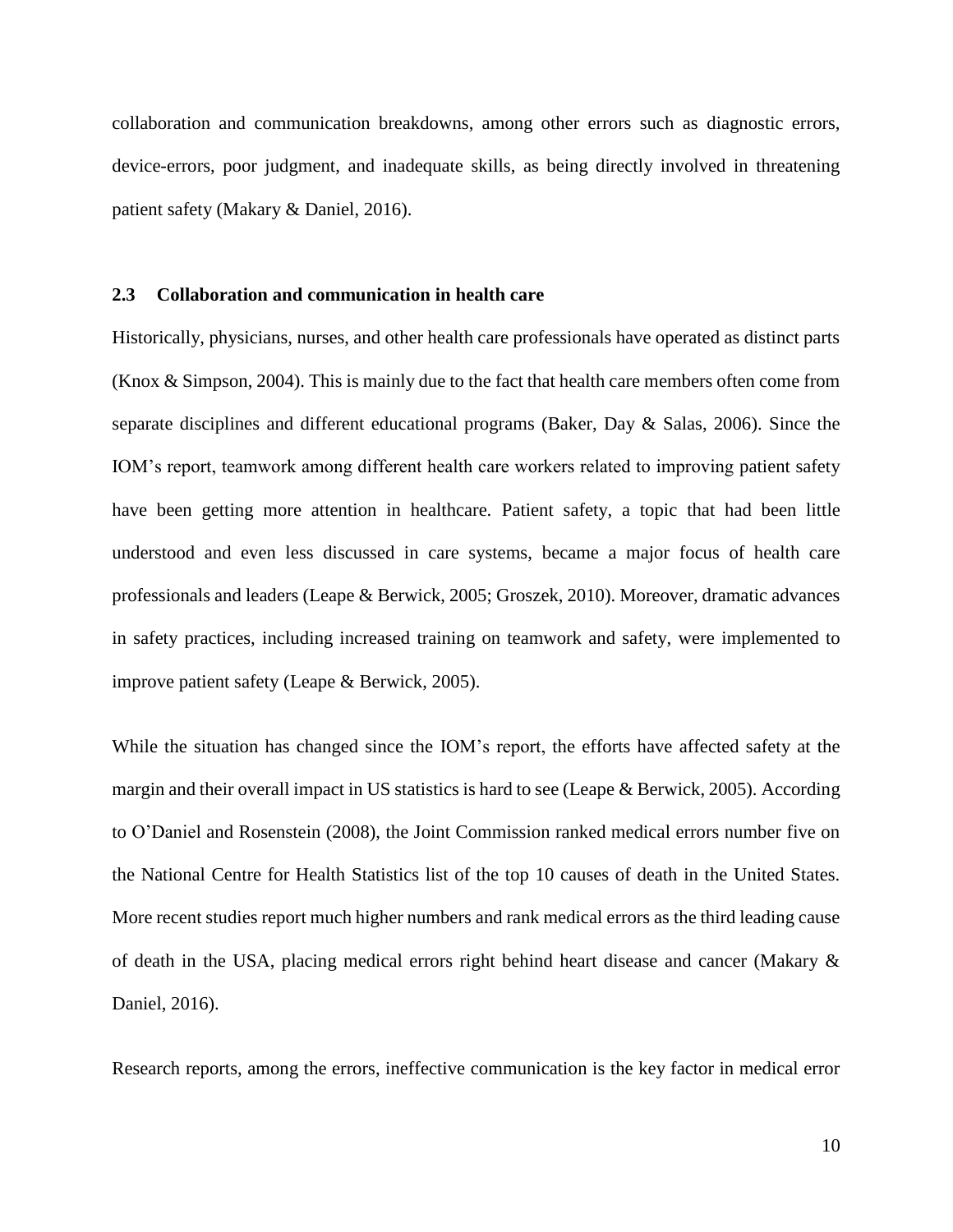(Brennan et al., 1991; Wilson et al., 1995; Kohn, Corrigan, & Donaldson, 2000; Alvarez & Coiera, 2006). Moreover, communication breakdowns are considered the most common cause of medical errors, threatening patient safety (Murphy & Dunn, 2010). During 1995-2004, communication failures are described as the most common root cause of preventable deaths (O'Daniel & Rosenstein, 2008). The U.S. Patient Safety Network, Agency for Healthcare Research and Quality (2019) report that the underlying reasons for the underdeveloped health care safety culture are complex, and poor collaboration and communication are among main factors.

While teamwork and communication are effective elements on patient safety (Beckett & Kipnis, 2016), collaborative practices and effective communication are difficult to achieve (Yoda, 2009; Ng, 2011). Despite the growing body of research in this area, there is little understanding of the complex nature of collaboration and its determinants (Reeves & Lewin, 2004). In fact, the science of collaboration and teamwork is still evolving in health care (Baker, Day & Salas, 2006). Within this limited understanding, communication has been identified as a fundamental determinant of effective collaboration (Ng, 2011; Huggett et al., 2011; Johnson, 2016; Morley & Cashell, 2017).

Communication can take on various forms, such as verbal, nonverbal, direct or indirect, but to collaborate effectively, one has to communicate with the other and understand what the other means. Spending time together (though not necessarily in each other's physical presence) and conveying accurate messages to the other collaborator(s), as well as making sure that the messages are accurately received contribute to effective collaboration. Additionally, appreciating each other's perspectives and, working together on common goals similarly contribute to effective collaboration (Thayer-Bacon & Pack-Brown, 2000).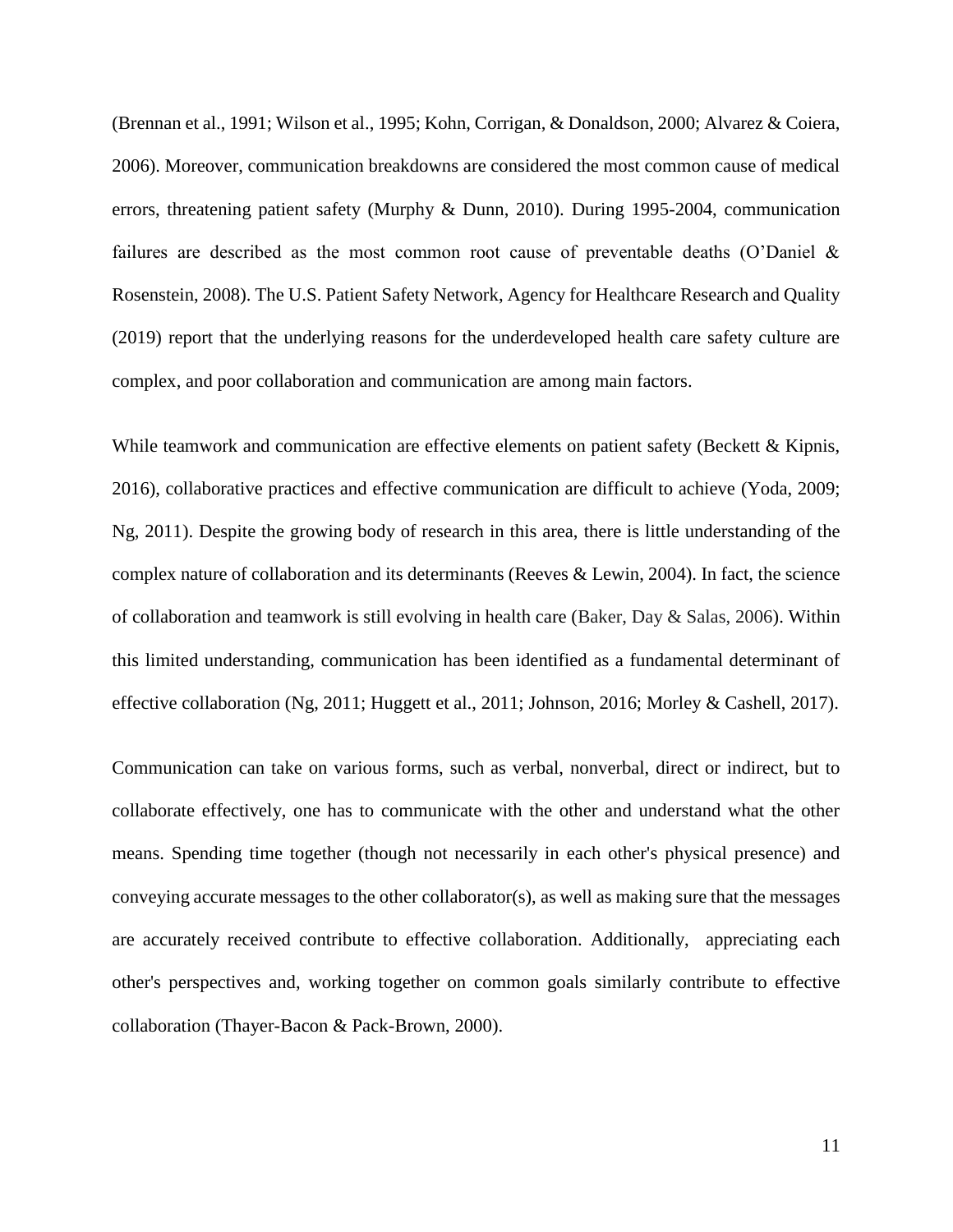According to Morley and Cashell (2017), communication is "affected by the ability to communicate one's role, communicate efficiently and constructively, and communicate in a way that develops other determinants of collaboration such as respect and trust" (p. 212). Understanding each other and mutually communicating through a shared language are also important in effective collaboration. Thayer-Bacon and Pack-Brown (2000) have highlighted this in their definition of 'collaboration':

"…collaboration is the intellectual and emotional interaction that takes place between diverse people who are in a changing relation with each other and are able to mutually communicate through an accurate and shared verbal and nonverbal language; therefore, they are potentially able to influence each other." (p.51)

This all means that teamwork among different health care workers, along with interdisciplinary collaboration, coordination, and communication in health care are essential factors in patient safety (Baker, Day & Salas, 2006).

#### **2.4 Collaboration and communication in medical technology**

Within the context of collaboration between healthcare workers, research shows that collaboration between physicians and engineers is beneficial in improving patient safety and developing effective medical devices (Ponte et al., 2010; Yoda, 2016). Such interdisciplinary collaboration is of high importance as it brings in clinical knowledge, expertise, and data, as well as contemporary clinical issues, into designing medical devices. This collaboration has shown to help with maintaining the quality and quantity of biomedical engineering research outputs, which proves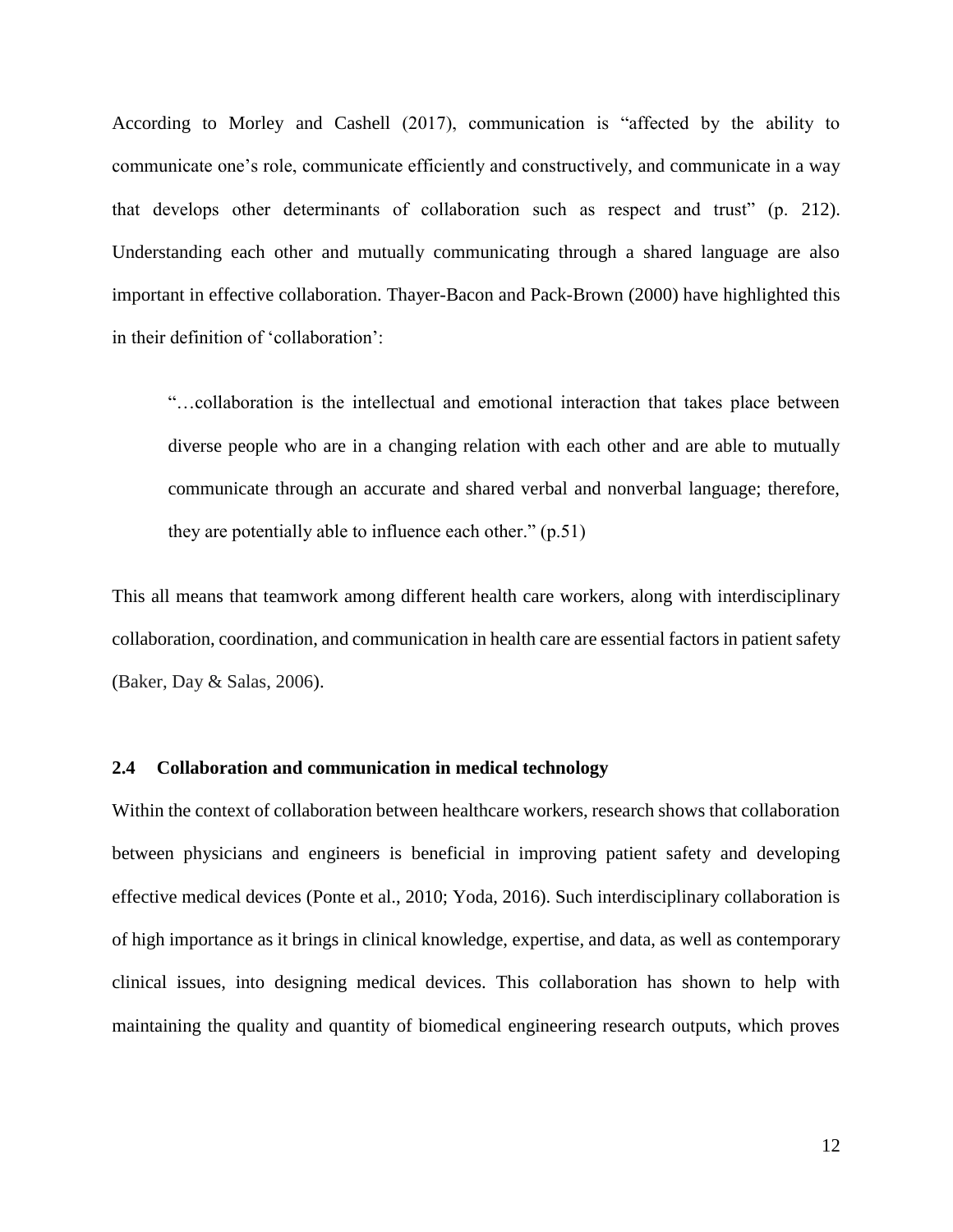especially beneficial in developing effective medical devices (Ponte et al., 2010; Yoda, 2016; Cummins et al., 2018).

To design better and safer medical devices, research shows that physicians and engineers need to work effectively together. This means that rather than designing in isolation, these two professional groups should work more closely together in collaborative team environments (Bennet, 2014). A collaborative environment can maximize the opportunity of creating a 'collective knowledge base' when engineers and clinicians combine and gather their 'respective knowledge and experience'(Chekan, Whelan, & Feng, 2013, p. 2).This togetherness ultimately helps to design an effective medical device helpful for both clinicians and patients.

Moreover, Bennet (2014) has found that each group's ability complements the other and helps with successful collaboration. For example, physicians always need to modify and adapt their explanations to patients who come with different knowledge and educational backgrounds. This experience enables physicians to be good teachers in collaborating with engineering or other disciplines. On the other hand, engineers' education and experience prepare them to manage the overall project with consideration for both the timeframe and the financial aspects of the project (Bennet, 2014).

In a collaborative research project between clinicians and engineers, Morschauser (2014) looked at the reports submitted to MedSun (Medical Product Safety Network) from hospitals, related to their medical devices malfunction. Comparing the quality of different reports, he found that hospitals with substantial collaboration between engineering and clinical staff were more efficient in reporting the medical device errors. However there was no reported connection to how this efficiency lessen medical errors. In their reports, they had included both clinical scenarios and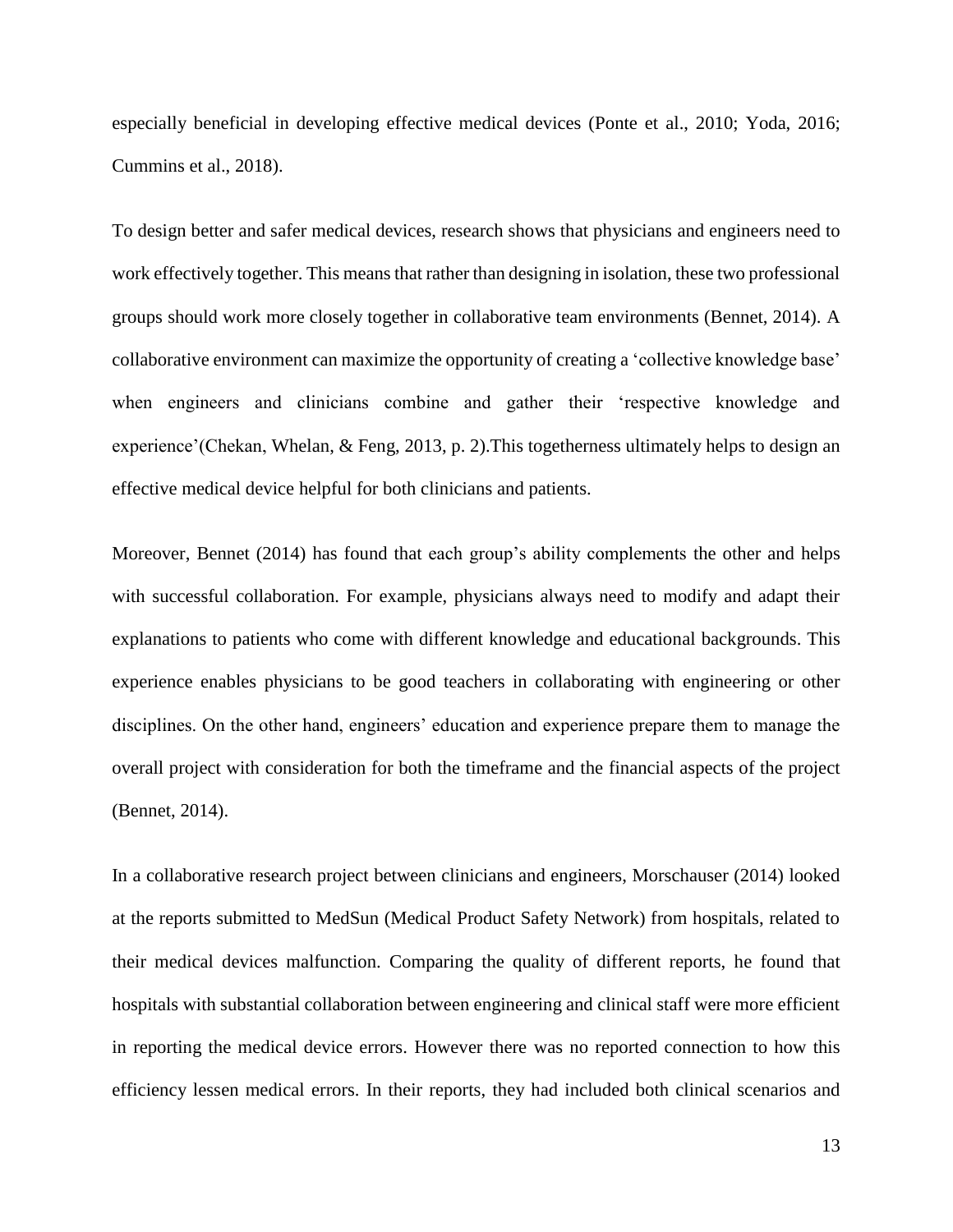engineering evaluations that were required to identify and repair the medical device errors. In this paper, Morschauser explained the factors that foster the communication between physicians and engineers. He stated that having regular safety meetings in which both of these groups can discuss the device-related information, as well as having a full-time engineer working with clinicians or vice versa are helpful. Including a simulation laboratory can also create a safe learning environment for clinical and biomedical staff to replicate a clinical scenario. Such simulation can be beneficial with identifying potential human errors. It also promotes communication and patient safety. Similarly, providing a simulation laboratory for biomedical engineers can create an environment for them to collaborate with the clinicians. Within this simulated environment, these two groups can replicate similar conditions around the device malfunction and determine the underlying causes which may prevent such errors in the future.

In addition to the above collaboration facilitators, Cummins and his colleagues (2018) highlight the importance of balancing the traditional power structure between physicians and engineers. In their study, poor collaboration practices between these two professional groups occurred on account of ineffective communication as the main factor. Communication issues, such as the introduction of perceived hierarchies or the independent execution of work without consultation, led to the creation of clinically irrelevant or useless devices. A specific type of ineffective communication happened when one group was perceived to be subordinate to the other. Physicians sometimes exert power over engineers in a manner that reduces the latter's autonomy of device design. When engineers act too independently, however, they produce devices that do not serve the specific clinical needs of the doctors. Thus, it is imperative that both groups collaborate equally with neither having power or authority over the other (Cummins et al, 2018). These examples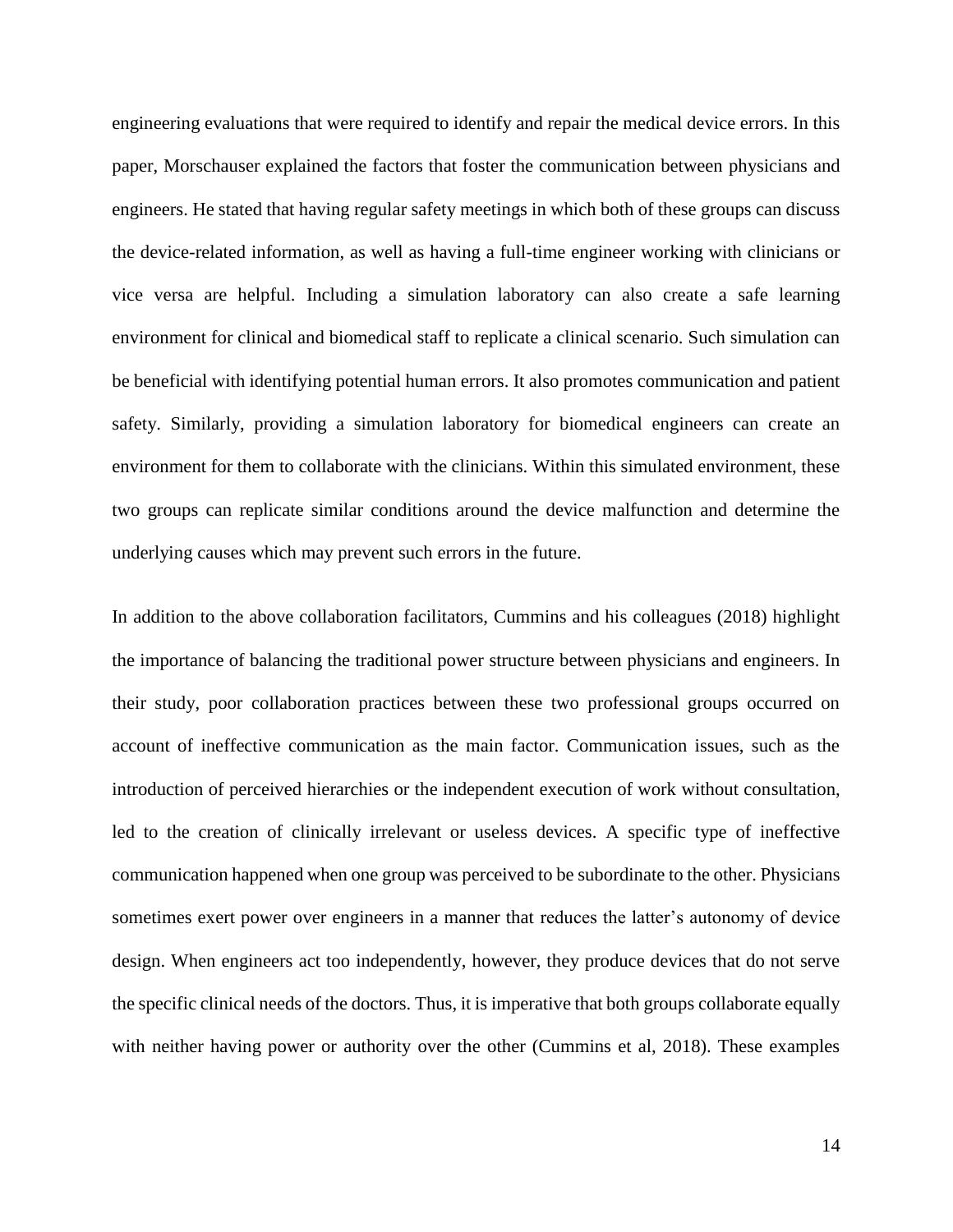highlight the importance of ongoing, reciprocal communication and the need to respect the collaborative partnership.

While the collaboration between physicians and engineers are beneficial, Cummins and his colleagues discussed that such collaboration often faces difficulties. In their empirical study, they examined the collaboration between these two groups and found that communication—bridging the gap between engineers and physicians —was the main challenge. The following section describes the difficulties that these two professional groups often face in their collaboration, followed by suggested solutions and discussions around communication.

#### **2.4.1 Communication challenges in medical technology**

• **Knowledge**: Lack of exposure to the other profession's practices in both groups and/or the lack of understanding their different knowledge bases can cause miscommunication. Many engineers who are currently involved in designing medical devices lack knowledge of complex health care processes as they were trained in traditional engineering programs with no exposure to formal patient and clinical knowledge (Reid et al., 2005; Ng, 2011). On the other hand, research shows that individuals in the health care profession find mathematical and analytical logic challenging to understand (Ng, 2011; Schell & Kuntz, 2013). Moreover healthcare professionals use many medical devices while they may not have the knowledge and understanding of mechanical and engineering concepts of those devices (Ng, 2011). This lack of shared knowledge may cause difficulties in their interaction and understanding their needs. As Ng states, "With this knowledge imbalance, jointly manipulating complex engineering principles to solve intricate medical problems is no easy task" (2011, p. 449).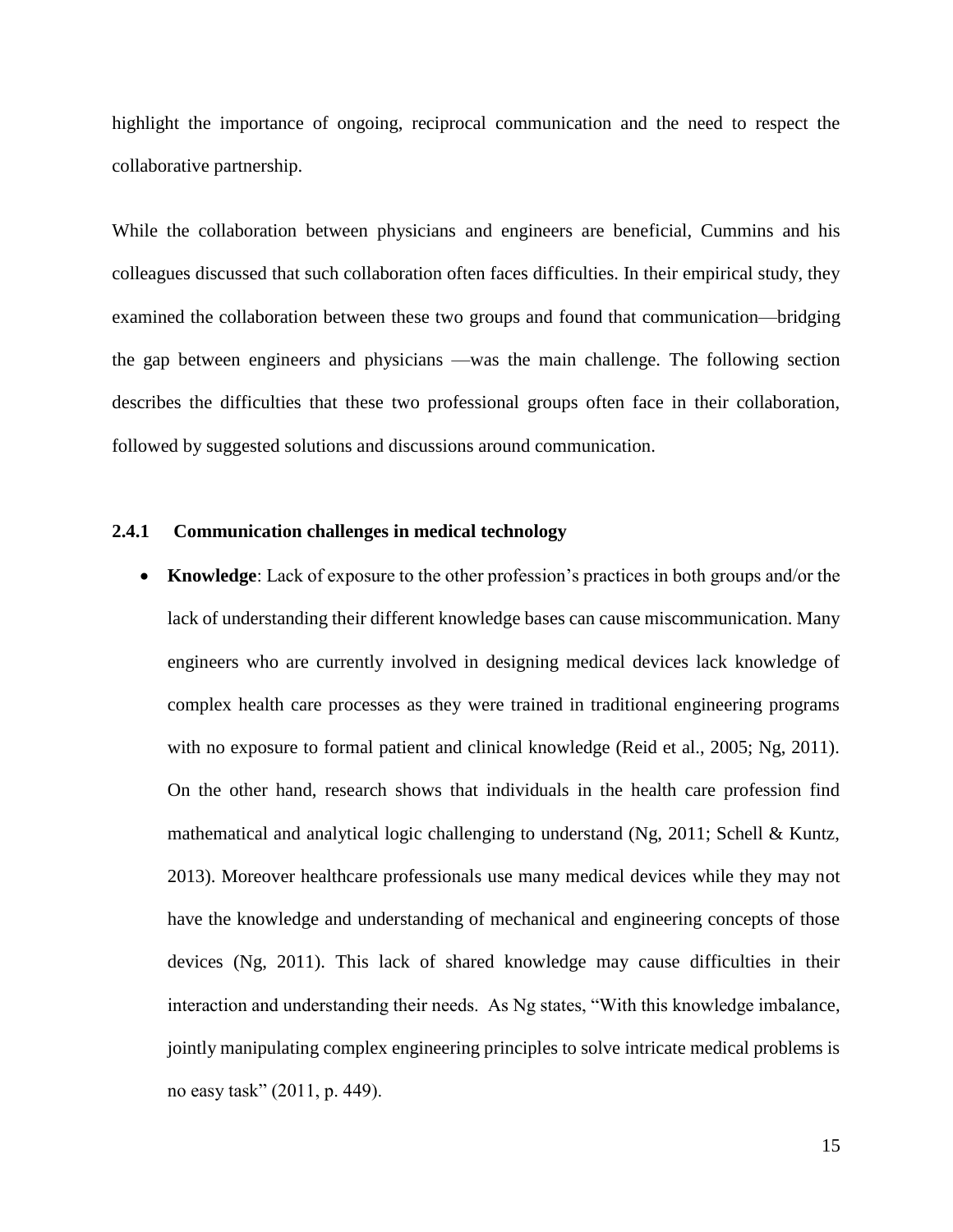- **Language**: Inter-related with knowledge, the language used by doctors and engineers, with occasionally unclear definitions and varying emphases can make the communication between doctors and engineers difficult. The technical terms and language of each discipline are not easy for the other profession to understand (Yoda, 2016; Cummins et al, 2018). Therefore, collaborators find difficulties in expressing themselves and describing the complicated subjects (Cummins et al., 2018). The differences in their language lead the collaborators to take different approaches and perspectives to the problems, which ultimately results in poor communication (Orchard, Curran, & Kabene, 2005).
- **Allocating time and resources**: Gale and his colleagues (2011) have identified other barriers such as physicians not allocating enough time or committing enough energy. Also, there are external limitations on what biomedical engineering researchers can accomplish based on financial resources, personnel availability, and scheduling which were highlighted. In his study, Yoda (2016) similarly finds that physicians are busy professions which results in their lack of time for enough involvement in collaboration. In times when engineers have clinical questions about the project, this lack of time and access to clinicians neither help the communication nor moving the project forward.
- **Different goals and intentions:** Matsuki and his colleagues (2009) state that engineers usually tend to think in technical terms with little appreciation of clinical medicine. Their concern in designing medical devices is mainly about improving the current technology at the expense of use. On the other hand, physicians may have difficulty with using the new medical devices. Unless clinicians previously experienced collaboration with a biomedical engineering team, it may be difficult for them to recognize its potential contribution (Gale, Stack, & Dargaville, 2011). As Yoda (2016) argues, doctors seek to improve the lives of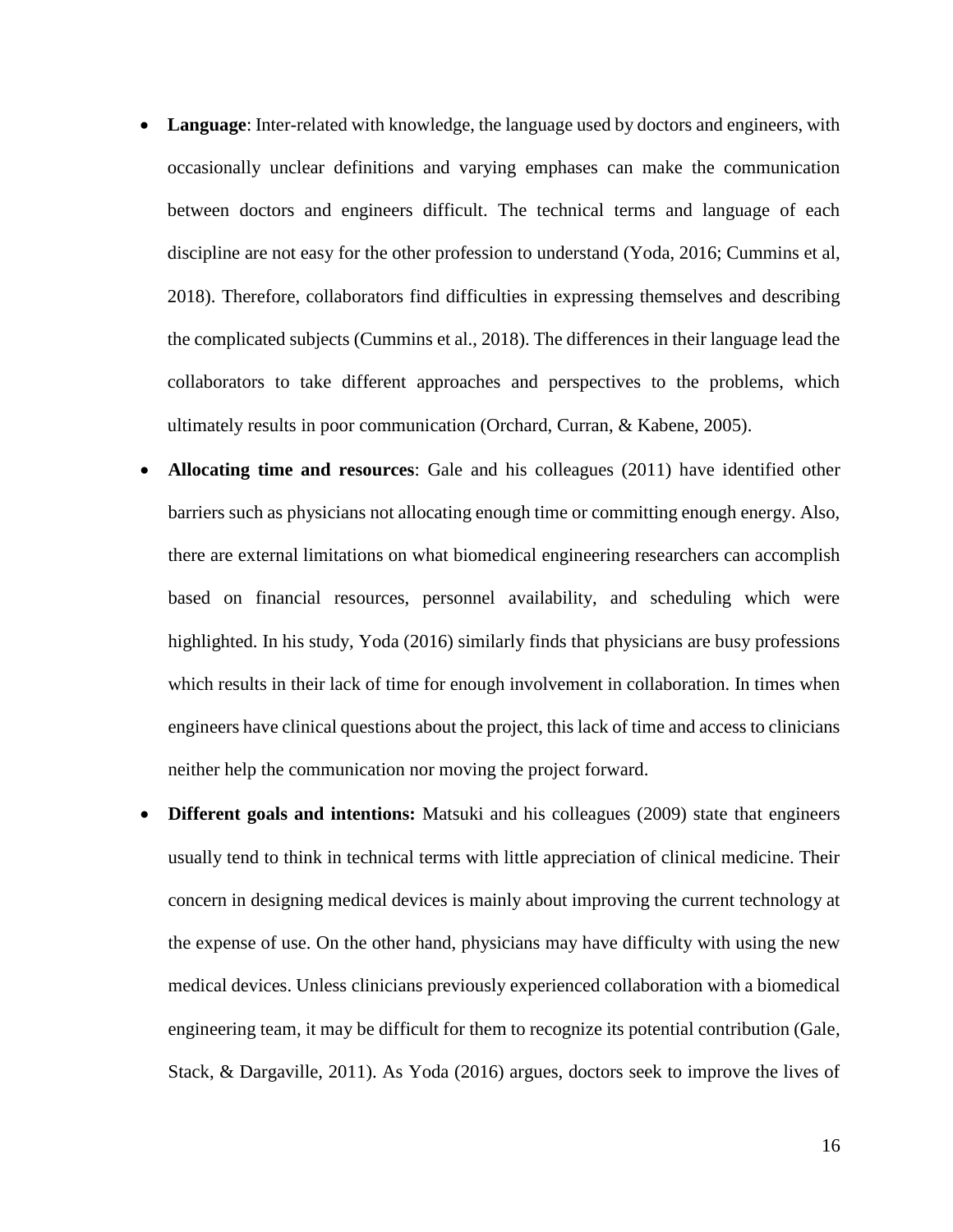patients, while engineers focus on designing useful devices. The former use personal knowledge: the combination of practical experience with applicable knowledge. The latter operate in a rhetorical realm that emphasizes research and development. He added, "although there are overlaps of those disciplines there still remain the difficulties" (p. 202).

#### **2.4.2 Suggested solutions**

• **Education:** Difference in language and terminology, as mentioned earlier, is one of the common barriers to interprofessional communication and collaboration (O'Daniel & Rosenstein, 2008). Ng (2011) suggested teaching engineering to doctors, and teaching medicine to engineers as one of the ways of improving the interaction between doctors and engineers. Matsuki and his colleagues (2009) also recommended developing and delivering educational programs (two basic and advanced intensive courses) as an approach to bridge the knowledge gap between these two groups. Moreover, in order to overcome the existing knowledge gap and achieve a "knowledge common ground" (p.91) between physicians and engineers, Matsuki and his colleagues recommended educational programs such as REDEEM and ESTEEM. These courses are offered to engineers at Tohoku university in Japan as part of their education program for working engineers. They state that offering the basic learning course "Recurrent Education for the Development of Engineering Enhanced Medicine" (REDEEM) and "Education through Synergetic Training for Engineering Enhanced Medicine" (ESTEEM) as an advanced learning course has helped to alleviate (if not entirely remove) the communication gap. Moreover, the biomedical science lectures, which are mandatory components of this program, help working engineers learn medical terminology and knowledge (such as human anatomy, cellular and biology sciences). Having in mind the learned tendency of engineers to apply the theories and implement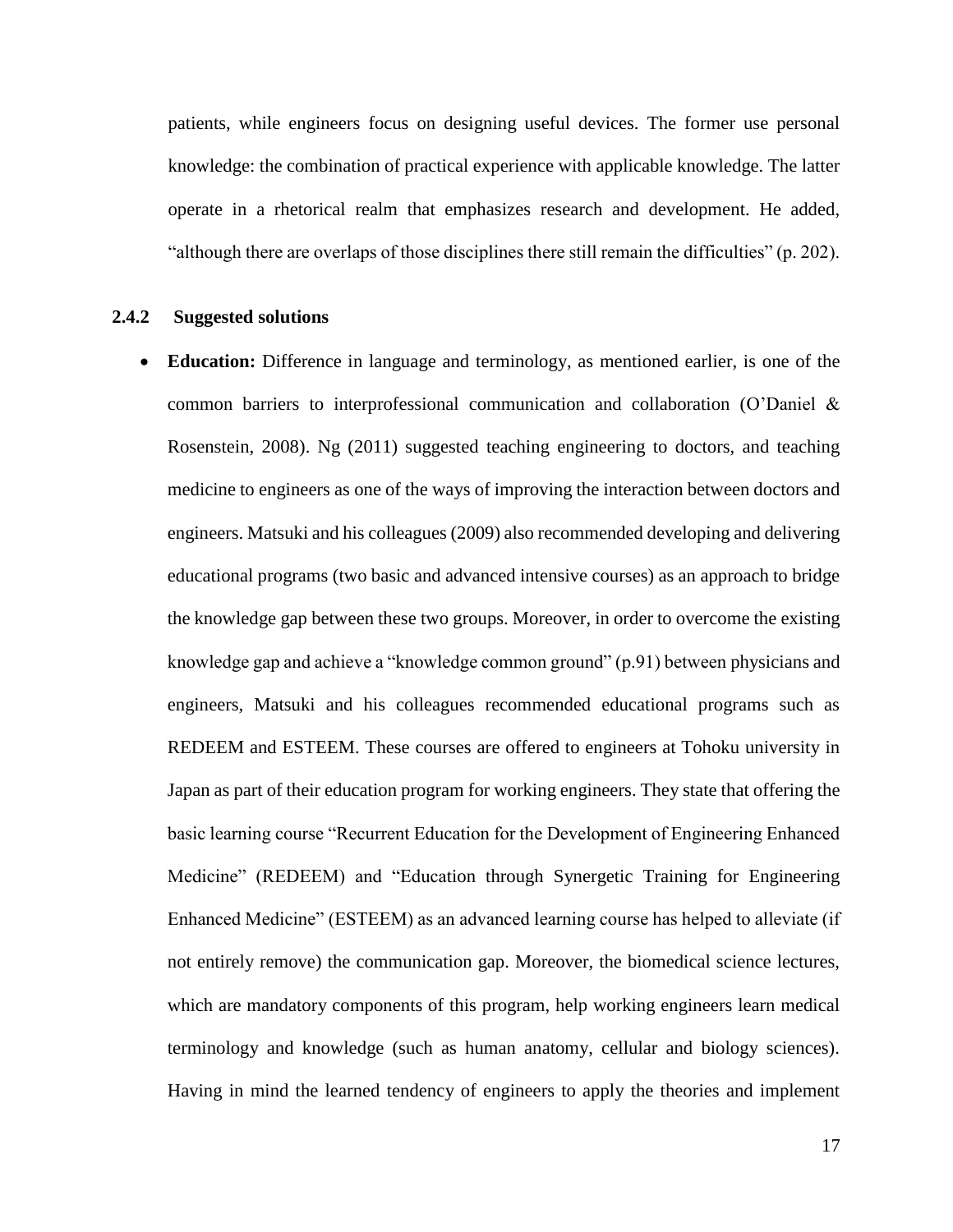them into real-world issues, this program provides components like real clinical case studies or disease-based lectures for engineers. Through these components engineers attend panel discussions that include surgeons and (medical doctors) MDs who review different cases and discuss the relevant clinical issues within those cases. While engineers learn the ways of doctors' thinking and problem solving through the discussions between surgeons and MDs, engineers can freely ask their questions, learn the structure of those cases and disease, and apply engineering theories to the discussed clinical issues.

Other research shows that programs such as "Engineers in Scrubs" or (EiS) offered at the University of British Columbia improves the interaction between these two groups by providing opportunities for engineering students to visit hospitals and getting familiar with clinical environments (Hodgson, Tam, & Van der Loos, 2014). While completing the interdisciplinary projects, engineers learn how to unpack the clinical issues and needs by applying engineering concepts and technologies.

The focus on expanding the educational programs especially for biomedical engineering disciplines is growing (de Rujiter et al., 2015, Eberhardt et al., 2016). Most of these programs are applying the multidisciplinary team-based learning environment by bringing clinicians, engineers, and business together. Through these programs, students learn how to apply the experiences of different disciplines together with engineering principles into designing and developing effective medical devices while they have more confident in themselves as engineers (Eberhardt et al., 2016).

**Taking each other's perspectives:** On a broader level, Reid and his colleagues (2005) show that there are significant cultural, organizational, and policy-related barriers between these two professions. Nevertheless, they argue that even with distinct vocabularies,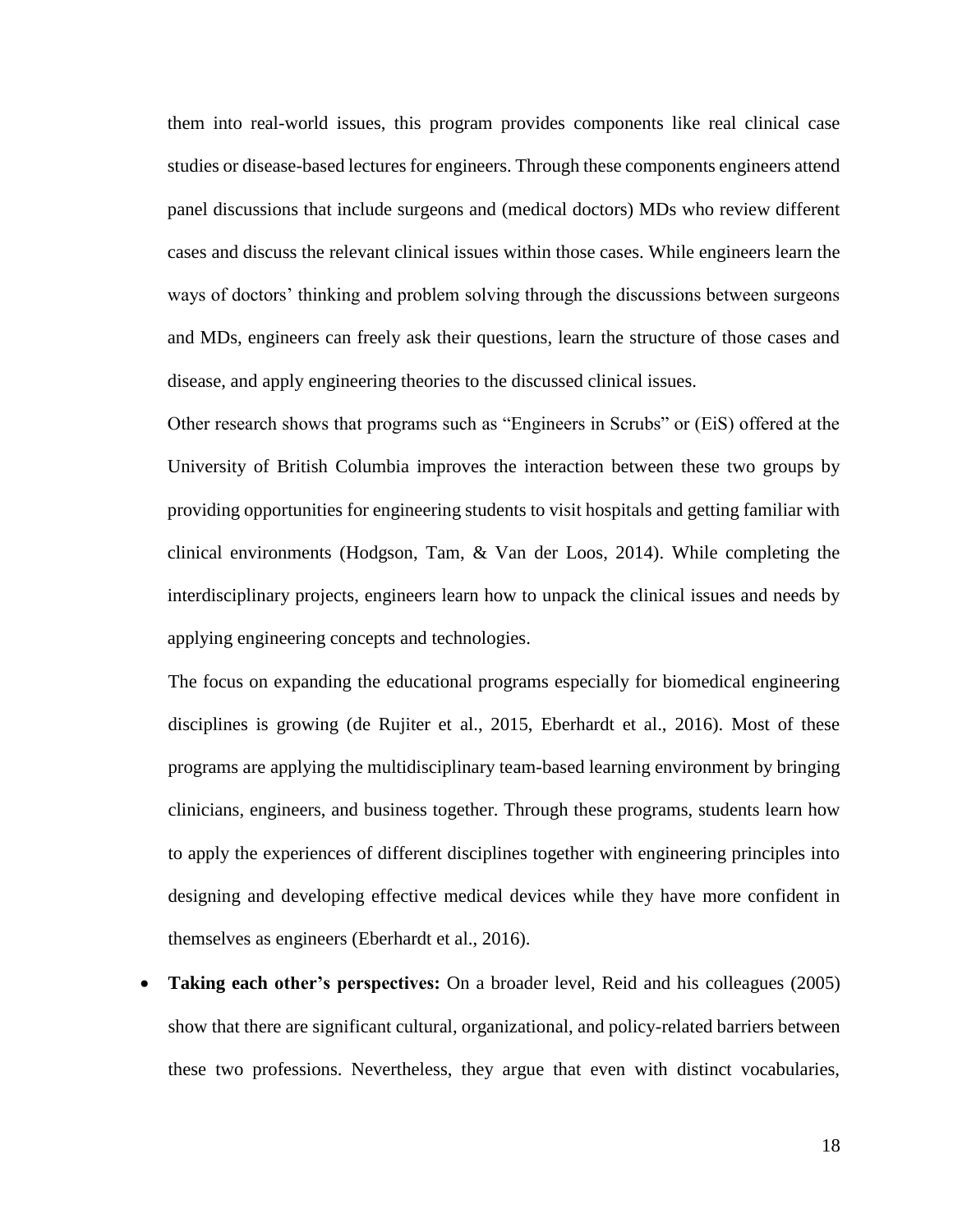epistemologies and analytical tools that these two professions employ, it is possible to overcome this gap by comparing similarities and differences in their roles, skills, problemsolving approaches and leadership. Through examining these similarities and differences, members of each profession can better understand the other's perspectives and ideas and improve their performance accordingly.

• **Counting small interactions:** Sometimes, to improve patient care, even small amount of collaboration and communication during the application of medical devices helps. For instance, in operation rooms (OR) surgeons can use a medical device more efficiently when they share any problems they encounter with engineers (Campbell & Sridharan, 2017). In one such situation, a new medical fiber optic imaging device—"a device to help determine tissue perfusion in the operation room" (Campbell & Sridharan, 2017, para. 4) was ready to be used. Although this innovative device had successfully passed all its engineering tests and clinical ex-vivo trials, it would switch off in the OR for no reason. Surgeons shared this problem with engineers and later, the engineering team was able to make small adjustments so the device worked in the OR. This successful collaboration between engineers and surgeons is one of many examples showing how a problem in the world of medical technology can be solved through the ability to effectively communicate even in discrete situations. Surgeons, as one of the main users and those who spend most of their time working with biomedical technologies in the OR, may sometimes face these kinds of issues during surgery. Campbell and Sridharan (2017) also noted that while surgeons can offer tremendous help in overcoming the challenges with medical devices and advancing forward the project, for many reasons such as "time restraints, lack of guidance, unfamiliarity with each other's specialty, etc." (para. 2), they may not be interested in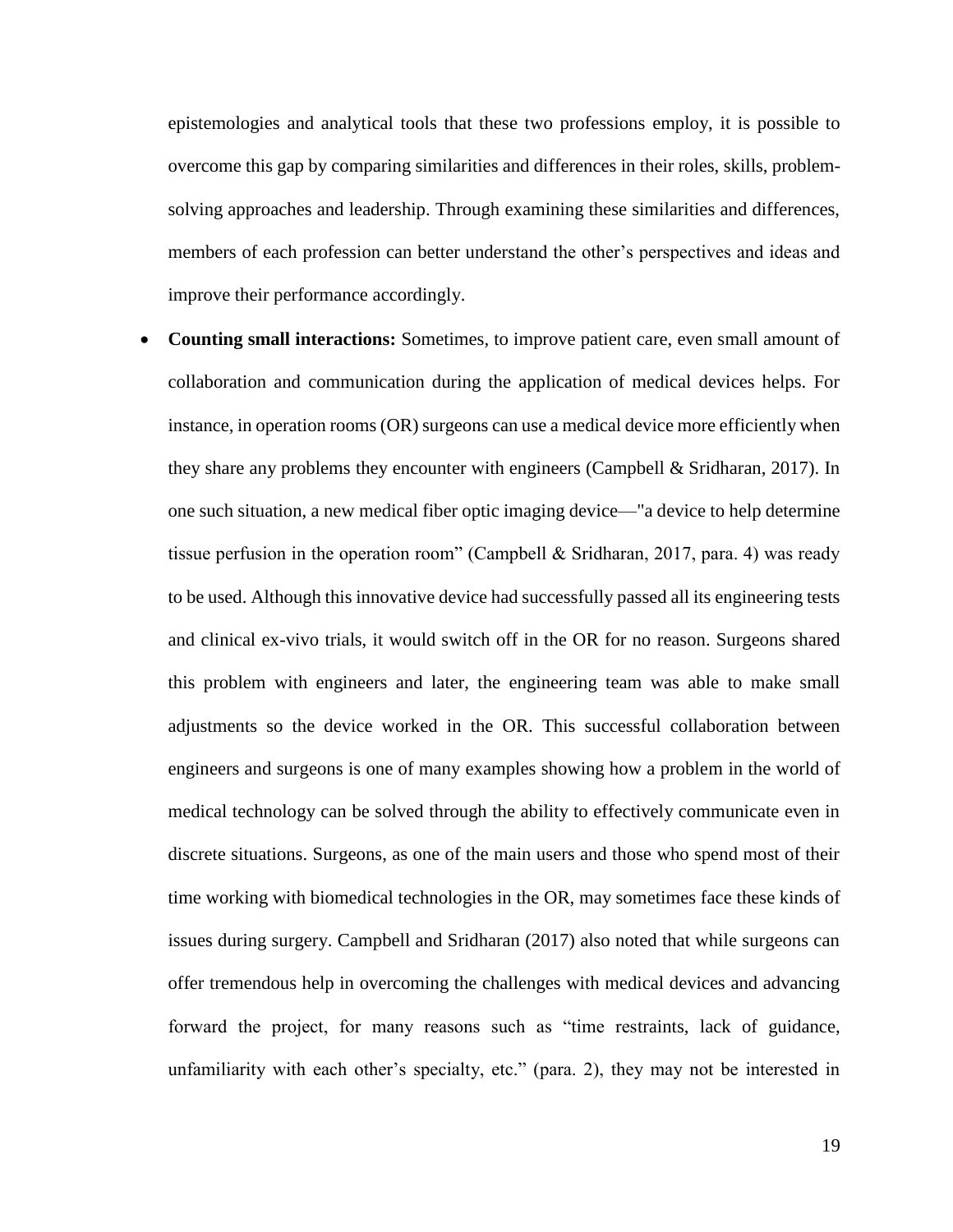getting involved in collaborative projects with engineers. It was recommended by the authors that surgeons not be discouraged quickly when facing a problem but to ask for help from people in other disciplines. Sometimes a simple email to a colleague could be a great starting point for productive teamwork (Campbell & Sridharan, 2017).

- **Increasing interdisciplinary interaction:** In another collaborative research project, Yoda (2016) studied the effect of communication between doctors and engineers on the productivity of the development of artificial retinas and cochlear implants. He found that development of a 'user-led' innovation "needs involvement of physicians as knowledgeable users of devices"(p.194), which was vital to their success. The importance of having doctors as users in research and development of medical devices has been emphasized in other studies (Shah & Robinson, 2006; Chatterji et al., 2008). While Yoda (2016) in his study recognized the value of physicians as users, he found that close interdisciplinary collaboration was needed for successful research and development of medical device projects.
- **Maintaining geographic proximity**: On account of the varied skill sets, team members also need to maintain proximity to one another: geographic, cognitive, organizational, social, and institutional. These five forms of proximity may substitute each other, if necessary (Boschma, 2005). For instance, if there is different disciplinary and knowledge base in collaboration between engineers and clinicians (cognitive proximity), or barriers of organizational, social, and institutional, these could be overcome with geographical proximity. Thus, close distance of researchers (geographical proximity) can create more frequent interactions between these two groups and make the collaboration more effective (Yoda, 2016).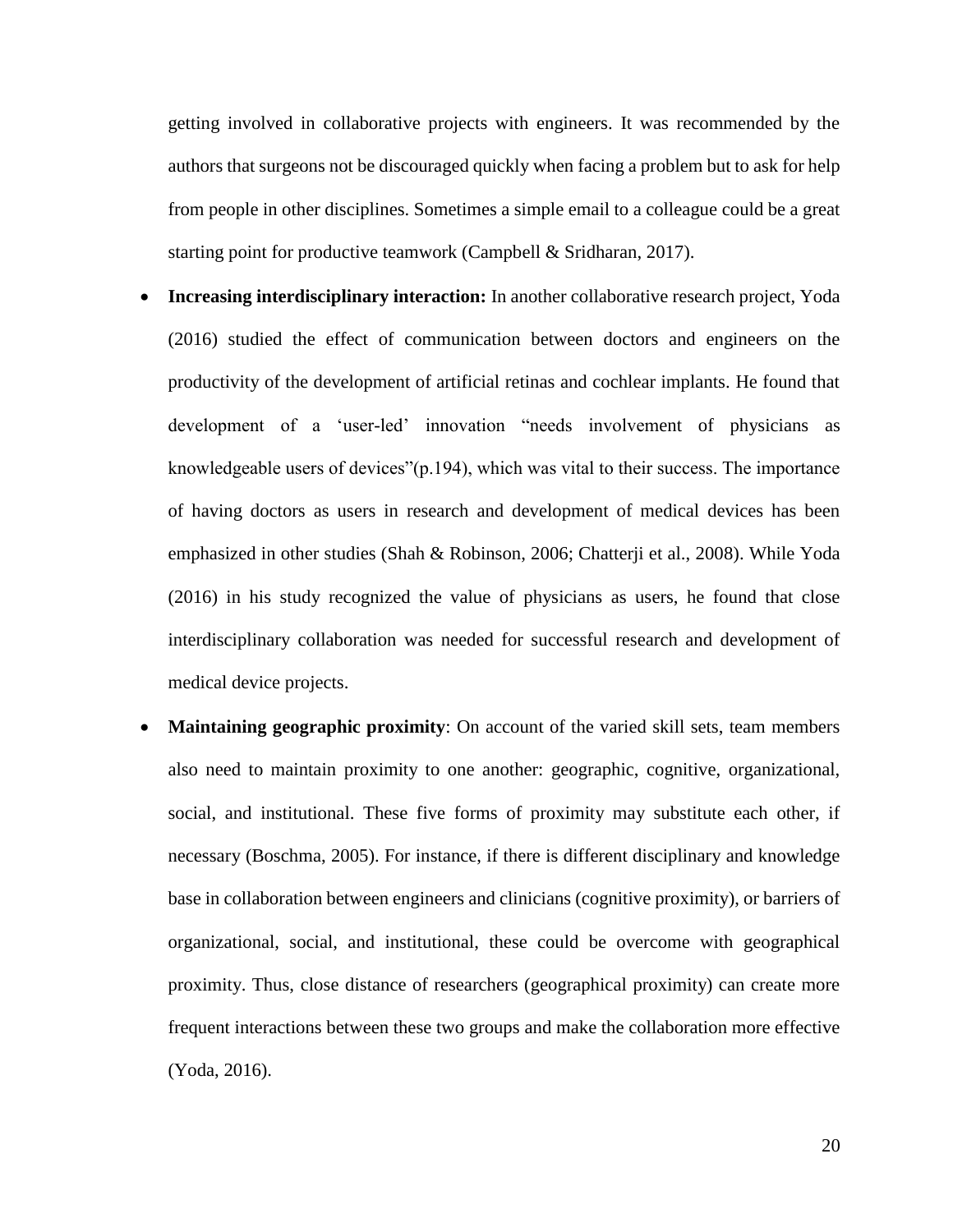- **Early engagement of clinicians and engineers:** Other studies have identified the early engagement of clinicians and engineers in the design and development phases as necessary for successful collaboration (DePasse et al., 2014; Bennet, 2014). For instance, at Mayo Clinic engineers and technologists collaborate closely with physicians and nurses from the very early stages of medical device design. Being part of the Clinic, engineers attend research meetings and surgical procedures, and engage in hallway discussions. This approach brings a multi-disciplinary team to projects including project managers, electrical, mechanical, biomedical, and chemical engineers for whom their different individual perspectives and skills improve the collective success of the project.
- **Respecting different knowledges:** To find out more about successful teamwork in such interdisciplinary collaboration, Gale and his colleagues (2011) investigated two case studies. The first one studied collaborative research in hospital-based neonatal care. This project involved research and technology to enhance the delivery of supplementary oxygen to premature babies (e.g. logging data from babies to evaluate the performance of current systems). The second case study comprised collaborative research in drug addiction rehabilitation involving clinicians from local communities. The aim of this latter project was to enhance the safety of take-home narcotic substitute medication (e.g. development of technology for the purpose of secure storage, remote assessment of patients, etc.). The project collaborators were clinical researchers, nursing staff, biomedical engineering research leaders, and engineering students. Although these two case studies were inherently difficult and very different from each other, the results showed that the groups were highly engaged; their points of view, knowledge and input played important roles in achieving their outcomes. Nevertheless this paper argued that respecting other disciplines'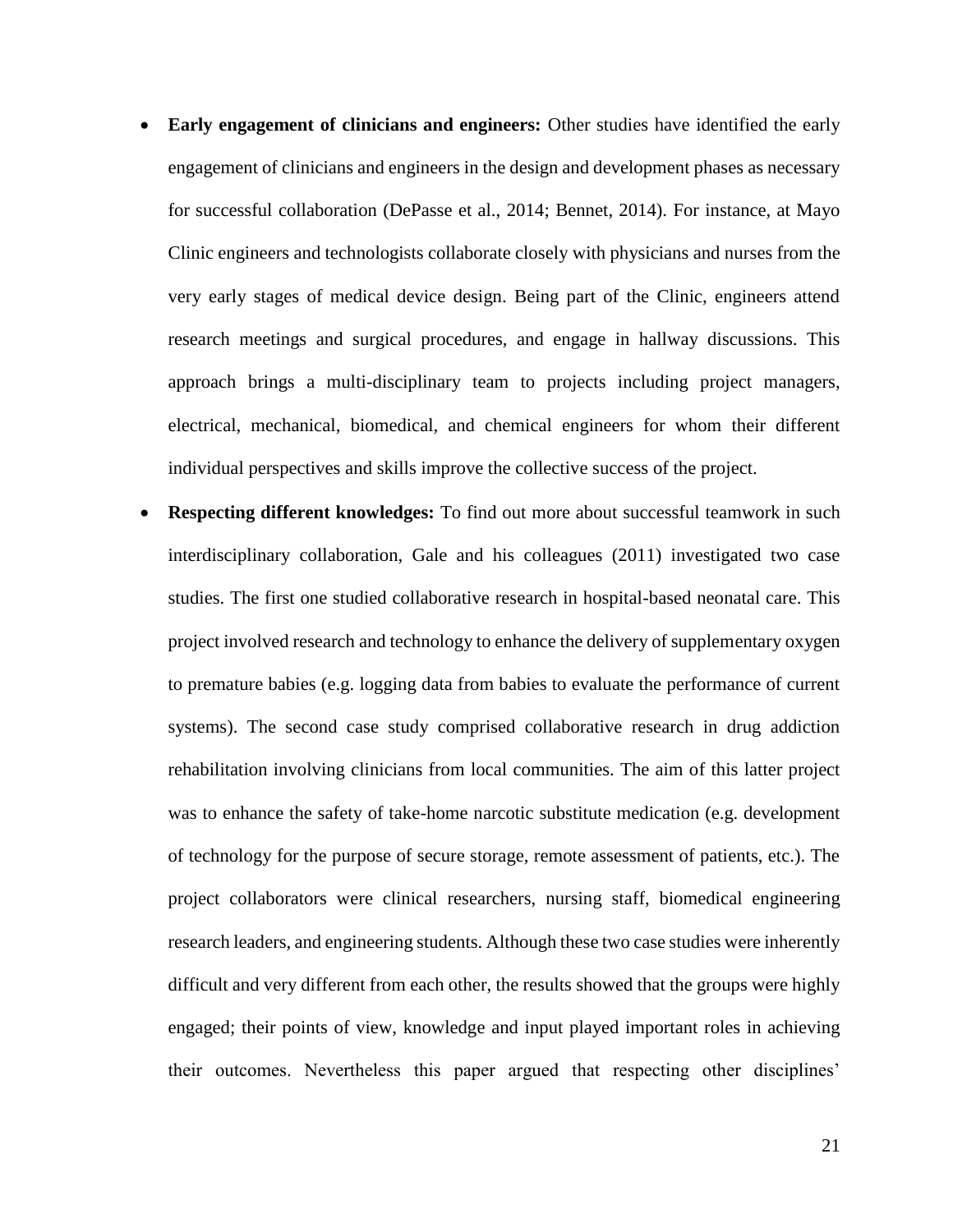knowledge and their priorities in such collaboration teams is what makes communication an effective one.

According to Gale and his colleagues (2011, p. 300), the following are some potential strategies for successful clinical research collaboration: 1) identifying active clinical researchers, 2) identifying sympathetic clinicians who understand Biomedical Engineering researchers and their work constraints, 3) focusing on problems that are identified by clinicians, 4) developing trust and understanding between biomedical engineers and clinicians throughout the research project and over an extended period of time, and 5) engaging high quality biomedical engineering postgraduate students and staff who are interested in working with clinicians and are familiar with the clinical environment.

In general, as mentioned earlier from other studies, maintaining successful collaboration especially when it comes to gather different collaborators from different disciplines need considerable efforts. Better communication and teamwork can be more secured once people who are truly interested in teamwork projects are gathered and their agreement on goals and defining roles and responsibilities of each member clarified (Huggett et al., 2011).

**Regular communication:** Cummins and his colleagues (2018), surveyed 21 gastroenterologists and engineers about the benefits and challenges of interdisciplinary research. This survey was distributed among engineers and gastroenterologists who attended at a Workshop on Minimally Invasive Endoscopy in 2017 in Edinburgh, UK. They reported challenges such as uncertainty about commercializing and marketing the product, challenges with the lack of common goals, culture and different working styles, concern about the difficulty in securing funding, maintaining regular interaction and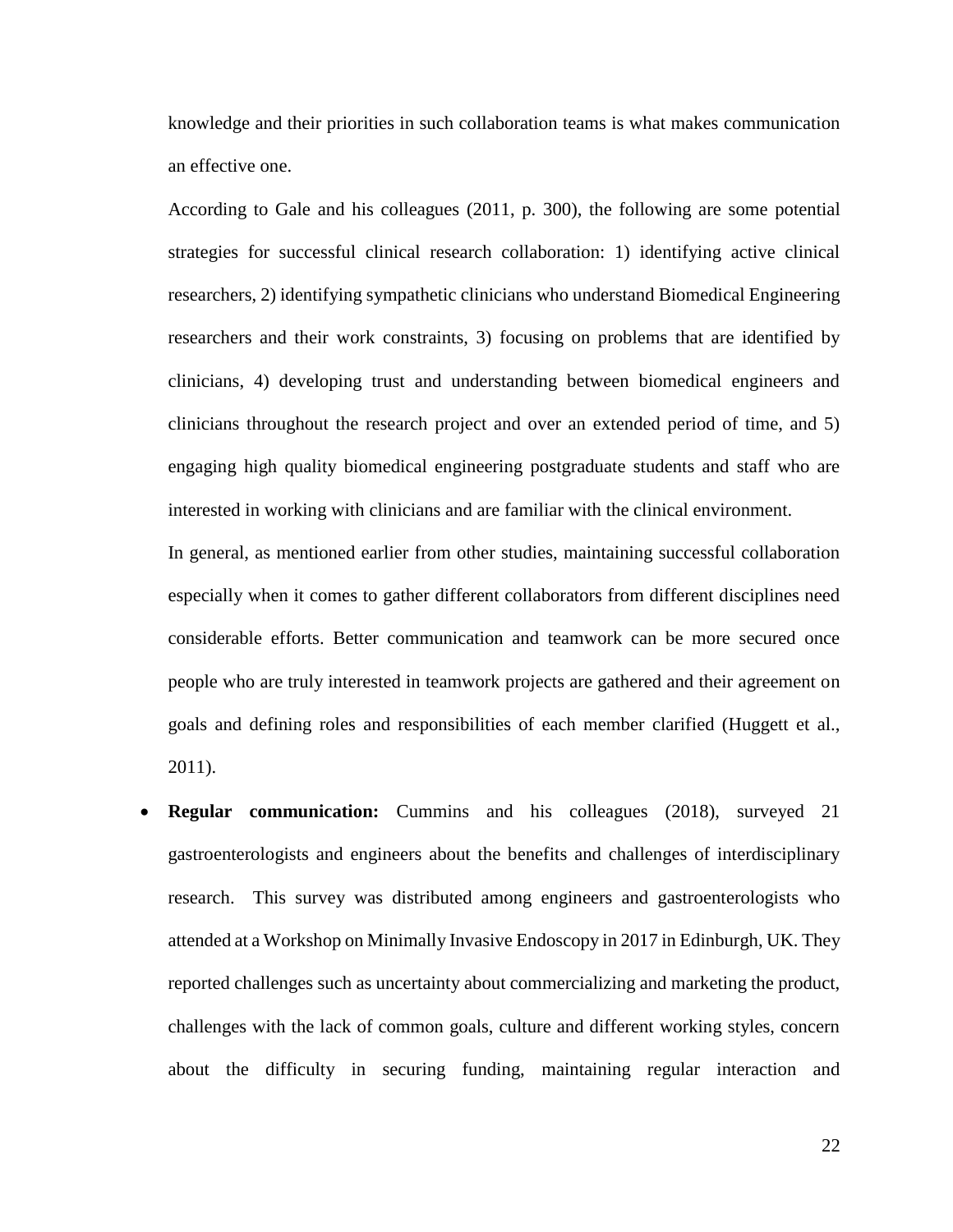communicating effectively (p. 437). Communication was identified as the as number one challenge since different medical and engineering terminologies represent an impediment to effective interdisciplinary communication.

Current best collaboration practice between engineers and clinicians suggests pursuing a common project goal through regular, direct communication premised in a common base of defined terminology specific to the relevant disciplines. Regular bidirectional contact and communication at every step of the collaboration proves essential to increasing the sense of responsibility and commitment, producing a quality work product, and successful collaboration (Huggett et al., 2011; Cummins et al, 2018). Moreover, open dialogue and interaction are needed in order to achieve a common interpretation and mutual understanding which ultimately helpful in overcoming the language barrier (McKibbon et al., 2013; Yoda, 2016).

#### **2.5 Summary and research questions**

Interdisciplinary communication both in healthcare systems (O'Daniel & Rosenstein, 2008) and among physicians and engineers is ranked as the main feature of successful collaboration (Yoda, 2016; Cummins et al., 2018). Having effective communication within a team environment enables that collaboration to be fruitful in a way that also helps reduce medical errors and patient harm. When collaboratively performing a variety of tests and experiments together to determine the utility and functionality of a medical device, physicians and engineers must also remember to undertake a safety analysis. All of these elements must be precisely examined to increase patient safety (Bennet, 2014). A practical way to achieve this safety objective would be to remove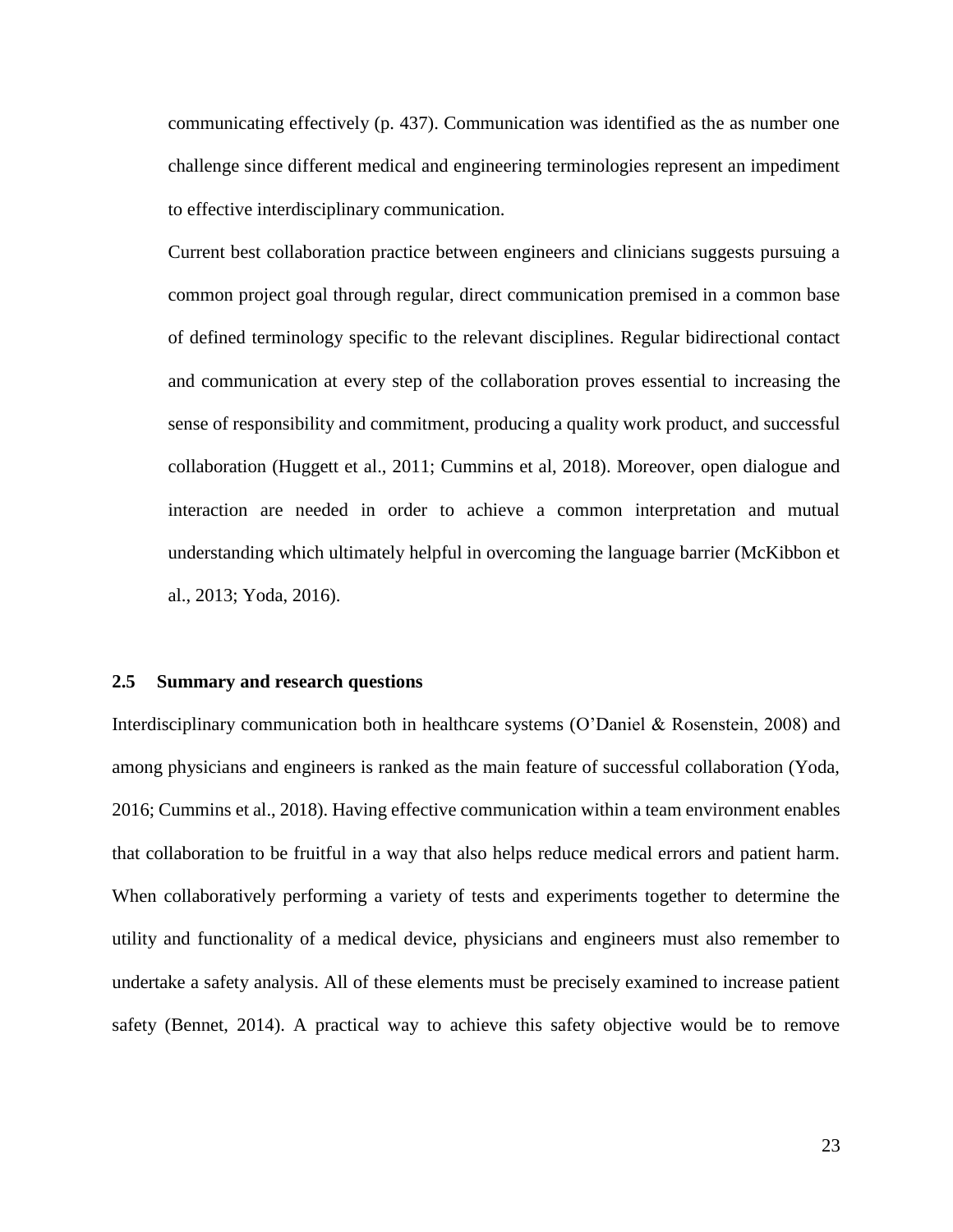communication errors between doctors and engineers prior to proceeding with any stage of experimentation.

Despite the growing body of research in this area, we still have little understanding of foundations of effective communication and collaboration between physicians and engineers. This study aims to further explore the communication between these two groups and find out what may arise in their communication. Moreover, it explores some recommendations or facilitators that may foster such challenges. Thus, the following are the main questions of this study:

- 1) What arises in communication practices between engineers and physicians in designing medical devices collaboratively?
- 2) How can we address communication challenges?

By investigating engineers' and physicians' experiences of interdisciplinary communication, this research sheds light on communication practices. In addition to confirming the presence of communication patterns consistent with other research findings, this study utilizes its data to identify new issues and to explore alternative ways to improve communication.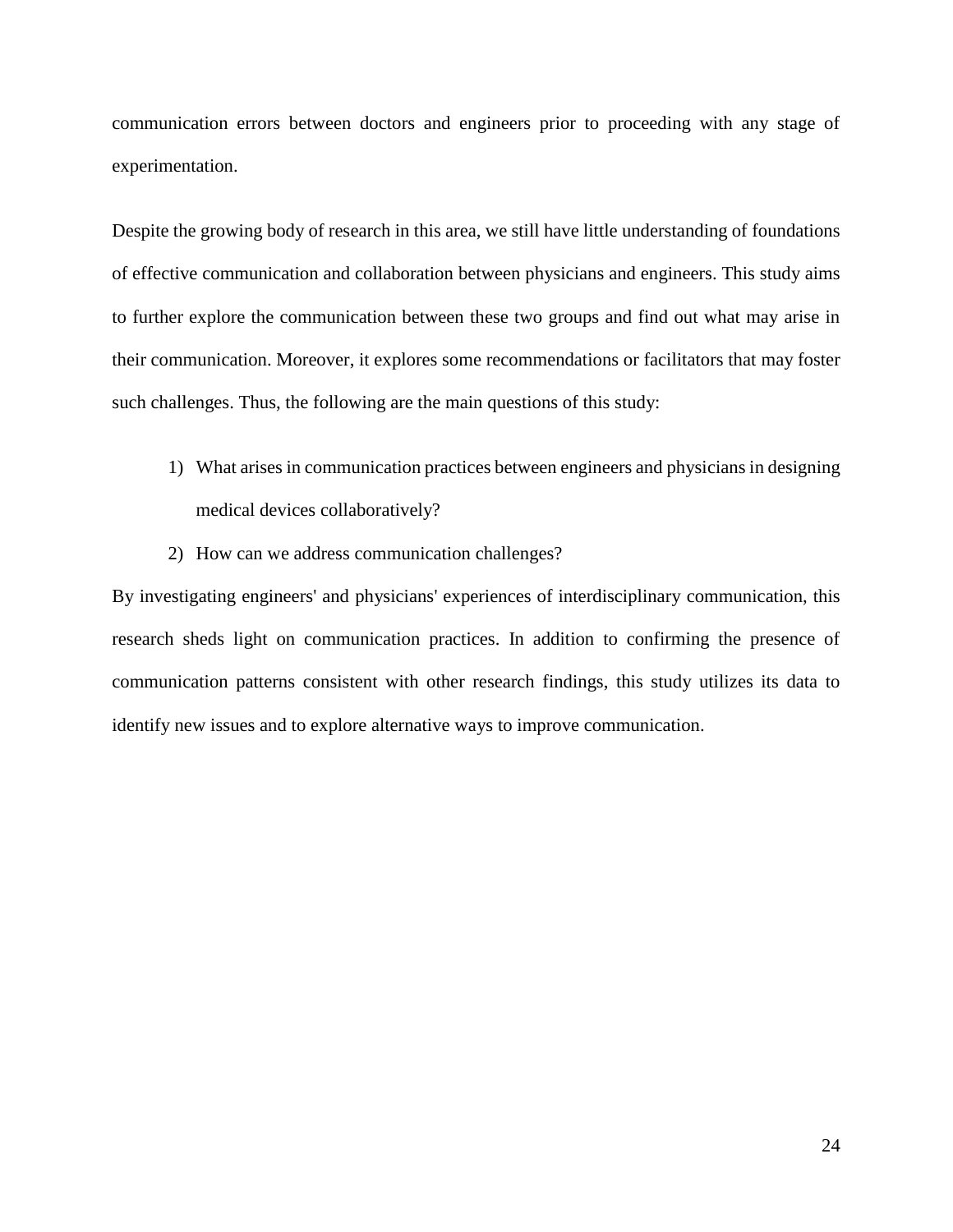# **Chapter 3: Methodology**

*"Methodology asks 'How can we know what can be known?"~Mann & MacLeod, 2015*

In this chapter, I describe the research methodology approach and techniques that I have incorporated into designing this study, the approach to data collection and data analysis. To accomplish these tasks, I use one of Halcolm's<sup>1</sup> Inquiry Parables by Patton (2002). In his book *"Qualitative Data and Evaluation Method"*, Patton tells the story of "The Fruit of Qualitative Data"*.*

*"The story is about a scholar who lived in a village and spent most of his time in reading. Once he decided to begin journey to find out what "fruit" means as he always encountered this word in his readings. He searched a lot and finally found which land he needed to go to learn about fruit. After a long journey, he arrived to a large apple orchard in springtime. He was surrounded with trees all in blossom. He tasted one of the blossom but he did not like its taste. He continued and sampled a couple of more blossoms from other trees. They were all unappetizing to him. He came back home and informed other villagers on what he experienced in his journey and wrote a report. He reported that fruit was a much overrated food. Patton concludes: "Being unable to recognize the differences between the spring blossom and the summer fruit, the scholar never realized that he had not experienced what he was looking for*" (p. 3).

To be able to recognize what researchers seek in their research, Patton emphasizes the need to understand "what qualitative data and findings look like" (p. 4). Researchers need to ask 'What' and 'Why' questions to get a 'feel' for their methodology and qualitative practices. Incorporating Patton's ideas, I started my research journey with the most critical question of "Why am I conducting a qualitative study rather than a quantitative one?" and continued with more fundamental questions, such as "What type of qualitative design should I use in my study?", "What is my data going to look like?", and "How am I going to analyze my data?" More specifically, "how might my results advance theoretical understanding of collaborative practice?".

 $\overline{a}$ 

<sup>1</sup> Pronounced "How Come?"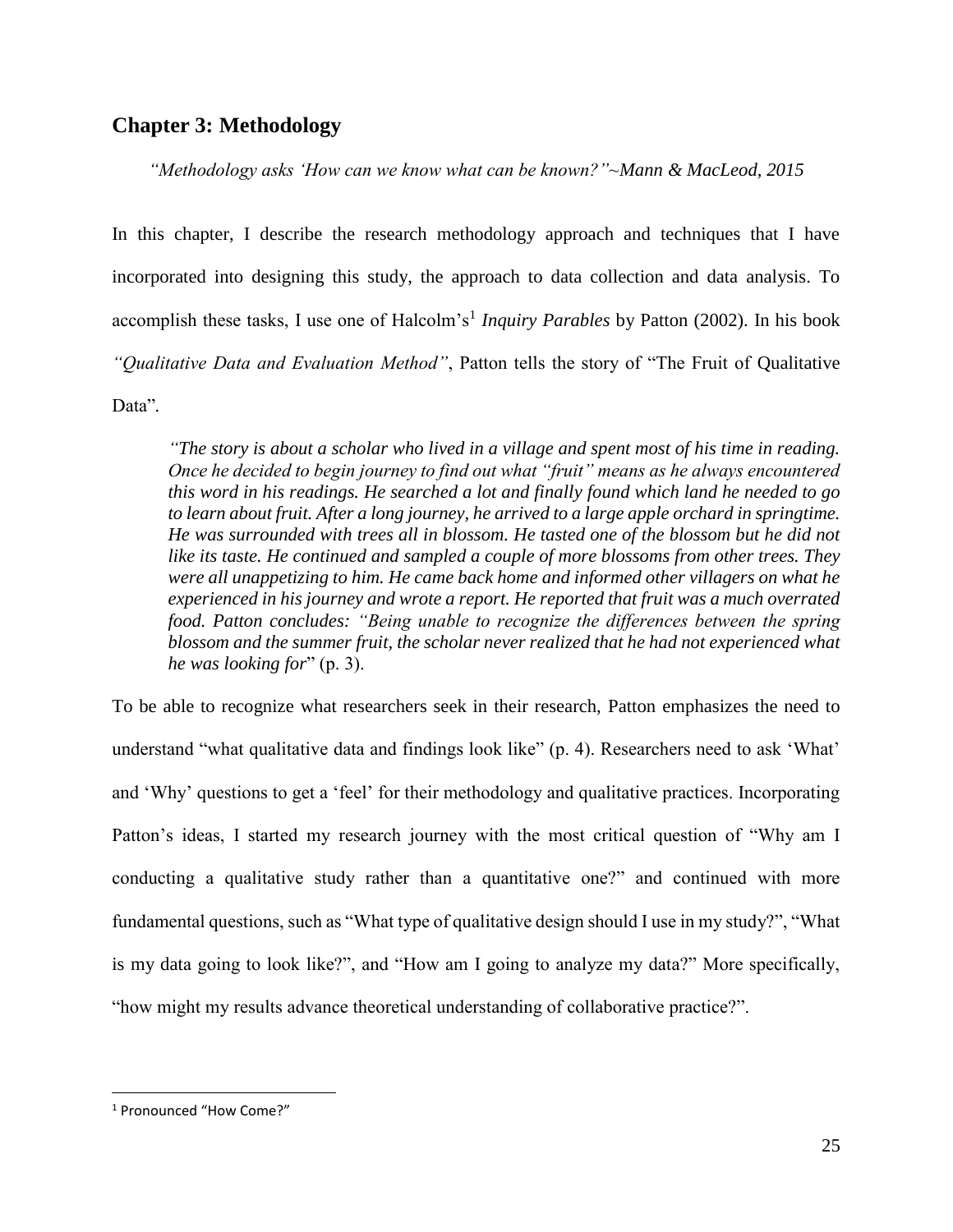In the next sections, I attempt to address the above questions and describe my methodology in more details. I start with identifying the phenomenon of interest and tell the story that inspired me to begin this journey—the story that helps to get a sense of what the *fruit* of my research might look like.

#### **3.1 Identifying the phenomenon of interest**

In 2010, I graduated from the University of Birmingham and received my Master of Engineering in Electronic and Communication Engineering. It was one of the most exciting and stimulating periods of my life. I started working as an electronic engineer at a medical device company in the United Kingdom right after I graduated. My job involved pacemakers—a device for patients with irregular or slow heartbeats, which regulates the pace and sense of the heart by sending electric currents, and measuring the voltage. This served as an inspiring experience for me to observe firsthand the integration of engineering and medicine.

I was on the research and development team, also responsible for reviewing complaints and repairing devices as needed. At the time, there were several hospitals that frequently complained about device malfunctions, which resulted in the pacemakers being returned to the company. One day, a tragic experience happened while I was working in our lab. I noticed that a pacemaker was returned due to an incident that had occurred during a surgery. After I opened the battery case of the device, I realized the batteries had been incorrectly inserted. As soon as I inserted the batteries properly, the device worked. The device assessment showed that there was nothing wrong with the pacemaker itself other than the user's (physicians or nurse's) misuse—a careless act in working with the device and a simple error that seriously threatened a patient's life.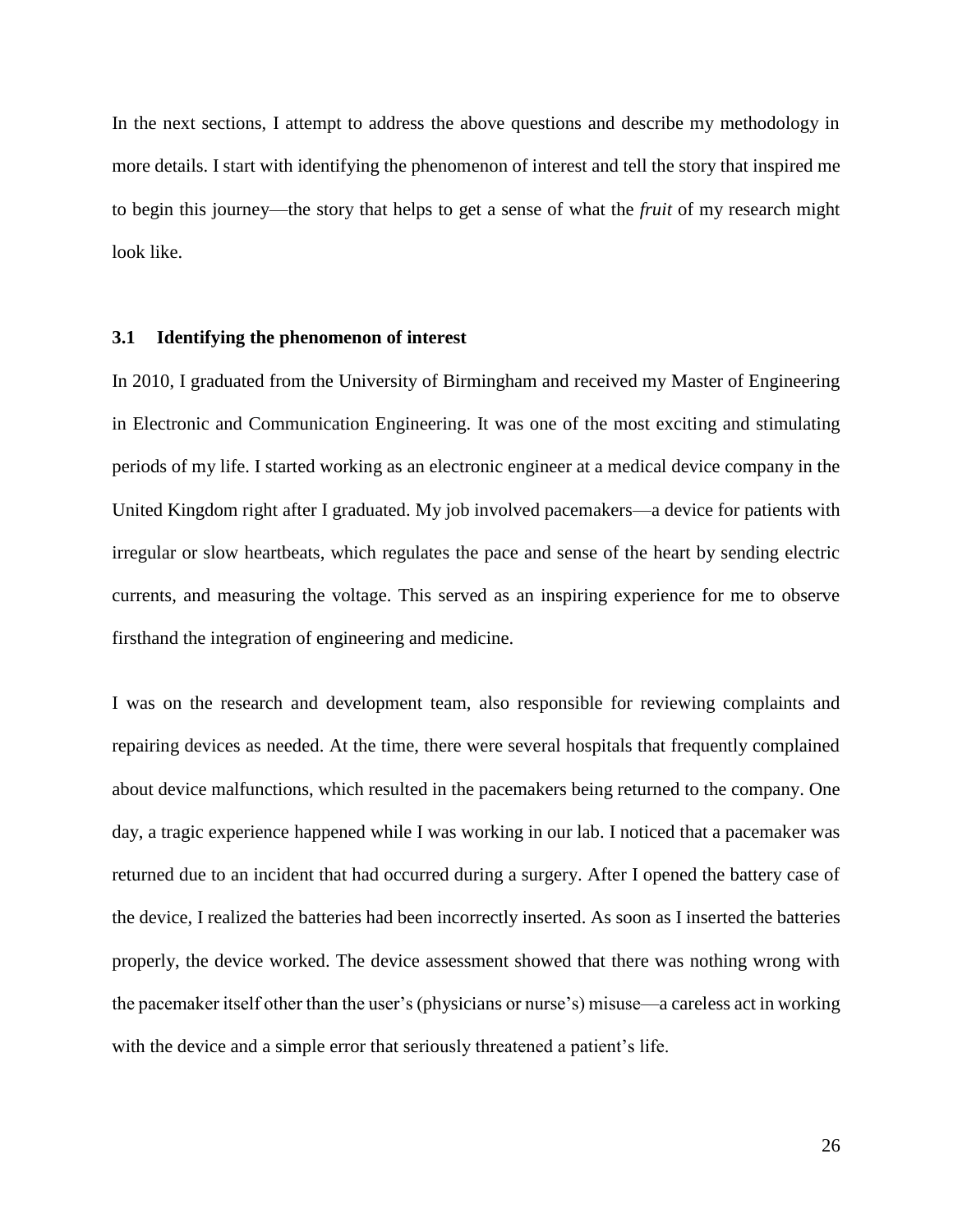During my work experience, I noticed that while medical doctors and specialists had difficulties using the devices designed by engineers, the engineers also had challenges in explaining the problems to them. Reflecting on that, I realized that there is a gap that interferes with smooth, effective and concise communications between physicians and engineers. This made me think about the reasons for this gap, dysfunctions in such critical medical devices, and the communication between doctors and engineers. I asked myself this *big question*: *"How can the communication between these two groups be improved in order to increase the efficiency and reliability of medical devices?"*

I conducted a review of the literature and observed a scarcity of studies on this topic. This assured me that I needed to understand the phenomenon of communication from the perspectives of engineers and doctors who work together or have had these types of work experiences in their past. To address this need, I designed my research in a way that explores this question that has critical implications for patient safety. Besides incorporating the existing literature in developing the conceptual framework, there are other ways (such as experiential knowledge, exploratory or pilot studies and thought experiments) that have been advised to be considered for researchers to bring more depth into their studies (Bezuidenhout & Schalkwyk, 2015). Thus, following the advice of my supervisor and committee members, I conducted the pilot study, which I describe in the next section.

### **3.1.1 Pilot study**

I performed a pilot study prior to beginning the main one. The pilot study examined the experiences of two surgery residents and three engineers in training who have collaborated on medical device design teams. Sources of data included interviews, lab observations, and interview notebooks. The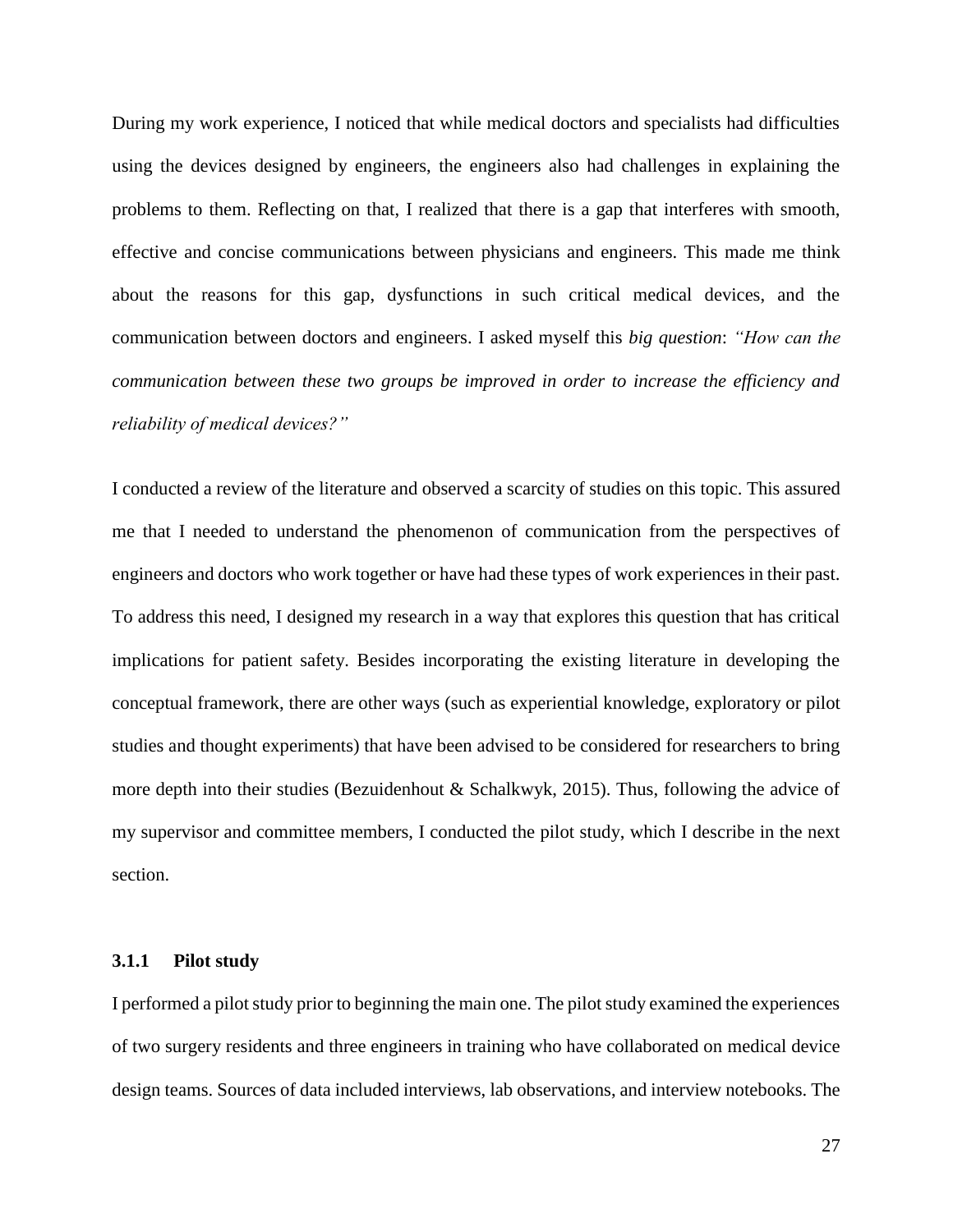interviews took place with UBC engineering students who had worked with clinicians, and clinician/residents who had worked with engineers. Each of the five interviews had a duration of approximately a half hour. Observations took place at the Centre for Hip Health and Mobility biomedical lab in Vancouver. During two 3-hour sessions, the engineers and a resident worked together on a collaborative project. Only engineers worked on the device at the first session, while in the second session the resident join the group. I wrote a vignette describing one of the scenes from the observation sessions (See appendix A). Notes from the observations were recorded in a field notebook. The settings of interviews, as well as my thoughts, assumptions, and ideas were all recorded in the notebook.

I later reviewed this notebook to perform coding and data analysis. Two main categories, each with two themes, appeared prominently. The two categories were differences and priorities. The two themes for differences were 'using different terminologies/languages' and 'having different ways of thinking.' The two themes for priorities were 'the problem of time pressure' and 'lack of having common goals'. By examining the patterns in this experiment, I felt I could better understand the current state of these issues in current professional practice. The pilot study proved helpful in several ways, such as allowing me to try out interview questions and revise them as needed. The pilot study also allowed me to improve my comprehension of how these themes and findings influence long-term collaborative enterprises. My Master's thesis endeavors to look at this collaboration by both expanding the number of participants from the pilot study and including current practicing professionals from the respective disciplines.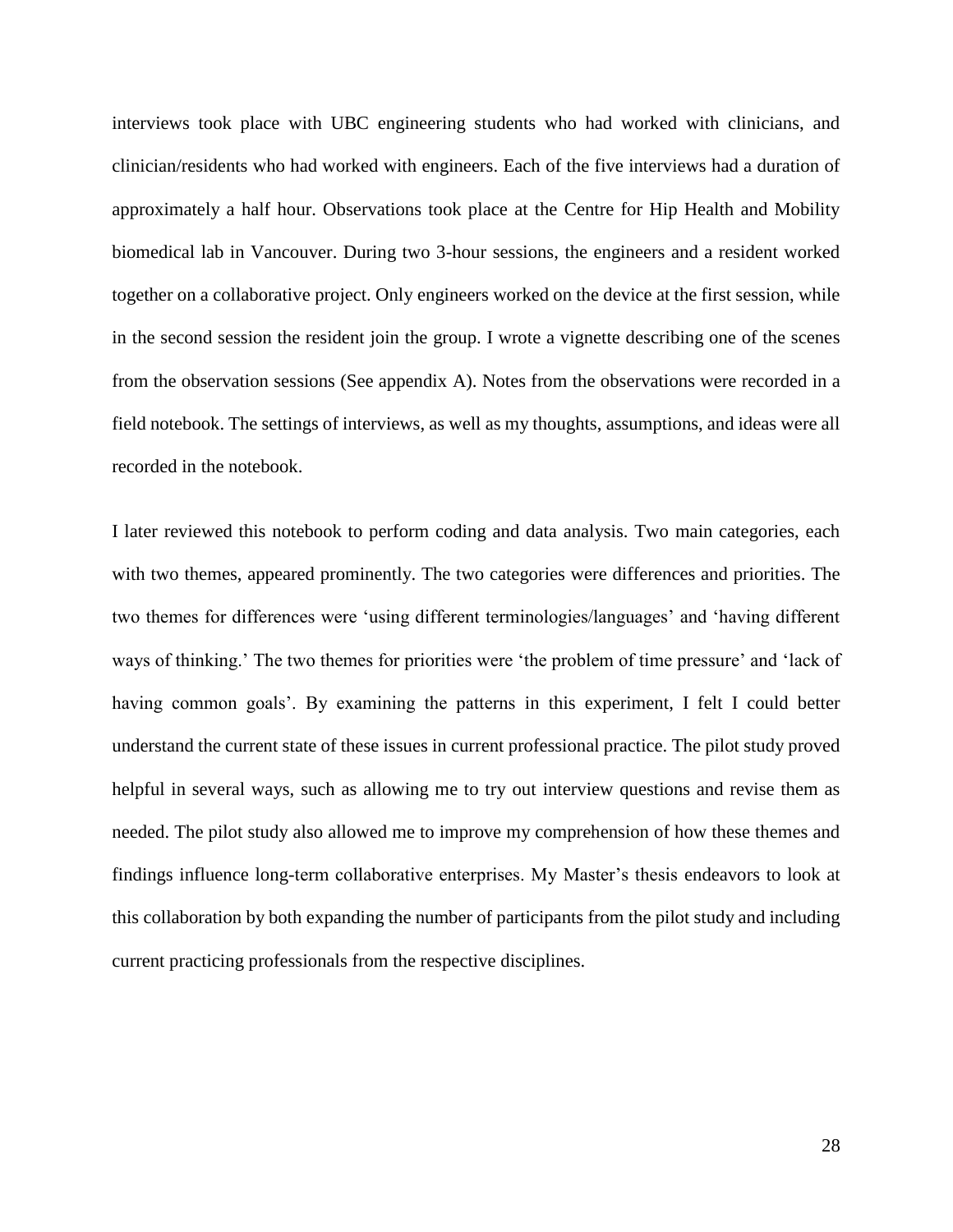## **3.2 Research design**

This study uses a qualitative research methodology to explore the communication phenomenon from the perspectives of engineers and physicians when they work collaboratively on developing medical technologies. Qualitative methods are best for studies that are aimed to reveal meanings, experiences and perspectives of participants' points of view (Sutton & Austin, 2015). The goal of qualitative research is to question, explore and identify phenomena by providing detailed descriptions of various data acquired through means such as observation, interview, journal writing and reflection (Hammarberg, Kirkman, & de Lacey, 2016).

While I use a qualitative approach, as opposed to a quantitative method, I acknowledge that each approach brings its own insights and different perspectives to research (Cleland, 2015) and by no means do I intend to assume that one method (i.e. qualitative) yields more important insights than the other (i.e. quantitative). Instead the nature of my research questions is best answered through a qualitative approach (Silverman, 2006) because my question focuses on the nature of engineers and physicians' understanding and interpretations of one another. This study thus involves human subjectivity and interpretation with a "focus on capturing the complexity of 'real world' phenomena" for purposes of gaining a deeper understanding of collaborative practice (Leedy & Ormrod, 2013, p.139).

### **3.2.1 Qualitative approach**

Some commonly used qualitative approaches to inquiry, include narrative studies, grounded theory, ethnography, case study, and phenomenology (Creswell, 2007). Each approach has its own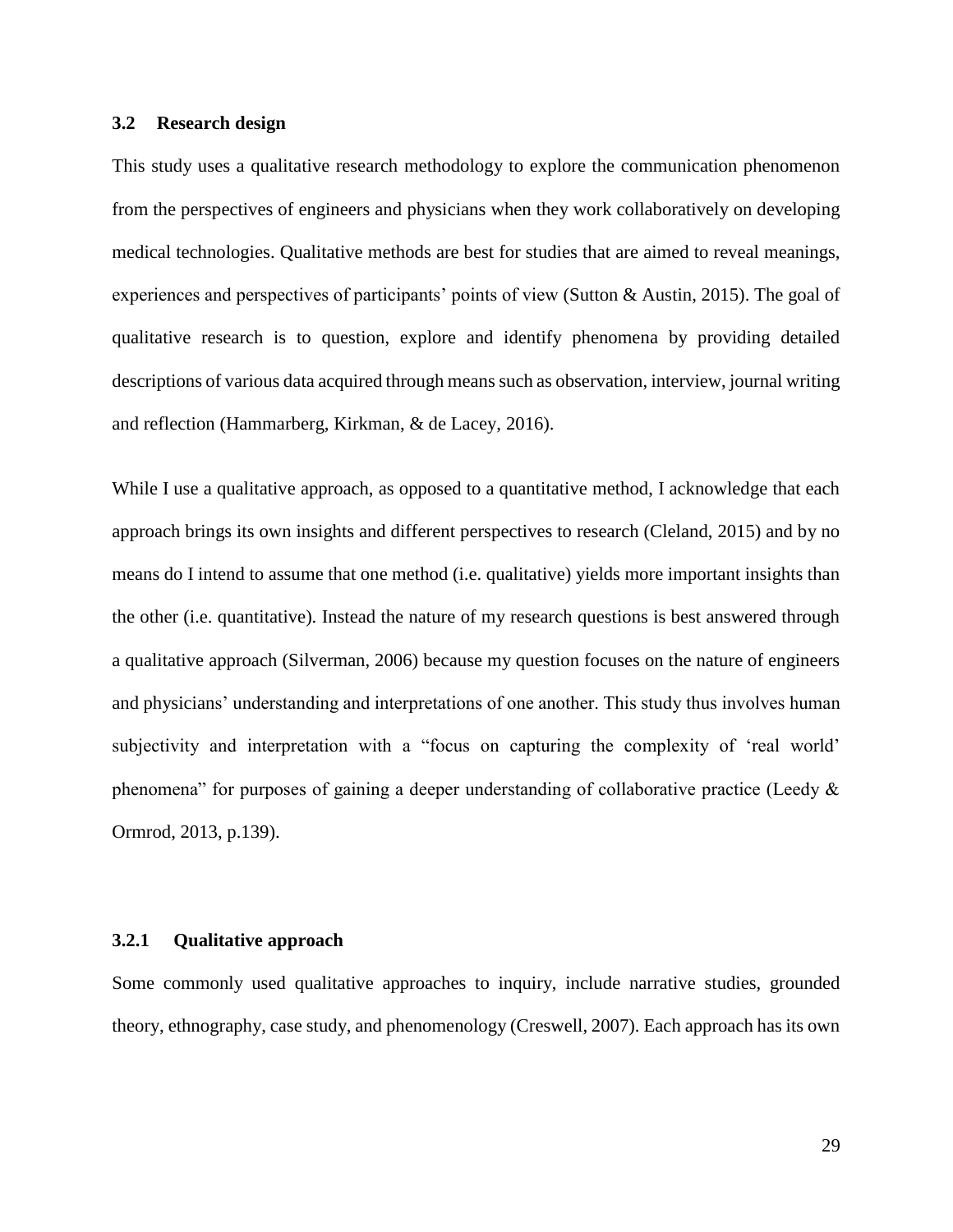strengths and limitations. All approaches could potentially be suitable designs for my research, however I selected a 'case study' approach in order to answer my research question.

#### **3.2.2 Case study**

According to Creswell (2007), case study research is a qualitative approach that involves the investigation of one or more cases within a bounded system over time. The focus of case study is to develop an in-depth description and analysis of a case or cases while its unit of analysis is more than one individual (Creswell, 2007; Cristancho et al., 2018). A case study allows for "investigation of a phenomenon in real-life contexts" (Yin, 2009, p.18). The aim is at understanding a phenomenon and the context in which it occurs (Artino et al., 2015). Adopting the above definitions, this case study explores how engineers and physicians, as different disciplinary groups, develop an in-depth understanding of the communication practices around collaboration on medical device design and development.

In his book *"Case Study Research and Applications"*, Yin (2018) argues that a case study needs to be defined in a way that considers the experiences of both parties; both groups of engineers and physicians. The result of collecting evidence from only one organization to examine its relationships with others would produce biased conclusions. Accordingly, to avoid this flaw in designing my case study, I included perspectives from both engineers and physicians in order to understand both groups' experiences collaborating with each other. The participants and six cases of this study are described below.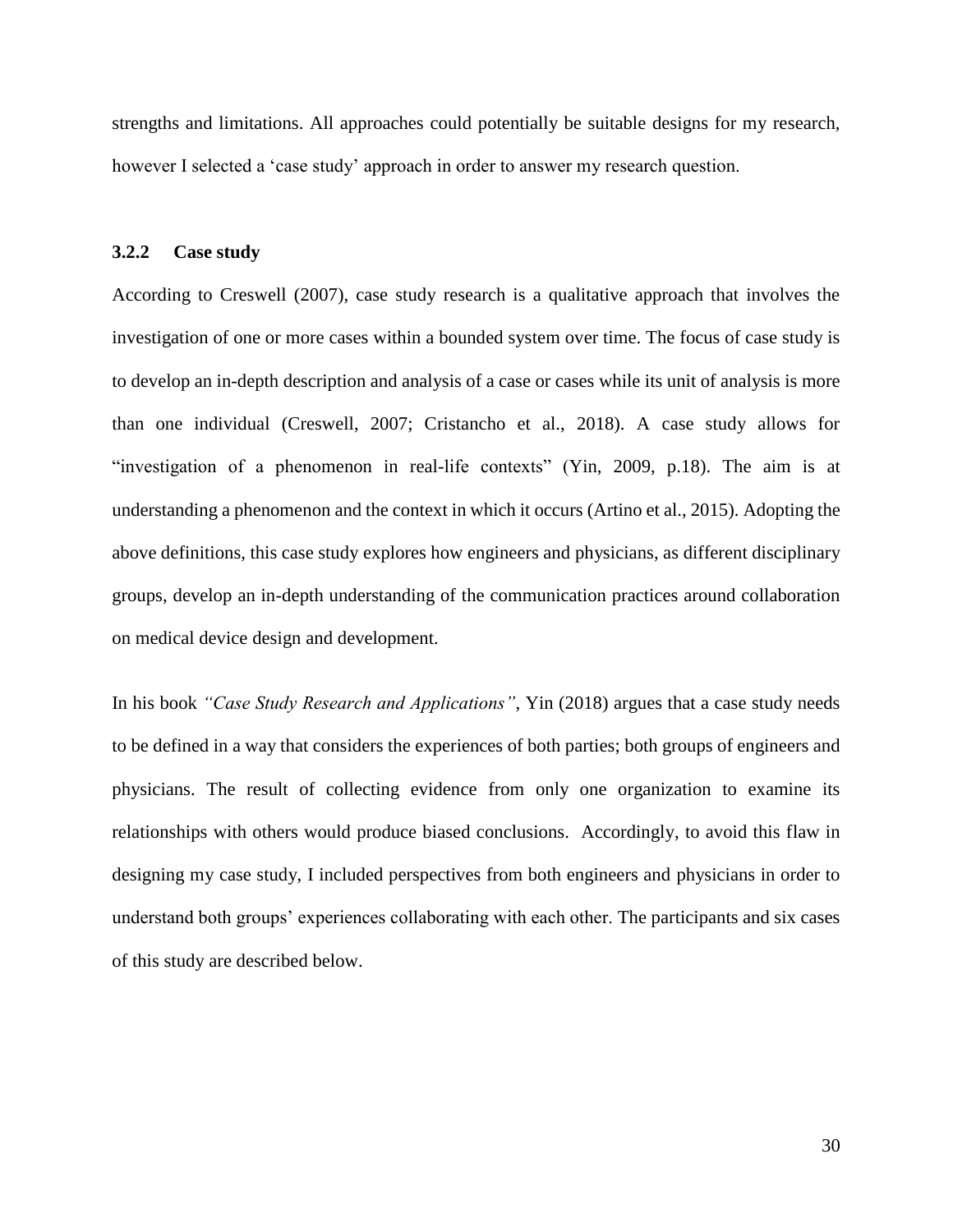## **3.2.2.1 Participants**

Identifying participants began as an initial contact with the UBC Hatch program. Hatch is an "incubator for technology-based start-up companies" located at UBC-Vancouver campus<sup>2</sup> which included some start-ups with potential partnerships between physicians and engineers. I received a positive response from Hatch about outreach to potential doctors and engineers who may be interested in participating in my project. However, after receiving ethics approval, I realized finding enough numbers of engineers and clinicians (especially clinicians) based on their availability and interests was not possible and therefore limiting my connected to Hatch-related companies was not possible.

This led me to use another approach—snowball sampling—to find participants. Snowball or chain sampling is one of the purposeful samplings in qualitative studies (Patton, 2002). Snowball sampling invites the researcher to ask well-situated people "Who knows a lot about …?" and "Whom should I talk to?" (Patton, 2002, p. 237) Thus, I contacted my supervisor and committee members to put me in touch with engineers and surgeons who might be interested in participating in my study. I incorporated the same sampling strategy with each interviewee who I met with, asking them to introduce new doctors and engineers who might be interested in participating in this study.

Potential participants were invited to participate in interviews by the principal investigator and the co-investigators via email. Once potential participants allowed the researcher to communicate through email, an ethics-approved letter of information that outlined the study was provided to

 $\overline{a}$ 

<sup>2</sup> <http://icics.ubc.ca/hatch/>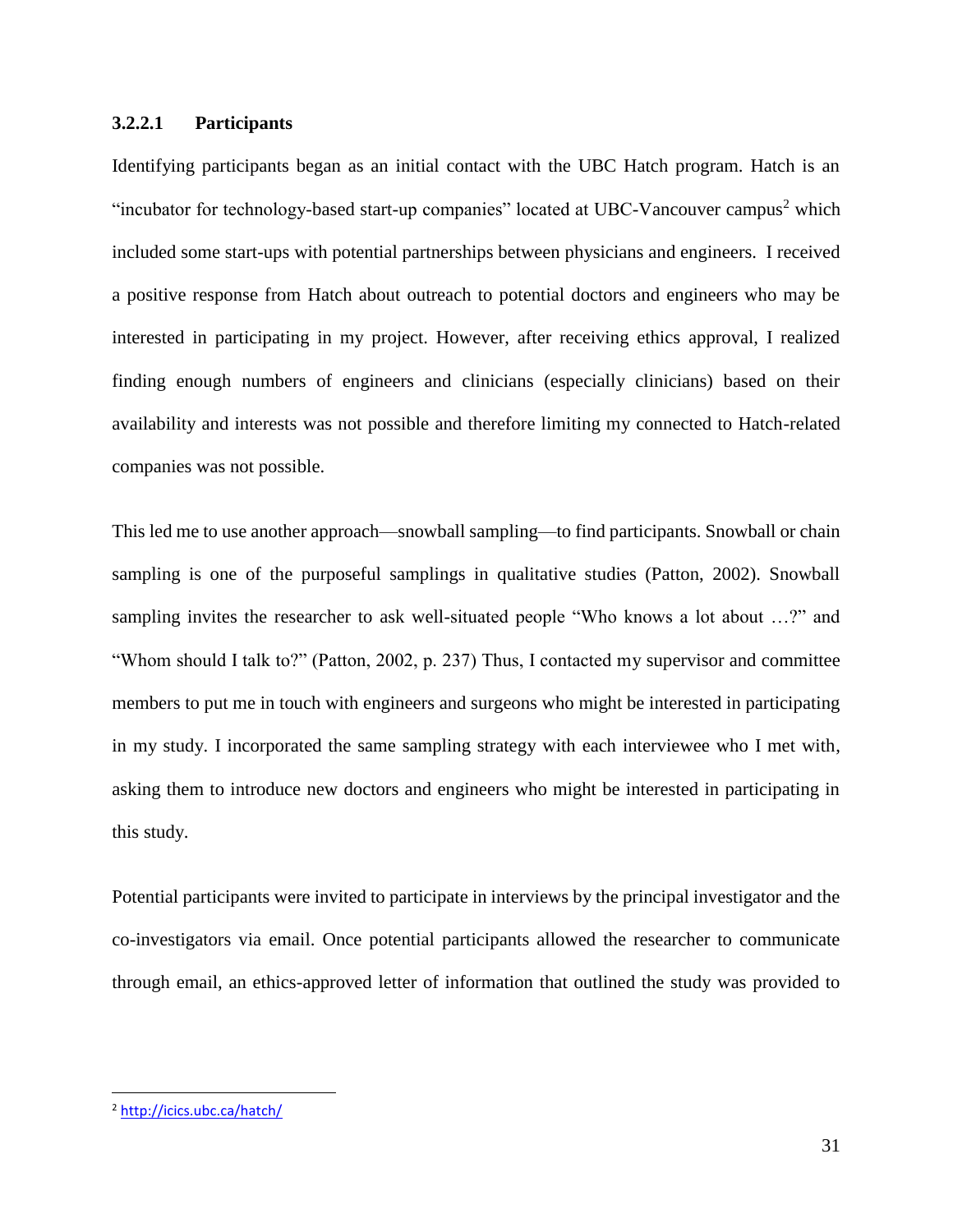each participant. Those participants who consented were contacted to arrange a time and location of the interview.

# **3.2.2.2 The six cases**

This research project was completed with 6 cases. In all 6 cases there was one engineer and one doctor who had already worked together. There were 12 participants: 6 engineers (2 females and 4 males) and 6 physicians (3 females and 3 males), resulting in 12 interviews. All the participants were interviewed separately. Recruitment of participants in all cases was limited to those who had already worked together or are still collaborating. All the participants had been working with each other as pairs for at least five years. Out of 6 cases, three were located in Canada and three in the United States. Table 3.1 shows the description of each case.

|        | <b>Education</b>                                   | <b>Position</b>               | <b>Location</b> | <b>Years of collaboration</b><br>experiences                                         |  |  |  |
|--------|----------------------------------------------------|-------------------------------|-----------------|--------------------------------------------------------------------------------------|--|--|--|
| Case 1 | <b>Mechanical Engineer</b><br>Orthopedic Surgeon   | Faculty members               | U.S.A           | 15 Years in total                                                                    |  |  |  |
| Case 2 | Computer&Electronic Engineer<br>Orthopedic Surgeon | Faculty members               | Canada          | 15 Years in total (This case as<br>a pair has been working<br>together for 11 years) |  |  |  |
| Case 3 | <b>Mechanical Engineer</b><br>Orthopedic Surgeon   | <b>Faculty members</b>        | U.S.A           | 15 Years in total (This case)<br>as a pair has been working<br>together for 5 years) |  |  |  |
| Case 4 | <b>Biomedical Engineer</b><br>Orthopedic Surgeon   | Faculty members               | U.S.A           | 15 Years (This case as a pair<br>has been working together for<br>5 years)           |  |  |  |
| Case 5 | <b>Mechanical Engineer</b><br>MD-Cardiologist      | Industry<br>(Retired Faculty) | Canada          | 5 Years                                                                              |  |  |  |
| Case 6 | Physicist<br>Orthopedic Surgeon                    | Academic<br>(Retired Faculty) | Canada          | 14 Years (This case as a pair<br>has been working together for<br>9 years)           |  |  |  |

**Table 3-1 Description of the six cases**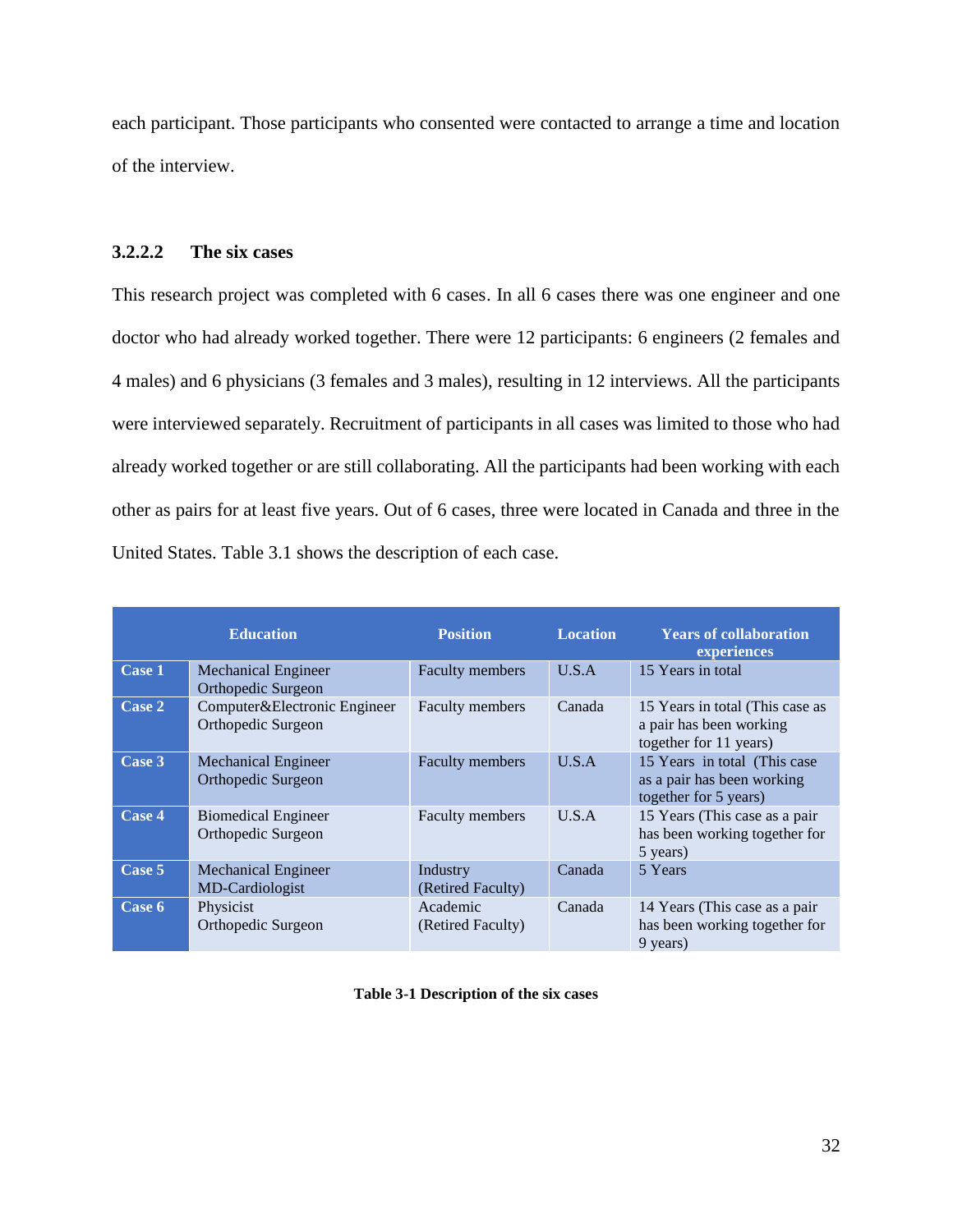### **3.3 Data collection**

Collecting qualitative data is intended to produce information that helps the researcher to answer his/her "research questions, capture the phenomenon of interest, and account for context and the rich texture of the human experience" (Paradis et al., 2016, p. 263). To acquire such information, I collected interview and a kept a reflective notebook. The reflective notebook was used to write my thoughts, assumptions, and feelings prior to and after each interview. I also recorded the repeating topics and surprising comments that emerged in the interviews. The notebook was used later in analytic memoing and comparative analysis. To better understand the process of interviewing and the questions to ask in my interviews, I referred to Manen. Manen (1990) explains that a researcher adopts one method over another based on the questions he or she asks:

*"A research method is only a way of investigating certain kinds of questions. The questions themselves and the way one understands the questions are the important starting points, not the method as much. But of course it is true as well that the way in which one articulates certain questions has something to do with the research method that one tends to identify with. So there exists a certain dialectic between questions and methods"* (p. 2).

Here, Manen focuses on the importance of the questions that a researcher asks as well as the way he/she understands them. It is like the researcher is moving dialectically between the questions (as part of the research) and the whole, and every time he/she makes such a move a new understanding emerges. The German philosopher, Gadamer (1960), makes similar points regarding questions. He argues that questioning is an essential aspect of the understanding process as it helps create new horizons and understandings. Gadamer states that the questioner must be open, considering different possibilities in order to expand horizons: "the range of vision that includes everything that can be seen from a particular vantage point" (1960, p. 307). In other words, questioning means to go beyond what is close by. As one moves, one's horizon changes too. This is what I tried to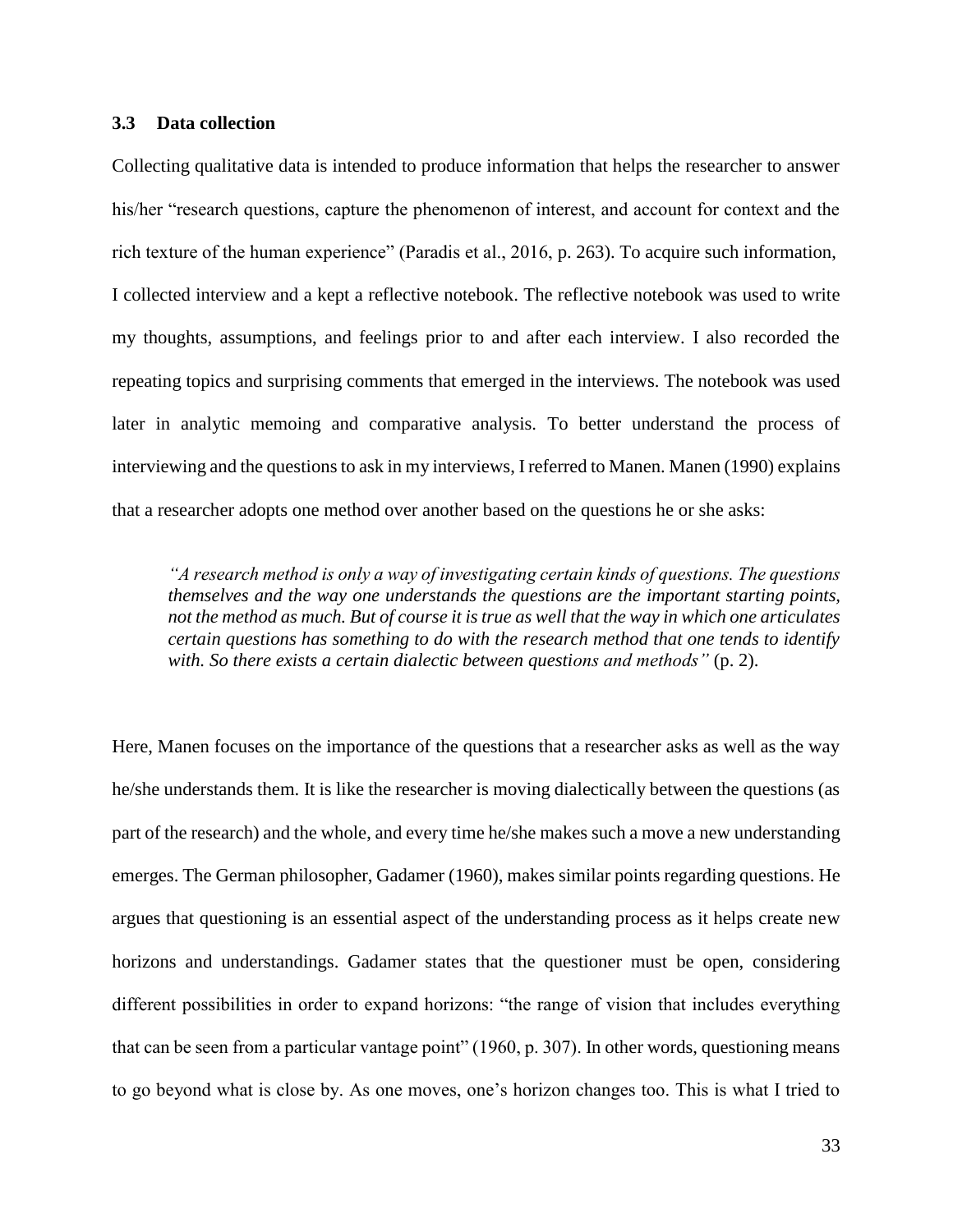keep in mind when collecting my data—not to be limited by my own experiences and perspectives, but to push past those boundaries, and refine my questions to acquire new perspectives (an example is provided in the analysis section).

#### **3.3.1 Interviews**

Interviews were conducted with the 12 participants, each lasting between 30-45 minutes. The time and location of interviews were arranged by email. All interviews were audio recorded on a password-protected recorder. After transcribing each interview, the document was anonymized and assigned a participant code ID.

Initially, I conducted my first interview in a structured format. Structured interviews use a set of pre-determined questions (Paradis et al., 2016). The interviewer does not have the freedom to change the questions and their order. During one of the pilot interviews using the structured approach, I noticed that the participant was inclined to explain some details that were not directly related to my question—though that information might be considered useful. Given this, I did not continue with his detailed answer, as I needed to move to my next (already prepared) question. Recognizing the limitations of structured questioning, I decided to adopt a semi-structured method for my next interviews during the pilot and the main project.

While structured interviews can make the process easy and efficient, and bring consistency within data collection (since the questions are the same for all the interviewees), they can limit the flexibility for the interviewee to speak beyond the proposed question or enable the researcher to refine interview questions based on emerging insights. In semi-structured interviews, while the interviewer prepares a list of pre-determined questions, he/she is free to ask different, unlisted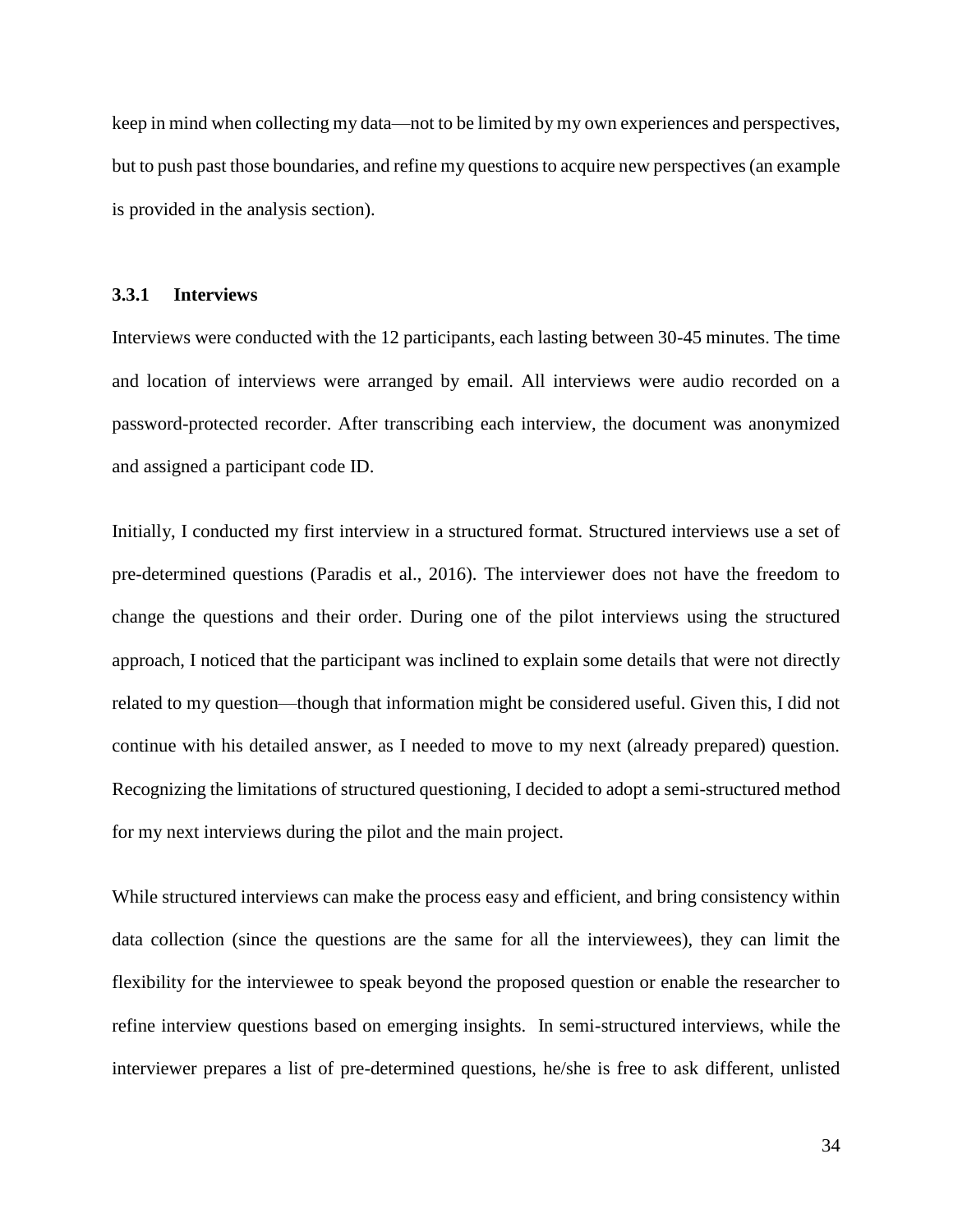questions based on the thoughts the interviewee shares (Robson, 2002). Similarly, the interviewee has the opportunity to open up his/her ideas and explore different aspects of the question. I also noticed that the interviewees preferred a natural flow of conversation as it appeared to engage them with the questions. This can bring more depth to the conversation and the ideas presented during the interview (Cristancho et al., 2018). For example, if the participants shared a barrier or benefit in their communication experiences, I asked them to explain that benefit or barrier through an example (if they had one in mind). To keep the conversation flowing, other questions like "why is that difficult/beneficial?" or "what else would you like to add" were asked. The participants were mainly asked about their collaboration experiences, as well as the benefits and barriers of their communication with each other and the role they perceived themselves to play in the interpersonal dynamic. To bring consistency into my semi-structured interviews, I designed key questions (Robson, 2002) with a focus on "the benefits and challenges of their communication". (See Appendix B)

#### **3.3.2 Interview notebook**

An interview notebook was used to record my thoughts, the setting and type of each interview, as well as the keywords and main topics covered throughout the interview (an example is provided in table 3.2). The notebook was more like a journal with a focus on my assumptions, thoughts and feelings prior to and after each interview. This data source provided an opportunity to reflect and make notes of my thoughts after each interview. For example, after each interview when my experience was still fresh, I asked myself the following recommended questions by Patton (2002) and made notes answering questions such as: "Did you find out what you really wanted to find out in the interview? If not, what was the problem? Poorly worded questions or wrong topics?" (p.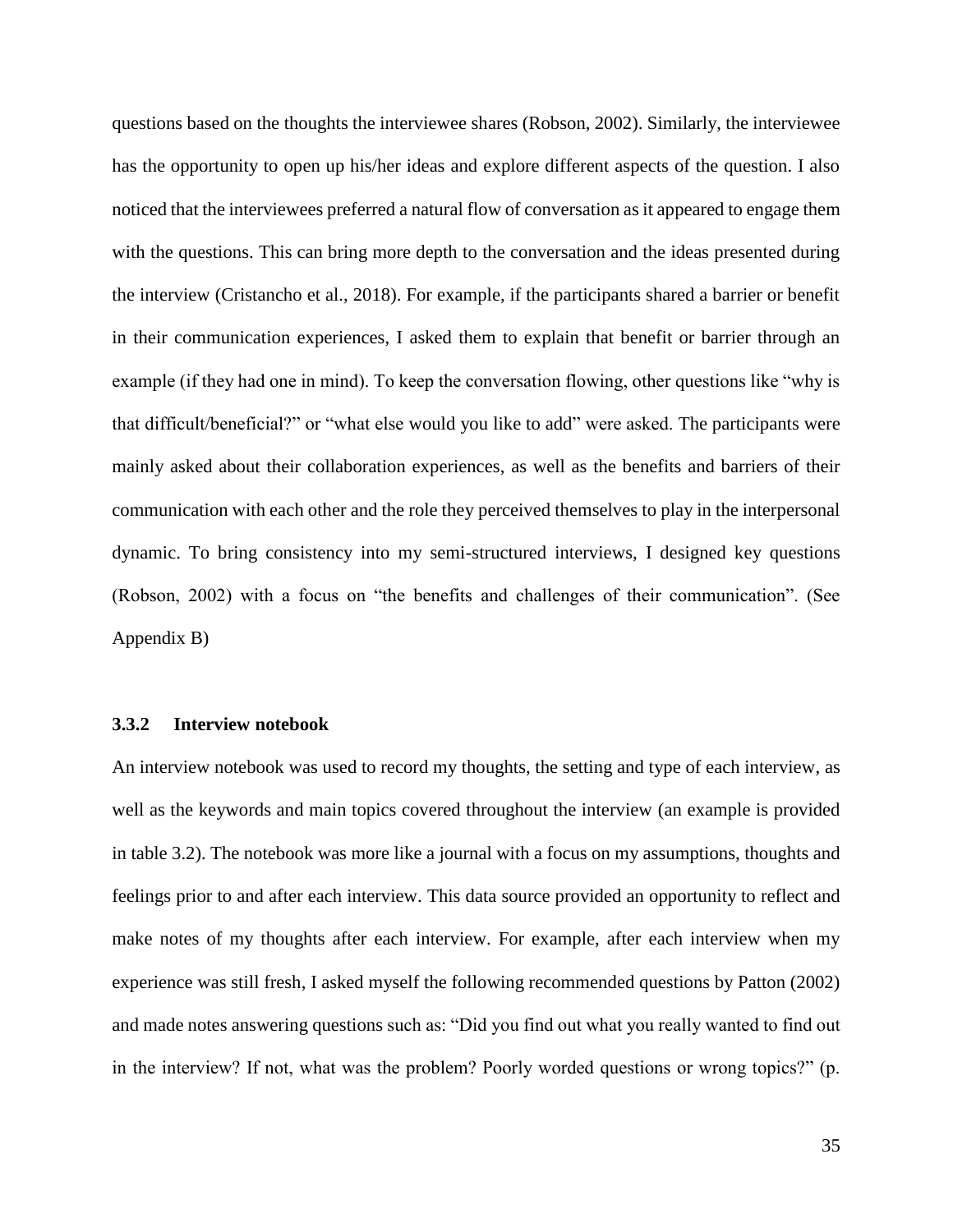384). To find out what I was exploring in this study, I tried to focus on my research questions when interviewing participants. At the same time, I kept myself open to the ideas brought up by the interviewees—even those that were not aligned with my research questions. The reflection and questions were shared with my supervisor and committee members and implemented any changes in time for the next interview. The table (3.2) illustrates one of the notes from my interview notebook.

| <b>DURATION OF INTERVIEW</b>                            | 55:10                                                                                                                                                                                                                                                                                                                                                                                                                                                                                                                                                                                                                                                                                                                     |  |  |  |  |  |
|---------------------------------------------------------|---------------------------------------------------------------------------------------------------------------------------------------------------------------------------------------------------------------------------------------------------------------------------------------------------------------------------------------------------------------------------------------------------------------------------------------------------------------------------------------------------------------------------------------------------------------------------------------------------------------------------------------------------------------------------------------------------------------------------|--|--|--|--|--|
| <b>TYPE OF INETRVIEW</b>                                | Semi-structured                                                                                                                                                                                                                                                                                                                                                                                                                                                                                                                                                                                                                                                                                                           |  |  |  |  |  |
| <b>SETTING OF INTERVIEW</b>                             | Phone interview                                                                                                                                                                                                                                                                                                                                                                                                                                                                                                                                                                                                                                                                                                           |  |  |  |  |  |
| <b>WHO WAS PRESENT?</b>                                 | Interviewer and Interviewee                                                                                                                                                                                                                                                                                                                                                                                                                                                                                                                                                                                                                                                                                               |  |  |  |  |  |
| <b>MAIN TOPICS COVERED IN</b><br><b>THE INTERVIEW</b>   | Characteristic of engineers<br>and doctors,<br>how<br>communication changed over time, funding                                                                                                                                                                                                                                                                                                                                                                                                                                                                                                                                                                                                                            |  |  |  |  |  |
| <b>KEYWORDS</b>                                         | Communication, collaboration, more experience and<br>its effect on communication                                                                                                                                                                                                                                                                                                                                                                                                                                                                                                                                                                                                                                          |  |  |  |  |  |
| <b>NOTES</b><br><b>BEFORE/AFTER</b><br><b>INTERVIEW</b> | After doing my first two interviews and reviewing my<br>notes, I noticed that I was worried about time. I wanted<br>ask all the interview questions from the<br>to<br>interviewees.<br>This<br>made me to make some<br>assumptions, during the interview, about what they<br>shared instead of asking them for more explanations.                                                                                                                                                                                                                                                                                                                                                                                         |  |  |  |  |  |
|                                                         | The interview just finished. During the interview, I<br>tried to detach myself from the questions and listened<br>more in what interviewee was talking—following my<br>supervisor's advice. In this interview, I asked my next<br>questions based on the interviewee's answer and<br>respond to the previous question. I found this interview<br>more engaging. For example when he talked about<br>having confidence that could affect communication,<br>and I asked him for an example that having confidence<br>make his communication with surgeon smoother. The<br>example of paper's authorship was mentioned and this<br>example open another conversation about trust and<br>expectations roles in communication. |  |  |  |  |  |

### **PARTICIPANT #3**

**Table 3-2 Illustration of an interview notebook**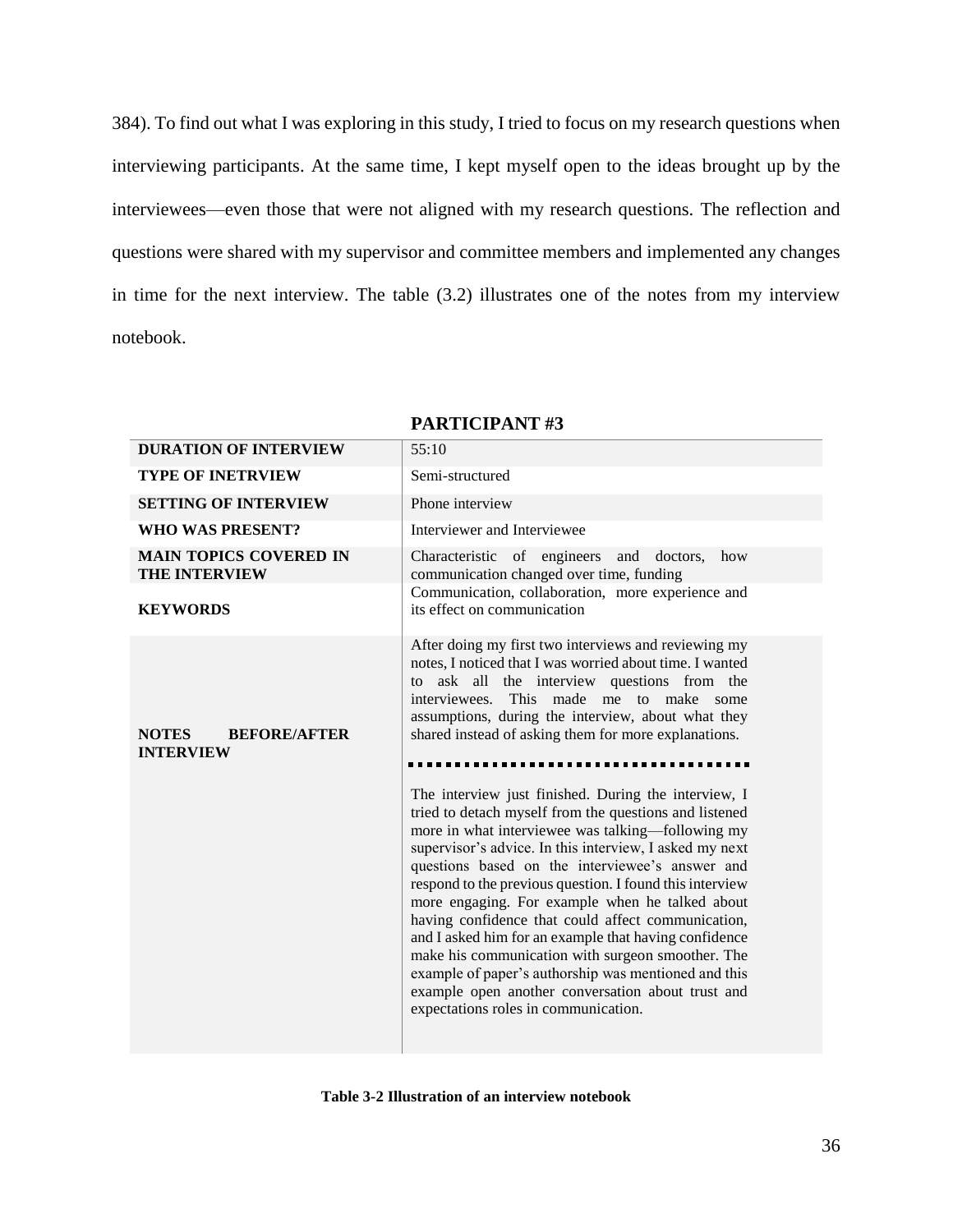#### **3.4 Ethical consideration**

Behavioral research ethical approval was granted to the principal investigator, Dr. Sandra Jarvis-Selinger, on August 30, 2018 under the certificate number of H18-01165 prior to beginning the research and collection of data. The interviews, as the main sources of data collection in this study, were completed with only volunteer participants. I kept hard copies of transcripts in a locked cabinet, protecting participants' confidentiality and anonymity. All transcripts were anonymized using a code ID and those code IDs were used in my thesis.

#### **3.5 Data analysis**

The main goal of my data analysis is to create themes that represent the communication experiences of the participants as a result of their collaboration. This was an exploratory study where thematic analysis was used to identify, analyze and report repeated patterns of meaning, i.e. themes that were identified across the data set (Braun & Clarke, 2006). Each interview I conducted helped to document the communication experiences of engineers and doctors with each other during the course of their collaboration. The result of documenting the participants' views and experiences generated themes following the research questions in this study (Paradis et al., 2016). During analysis I was primarily interested in answering my research question about participants' communication experiences, as well as the benefits and challenges of their communication with each other and the role they perceived themselves to play in the interpersonal dynamic.

Throughout the interview, some preliminary analysis was done concurrently with collecting data. For example, after completing the first few interviews, it became apparent that participants consistently mentioned that 'developing a relationships' affected their communication. This observation was noted in the interview notebook as something to be considered in subsequent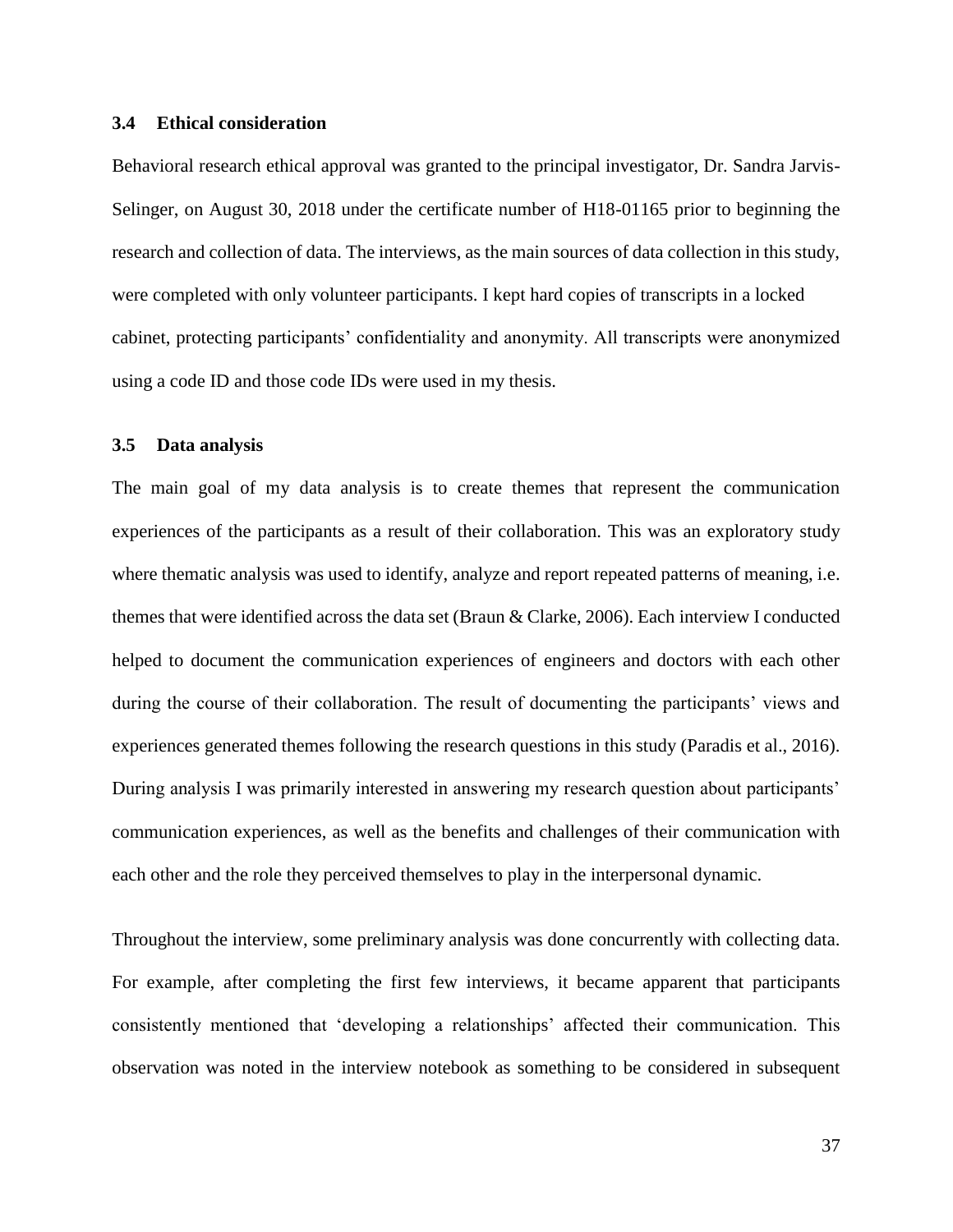interviews for further investigation. Thus, from that point forward, when participants mentioned that relationship affects communication, I followed with: "I notice you seem to be talking about developing a relationship with the engineer/physician; can you tell me a little more about that?" In addition to this concurrent analysis, the rest of the analysis was done as a separate, explicit step to interpret the data as a whole using specific analytic strategies and software.

Throughout the final stages of analysis I completed the coding through the combination of: a) traditional method (readings, taking notes, and sorting and organizing the coding through colored sticky notes) and b) a computerized one through the utilization of the qualitative software program, Nvivo (Maher et al., 2018).

In the first phase of my analysis, I printed the transcripts and read and re-read them keeping in mind theory-generated coding (Marshall & Rossman, 2015). I looked at the portions of information that struck me as potentially important or relevant to my research inquiry, and took note of them in my journal (Merriam, 1998). The readings and notetaking helped me create preliminary codes in my mind. To visualize codes and find the relationships between codes, I began open coding using colored papers (See Appendix C). I did this initial coding based on concepts derived from the literature review and pilot study (for example, the priorities and differences of engineers and physicians, challenges of communication, etc.).

In the second phase of my analysis, I imported all the transcripts into Nvivo. It is important to stress that this computer software program does not analyze the data, nor interpret any coherent meaning. Its main purpose is to assist the researcher in organizing and sorting the codes (Yin, 2018; Maher et al., 2018). Since the focus of my study is on physicians and engineers who have already worked together, I took the 12 participants as 6 pairs of clinicians and engineers (with the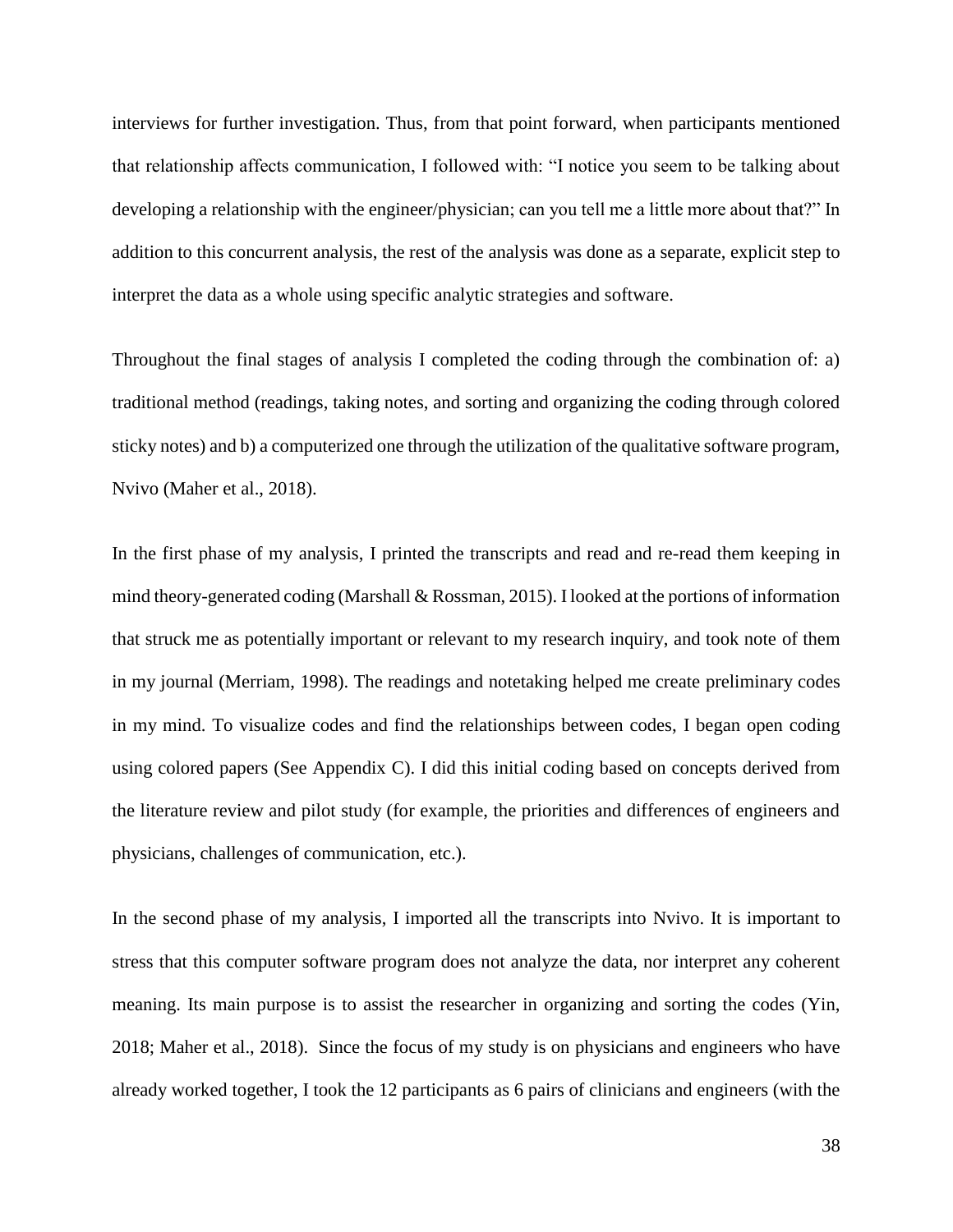experience of working together) and looked into and coded each pair separately. Applying Yin's (2018) suggestion, I then tried to "play" with my data and recorded my thoughts about each case as memos or notes to myself. During this second stage of analysis, I was looking for "patterns, insights, or concepts that seem promising" (Yin, 2018, p.167). Writing memos and notes to myself was a helpful practice in moving from data to more conceptual level of developing meaning through coding, and finding relationships between codes and categories (Miles & Huberman, 1984). Organizing these codes helped me then identify patterns in the dyadic pairs, such as: 'the effect of sharing workload on communication', 'the importance of being dedicated and interested', etc. Streamlining the evidence review helped validate these patterns (LeCompte, 2000).

Finally, I started to compare and contrast salient patterns from all 6 cases. The result of exploring the similarities, differences, and any repetition of codes and patterns led to create a single 'cross case' set of codes (See Appendix D). By comparing the data characterizing the codes, I could verify the codes and find three main categories. For example, I noticed that being a good listener was highlighted by some participants. The participants recognized that attentive listening affects the communication and helps members be more engaged in discussions during meetings. In addition, the codes implied that other qualities such as 'showing interest and dedication' and 'being honest and open-minded' influence the communication as well. Therefore, a main category emerged as 'team member qualities' with three sub-themes: 'having interest and dedication, 'being honest and open-minded', and 'listening attentively'. At the high level, the three main emerged categories were: 1) Building relationships, 2) Team member qualities, and 3) Communication techniques. By moving back and forth between the transcribed data and the codes, I could monitor the reliability of my interpretations and proceed to the descriptive stage of summarizing my findings (Miles & Huberman, 1984). Moreover, I had several peer debriefing with my committee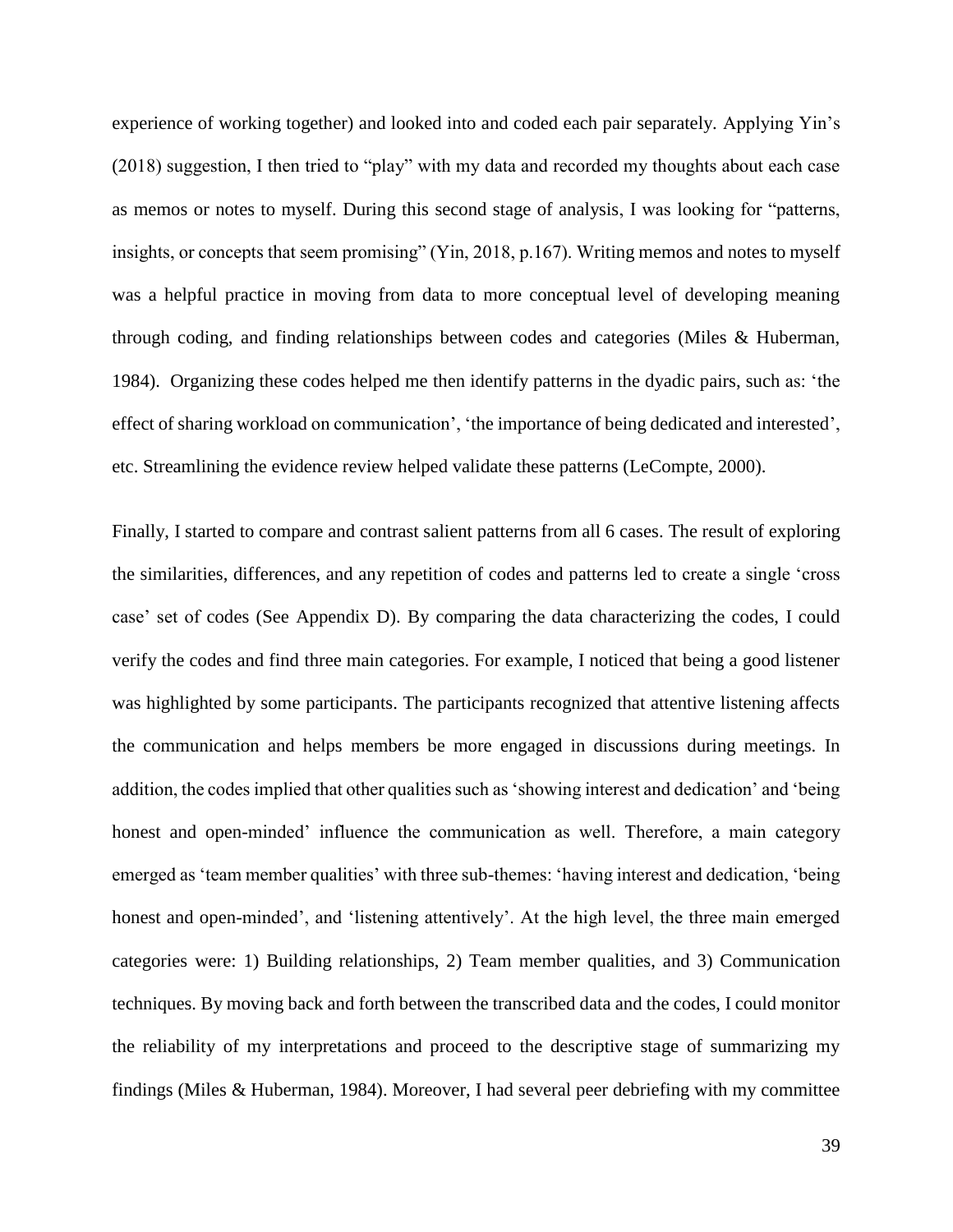members while analyzing my data and took detailed notes in order to enhance analytic rigor (Anney, 2014).

#### **3.6 Reflexivity**

Reflexivity is the self-examination of how one's personal background and experiences may bias a project (Finlay, 2002). It involves an active recognition that consciously or subconsciously, researchers cannot completely remove themselves from the assumptions they have acquired through their professional and life experiences (Finlay, 2002). Rather than eliminating such bias many researchers choose to intellectually embrace bias as an opportunity for insight (Frank, 1997). This is of particular importance in a qualitative study, such as my project, in which true objective neutrality would be hard or even futile. Recognition of this reality does not lessen the value of a qualitative study, in fact, it enhances it (Finlay, 2002). By reflecting and openly disclosing the risks of bias, and revealing the sources of those potential risks, the researcher's credibility rises both internally and externally. It rises internally because it encourages the researcher to mitigate the acknowledged potential bias. And it rises externally because of the researcher's transparent intellectual honesty.

I am an engineer whose experiences revolved around developing medical devices in a work environment predominantly without the presence of medical professionals. I did not personally interact closely with physicians during my work as an engineer. The consideration of my own relationship to the subject of my research is a critical function of reflexivity (Cristancho et al., 2018). While, on the one hand, my lack of collaborative experience as an engineer with physicians suggests that I do not have any personal assumptions about how clinicians communicate, it also means that my pre-project baseline of knowledge is based mainly on what I read or what my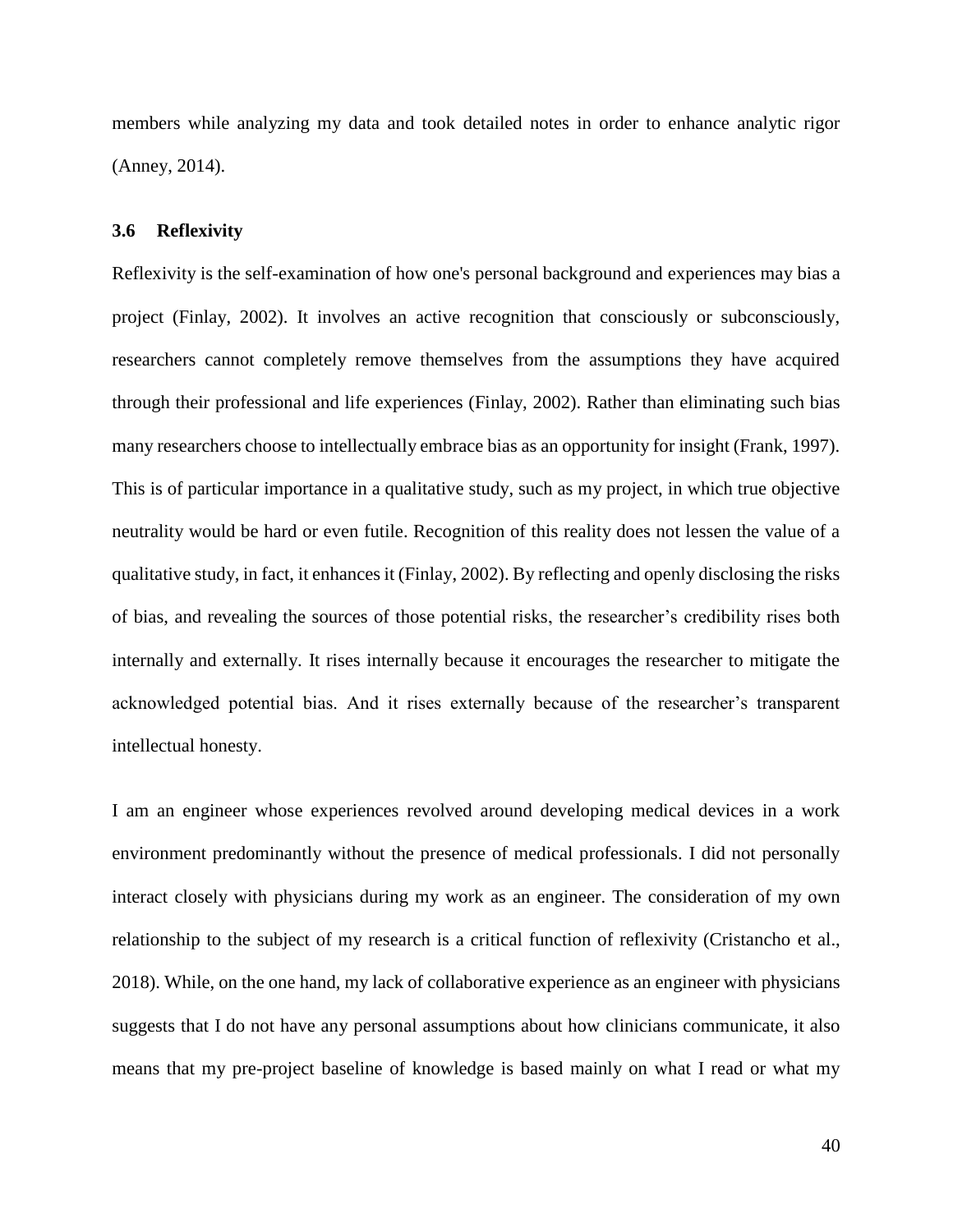engineering colleagues shared with me about their experiences. Furthermore, as an engineer myself, I might be more inclined to look at the communication between physicians and engineers from the perspective of an engineer. Being conscious about my personal assumptions and acknowledging any bias can help mitigate them and enhance my analytic rigour.

In my interviews, some of my structured format questions might be more critical, or less critical, of the medical cohort—just because of the fact that I know less about them due to my lack of experience in medical settings. By knowing that I might have this tendency, and by exposing it, I worked diligently to ensure that my questions and pattern interpretations did not make judgmental assumptions about one side or the other. For instance, I actively tried to mitigate the risk of bias by moving toward a semi-structured format that enabled interviewees to cover the topics that were most insightful to them. By making my questions flexible, each interview was more about the interviewee than about the interviewer. This provides some measure of increased control against bias of the researcher. Guillemin and Gillam (2004) refer to this as a reflective practice to improve the quality and validity of research.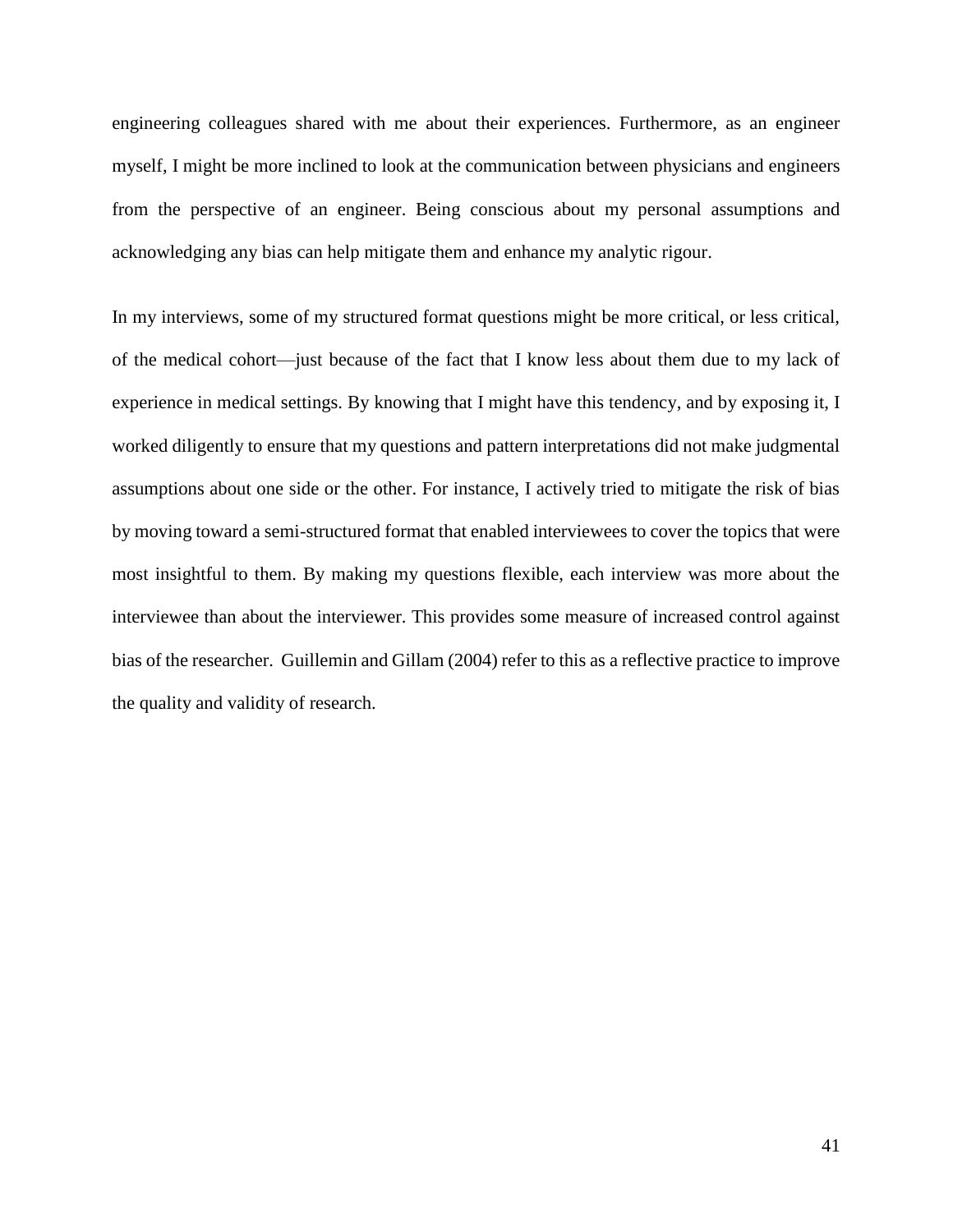### **Chapter 4: Results**

In this chapter, I report the findings of communication experiences of twelve participating doctors and engineers who have worked collaboratively over time (Table 4-1). The findings also address the communication difficulties the participants experienced through their collaborative work.

There are three main themes that emerged from the data analysis: building relationship, team member qualities, and communication techniques. These themes and their sub-themes will be summarized in this chapter, along with sample quotations (verbatim). My dataset includes six cases, each of which is composed of a single physician and a single engineer. In the following quotations, speakers will be identified by an abbreviation indicating their case number followed by their profession. So C1E means that the case one engineer is the speaker, and C1D means the speaker is the case one doctor.

The case of this study, as mentioned in methodology chapter, is defined based on the communication experiences—that is, the case includes those physicians and engineers who have already worked together. The participants were all professionals working with their partners for over 5 years. There was very little striking deviation between the pairs, however as noted in Table 4.1, some features are highlighted in some cases more than others. In Table 4.1, 'D' stands for medical doctor and 'E' stands for engineer. Under each sub-theme, E indicates that only engineer talked about that sub-theme, D indicates only the doctor and DE indicates both doctor and engineer talked about the related sub-theme.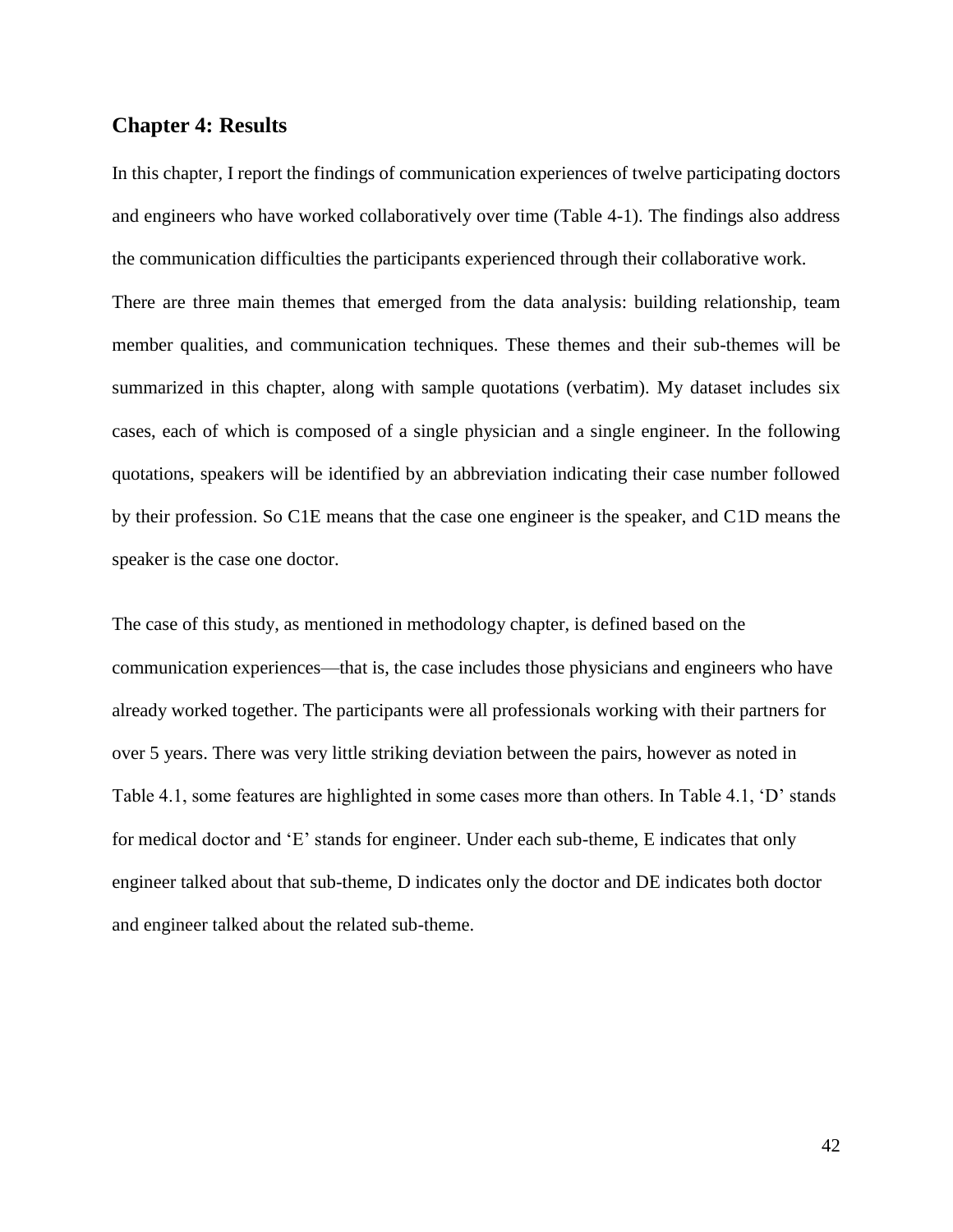| <b>Communication</b> |                              |                  |                         |              |                     |                                |                            |                       |                                 |                           |                                                   |                                          |                       |
|----------------------|------------------------------|------------------|-------------------------|--------------|---------------------|--------------------------------|----------------------------|-----------------------|---------------------------------|---------------------------|---------------------------------------------------|------------------------------------------|-----------------------|
|                      | <b>Building Relationship</b> |                  |                         |              |                     | <b>Team Member Qualities</b>   |                            |                       | <b>Communication Techniques</b> |                           |                                                   |                                          |                       |
|                      | Sharing workload             | Developing Trust | Clarifying expectations | Needing time | Maintaining respect | Having interest and dedication | Being honest & open-minded | Listening attentively | Holding F2F/regular meetings    | Giving continual Feedback | Drawings/Prototyping/Going to<br>$0.\overline{R}$ | surgeons' time in<br>Blocking<br>advance | Embracing differences |
| Case 1               | DE                           | DE               | D                       | DE           | D                   | D                              | DE                         | D                     | DE                              |                           | E                                                 | D                                        | D                     |
| Case 2               | E                            | DE               | DE                      |              | ${\bf E}$           | E                              | DE                         |                       | E                               | DE                        |                                                   |                                          | DE                    |
| Case 3               | E                            | E                | DE                      | E            |                     | DE                             |                            | D                     | D                               | D                         | DE                                                | D                                        |                       |
| Case 4               | ${\bf E}$                    |                  | DE                      | DE           |                     | DE                             |                            |                       | <b>DE</b>                       | E                         |                                                   | E                                        | E                     |
| Case 5               |                              | E                |                         | E            | DE                  | D                              | DE                         |                       | DE                              | DE                        | DE                                                |                                          | D                     |
| Case 6               | E                            | DE               | E                       | E            | D                   | DE                             | D                          | E                     | E                               | D                         | DE                                                |                                          |                       |

**Table 4-1: Emerged themes and sub-themes in studied cases: Contributing factors to effective communication** 

### **4.1 Building relationship**

All six cases expressed the importance of building relationships to achieve effective communication: *"Once the relationship is established communications are pretty good"* (C2E)*.*  Based on participants' experiences, there are different elements which contribute to developing a better relationship between team members and ultimately better communication. Sub-themes that emerged from this theme as important factors in building a successful collaborative relationship include: sharing the workload, developing trust, clarifying expectations, needing time, and being respectful. Each factor is explained below.

## **4.1.1 Sharing workload**

Sharing the workload was recognized in most cases, especially by engineer participants, as an important factor for building and supporting relationships. One of the doctors explained that a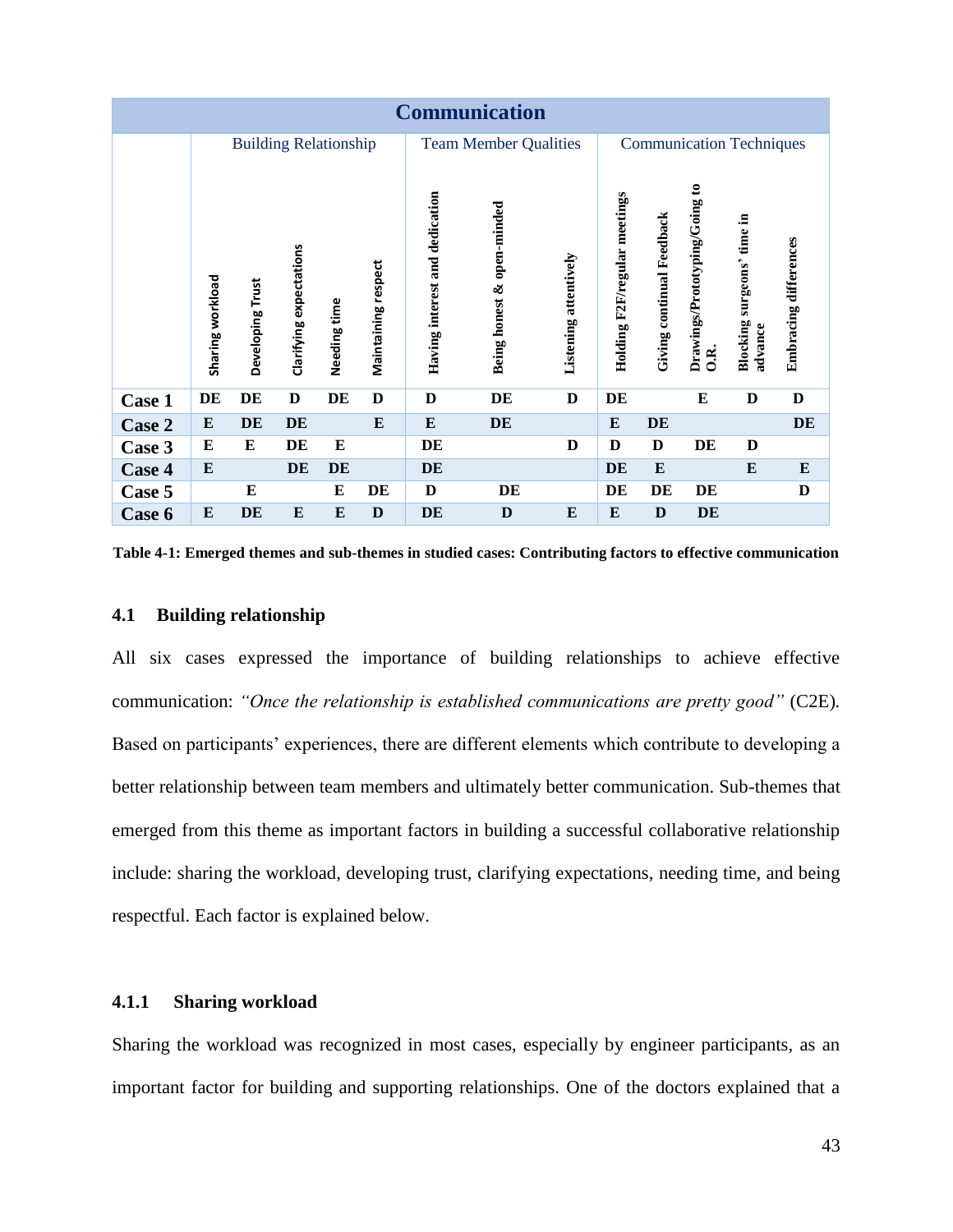relationship will not last if the workload is not equal: *"I think some of the relationships I see that don't work well are the ones where only one person is doing all the work and that's not going to work. That's not going to last"* (C1D). Dividing work and responsibilities on a team based on the roles and expertise of the respective members helps develop stronger relationships, as one engineer outlined: *"… if there's a clinical question that comes up, I'll just defer to the surgeon. If there is an engineering question that comes up, they'll often defer to me. This delineation between sort of responsibilities and scope on the project makes relationships stronger. That generally makes communication work pretty well*" (C1E).

Another engineer highlighted the importance of sharing the work and responsibilities among members. This could assist with the progression of project phases and bring more satisfaction: *"…good collaboration consists of everywhere and everyone pulling a fair share of work… pulling equal weight is probably one of the biggest things you are going to like in terms of project lifespan"*

(C3E)*.* Moreover, strong teamwork requires that members and their ideas are treated equally, as one of the doctors illustrated: "*I think being equal partners and really understanding that what you both bring to the table is valued are very important aspects of good collaboration"* (C1D)*.* When members of a team know that their ideas are valued by other team members, they are more willing to share their perspectives and to collaborate. In other words, as one participant pointed out, cultivating insights from both engineers and doctors is the most productive element of collaboration:

*"You know it's typical that neither an engineer nor a doctor will think of the entire piece. There are elements of the device that have been contributed to by one group or another group or a combination brainstorming together. That's really the most productive thing in your communication is to have everybody sitting around the table and fiddling on a whiteboard…"* (C5D).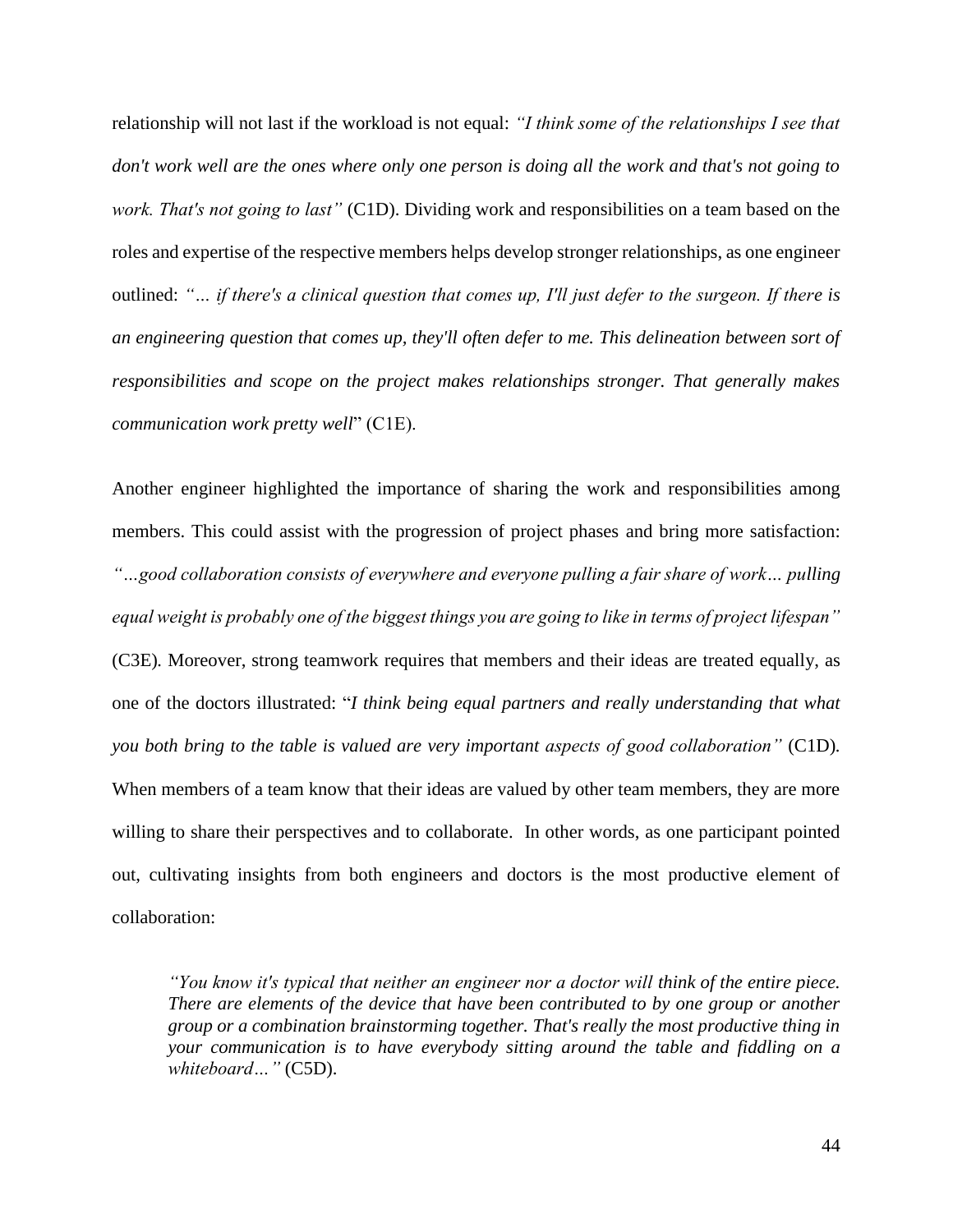Part of effective collaboration involves equitable distribution of roles within a work group. For example, in writing a grant and securing funding for projects, surgeons are usually assigned as the principal investigator (PI). When surgeons are involved not just as PI.s but also in the writing of grants, this expanded participation yields more clinically translatable research.

"*My impression is engineers work more in isolation because it was hard to get someone else involved for the clinical input. But now that we have this whole kind of translational research concept and that it has to be translatable to the real world I think now the shift has been that they now really truly understand that you especially if you want to get funding you need to show now in your grants that this is clinically translatable [and] it does make sense. I think that they see that those grants that have clinicians involved potentially are going to be more impactful because it's going to be more clinically relevant"* (C1D).

While having a surgeon as principal investigator in the project significantly affects the research, this should not change the importance of dividing the responsibilities and workload among team members. Some of the engineers in this study mentioned the need for physicians to improve collaborative engagement, and participate in roles beyond that of principal investigator.

*"I had a collaboration with a general surgeon [who] was a principal investigator of the project …We would meet with him probably once a month and then eventually it just became impossible to get a hold of him or get a reply from him for a lot of things. So there were some technologies that we were developed and he was happy to test them but we had to sort of work around his schedule and basically beg him for the actual interaction to take place. And of course he expected to be an author in all the papers and he didn't really contribute to the write up itself. Everything was like "oh yes it looks fine" if we got a response from him. So eventually that relationship deteriorated to the point that the projects didn't continue"* (C2E).

### **4.1.2 Developing trust**

Trust contributes to establishing deeper levels of exploration and collaboration. Trust is an "*ongoing process*", as one of the engineers mentioned (C6E). It evolves over time and involves consistency. Once trust is established, the relationship grows. For instance, one of the doctors explained that in a collaboration in which "*engineers and clinicians bring different knowledge and*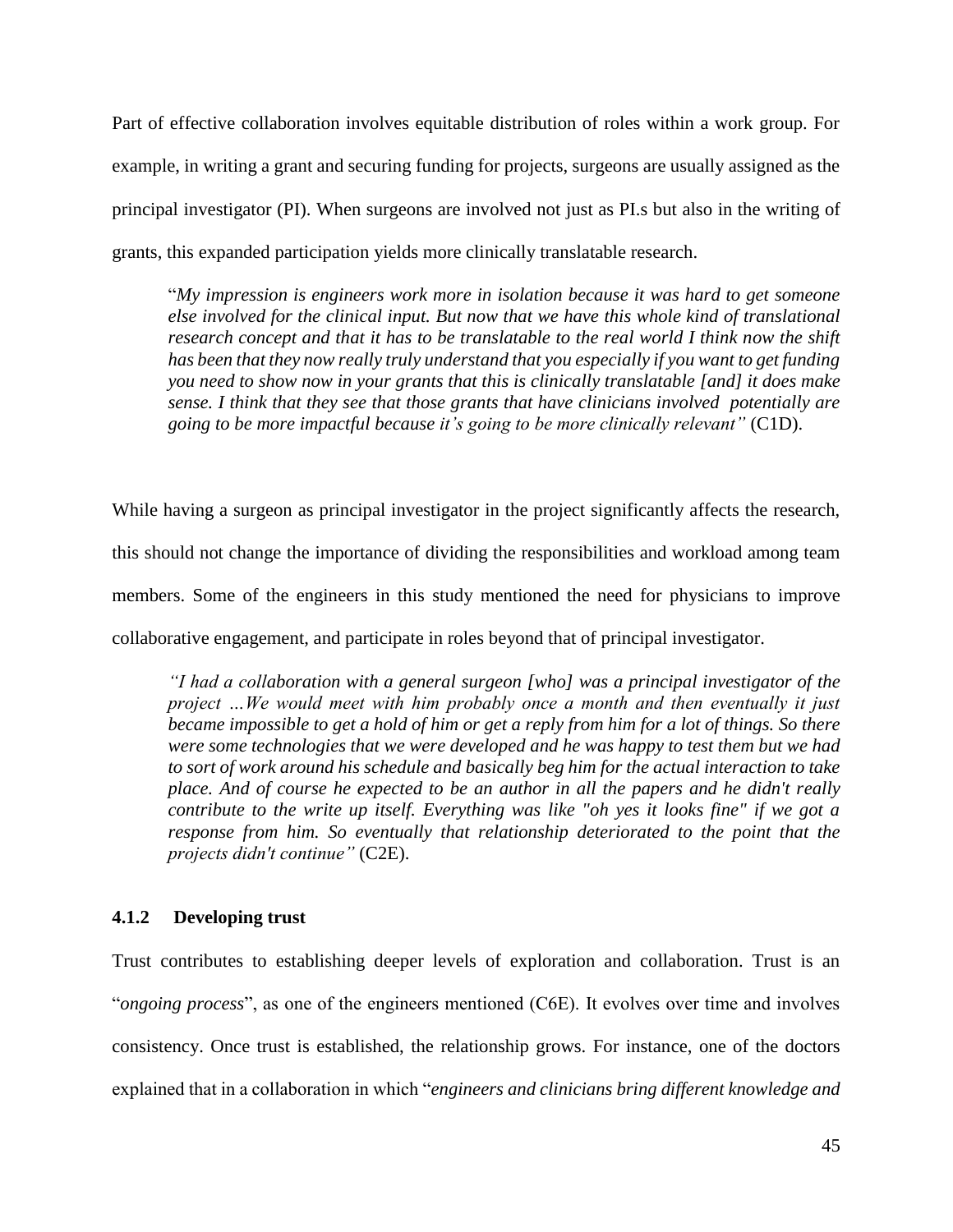*expertise to the table"* (C3D), having trust in each other's knowledge and skills leads to recognizing and valuing the other person's opinions:

*"I think my relationships have been very trusting and I value that. I think you do have to have faith that their skill and their knowledge about the engineering side of things is valid and there has to be a lot of trust. He [the engineer] has to trust me that my clinical opinion actually makes sense and I trust him that whatever he says does work from an engineering side of things. So you have to trust one another a lot because I don't know enough about the nuances of his discipline"* (C1D).

In addition, some of the engineers suggested engaging in collaborative activities outside the main reason for teams to exist together (e.g., medical device development) seems to help build trust. For example, working on publications together can also help grow trust in this field, as one of the engineers stated: *"…when you do publish together or do things like that [they] really irons out a lot of little winkles that you almost experience with any personal or professional relationship….it helps growing people's trust over the years which has been very important "* (C3E).

# **4.1.3 Clarifying expectations**

Being clear about expectations, especially early on in the relationship, and having frank and honest conversations about them with team members is essential in building relationships. As one engineer outlined:

*"I think, in the medical doctor and engineer relationship, they have to have some management of their expectations early on….one thing I've realized over time being in medical projects is that managing the expectations of people or understanding usually where the red flag areas are in terms of the expectations of how the project's going to go is one of the things that you have to identify and you have to have a frank conversation about early with"* (C6E).

Setting clear expectations also helps when team members write together. Without clear expectations in place up front, there will be confusion and sometimes frustration down the road. If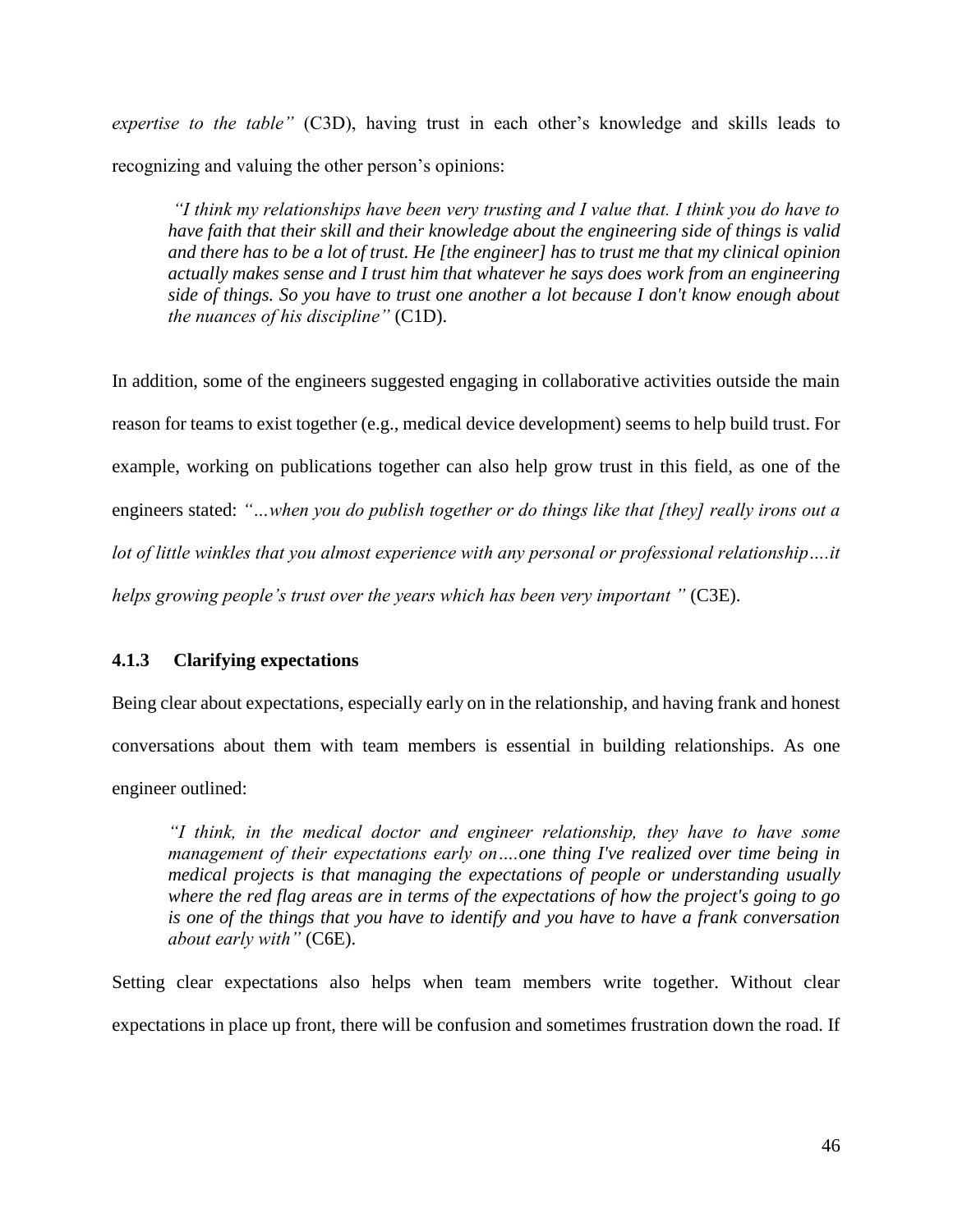everybody knows what is expected from them, they will be more invested and engaged, and ultimately more successful in their writing.

*"I think one of the keys though is that you do need to set expectations right up to the front end like who is going to be the primary author, who is going to be senior author, what are the expectations from you or from them. I think it does have to set those expectations right up front. There's no confusion when the final product is done"* (C1D).

Furthermore, clarifying the expectation and reaching agreement particularly around their responsibilities in the project was highly emphasized: *"If we're going to do [this project together] then I'm going to do my bit and I need you [doctor or clinician] to do your bit. So this [sharing the responsibilities] is probably an expectation management that I would be very early in a conversation"* (C6E).

In addition to setting common, fundamental expectations, the failure to focus on the real clinical needs of a project was also identified as a significant challenge by participants, especially by clinicians.

*"Not knowing the language can make misunderstanding but misunderstanding is usually something that we can resolve. We can work through like specific terminology. The bigger problem I have is with us not asking the right clinically relevant questions and directing needs towards something that's actually going to change clinical practice as opposed to just being the next step in a multi-year project, that's about more of, that ultimately related to terminology and languages but it's more understanding and losing a focus of what's actually clinical relevant"* (C4D).

The engineer participants also recognized the value on centering the clinical needs when designing a study. The real clinical needs lie where the doctors interests are and they get more motivated to collaborate on those projects. Doctors' interest is mainly where they see the direct benefits of that project for the patients. In other words, doctors find it difficult to participate in projects that do not ask relevant clinical questions. The engineer of case two pointed this out: *"If they [doctor] see*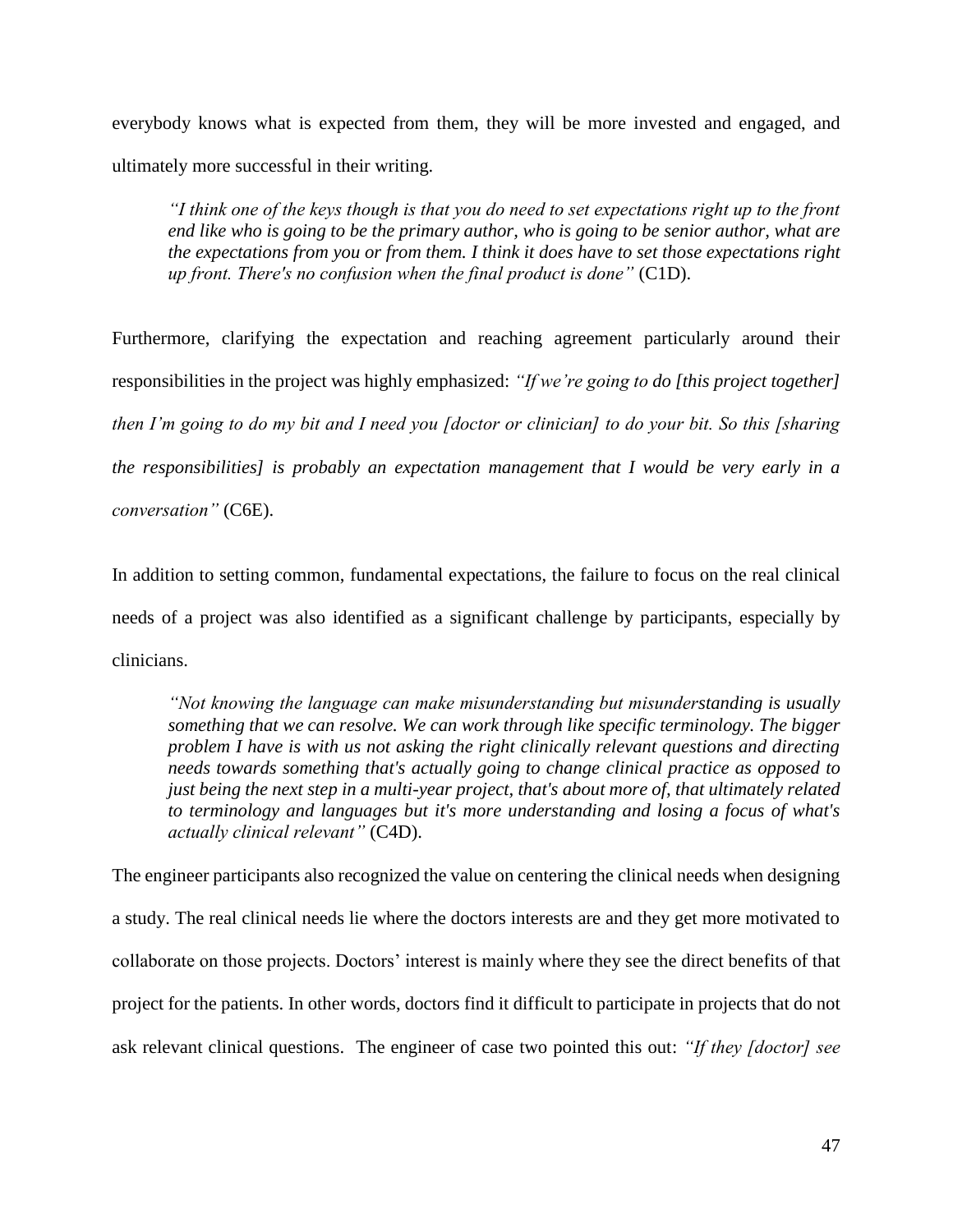*that there is a direct benefit for their patients then they would be more interested in supporting that work"* (C2E). In another case, the surgeon elaborated:

*"So there's a disconnect between the problems that we see clinically and the questions that are currently being asked in engineering labs and there is not a whole lot of communication in terms of […]'What are the biggest problems that you see from an engineering standpoint and what are the biggest problems that you see from a clinical standpoint?' and the fact that those two don't line up in general"* (C4D).

Thus setting clear expectation, incorporating the real clinical needs and inputs to the project could eliminate the communication difficulties, as one of the surgeons mentioned: *"We really haven't had great communication difficulties because they've been very open minded and they are really trying to understand what are the needs in surgery and how they can address certain gaps and or deficits"* (C2D).

### **4.1.4 Needing time**

'Building relationships takes time'—this was commonly experienced by both of engineers and clinicians of this study. One of the engineers mentioned, *"…a relationship doesn't happen right away. It really needs time to develop and evolve at all time"* (C4E). To build a meaningful and collaborative relationship, team members need to communicate their expectations over time; they need to learn not only from each other but also about each other's world and disciplines. This helps collaboration; more specifically, it directs the members to ask the relevant clinical questions:

*"I don't know that necessarily the background would make a difference but by actually being in each other's worlds for a period of time will help you direct your questions appropriately... Asking right clinical questions happen just by spending time together in*  each other's world that is how the collaboration is going to work better ...I don't think that *there's anything necessarily worked best as other than sort of being immersed in an engineering or medicine environment"* (C4D).

Moreover, working with doctors and engineers with different lifestyles can affect the nature of communication. For example, the busy schedules of physicians, as well as the volume and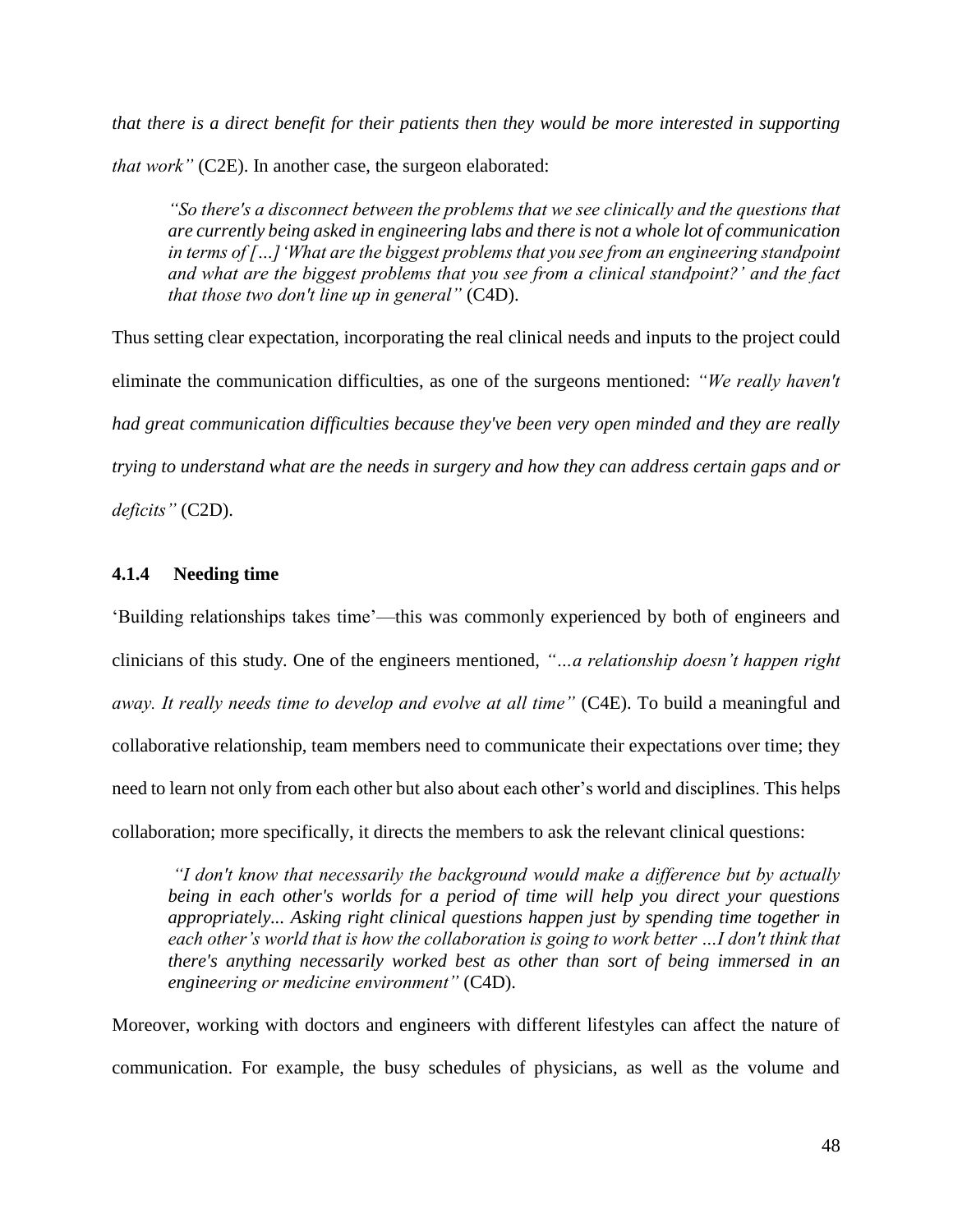sensitivity of their work in regards to saving people's lives, may leave them little time to follow up on interactions with the engineers, such as replying to their emails or returning their phone calls. This, however, can be different for the engineers due to the non-urgent nature of their work. As one engineer described:

*"It takes a lot of patience in that every clinician that I've really interacted with...It's not that they're slow to learn things. They don't have a whole lot of time and so my interaction expectations with surgeons is, for example, to write an email and expect a response within a week hopefully, whereas with engineers I typically email someone and expect a response within 24 hours. And this is just a lifestyle. I think more than anything it's not meant to be a knock on the surgeon. They literally have like pressing needs that are with regard to people's welfare and other people's health and safety whereas our lives are a little bit different"*(C3E).

It is also necessary that both groups understand each other and give multiple chances to one another

in order to maintain the relationship. Giving multiple chances to your team members, not only help your relationship but also facilitates an environment where some members may perform favors for each other, when needed. As illustrated by one engineer:

*"I think just sort of being sensitive to the other group and not burning bridges help your communication. So if somebody irritates you give them another chance and a third chance and a fourth chance because that's kind of what relationships are… Eventually, you can start doing favors for each other which help you both out and make things go smoother and better"* (C1E)*.*

### **4.1.5 Maintaining respect**

Creating an environment in a team where members respectfully exchange different thoughts and opinions helps build stronger relationships. As mentioned by one of the engineers: "*I think being not getting offended with things, being understanding where people are coming from and being respectful to different perspectives and ideas really effect your relationship"* (C2E). Respect is also imperative when a team member is challenged with another member's idea or question. Maintaining respect while trying to understand the question and the other team member's perspective enhances relationships. One doctor explained: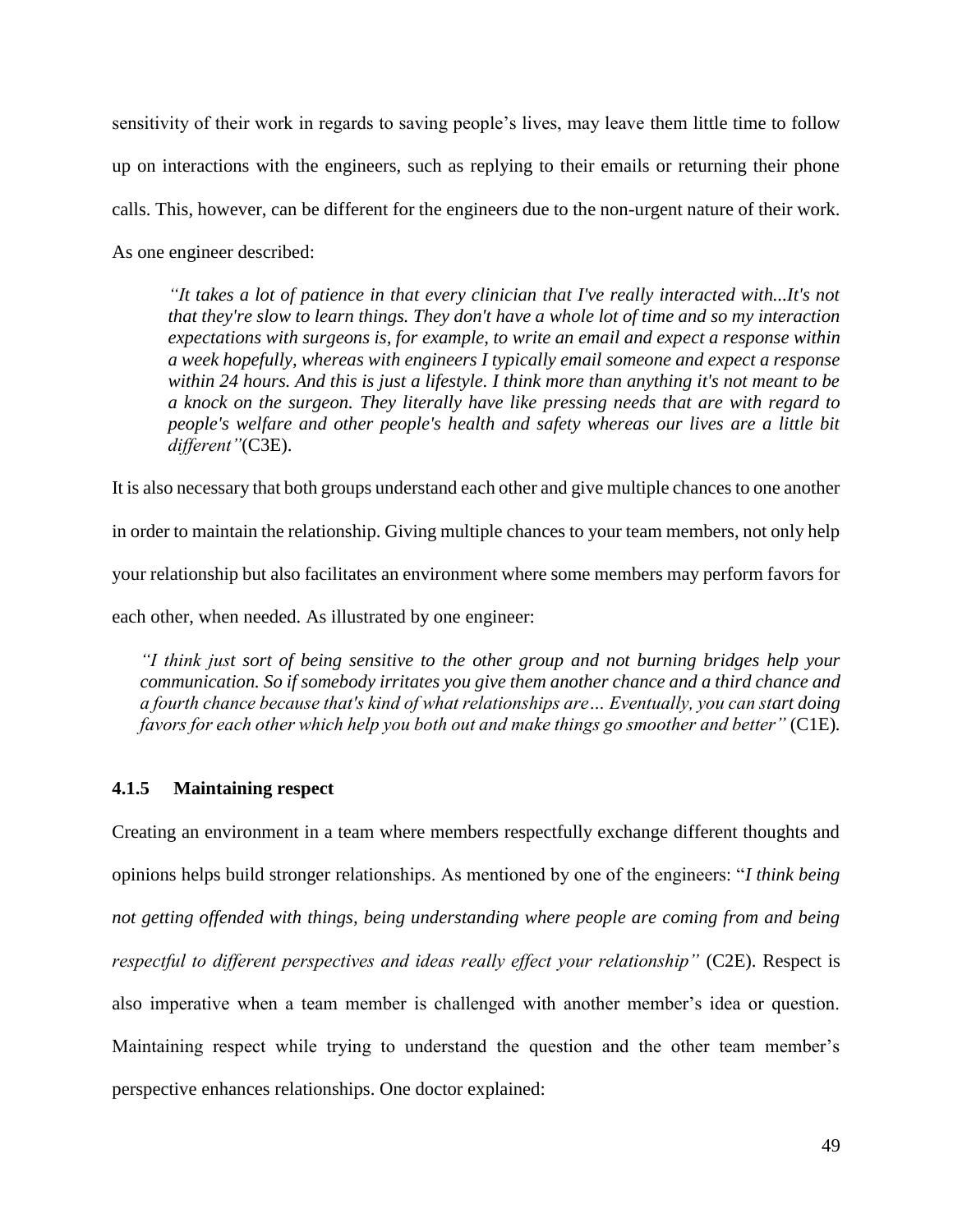*"this sounds like motherhood, but it's important especially in developing your work relationship, treat your colleagues with respect and if they have a question it's because they either don't know the answer or they're challenging your solution which is OK because maybe it needs to be challenged"* (C5D).

### **4.1.6 Building relationships: conclusion**

There are several factors that contribute toward building relationships effectively: a shared workload, developing trust, clarity of expectations, a commitment to mutual respect, and allocating sufficient time to develop these aforementioned components. One of the fundamental pieces in team communication is holding a frank conversation about everyone's expectations and reaching agreement on roles and expectations, particularly around workload and responsibilities. Participants, especially engineers, highlighted the importance of dividing the responsibilities and having an equitable distribution of roles. When too many tasks fall on only one or two members of a work team, the burden on the primary contributors can be overwhelming. Moreover, taking diverse responsibilities as opposed to constraining themselves to the typical assignment of roles can lead to greater understanding and help their communication.

Greater understanding of each other, along with valuing each other's knowledge fosters respect and developing trust among team members. It's important to focus on clinical aspects according to both physicians and engineers. Despite this, there remains a gap according to physicians in the research studies between research questions and real clinical issues. This is why the participants, both engineers and physicians, need to spend more time in each other's disciplines and become familiar with the real needs in each discipline. In addition, participants experienced that relationships were constantly evolving, and so there was a need for allocating sufficient time to develop their communication.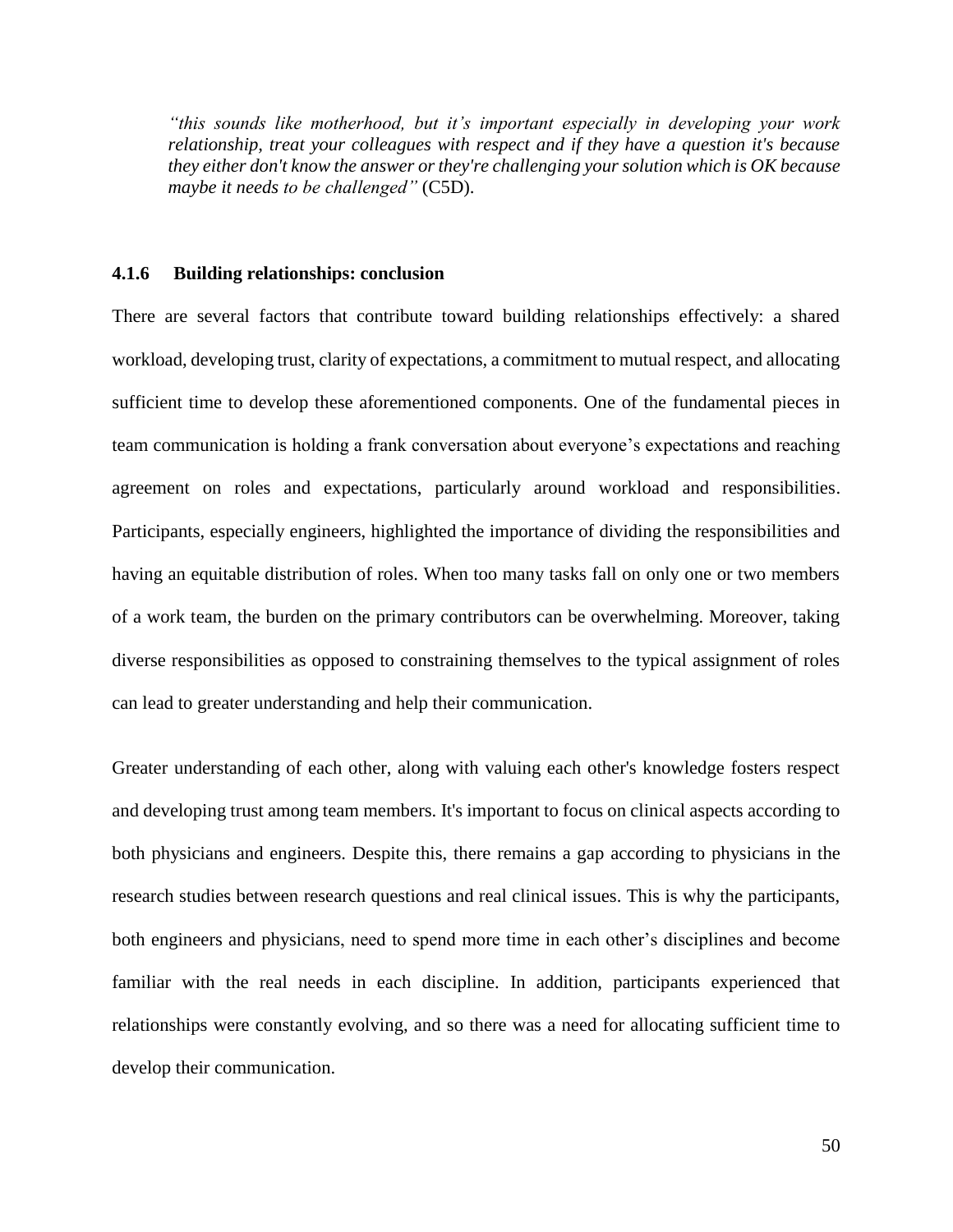### **4.2 Team member qualities**

It is not a secret that different people possess varied personalities, and that as such, "*there's a lot of different ways to handle different people"* (C1E). The participants of this project were all professionals with many years of experience in their work, and they confirmed that having experience equipped them with confidence. Participants, mostly engineers, suggested having confidence affects their communication, especially in sharing and exchanging their ideas and perspectives with their partners. In other words, having little experience or lack of confidence discourages members to share ideas openly, and this ultimately may lead to an ineffective communication.

*"Being kind of a little bit more of a senior person than I obviously was when I started out I get more confident in my abilities and sort of what I brought to the table that was unique and helpful to the project…I probably got better at being more straightforward with what I thought about the idea and the project and that really helps communication versus me sort of just starting my head and trying to do whatever the surgeon was suggesting"* (C1E).

In addition to confidence, participants emphasized the importance of instilling certain other qualities in team members to support effective communication. These specific qualities which were most common among six cases included: Having interest and dedication, being honest and open-minded, and listening attentively. These sub-themes are described in the following section.

#### **4.2.1 Having interest and dedication**

Interest and dedication were recognized as keys to the success of promoting effective communication in all six cases: *"…Being interested and dedicated are probably the first things in having good communication…"*, one engineer mentioned (C2E). Working with members who are truly interested in the project turns the partnership into a very positive and collaborative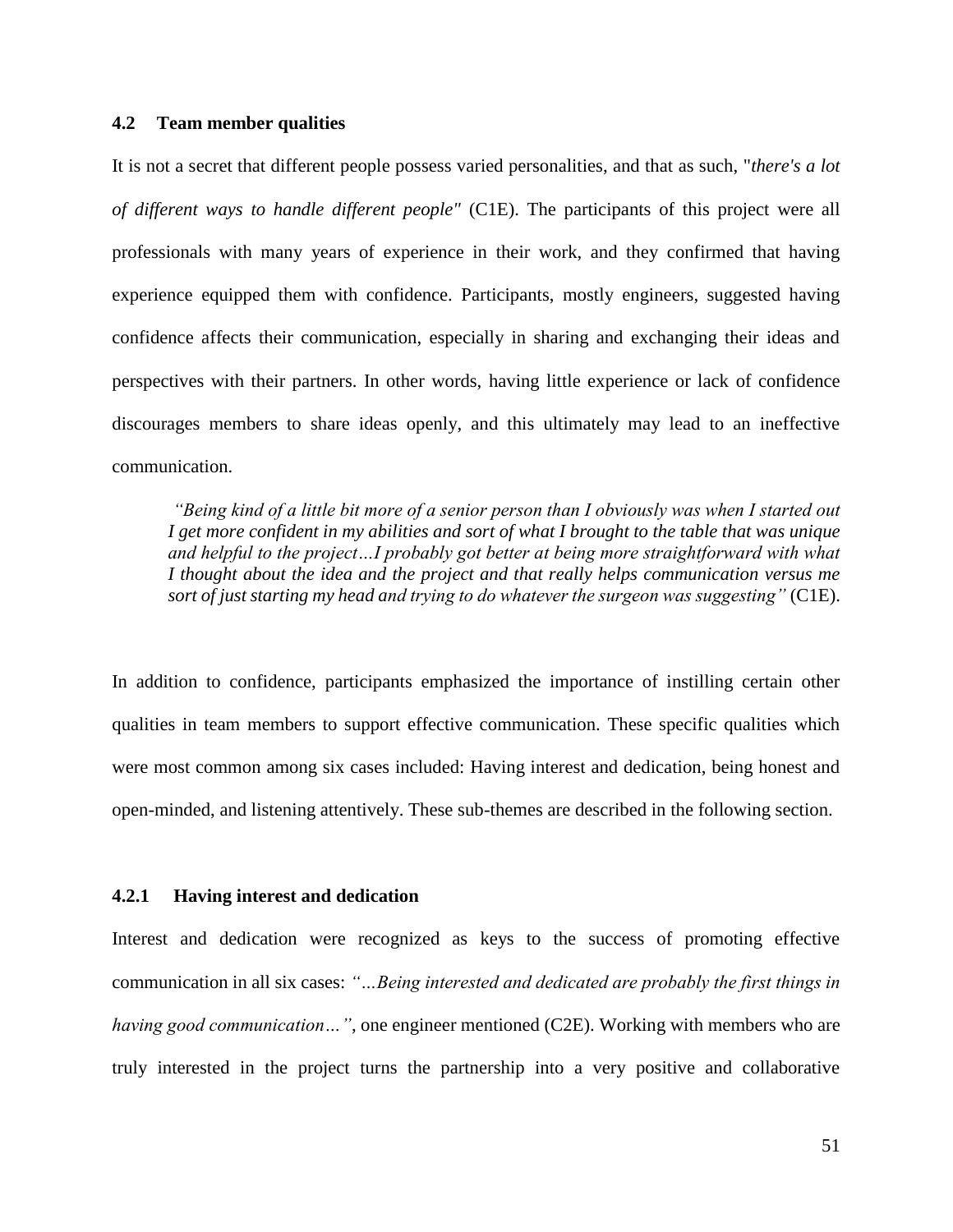experience. One doctor explained how *"… experience in working with engineers has always been completely positive. If the engineers are interested in it and have the time and resources and the doctors are interested and have time and resources, I think it will always work"* (C6D)*.* 

More importantly, interest and passion kept team members moving forward against time constraints, as outlined by an engineer: *"I had a very good communication with one of our surgeon [team members]….This cardiac surgeon could come at a meeting at 7:00 in the morning after having been doing the transplant surgery all night and he'd be falling asleep in the meeting but he was still there….it was the interest and dedication"* (C2E)*.* In addition to these values, another engineer spoke about dedication and interest overcoming financial incentives and ultimately helping communication:

*"In orthopedics department, we are constantly working with surgeons and their time incentives to actually do research, it is just pretty limited, and they basically don't have financial incentive to do research. It doesn't pay nearly as well as doing surgical cases. So you really need somebody that is engaged and very interested and wanting to do the research"* (C4E).

### **4.2.2 Being honest and open-minded**

Participants recognized honesty and openness as one of the essential qualities of team members. *"I'm just honest. I tell them what I think and they tell me what they think. As long as everybody is honest and open minded, I don't think there is a problem"*(C6D). Moreover, members needed to be open-minded enough to accept the challenges of interdisciplinary communication and the questions that arise from it. This involves readiness to receive new information and questions even if they undermine one's own position. One can always defend the challenged position while being open to new ideas. As one of the doctors illustrated: "*I think it's important not to be arrogant, not to believe that you know everything. You need to be always open to being asked to defend what*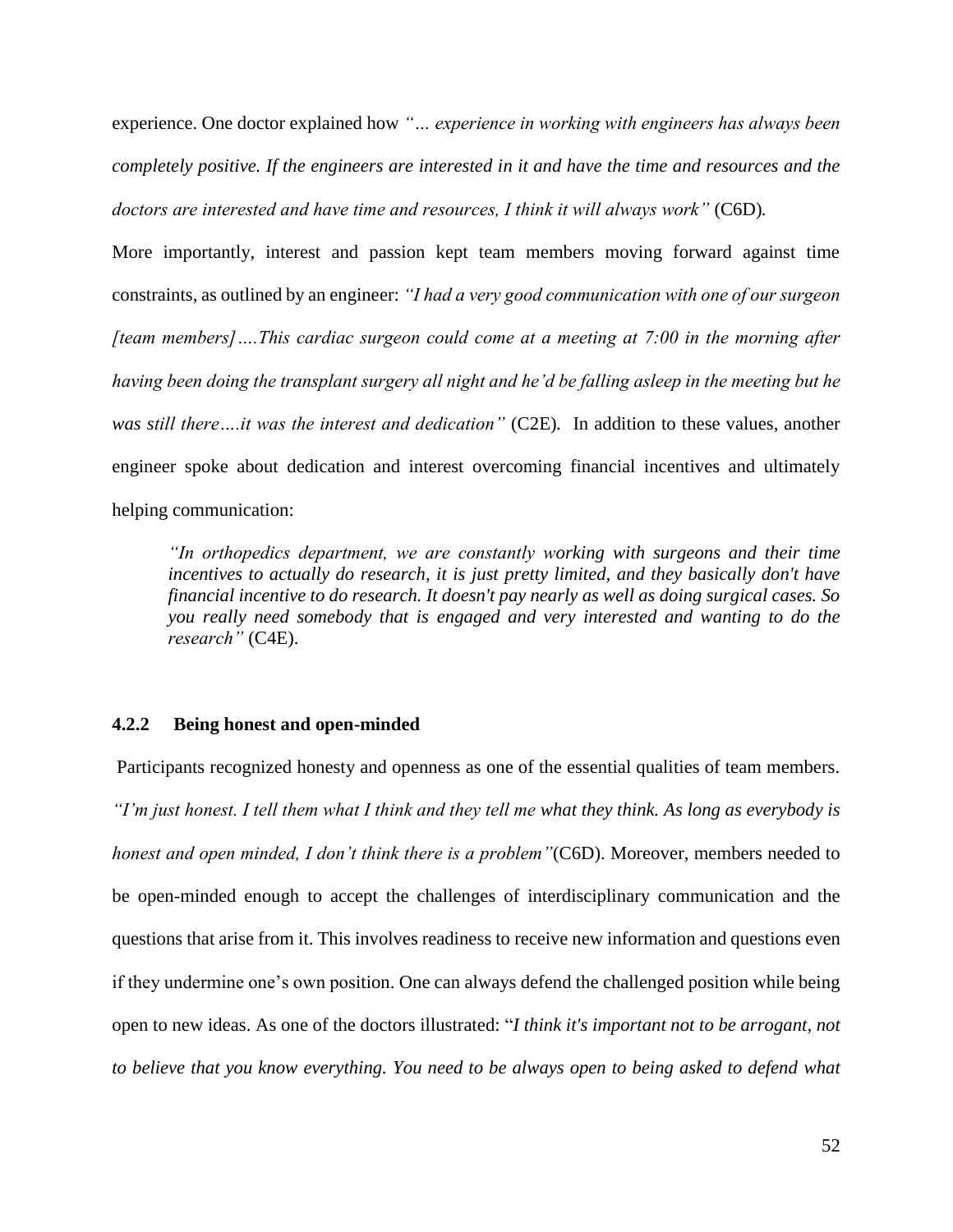*you're saying and don't be obnoxious about being challenged on your opinion*" (C5D). In such collaboration, there are usually "*…lots of open discussions*" (C1D) with their positive and negative comments. The key is to be open to all sorts of ideas so that everyone feels they are heard and understood, and not dismissed or excluded. Therefore, as explained by an engineer: "….*you can't be too close-minded. You have to be open minded to what other people are proposing and accept that there will be good things and comment as well as the bad or negative [comments] and sort of participate in the overall process"* (C2E).

### **4.2.3 Listening attentively**

Listening is key when exchanging ideas. In collaborative works, team members not only communicate by speaking to each other and exchanging ideas, but also by really listening to what each has to say. They listen with the intent to truly understand each other. This means they listen openly to different ideas and perspectives, value each other's input, and try to understand sometimes the most conflicting ideas. Such attentive listening involves accepting others for who they are while listening to them and coming to understand the differences in perspectives and ways of thinking. As one of the doctors stated, team members need to:

*"…really keep an open mind like not being so channeled into your aims and goals because you really want to hear someone has a conflicting opinion… if you don't that's probably going to bite you later. So you want to really listen to what they're saying and value that input and really consider it because it will make the project stronger and because you're the clinician doesn't mean that you know everything. You may be too focused on one area and be totally going off on the wrong side of things"* (C1D).

Thus, in attentive listening, one shifts attention from oneself and what he/she has to say to instead focus on hearing and understanding what the other has to offer. The goal is not to give a simple answer. In other words, listening is not a means to an end, but as an end in itself—to listen in order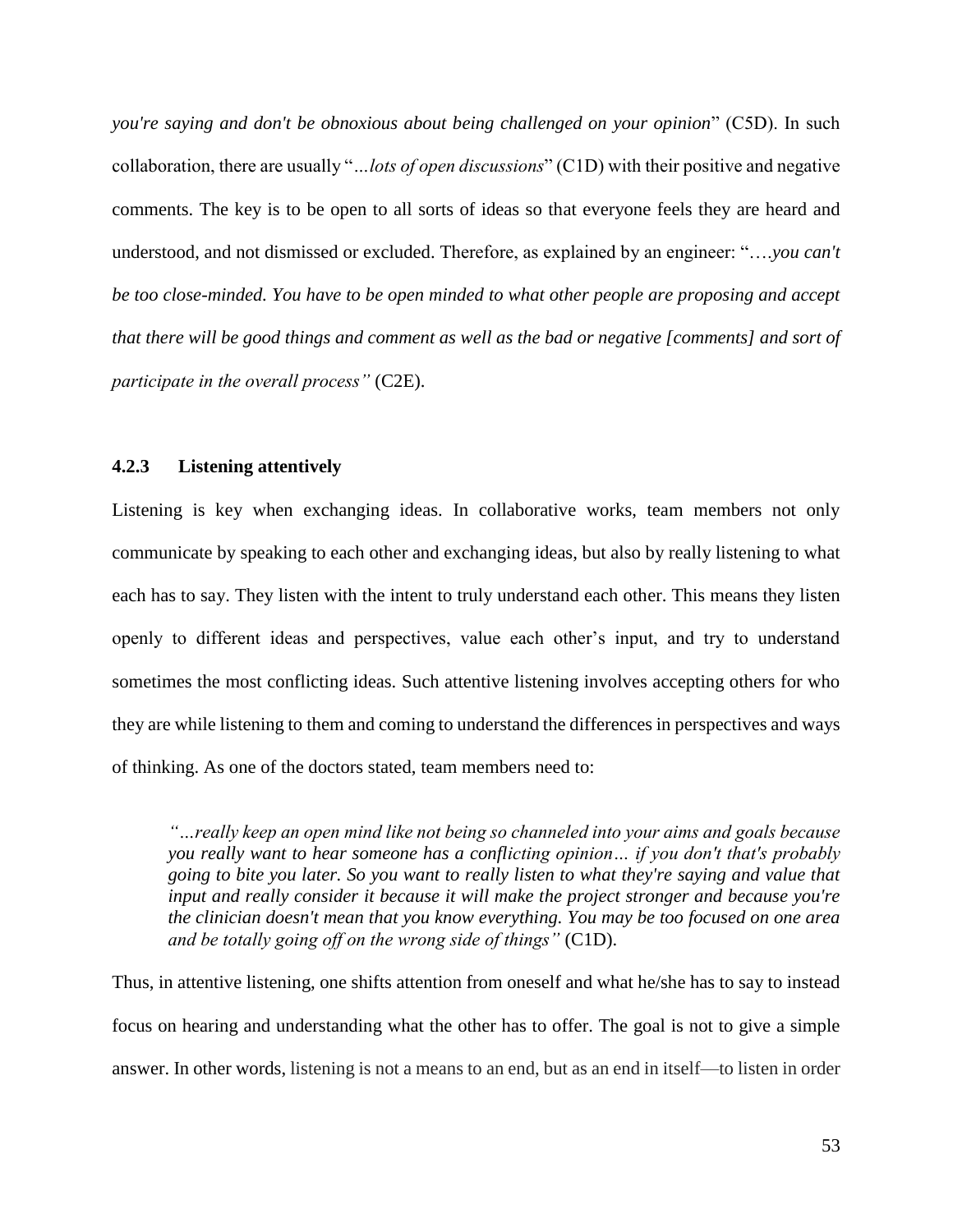to understand. It is this kind of listening that counts in communication. As another surgeon stated, in effective communication "*all parties listen*". His definition of listening also goes beyond the act of listening as a means to give a simple response. Instead, he suggests it is when team members *"… have focused attention and they are processing the information that's being provided to give 'thoughtful' responses back"* (C3D).

#### **4.2.4 Team member qualities: conclusion**

Interest, honesty, openness, and listening attentively are identified as important qualities that affect communication. Among these factors, dedication is recognized by both doctors and engineers as a fundamental piece as it ensures diligence, encourages timeliness, and facilitates focus. Honesty, both in terms of personal virtue and scientific integrity, provides an added measure of security and accuracy of the end results. Openness to new ideas and approaches allows innovation to flourish among team members. Active listening is a skill that helps members get more engaged in their conversations as well as gaining mutual understanding. Over years of collaboration, the engineer participants build self-assurance and confidence through their experiences which help them in their communication with doctors. The confidence of knowing one's own capabilities to perform a given task helps ensure a sense of collective trust among team members that the work can be completed with incisive thoroughness. Combined, these characteristics bring an environment of positivity that yields clear and effective communication.

#### **4.3 Communication techniques**

Engineers and doctors in this study, over years of collaboration experiences, incorporated the aforementioned techniques to maximize the productivity of their teams. By utilizing these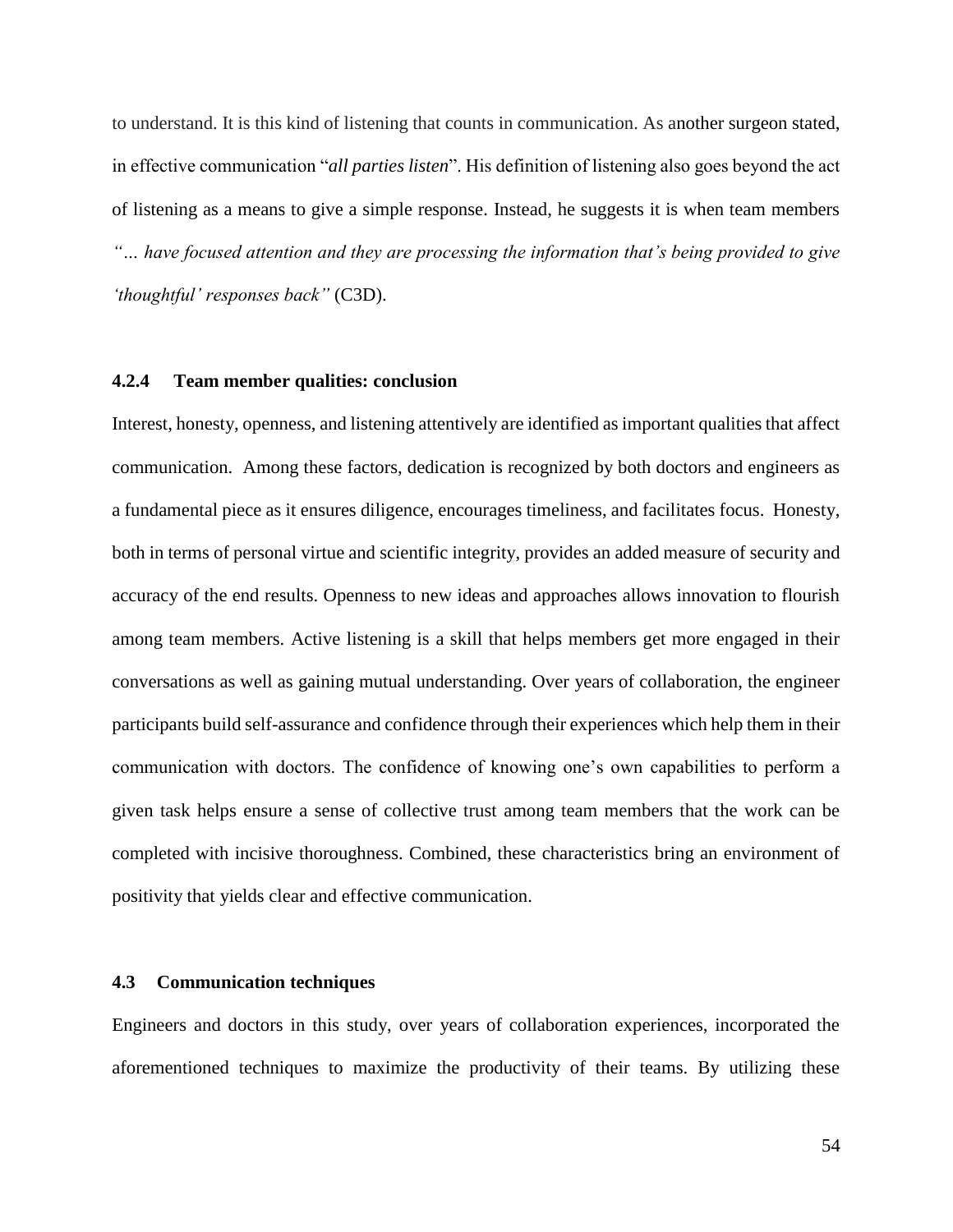techniques, the engineers and doctors achieved common goals by reducing barriers to effective communication. These communication techniques are: holding face to face regular meetings, giving continual feedback, drawings/prototyping/going to operating rooms (ORs), blocking surgeons' times in advance, and embracing differences.

### **4.3.1 Holding face to face regular meetings**

The necessity of supporting regular, ongoing connections was important in all 6 cases. *"Doctors are busy and that could be a problem. So you need regular communication"*, an engineer said (C6E)*.* It logically follows that misunderstandings and errors become likelier in an atmosphere devoid of frequent in-person contact. Maintaining physical proximity enables doctors and engineers alike to minimize distractions and notice subtleties that otherwise could be lost over the telephone or e-mail. One doctor explained, *"…sometimes you're not as clear as you should be in your suggestions or directions and they misinterpret some of your communications and go down the wrong path. But hopefully you find that out before too long and that's the importance of having regular and frequent interactions and meetings with follow ups"* (C5D).

While there are many different communication techniques such as *"…emails, video conference, or phone calls"* (C5D), face to face meetings were highly recommended. One of the engineers stated that having in-person regular meetings not only *"… gives you the best kind of opportunity to get as much as information as you need"*(C5E)*,* but also help team members know each other and become familiar with each other's expectations: "*So more regular and frequent meetings help you learn more from each other. You also learn how they communicate and what their expectations are. This is an important component of communication"* (C4E)*.*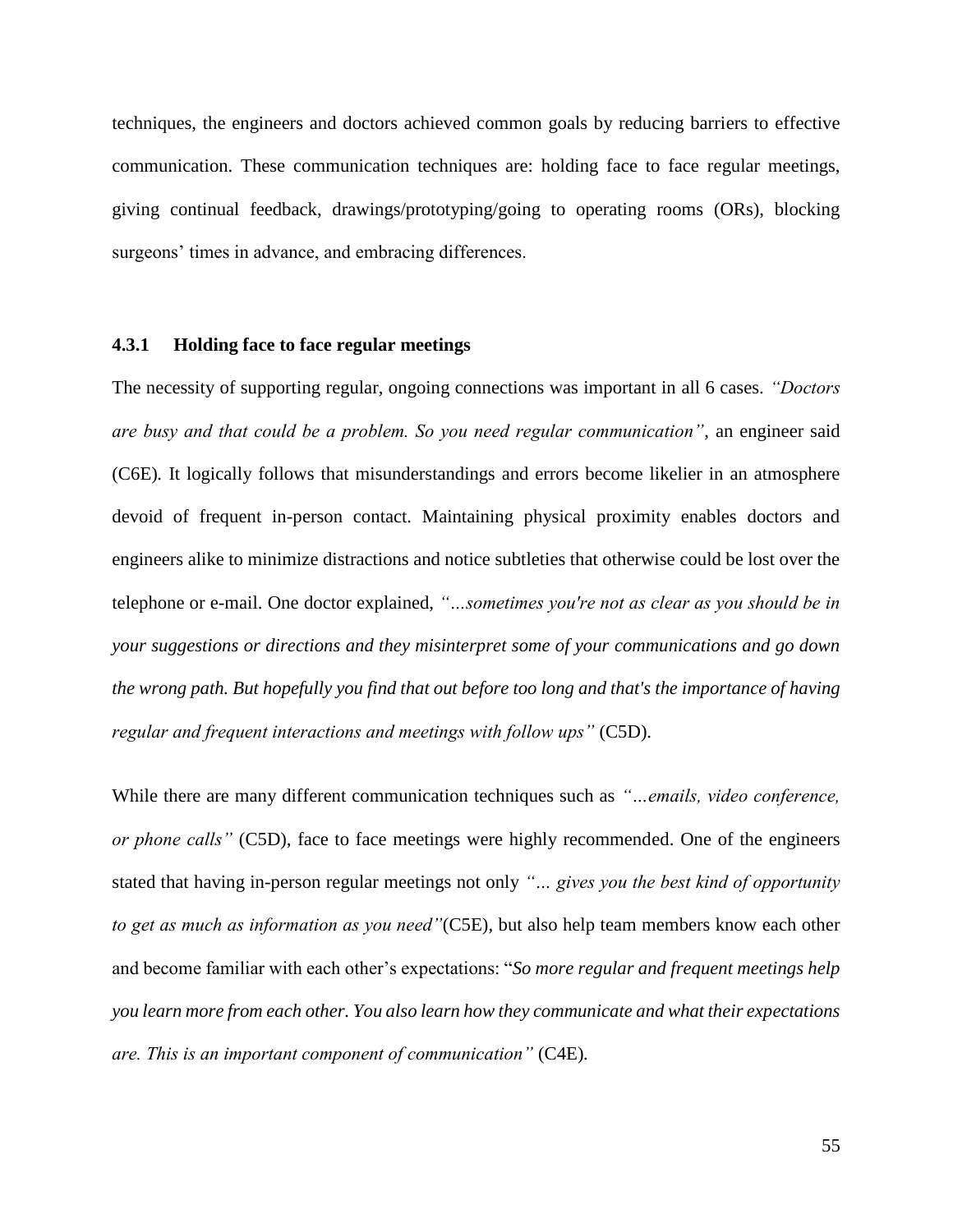Doctors are usually busy professionals and this may affect their involvement in collaborative projects. When doctors get a chance to attend the meetings, engineers have many questions about the project that they need to ask doctors. Considering their time limitation, engineers may ask too many questions of doctors when they come together. This may result in doctors feeling overwhelmed, and ultimately impact their communication. One engineer provided a particular example of the importance of regularly communicating to reduce such difficulties: *"[the] surgeon just wasn't available and when we finally got her into the room we needed so many things from her that she felt attacked… Constant communication could definitely help that"* (C2E).

While it is important to hold regular meetings, building trust and gaining respect can also ease the challenge of asking questions. As one of the participants suggested: *"I kind of had to learn to get gain their respect and kind of build that relationship so I could be a little more free in asking them questions because we asked them too many questions then they feel like you're being asking too many questions"* (C5E).

### **4.3.2 Giving continual feedback**

Continual feedback was another technique that participants suggested to support effective communication. In collaborative research, receiving continual feedback and maintaining involvement from both partners, along with learning from each other and reaching mutual decisions, constitute some of the critical elements of building successful teams. These elements create lots of back and forth during the course of communication, necessitating greater time commitment. Effective communication must be open and bidirectional with regular intervals of contact. As one engineer mentioned, *"good communication opens communication pathways and regular communication is the most important component"* (C4E).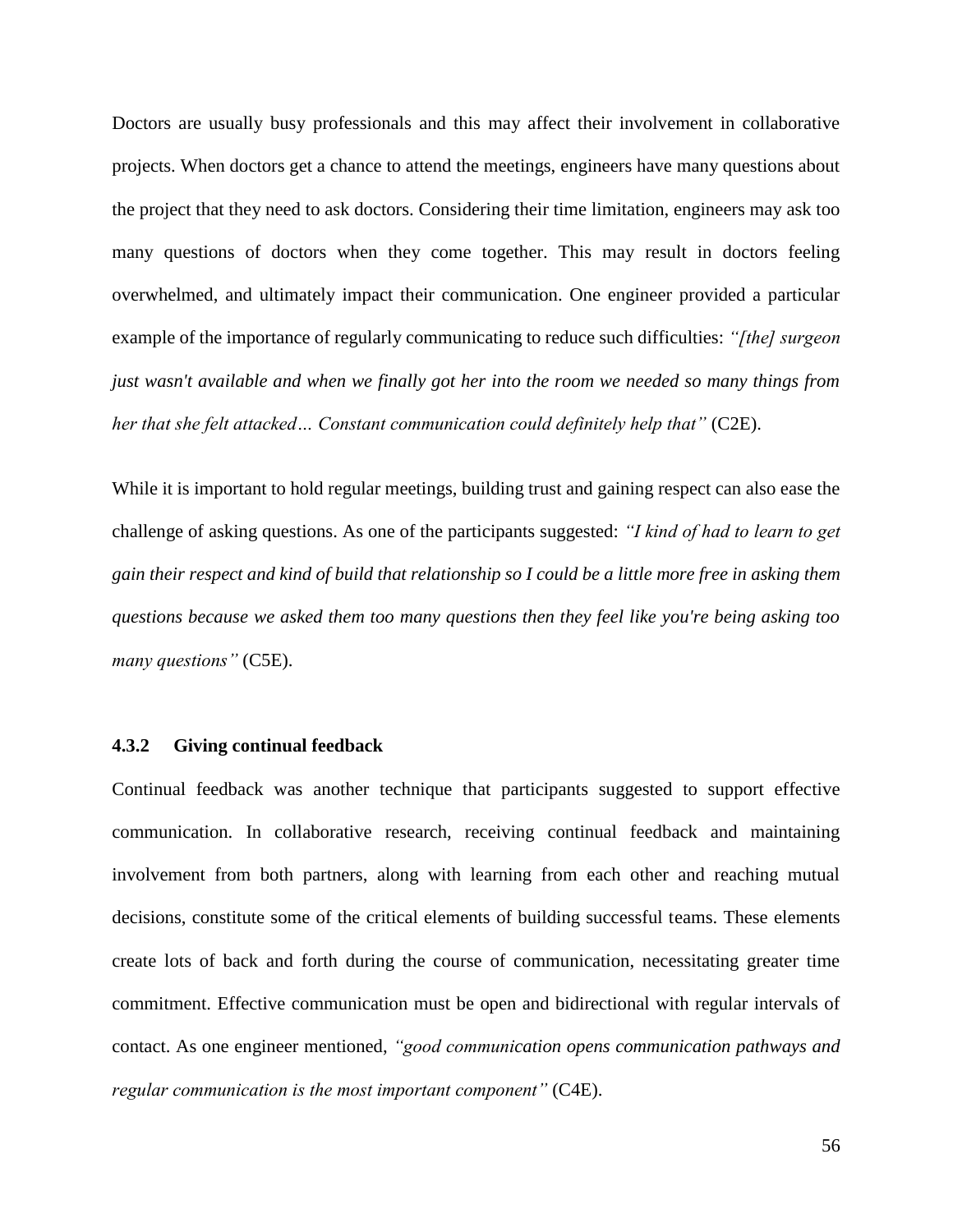Regular contact enables team members to offer their specialized expertise in a way that invites constructive feedback for further refinement. As one of the doctor highlighted: *"they [engineers] all develop something and I'll ask them why. Or I'll tell them we need this and they all ask me out [medical questions] with the dimensions of the pelvis or with the bone stuff or stuff like that. So you know it's a back and forth thing. So you always need both expertise and feedback"* (C6D). This ongoing dialogue is a learning opportunity for both sides and yields insight into the varied approaches of team members for problem solving and their ways of analyzing specific challenges.

*"It cannot be a type of meeting where the clinicians say that they would be great if you designed this new device and we'll see you in six months and go do it. You need to develop and evolve a relationship over time and then it's continual feedback from both sides. And then both sides learn how the other side approaches the problem and what are important considerations from inside*" (C4E).

Ultimately, continues feedback improves the quality of the collaboration by exchanging ideas and proposals for how to implement designs in a way that optimizes use, within the framework of improving patient care. This is explained by one of the participating engineers:

*"I think it's a lot of going back and forth until we come up with an agreement. I don't impose things on [doctors]. It's going to be beneficial to doctors and it's going to be beneficial to the patient that they're the ones that know what that would be. So I propose solutions and they tell me whether they would work or not. So being able to do that back and forth of proposing things and then coming back to us with feedback and closing the loop basically is what makes the communication better and ultimately collaboration successful, it can't be one way"* (C2E).

### **4.3.3 Drawings/prototyping/ going to the operating room**

There were many instances when participants discussed engineers have missing details while doctors tried to explain a concept to them. In these situations, the doctors either thought that the explanation was so obvious and therefore didn't need to elaborate on it, or they took for granted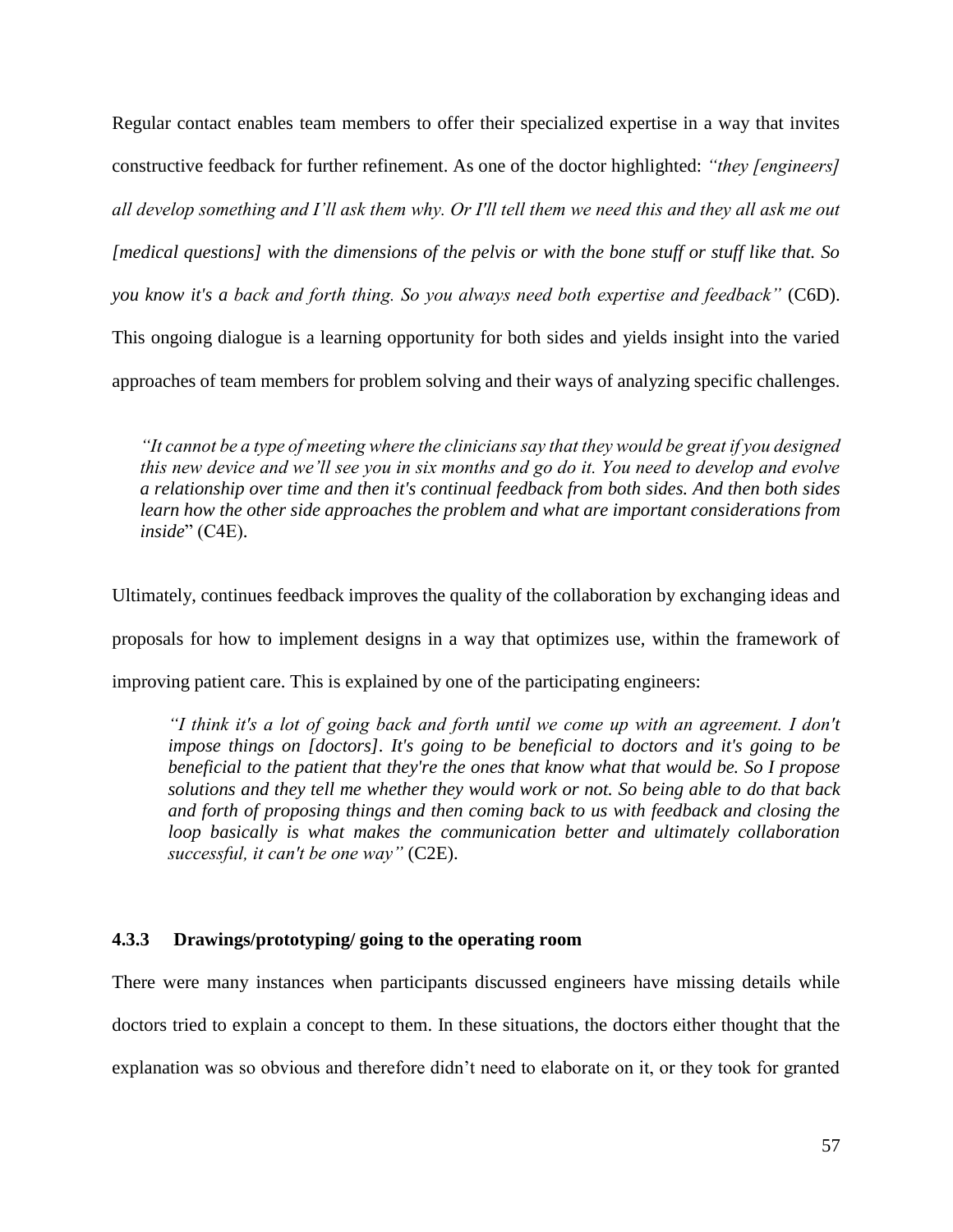their experience in doing something that had become easy for them and left out details in their explanations. An engineer explained: "*you don't see those details necessarily and those are things that they [doctors] just naturally do without thinking… I think because they've done it so many times. They don't even think about it"* (C5E). The best chance to get a better understanding of clinical problems is to visit the operating rooms (OR): *"Engineers think they know what we [surgeons] do but they don't. They don't really know until they go to the operating rooms and actually see it in action… those engineers who go to the OR, when they come back they tell me: Well that was extremely eye opening to see"* (C3D). This could be a great opportunity to catch the hidden details and assumptions that may not be communicated verbally.

Similarly, engineers can always use drawings or prototypes to show the ideas they want to explain to doctors. This really helped to illustrate ideas better because otherwise engineers may be too deferential to doctors in their designs. Moreover, prototyping ideas assists in making group decisions as well as in marketing.

*"I feel strongly getting us to the proof of concept stage or getting a project to a thing where there's an object sitting on a bench that we can look at is super important because then really those group decisions about what can happen next can really start to be made particularly people can look at it and then they can say things about the market… having prototype definitely help everyone to understand the idea better"* (C6E).

#### **4.3.4 Blocking surgeons' time in advance**

Lack of time, especially from clinicians, to put into these types of collaborations has always been challenging. Most of the engineers experienced that the doctors' schedules could interfere with the amount of their involvement to other projects, however securing some protected research time can resolve this issue: *"ensuring that the clinicians have that flexibility and have protected time that*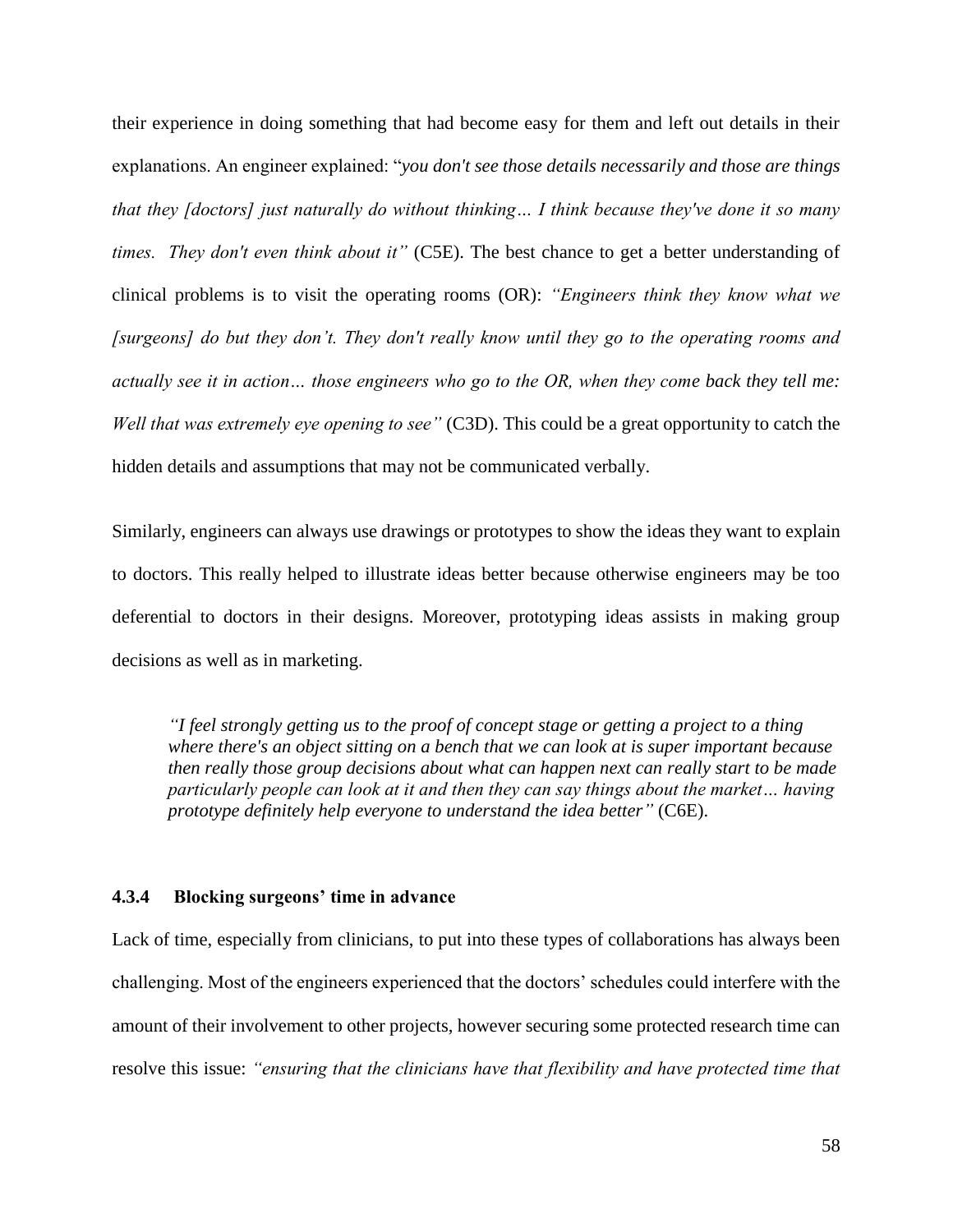*they're able to engage in is really important to actually be able to have a successful collaborative relationship with them"* (C4E).

While considering the fundamental factor of securing research time can eliminate the challenge of time, participants of this study also suggested other practical ways in their collaboration. To address time issues, especially the lack of doctors attending meetings, one of the doctors suggested to plan meetings well ahead of time so that they can block that time in their calendar:*"I have a full day of clinic and a full day of operating and I can't just cancel that to meet for an hour and I can't put my patients out without respect. So it does require some coordination and some advance planning and also requires honestly a little bit of independence"* (C3D). By acknowledging the busy schedules of doctors, respecting their time and deferring to what works best for them, the periods of collaboration with engineers can be more productive. Not only does this professional courtesy enhance overall organization, it also demonstrates understanding of one another's professional situation. As one engineer stated:

*"the hours that they put into a surgical operations and seeing patients you know some of these clinicians see 50 patients a day and it's just a really grueling kind of thing. So I've tried to be cognizant about and try to make time for them when it works for them and understanding if they have to cancel, you know, two meetings just so we can get that third meeting. That's what I've tried to do and I think it's worked out pretty well"* (C1E).

It is also always helpful to hold a frank conversation at the beginning of each project and define clearly everyone's responsibilities as well as their required time commitment. Asking surgeons to schedule meetings during the initial phase of a project is an approach that this engineer recommended: "*if you cannot communicate the project is ultimately going to stall at one stage or another. I meet clinicians if they want to continue and have a project and make them put time into*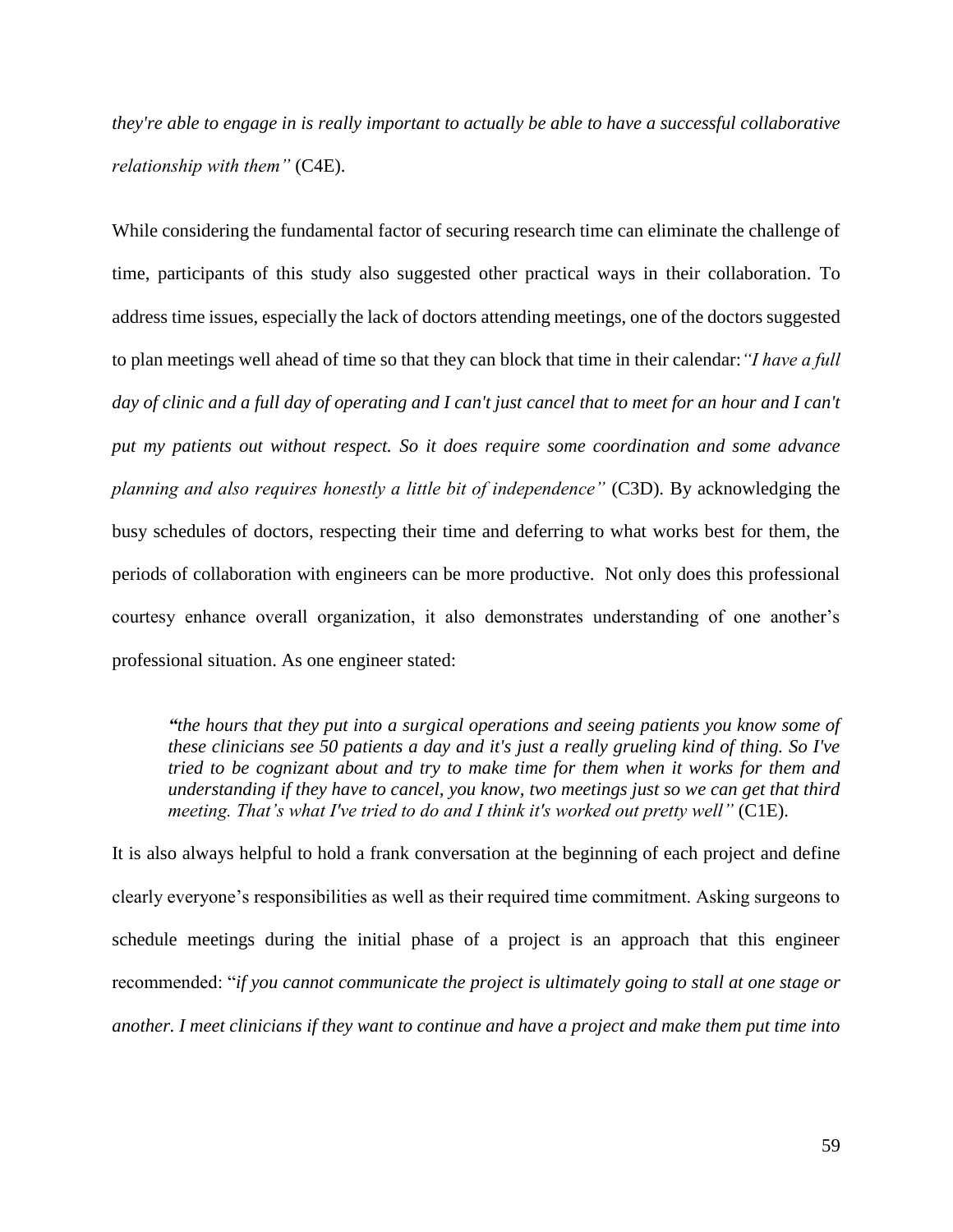*their calendar and if they're not willing to do that then that's a sign that they're not going to actually make the time to have a productive collaboration"* (C4E).

#### **4.3.5 Embracing differences**

Throughout the description of themes, the challenges as well as some techniques to address those challenges are addressed. The two unsurprising emergent challenges of this study, as literature has also repeatedly recognized, were: 1) finding doctors and scheduling meetings with them when they are busy 2) understanding the varied languages, vocabularies and terminologies that may be unfamiliar at the beginning of collaborations.

Members for these types of collaborative projects are professionals with different educational backgrounds and experiences. They acknowledge that diversity in background includes differences in languages, lifestyles, perspectives, approaches, and techniques in problem solving. While these differences may cause some challenges during the collaboration, they interestingly do not consider them as hurdles to their communication. Participants accept these differences as "par for the course*"* in these types of collaboration, with an ultimate reward of team members understanding each other better. In other words, they change from looking at challenges that may cause communication errors as barriers to their communication, toward learning and educating each other and making a more fruitful collaborative project. These differences provide a relationshipenhancing learning opportunity to help create new knowledge and understandings about each member's world and discipline which ultimately make the communication and collaboration successful. These differences along with gathered quotations are gathered in table 4.2.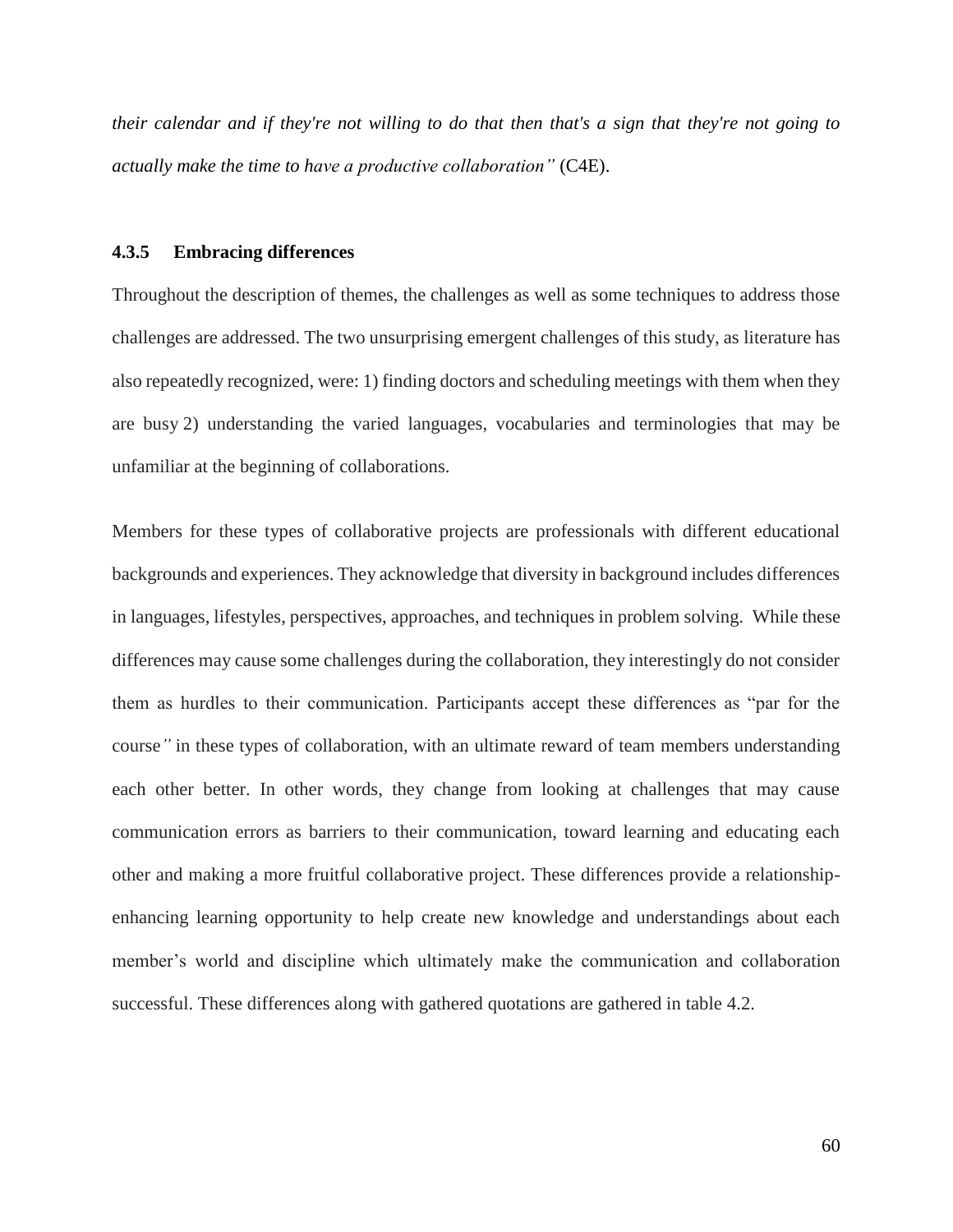| Different perspectives<br>are beneficial                             | "The way that a clinician approaches a question tends to be very<br>different than an engineer. They are much more focused on what the<br>clinical implications might be or how to translate it to everyday<br>practice? Whereas an engineer is going to just kind of have a general<br>contact and the way that they approach a problem and solving it is<br>going to be very systematicSo engineers will not have quite the same<br>context of the clinical disease but they'll have a different perspective<br>on how they systematically approach a problembut those don't<br>effect communication. Having both perspectives contribute to a much<br>better product in the long term and better research question in long<br>$term$ "(C4E). |
|----------------------------------------------------------------------|-------------------------------------------------------------------------------------------------------------------------------------------------------------------------------------------------------------------------------------------------------------------------------------------------------------------------------------------------------------------------------------------------------------------------------------------------------------------------------------------------------------------------------------------------------------------------------------------------------------------------------------------------------------------------------------------------------------------------------------------------|
| Language differences<br>are not a problem, and<br>can be beneficial. | "I don't I still don't understand the equations for forces or other<br>mathematical part because we've written a number of manuscripts<br>together so you know there's always a real technical part of it that I'm<br>like I don't care about it and I don't want to know about it and I don't<br>understand it. And so that part is always a challenge for me. But I<br>generally understand the general meaning of their what they're<br>writing or discussing. We really haven't had great communication<br>difficulties and I don't think it's difficult it's just different"(C2D)                                                                                                                                                          |
| Differences provide<br>learning opportunities                        | "initially we figured that we did not have the same language-they<br>did not know much about surgery and I did not know much about<br>engineering and how we could link both and how we could share our<br>knowledge and advance everyone's knowledge and technologies but<br>over the years we have learned each other languages and have<br>communicated more clearly and collaborated well" (C2E)                                                                                                                                                                                                                                                                                                                                            |
| Collaborators<br>overcome differences                                | "Obviously if we're talking about details of anatomy the engineers<br>aren't familiar with the anatomy. So you've got to dumb it down a little<br>bit so they can understand. And on the other side, I have the foggiest<br>idea about material properties of a particular metal alloy we're using.<br>So they've got to dumb it down to explain to me but these are not an<br>insurmountable problem to communication"(C5D)                                                                                                                                                                                                                                                                                                                    |
| Different languages<br>cause fruitful<br>collaboration               | "Different or even similar terminologies may cause<br>misunderstandings but that's totally fine and totally acceptable<br>those types of mistakes are good mistakes and those are learning<br>opportunities where you build a better fundamental understanding of<br>the problem that you're approaching there is a realization that<br>there will be mistakes or setbacks due to language barriers, but that<br>ultimately the process of overcoming those barriers will build more<br>stronger and more collaborative project" (C4E)                                                                                                                                                                                                          |
| Difference is not<br>challenging                                     | "Different collaborators with different disciplines and languages are<br>just par for the course. I don't think that I would consider it a<br>challenge" (C1D)                                                                                                                                                                                                                                                                                                                                                                                                                                                                                                                                                                                  |

**Table 4-2 Participants' views towards differences**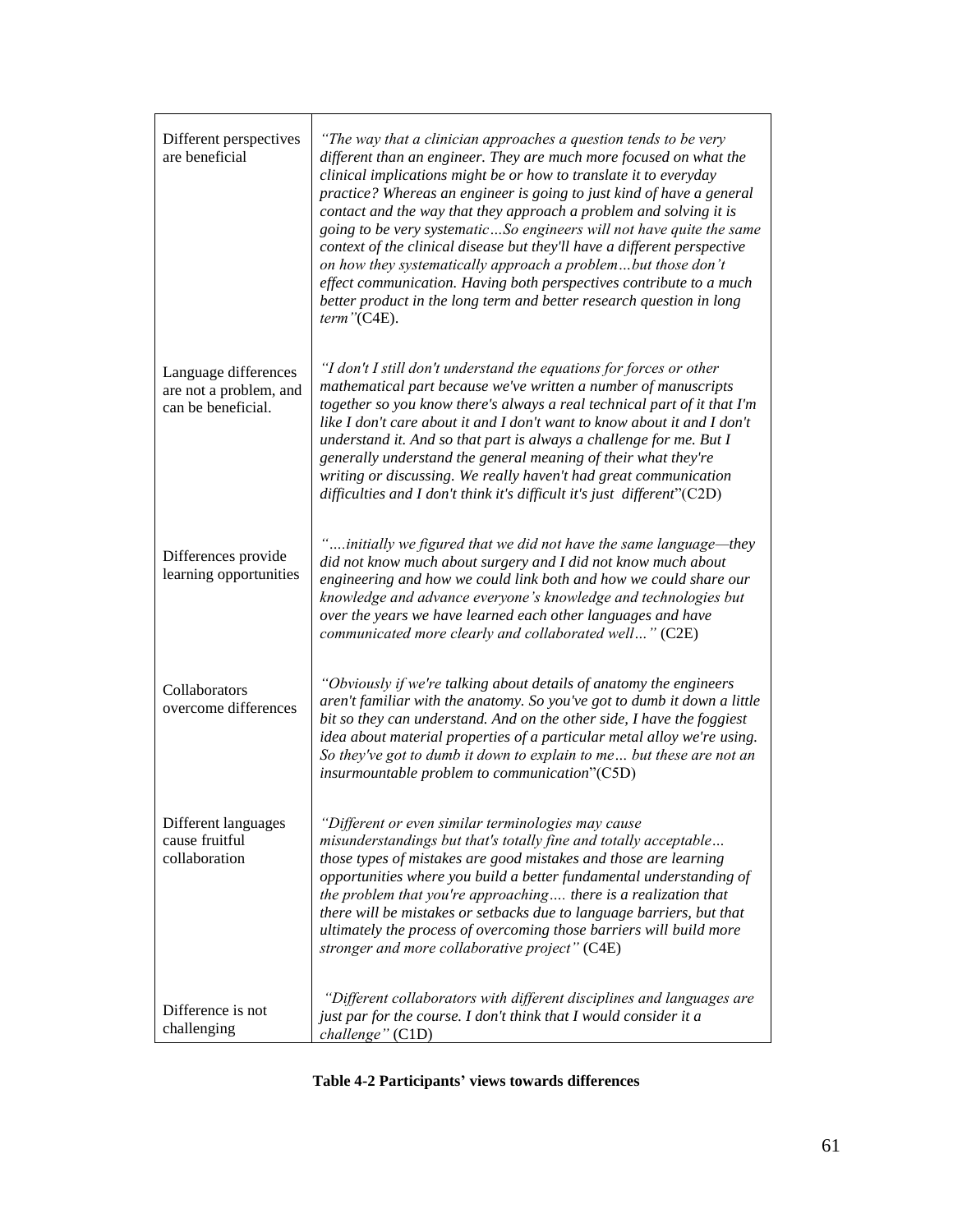### **4.3.6 Communication techniques: conclusion**

Communication can be enhanced and its challenges can be mitigated through face to face meetings at regular intervals of sufficient frequency, continual exchange of mutual feedback, using drawings, prototyping the ideas, and going to the operating rooms, scheduling meetings with adequate notice, and embracing differences. All cases defined face to face meetings as a fundamental piece in their communication practices. It reduces confusion by facilitating multidimensional demonstration, prototyping, and a measure of focus absent from types of remote communication that risk distraction. The continual exchange of mutual feedback allows team members to know where a particular matter stands, so that they may effectively move forward to improve upon it. Having said that, engineers experienced difficulties getting feedbacks from doctors due to their busy schedules. In response, scheduling meetings in advance substantially increases the likelihood that everyone will be available to join the meetings as well as the level of engagement to complete the necessary tasks in collaboration. The inherent characteristic of such collaborative teams, e.g. differences in languages, perspectives, etc., may cause some challenges. However, the cases of this study take them as a means of enhancing their understanding and an 'opportunity' to learn from each other. Participants' experiences indicate that one communication technique to address the challenges is steering the group's focus from the challenges to the facilitators instead.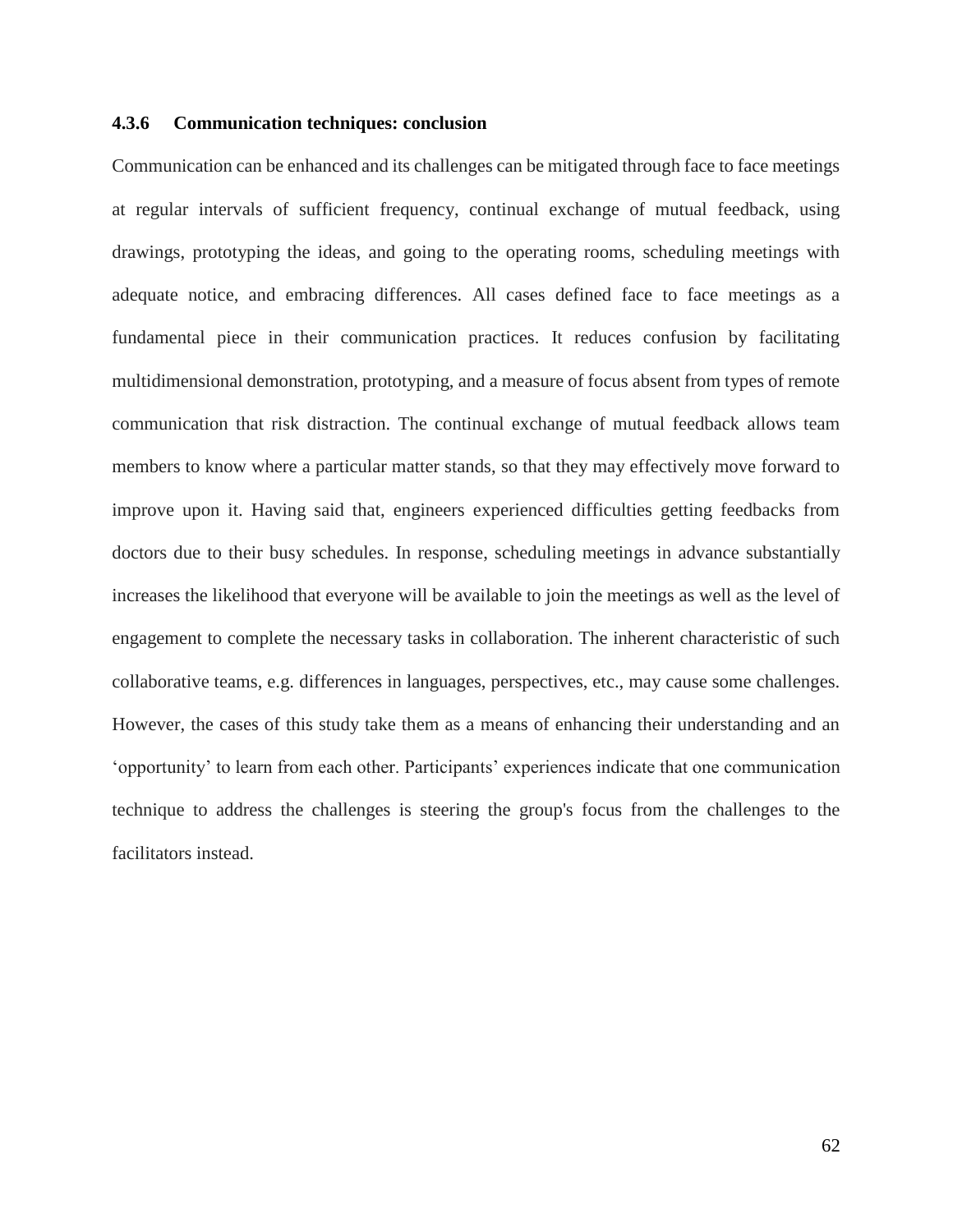### **Chapter 5: Discussion and conclusion**

Effective communication between physicians and engineers when they work together collaboratively plays an important role to their success. Building on literature which suggests a need to study the communication and collaboration between physicians and engineers (e.g. Cummins et al, 2018), this study aimed to explore the interactions between these two professional groups. In this research, I explored the topics raised in communication practices of physicians and engineers who worked together collaboratively. Furthermore, I attempted to uncover the skills and techniques that these professionals incorporated to communicate more effectively with each other, which ultimately can foundationally support successful collaboration.

I found that certain factors were mentioned repeatedly in the literature about communication experiences between physicians and engineers (e.g. regular communication and meetings, maintaining respect and openness, developing trust) (e.g. Gale et al., 2011; Cummins et al., 2018). This study adds new factors that contribute to effective communication (e.g. the importance of building relationship, embracing differences, clarifying expectations and focusing on real clinical needs in projects, going to the operating rooms).

Previous studies (e.g. Reid et al., 2005; Ng, 2011) reinforced that since engineers and physicians are not exposed to each other's disciplines, their lack of exposure results in communication challenges. Participants of this study acknowledged that this knowledge gap and difficulty of understanding different terminologies and languages, especially at the beginning of their collaboration, was important to be recognized and addressed. Having said that, they did not find such challenges as *"an insurmountable problem to communication"*.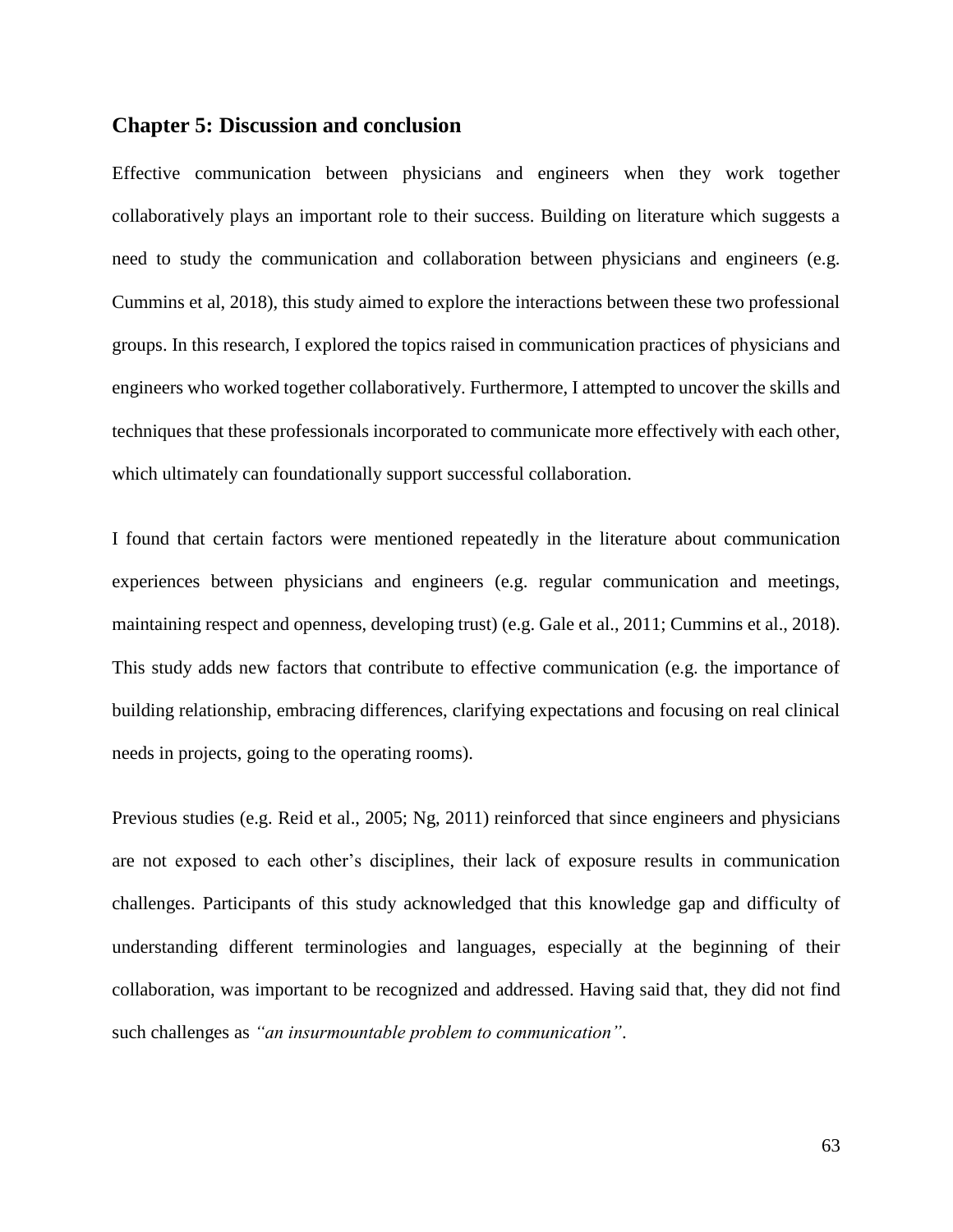Moreover, to address the difficulties in understanding different terminologies and languages, the related literature recommends educational programs to bridge the knowledge gap between engineers and physicians (e.g Matsuki et al., 2009). However, this strategy might not work for physicians and engineers who are already practicing in their fields. This study suggests that effective collaboration requires an environment in which both physicians and engineers are exposed to each other's professional cultures and disciplines. This means a strong collaborative setting not only helps these two groups to get familiar with each other's tacit knowledge and languages, but more importantly it creates a platform that helps them understand the needs, strengths and weaknesses of each discipline. Previous studies have noted the importance of increasing interdisciplinary interaction during development of medical devices to improve patient care and safety. (e.g. Ng, 2011; Yoda, 2016). This was also evident of the dyads in this study who had worked collaboratively together for years. In essence, the participants found that increasing interaction and interdisciplinary cultures helped them a) achieve positive and effective outcome/results and b) provide learning opportunities during the course of their interaction and togetherness. As described by one of the physicians, it facilitates "*answering important questions that are necessary to help make decisions for the operating room or decisions for patients*".

To facilitate such interdisciplinary interaction, this study suggests more attention to the integration of real clinical needs as well as the engineering potentials for implementation. When developing new innovative devices for health care users, engineers increasingly rely upon the expertise of physicians to better understand the clinical needs. With that in mind, this may need to be the main focus and motivation behind medical device design and development. It is essential both parties make a concerted effort to better explain the detail of real clinical needs (physicians) and the design trade-offs and limitations (engineers) in order to facilitate interdisciplinary interaction.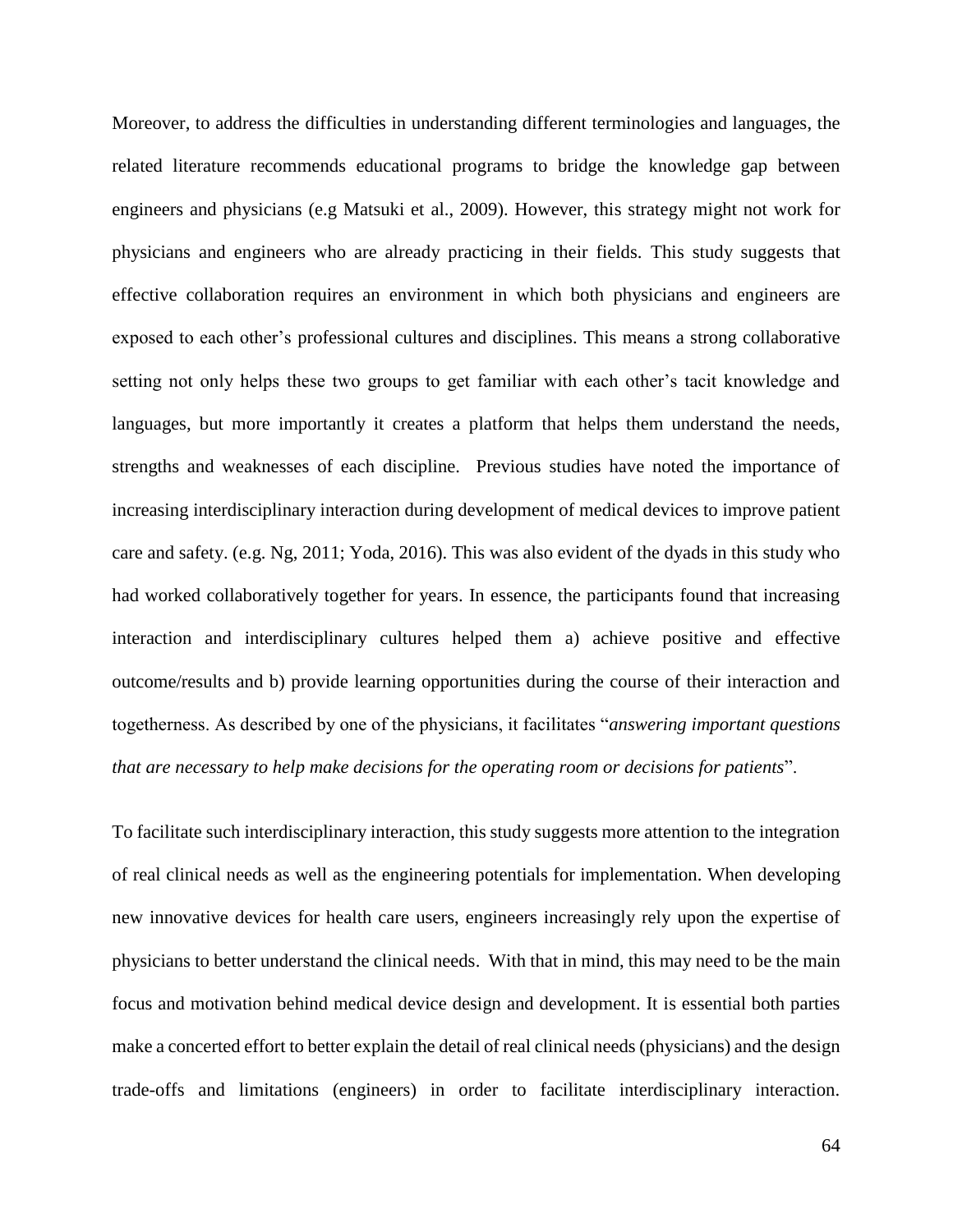Implementation of successful device design requires a balance of those respective understandings and interests. What works best for physicians may not be practical from an engineering perspective and what works best from the engineering perspective may not resolve the clinical needs of the physicians.

To enhance such understanding, this study suggests continuous bidirectional communication. Holding regular meetings helps both groups better understand each other and thus communicate more effectively. Participants in this study suggested that simply blocking off physicians' time can facilitate communication. They acknowledged that physicians are busy professionals and it is hard to engage them. However, scheduling meetings in advance encourages physicians to commit and attend meetings. Holding regular meetings and open, honest, continuous interaction can lead to stronger communication with a greater focus on the end users. That focus occurs as a natural outgrowth of overcoming the aforementioned barriers in communication.

Moreover, listening attentively has been identified as a way of improving communication practices. For example, Propp and her colleagues (2010) looked at the nurse-team communication and its effect on patient outcome. They found that active listening is one of the factors that promotes positive synergy and effective communication. When describing active listening, the authors described nurses as "welcoming questions from team members and addressing team members' concerns in a nonjudgmental manner" (p.23). Negative listening was explained as failing to nonverbally show respect to other team members when they were speaking. One of the participating physicians in my study highlighted the importance of active listening as well:

*"[active listening is] when the engineers are explaining what they're doing and I am engaged or whoever clinicians [or engineers] are engaged, and are not on their phone at the same time or are not in the operating room at the same time, [instead] they have focused*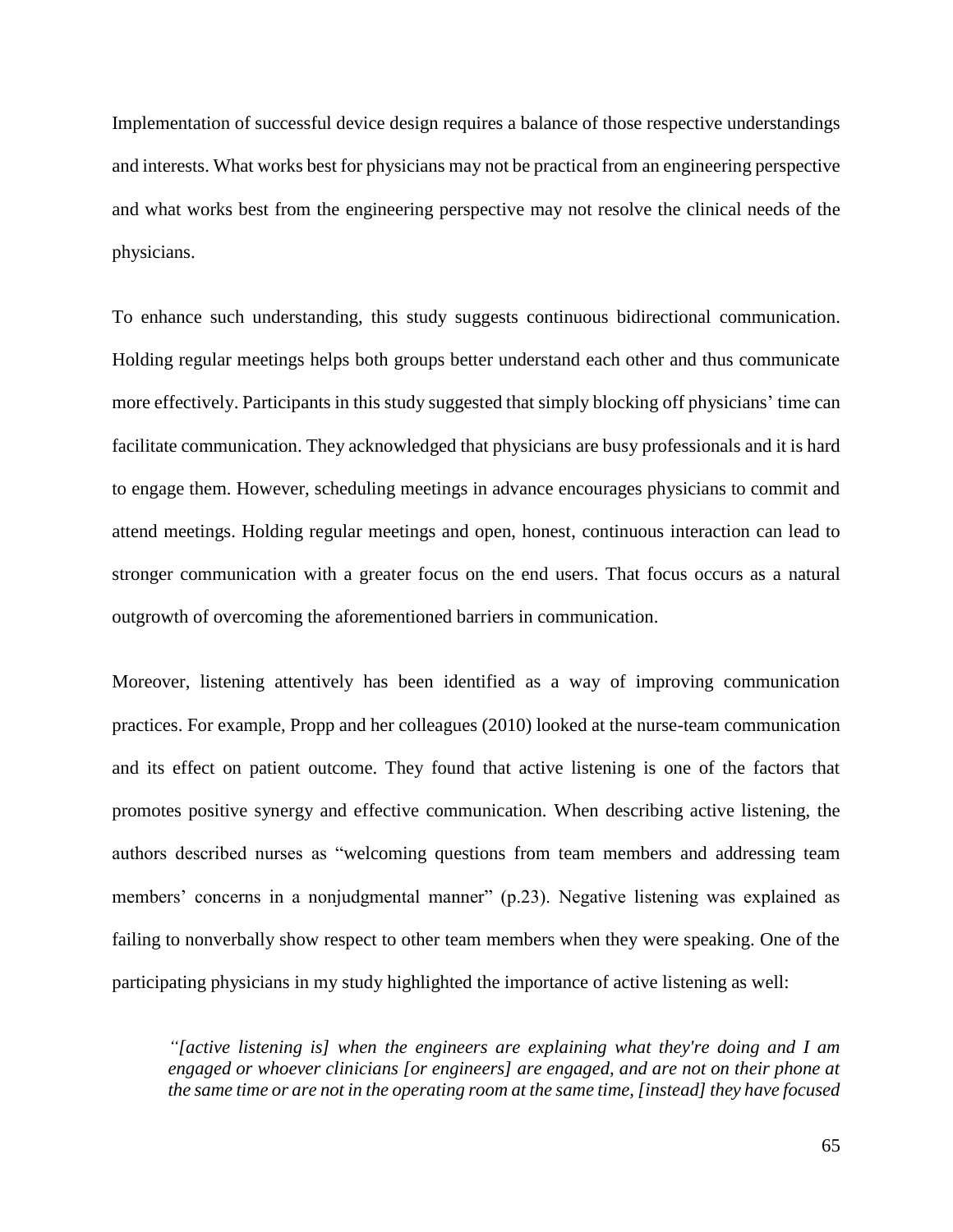*attention and are processing the information that's being provided to give thoughtful responses back*" (C3D).

Therefore, engaging fully in conversation with the intention of understanding the other, rather than judging or thinking of constructing a better argument, is key in practicing attentive listening.

Aligned with holding regular meetings and listening attentively, the findings of this study also demonstrate that clarifying expectations through defining intentions at the beginning of a project can build stronger relationships. A clear articulation of intentions appeared to provide a pathway that team members could follow. Moreover, other elements such as recognizing hidden assumptions and capturing technical details can enhance clearing up expectations and understanding each other. Engaging in discussions and providing constructive feedback can uncover some of these hidden assumptions. To support a stronger clarity of vision, this study suggested some specific techniques such as incorporating different visual techniques such as drawings or brainstorming on whiteboards, prototyping an idea, and going to the operating room. These communication techniques can also help identify important details that might have already been missed during verbal communication.

Furthermore, much of the current literature on effective communication has identified 'differences' among physicians and engineers as a challenge. Surprisingly, the participating physicians and engineers in this study described how existing differences among each other was more of a facilitator for their communication. Differences in ideas and ways of thinking are an inevitable part of communication. Rather than seeing differences as a challenge, a burdensome force of opposition, or something to be discouraged, these physicians and engineers tried to see the opportunity of learning in the situation. Opportunities to learn, improve, or adjust in a way that leave them with a better understanding of each other and working more effectively together.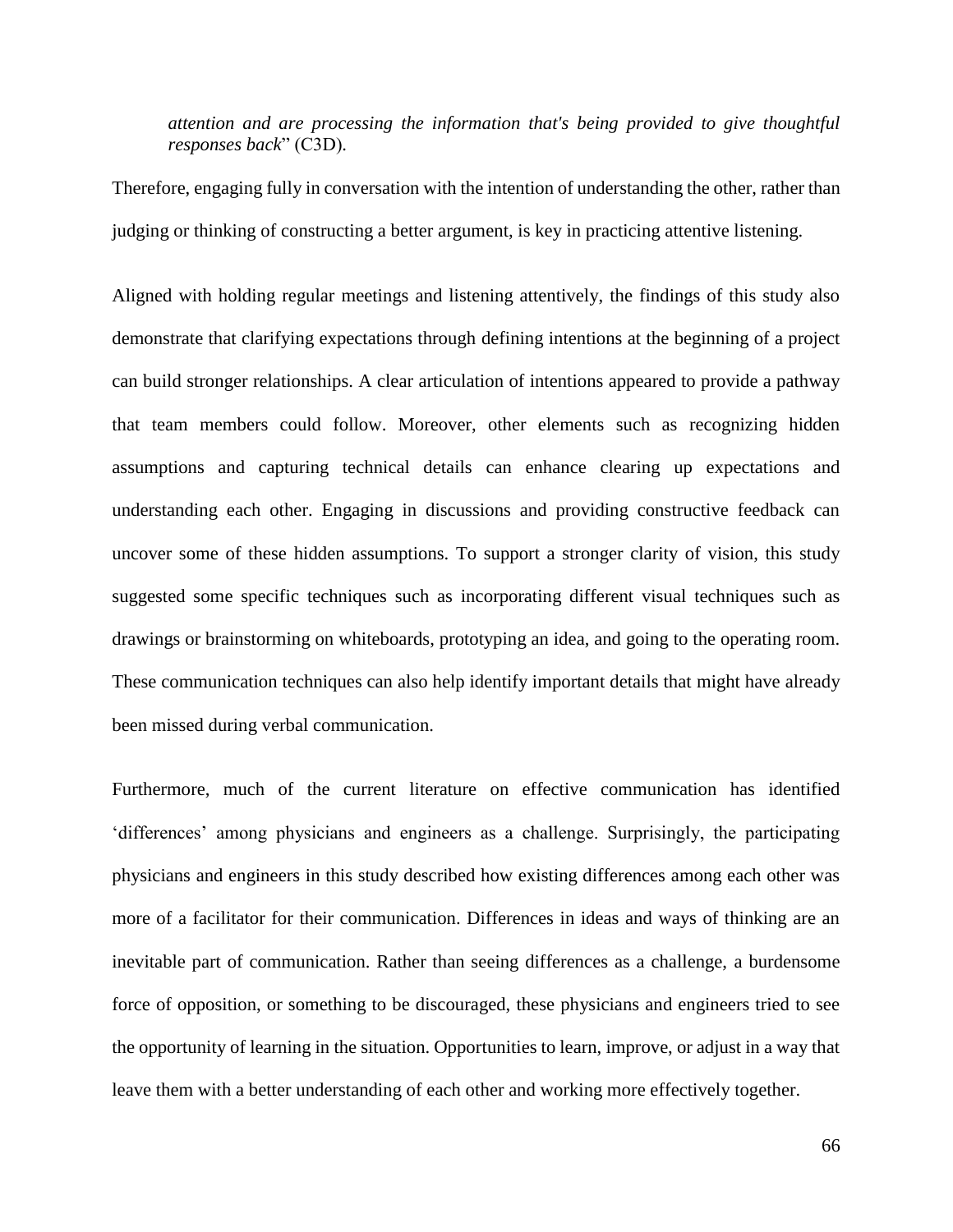For example, engineers appeared to be more focused on the technological aspects and mechanical processes behind the development of devices, while physicians looked more toward issues of user friendliness and general application efficacy for achieving desired medical outcomes. These separate focus areas reflected the differences in their professional fields and expertise. While it is initially challenging to bridge these differences, the spirit of being and working together as well as their exposure to each other's disciplines ultimately produced better results. Indeed, the differences did not discourage participants to stop their collaboration. Instead, differences were taken as learning opportunities towards making their communication better.

Overall, the insights from this study suggest that a good collaborative setting consists of an environment where team members are interested in working together, share workload equally, are aware of their own strengths and weaknesses, and are honest, respectful, and open to different perspectives. In such an environment, different perspectives are viewed in a positive light—as valuable views to be considered rather than to be avoided. In other words, instead of overpowering their differences, team members are focused on achieving their common goals.

With a more careful analysis of the finding, a pattern emerged as to the factors contributing to successful communication. It seemed that some communication elements focused more on 'personal' or individual characteristics, while others were more 'contextual' or structural aspects within interactions. The current literature in this field looks at these factors as discrete characters of effective communication and does not outline the interaction of these elements (e.g. Huggett et al., 2011; Yoda 2016; Cummins et al., 2018). The following diagram attempts to show the intersectionality of these 'personal' and 'contextual' factors.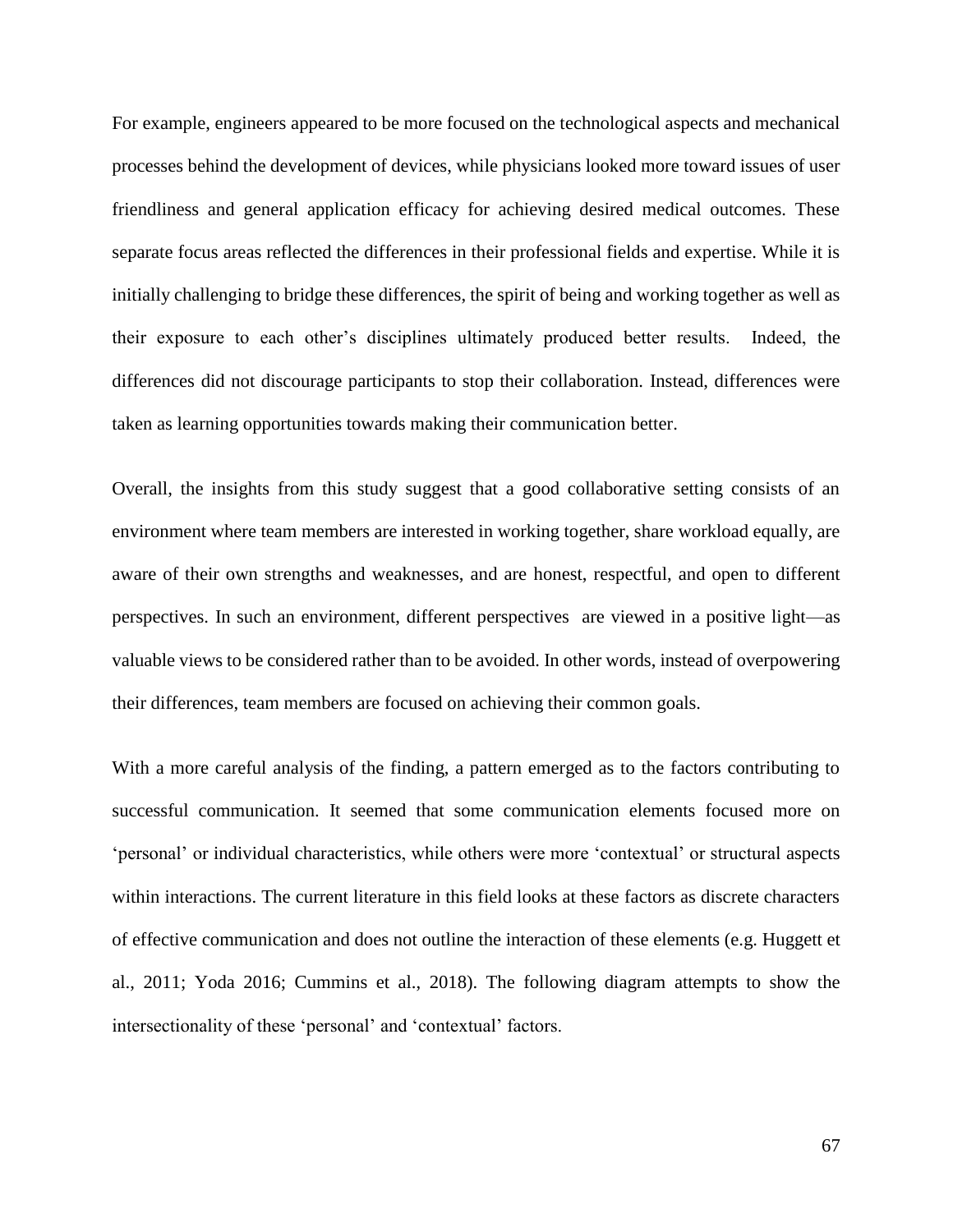

**Figure 5-1 A model of contributing factors to effective communication**

This model illustrates that effective communication occurs when personal and contextual sides intersect. In other words, personal and contextual factors are not two separated pieces. In fact, they work together and give meaning to each other. In the personal realm, team members are interested, honest, respectful, open-minded, good listeners, trusting and embrace the differences, while they observe the structural characters that influence their interactions. Contextual factors, meanwhile, emphasize the importance of creating an environment where team members attentively listen to and openly communicate with each other. Such an environment demands that the members reflect on their assumptions about each other and their respective fields, are clear about their needs, expectations, roles and responsibilities, and are honest and respectful in their interactions. By unpacking and making visible this model, it may lead to the taking the foundational steps needed to support the development of effective cross-disciplinary teams. Therefore, the more aware and committed the team members are of both the individual and contextual characters, the more engaging and effective their communication will be.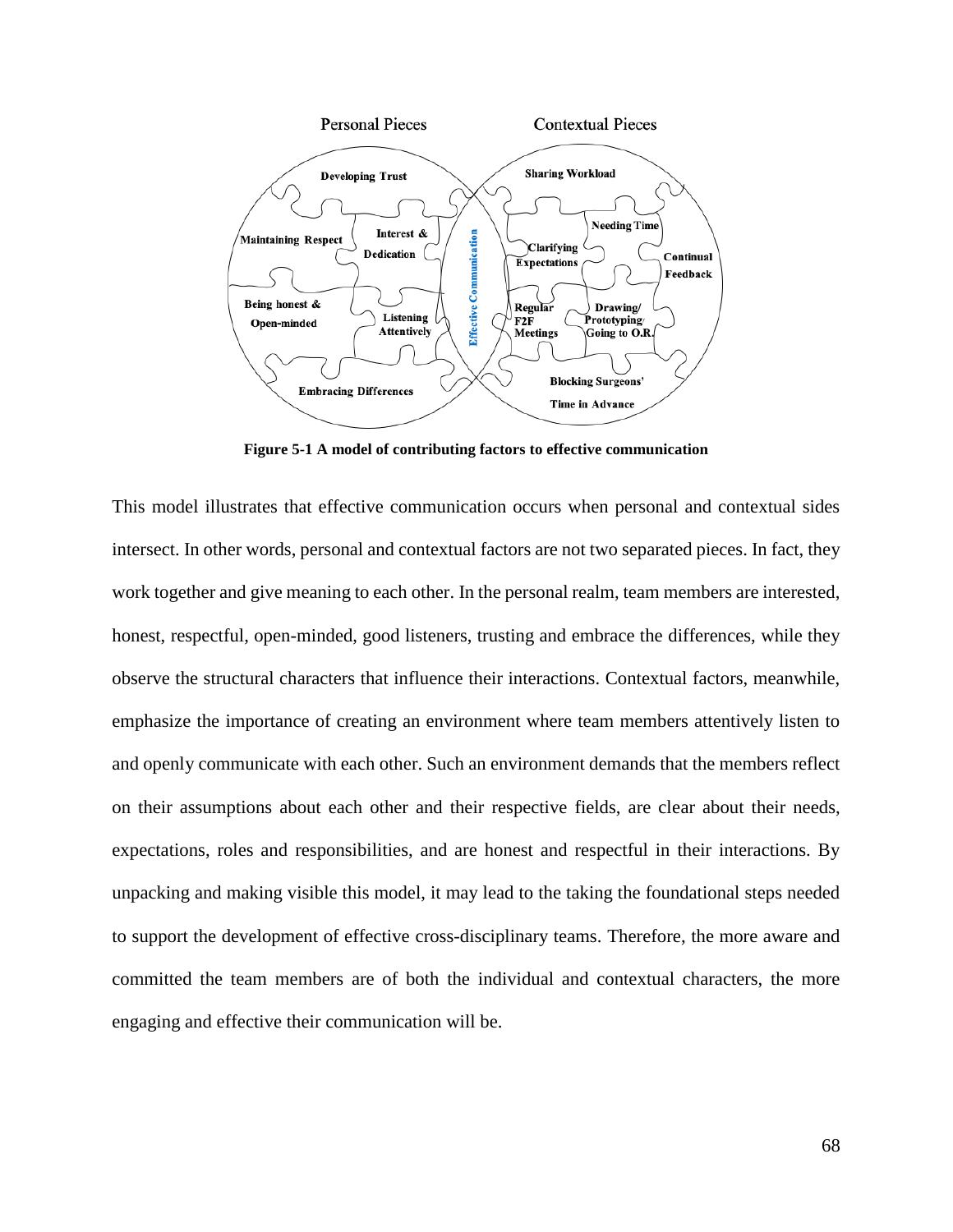### **5.1 Transferability**

Recommendations outlined in this study may be applied to other inter- or multi-disciplinary collaborative projects and contexts, irrespective of profession, discipline, or even task. Factors such as attentive listening, embracing differences, holding regular meetings, mutual respect of differentiated roles, sensitivity to schedules, and others mentioned above can help build any relationship and facilitate communication between professionals—whether it is educator and lawyer, kinesiologist and pharmacist, accountant and forester or others.

### **5.2 Limitation and future studies**

This study and the existing literature provide recommendations on improving team communication without providing a simplistic approach or 'rigid recipe' to improve communication. Future studies may be better suited to preparing manuals or guidelines for such collaborative teams to better support effective communication and collaboration.

The data also consisted of relatively stable pairs that were long-standing and relatively functional. Therefore, dyads appeared to work well through challenges. The insights are limited because there were not obvious traces of dysfunction in the relationships or because the relationships were not newly formed. Future research is needed to understand how long partnerships have been collaborating; any hierarchy structures and/or conflict might impact communication on these dyads.

There are many possibilities for future research in this area that could be focused on changing the types of teams studied, the data collected, the size of the unit of analysis and/or testing the framework that emerged from this study. For example, future studies might focus on 'unsuccessful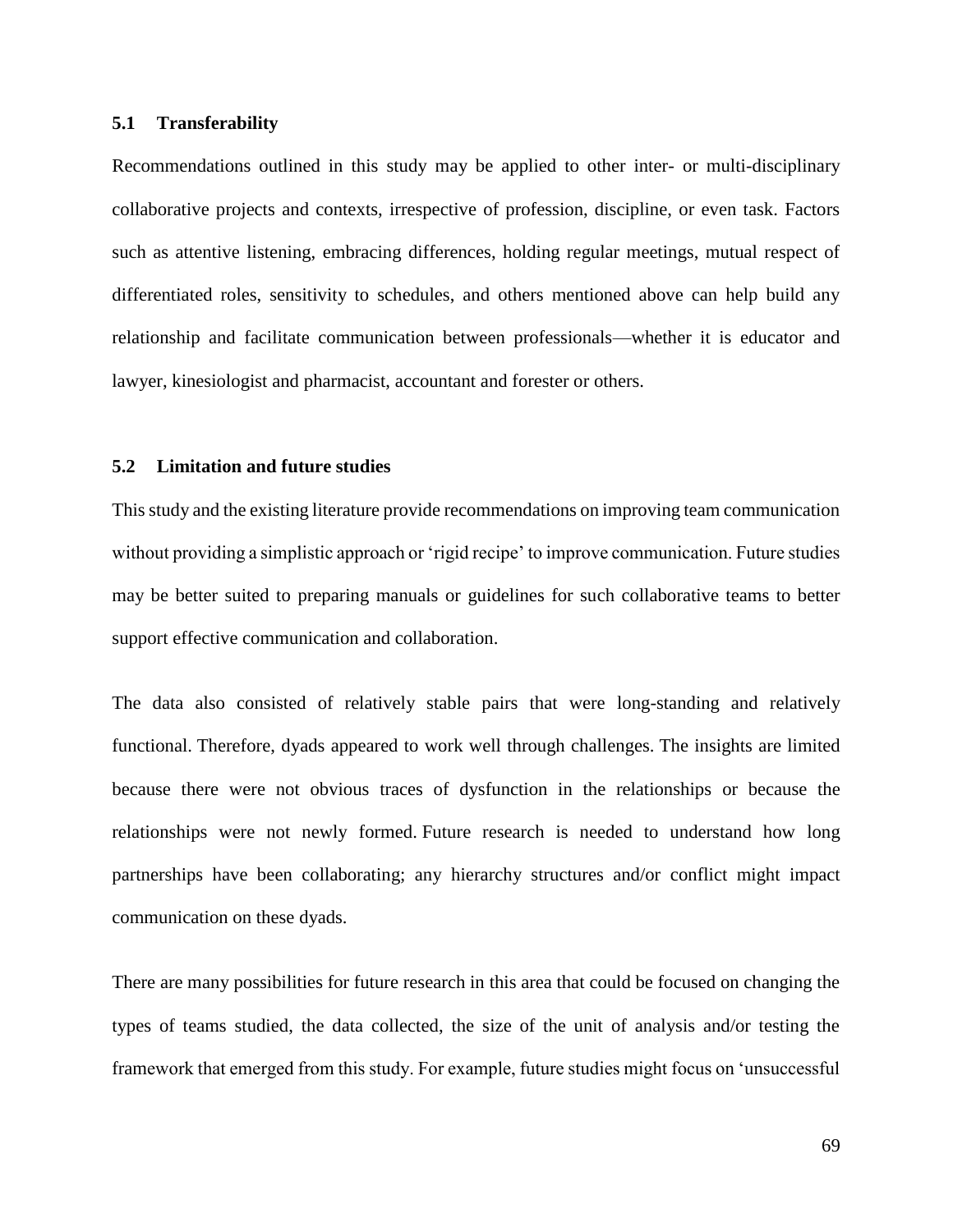collaborations' or new teams as a way of diversifying the applicability of the approach. Other studies may choose focus groups in which both engineers and physicians participate and interact in creating a shared set of perspectives and feedback. As well, observational studies could further add depth and rigor to balance self-reported perspectives with 'watching teams in action'. This can create an opportunity to further investigate the emerged factors from this study and explore new factors (e.g. understanding power or hierarchy) that may arise.

The approach taken in this study could also be applied to other disciplinary dyads (e.g. geneticists and pharmacists, kinesiologists and physiotherapists, etc.). Comparing team dynamics and effective communication across other disciplinary dyads might further strengthen the conceptual framework and provide new insights to engineer/physician teams. As well, this study focused on dyads; future research could extend this research approach at a team-based level (i.e., groups of engineers and groups of physicians working together). This team-level approach—whether they are physicians and engineers or other disciplines—could look at the group interaction effect of personal and contextual factors in their collaboration.

### **5.3 Conclusion**

This study contributes to the existing literature by focusing on the communication experiences of physicians and engineers who have been working together. Collaborators, physicians and engineers, should be aware that interdisciplinary collaborations are possible and can be fruitful. However, this only holds true as long as matters of communication including both personal and contextual factors are taken into consideration and consciously structured into working relations. Maintaining effective interdisciplinary communication might be challenging, however, it can be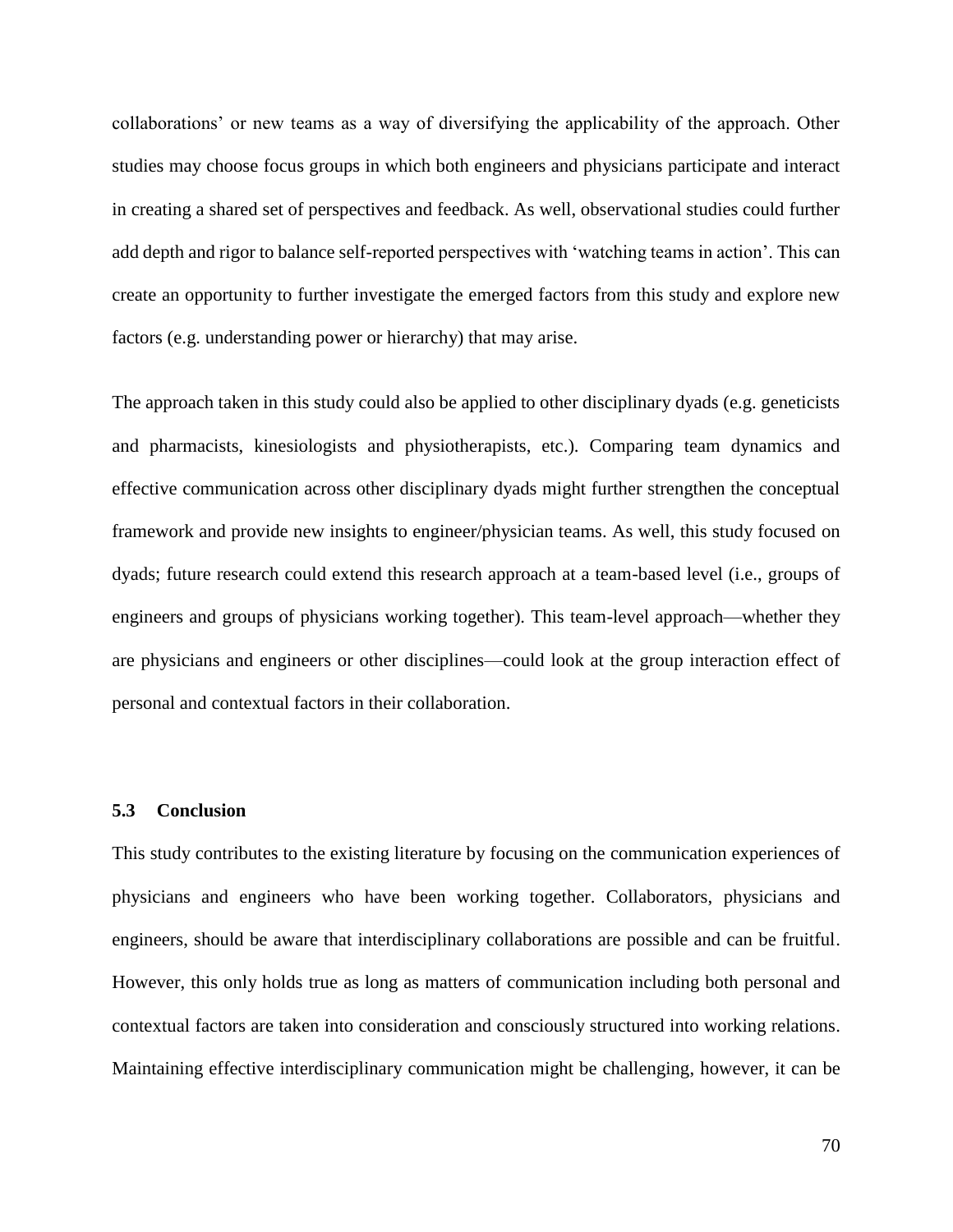facilitated by gathering interested and dedicated collaborators who work together equally and share the same goal. In other words, despite difficulties that may arise in collaborative work, the case studies illustrate that the benefits of collaboration between physicians and engineers are substantial, and the integration of 'contextual' and 'personal' pieces of communication are paramount to achieving effective communication.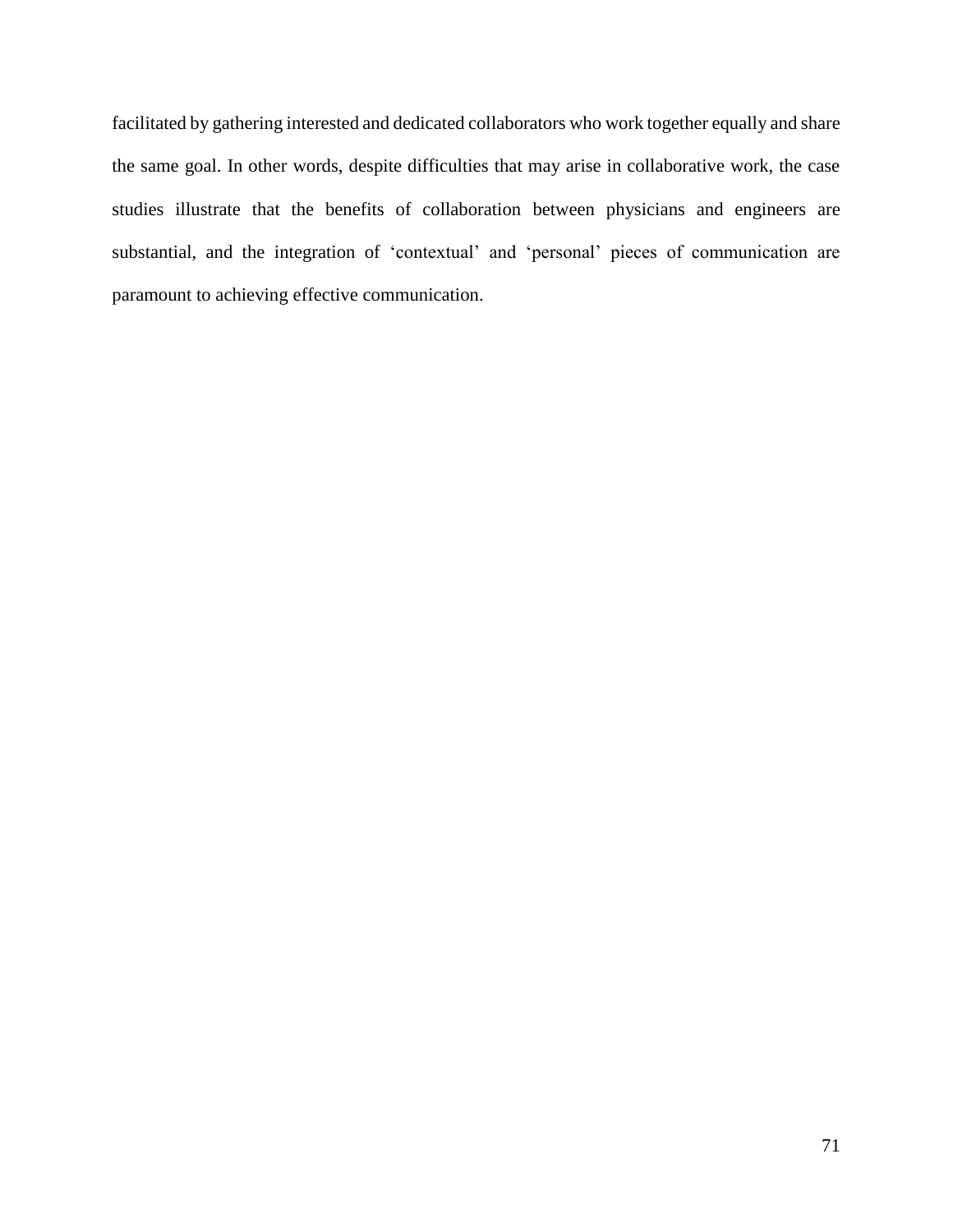## **References**

- Alemzadeh, H., Iyer, R. K., Kalbarczyk, Z., & Raman, J. (2013). Analysis of safety-critical computer failures in medical devices. *IEEE Security & Privacy, 11*(4), 14-26. doi:10.1109/MSP.2013.49
- Alvarez, G., & Coiera, E. (2006). Interdisciplinary communication: An uncharted source of medical error? *Journal of Critical Care, 21*(3), 236-242. doi:10.1016/j.jcrc.2006.02.004
- Anney, V.N. (2014). Ensuring the Quality of the Findings of Qualitative Research: Looking at Trustworthiness Criteria. *Journal of Emerging Trends in Educational Research and Policy Studies*, *5*(2), 272-281
- Artino, J., Anthony R, Brydges, R., & Gruppen, L. D. (2015). Self‐regulated learning in healthcare profession education: Theoretical perspectives and research methods. In J. Cleland & S. Durning (Eds.), *Researching medical education* (pp. 155-166). Chichester, UK: John Wiley & Sons, Ltd.
- Baker, D. P., Day, R., & Salas, E. (2006). Teamwork as an essential component of highreliability organizations. *Health Services Research, 41*(4p2), 1576-1598. doi:10.1111/j.1475-6773.2006.00566.x
- Beckett, C. D., & Kipnis, G. (2009). Collaborative communication: Integrating SBAR to improve quality/patient safety outcomes. *Journal for Healthcare Quality: Official Publication of the National Association for Healthcare Quality, 31*(5), 19-28. doi:10.1111/j.1945-1474.2009.00043.x
- Bennet, K. E. (2014). Physician engineering collaboration. *IEEE Instrumentation & Measurement Magazine, 17*(3), 11-14. doi:10.1109/MIM.2014.6825382
- Bezuidenhout, J., & Schalkwyk, S. (2015). Developing the research question: Setting the course for your research travels. In J. Cleland & S. Durning (Eds.), *Researching medical education* (pp. 35-42). Chichester, UK: John Wiley & Sons, Ltd.
- Blandford, A., Furniss, D., & Vincent, C. (2014). Patient safety and interactive medical devices: Realigning work as imagined and work as done. *Clinical Risk, 20*(5), 107-110. doi:10.1177/1356262214556550
- Boschma, R. (2005). Proximity and innovation: A critical assessment. *Regional Studies, 39*(1), 61-74. doi:10.1080/0034340052000320887
- Braun, V., & Clarke, V. (2006). Using thematic analysis in psychology. *Qualitative Research in Psychology, 3*(2), 77-101. doi:10.1191/1478088706qp063oa

Brennan, T. A., Leape, L. L., Laird, N. M., Hebert, L., Localio, A. R., Lawthers, A. G., . . . Hiatt,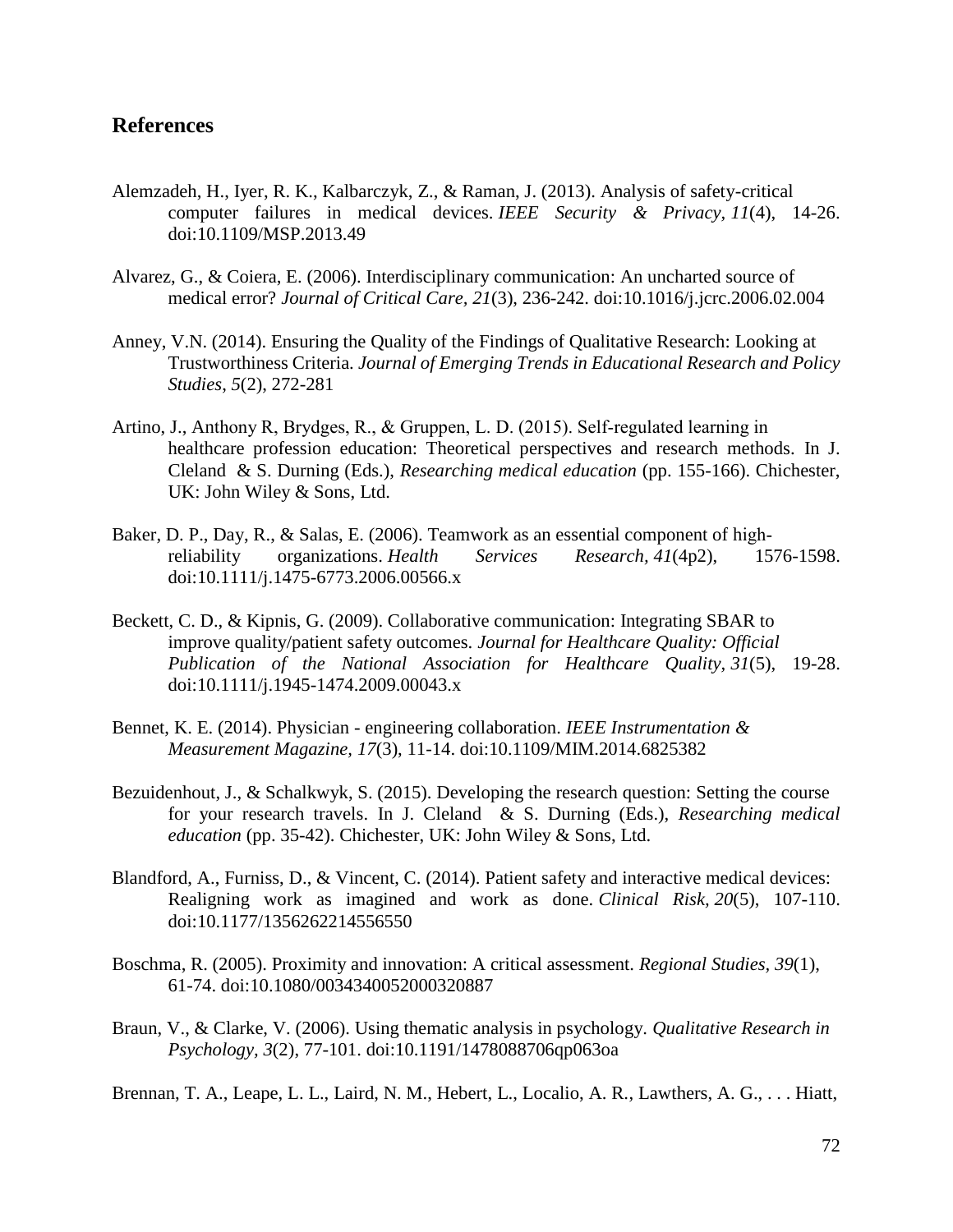H. H. (1991). Incidence of adverse events and negligence in hospitalized patients: Results of the Harvard medical practice study I. *The New England Journal of Medicine, 324*(6), 370-376. doi:10.1056/NEJM199102073240604

- Campbell, M., & Sridharan, Sh. (2017, July 2018). Bridging the divide: An appeal for surgeons and engineers to work together to build a better mousetrap [Web log post]. Retrieved from [https://www.aasurg.org/blog/bridging-divide-appeal-surgeons-engineers-work-together](https://www.aasurg.org/blog/bridging-divide-appeal-surgeons-engineers-work-together-build-better-mousetrap/)[build-better-mousetrap/](https://www.aasurg.org/blog/bridging-divide-appeal-surgeons-engineers-work-together-build-better-mousetrap/)
- Canada's healthcare system (2017). Retrieved from https://www.canada.ca/en/health canada/services/health-care-system/reports-publications/health-care-system/canada.html
- Chatterji, A. K., Fabrizio, K. R., Mitchell, W., & Schulman, K. A. (2008). Physician-industry cooperation in the medical device industry. *Health Affairs, 27*(6), 1532-1543. doi:10.1377/hlthaff.27.6.1532
- Chekan, E., Whelan, R. L., & Feng, A. H. (2013). Device-tissue interactions: A collaborative communications system. *Annals of Surgical Innovation and Research, 7*(1), 10-10. doi:10.1186/1750-1164-7-10
- Cleland, J. (2015). Exploring versus measuring: Considering the fundamental differences between qualitative and quantitative research. In J. Cleland & S. Durning (Eds.), *Researching medical education* (pp. 1-14). Chichester, UK: John Wiley & Sons, Ltd.
- Creswell, J.W. (2007), *Qualitative inquiry & research design: choosing among five approaches.*  Thousand Oaks: Sage Publications.
- Cristancho, S., Goldszmidt, M., Lingard, L., & Watling, C. (2018). Qualitative research essentials for medical education. *Singapore Medical Journal*, 59(12), 622-627. doi:10.11622/smedj.2018093
- Cummins, G., Cox, B. F., Walker, J. D., Cochran, S., & Desmulliez, M. P. Y. (2018). Challenges in developing collaborative interdisciplinary research between gastroenterologists and engineers. *Journal of Medical Engineering & Technology, 42*(6), 435-442. doi:10.1080/03091902.2018.1543466
- DePasse, J., Yost, A., Carroll, R., Santorino, D., Ippolito, A., Chu, Z., & Olson, K. (2014). Less noise, more hacking: How to deploy principles from MIT's hacking medicine to accelerate health care. *International Journal of Technology Assessment in Health Care, 30*(3), 260- 264. doi:10.1017/S0266462314000324
- de Ruijter, V., Halvax, P., Dallemagne, B., Swanström, L., Marescaux, J., & Perretta, S. (2015). The business engineering surgical technologies (BEST) teaching method: Incubating talents for surgical innovation. *Surgical Endoscopy, 29*(1), 48-54.

Drinka, T. J. K., & Clark, P. G. (2000). *Health care teamwork: Interdisciplinary practice and*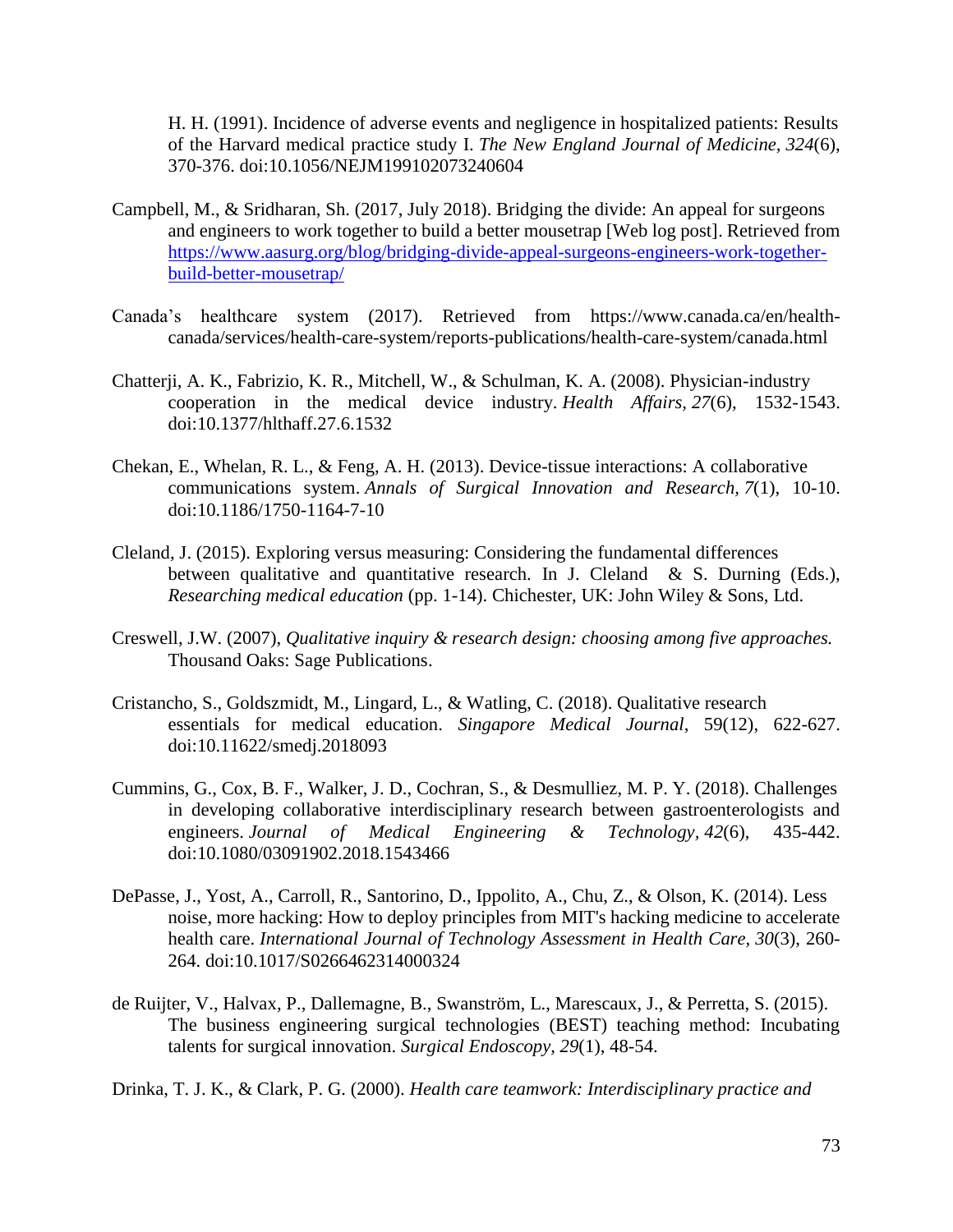*teaching*. Westport, CT: Auburn House.

- Eberhardt, A. W., Johnson, O. L., Kirkland, W. B., Dobbs, J. H., & Moradi, L. G. (2016). Teambased development of medical devices: An Engineering–Business collaborative. *Journal of Biomechanical Engineering, 138*(7), 070803-070803-5. doi:10.1115/1.4032805
- Emanuel, L. L., Taylor, L., Hain, A., Combes, J. R., Hatlie, M. J., Karsh, B., Lau, D.T., Shalowitz, J., Shaw, T., Walton, M. (2011). *The Patient Safety Education Program* – *Canada (PSEP* – *Canada) Curriculum*. Retrieved from [https://www.patientsafetyinstitute.ca/en/education/PatientSafetyEducationProgram/Patien](https://www.patientsafetyinstitute.ca/en/education/PatientSafetyEducationProgram/PatientSafetyEducationCurriculum/Documents/Module%2006%20-%20Technology.pdf) [tSafetyEducationCurriculum/Documents/Module%2006%20-%20Technology.pdf](https://www.patientsafetyinstitute.ca/en/education/PatientSafetyEducationProgram/PatientSafetyEducationCurriculum/Documents/Module%2006%20-%20Technology.pdf)
- Emslie, S., Knox, K., & Pickstone, M. (2002). Improving Patient Safety: Insights from American, Australian and British healthcare. London: ECRI and Department of Health. Retrieved from [https://www.who.int/patientsafety/journals\\_library/Improving\\_Patient\\_Safety.pdf](https://www.who.int/patientsafety/journals_library/Improving_Patient_Safety.pdf)
- Finlay, L. (2002). "Outing" the researcher: The provenance, process, and practice of reflexivity. *Qualitative Health Research*, *12*(4), 531–545.
- Frank, G. (1997). Is there life after categories? reflexivity in qualitative research. *The Occupational Therapy Journal of Research, 17*(2), 84-98. doi:10.1177/153944929701700203
- Gadamer, H.G. (1960). Truth and Method. (J. Weinsheimer & P. Gilory, Trans) 2nd ed., London: Continuum
- Gale, T. J., Stack, C. R., & Dargaville, P. A. (2011). Engaging with the medical community in biomedical engineering research. *The 4th 2011 Biomedical Engineering International Conference*, Chiang Mai,( pp. 298-301). Retrieved from <http://ieeexplore.ieee.org/stamp/stamp.jsp?tp=&arnumber=6172075&isnumber=6171986>
- Government of Canada (2019). Health Canada's Action Plan on Medical Devices: Continuously Improving Safety, Effectiveness and Quality. Retrieved from [https://www.canada.ca/en/health-canada/services/publications/drugs-health](https://www.canada.ca/en/health-canada/services/publications/drugs-health-products/medical-devices-action-plan.html)[products/medical-devices-action-plan.html](https://www.canada.ca/en/health-canada/services/publications/drugs-health-products/medical-devices-action-plan.html)
- Grober, E. D., & Bohnen, J. M. (2005). Defining medical error. *Canadian Journal of Surgery, 48*(1), 39–44.
- Groszek, J. (2010). A review of the patient-safety improvements since the IOM report: How the healthcare delivery system progressed and the challenges remain. *Annals of Health Law, 19*(1), 85.

Guillemin, M., & Gillam, L. (2004). Ethics, reflexivity, and "ethically important moments" in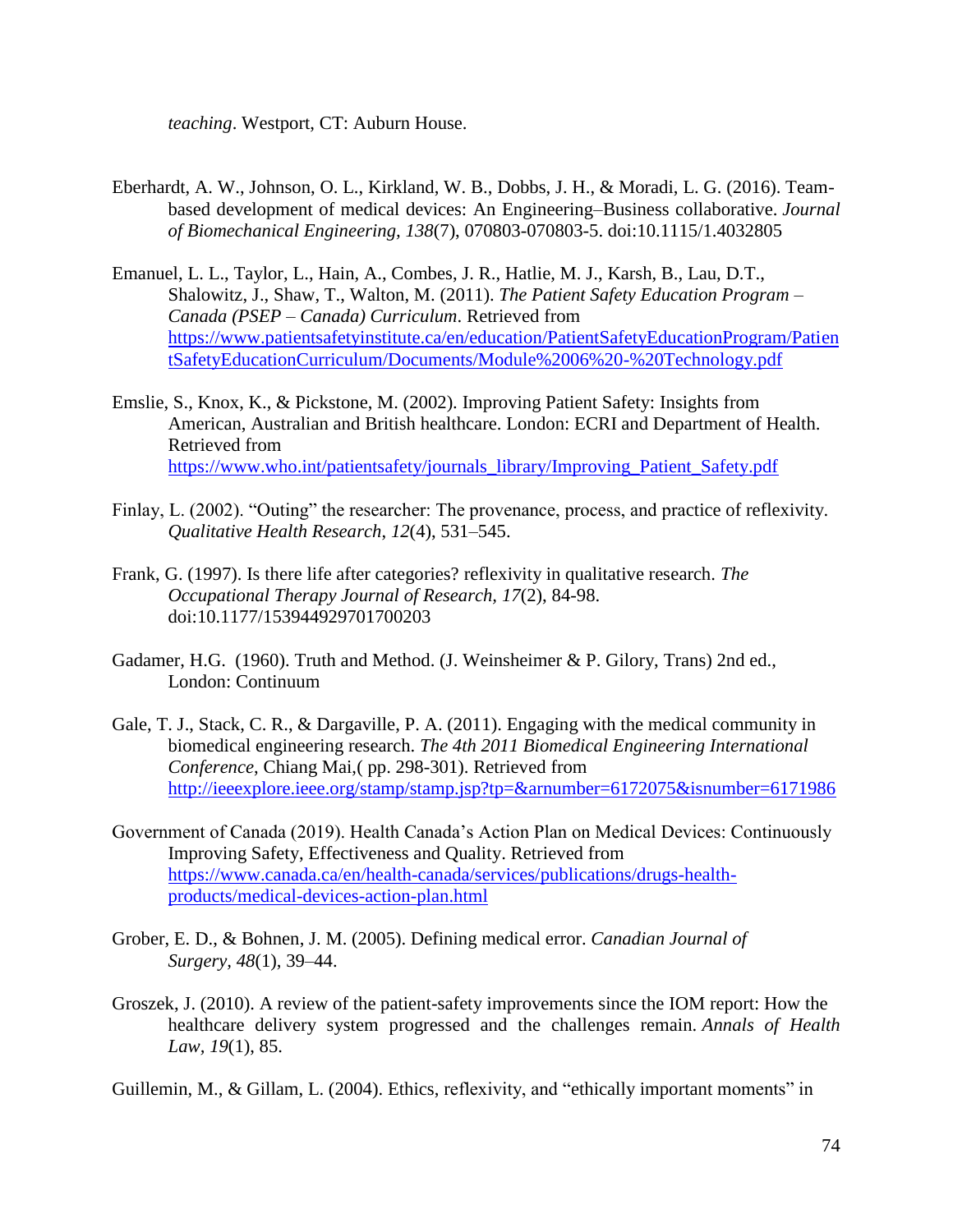research. *Qualitative Inquiry*, *10*(2), 261–280.

- Hassani, A., Cristancho, S., Nimmon, L., Hodgson, A., & Jarvis-Selinger, S. (2019). Collaborative development of medical devices: Qualitative study of communication between engineers and medical doctors. *CMBES Proceedings*: *Vol: 42*. Retrieved from https://proceedings.cmbes.ca/index.php/proceedings/article/view/844
- Hammarberg, K., Kirkman, M., & de Lacey, S. (2016). Qualitative research methods: When to use them and how to judge them. *Human Reproduction, 31*(3), 498-501. doi:10.1093/humrep/dev334
- Hodgson, A.J., Tam, R.C., & Van der Loos, H.F.M. (2014). "engineers in scrubs"-A new graduate training program for biomedical engineers at the University of British Columbia. *Journal of Medical Devices-Transactions of the Asme, 8*(3) doi:10.1115/1.4027106
- Huggett, K. N., Gusic, M. E., Greenberg, R., & Ketterer, J. M. (2011). Twelve tips for conducting collaborative research in medical education. *Medical Teacher, 33*(9), 713-718. doi:10.3109/0142159X.2010.547956
- Ilan, R., & Fowler, R. (2005). Brief history of patient safety culture and science. *Journal of Critical Care, 20*(1), 2-5. doi:10.1016/j.jcrc.2005.02.003
- Johnson, A. N. (2016). Social norms of "good" design: Interdisciplinary perspectives from a survey of engineers and clinicians in bioengineering. *38th Annual International Conference of the IEEE Engineering in Medicine and Biology Society (EMBC)* (pp. 4337- 4340). Orlando, FL.
- Knox, GE., Simpson, KR. (2004). Teamwork: The fundamental building block of high-reliability organizations and patient safety. In B. J. Youngberg & M. J. Hatlie (Eds.), *The patient safety handbook* (pp. 379-415). Sudbury, MA: Jones and Bartlett.
- Kohn, L. T., Corrigan, J. M., Donaldson, M. S. (2000). *To err is human: Building a safer health system*. Committee on Quality of Health Care in America, & Institute of Medicine. Washington: National Academies Press.
- Kramer, D., Tan, Y., Sato, C., & Kesselheim, A. (2014). Ensuring medical device effectiveness and safety: A cross - national comparison of approaches to regulation. *Food and Drug Law Journal, 69*(1), 1-23.
- Leape, L. L., Berwick, D.M. (2005). To err is human 5 years later--reply. *JAMA: The Journal of the American Medical Association, 294*(14), 1759-1759. doi:10.1001/jama.294.14.1759-a

LeCompte, M. D. (2000). Analyzing qualitative data. *Theory into Practice, 39*(3), 146-154.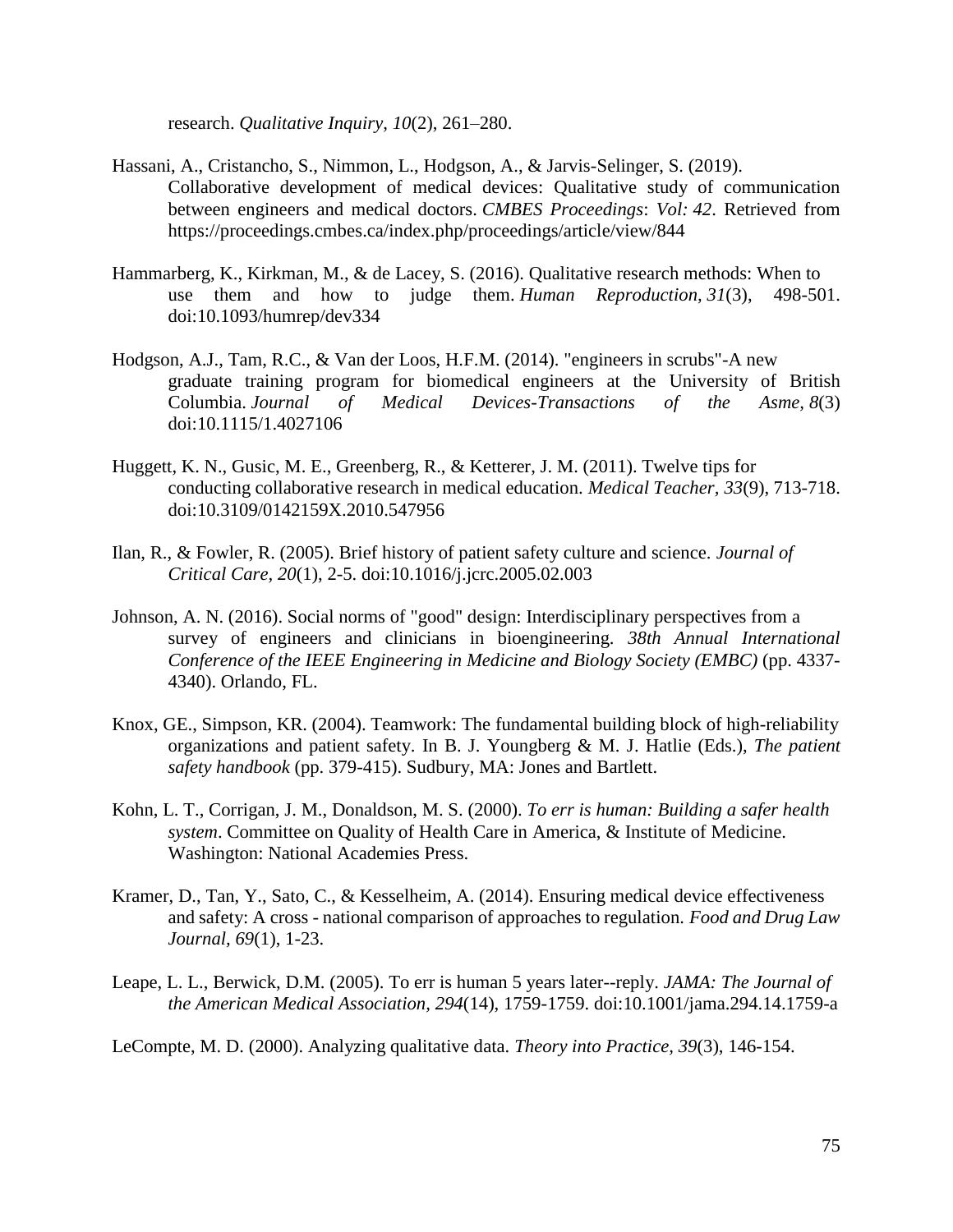Leedy, P. D. & Ormrod, J. E. (2013). *Practical research: Planning and design*. Boston, MA: Pearson

- Maher, C., Hadfield, M., Hutchings, M., & de Eyto, A. (2018). Ensuring Rigor in Qualitative Data Analysis: A Design Research Approach to Coding Combining NVivo With Traditional Material Methods. *International Journal of Qualitative Methods*. *17*(1), 160940691878636. doi:10.1177/1609406918786362
- Makary, M. A., Sexton, J. B., Freischlag, J. A., Holzmueller, C. G., Millman, E. A., Rowen, L., & Pronovost, P. J. (2006). Operating room teamwork among physicians and nurses: Teamwork in the eye of the beholder. *Journal of the American College of Surgeons, 202*(5), 746-752.
- Makary, M. A., & Daniel, M. (2016). Medical error—the third leading cause of death in the US. *Bmj, 353*, i2139. doi:10.1136/bmj.i2139
- Manen, v. M. (1990). *Researching Lived Experience, Human Science for an Action Sensitive Pedagogy*. The Althouse Press
- Mann, K., & MacLeod, A. (2015). Constructivism: Learning theories and approaches to research. (pp. 49-66). Chichester, UK: John Wiley & Sons, Ltd.
- Marshall, C & Rossman, G. (2015). *Designing Qualitative Research* (6th Ed.). Thousand Oaks: Sage Publications.
- Matsuki, N., Takeda, M., Yamano, M., Imai, Y., Ishikawa, T., & Yamaguchi, T. (2009). Effects of unique biomedical education programs for engineers: REDEEM and ESTEEM projects. *Advances in Physiology Education, 33*(2), 91-97. doi:10.1152/advan.90120.2008
- McKibbon, K., Lokker, C., Keepanasseril, A., Colquhoun, H., Haynes, R., & Wilczynski, N. (2013). WhatisKT wiki: A case study of a platform for knowledge translation terms and definitions - descriptive analysis. *Implementation Science, 8*(1), 13-13. doi:10.1186/1748- 5908-8-13
- Merriam, S.B. (1998). Qualitative research and case study applications in education. San Francisco, CA: Jossey-Bass Publishers.
- Miles, M.B., & Huberman, A.M. (1984). Qualitative data analysis: A sourcebook of new methods. Thousand Oaks, CA: Sage Publications.
- Morley, L., & Cashell, A. (2017). Collaboration in health care. *Journal of Medical Imaging and Radiation Sciences, 48*(2), 207-216. doi:10.1016/j.jmir.2017.02.071
- Morschauser, M. (2014). Improving patient safety through collaboration between clinical staff and engineering staff in hospitals. *Journal of Clinical Engineering, 39*(3), 129-131. doi:10.1097/JCE.0000000000000046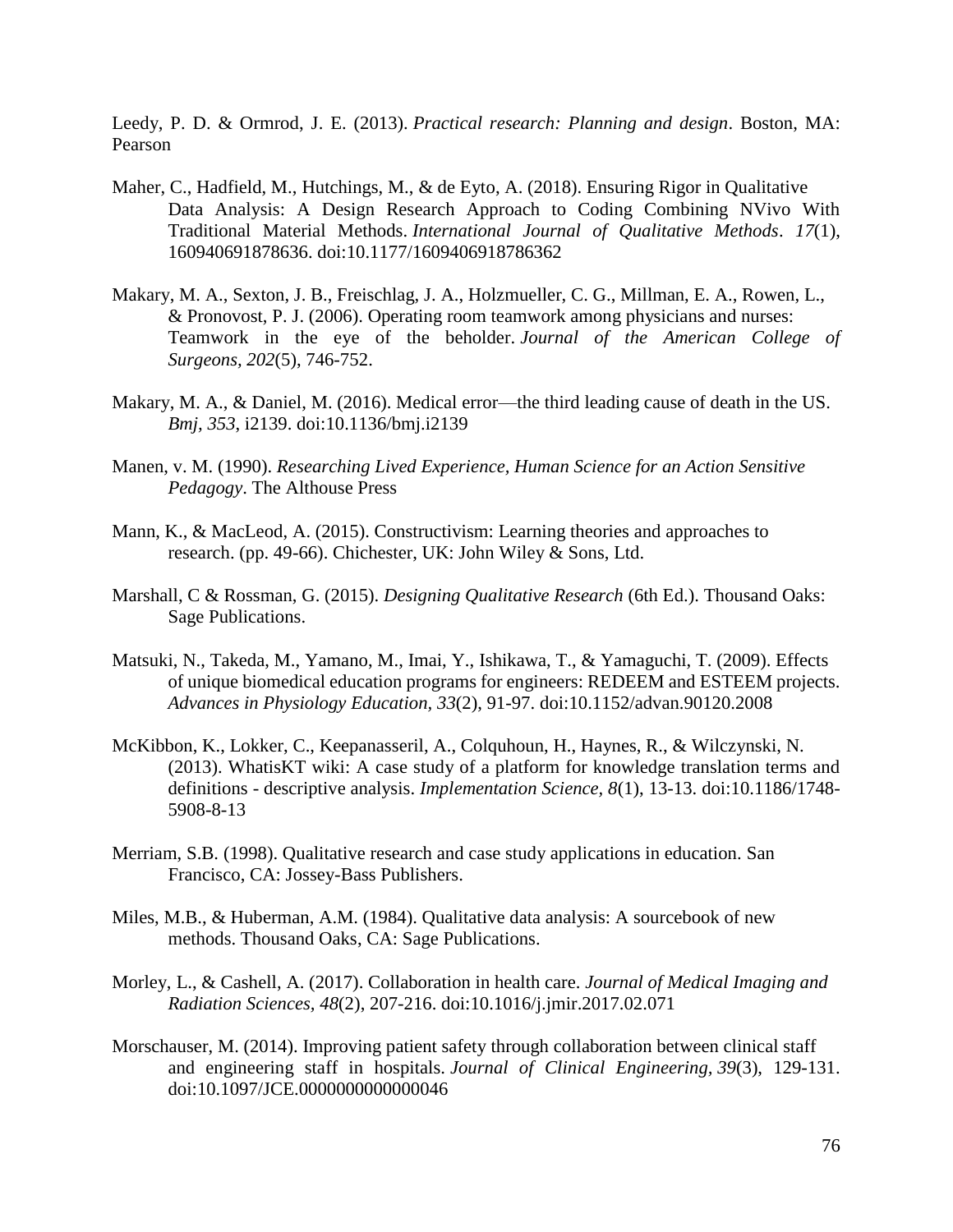- Murphy, J. G., & Dunn, W. F. (2010). Medical errors and poor communication. *Chest, 138*(6), 1292-1293. doi:10.1378/chest.10-2263
- Ng, E. S. (2011). Bridge over troubled waters: Connecting doctors and engineers. *Journal of Interprofessional Care, 25*(6), 449-451. doi:10.3109/13561820.2011.601823
- O'Daniel, M., & Rosenstein, A. H. (2008). Professional communication and team collaboration. In R.G. Hughes (Ed.), *Patient safety and quality: An evidence-based handbook for nurses* (pp. 271-284). Retrieved from<https://www.ncbi.nlm.nih.gov/books/NBK2651/>
- Orchard, C. A., Curran, V., & Kabene, S. (2005). Creating a culture for interdisciplinary collaborative professional practice. *Medical Education Online, 10*(1), 4387. doi:10.3402/meo.v10i.438
- Panesar, S. S., Salvilla, S. A., Patel, B., & Donaldson, S. L. (2011). Laparoscopic cholecystectomy: Device-related errors revealed through a national database. *Expert Review of Medical Devices, 8*(5), 555.
- Paradis, E., O'Brien, B., Nimmon, L., Bandiera, G., & Martimianakis, M. A. T. (2016). Design: Selection of data collection methods. *Journal of Graduate Medical Education, 8*(2), 263- 264. doi:10.4300/JGME-D-16-00098.1
- Patton, M. Q. (2002). *Qualitative research & evaluation methods* (3rd ed.). Thousand Oaks, CA: Sage Publications.
- Ponte, P. R., Gross, A. H., Milliman-Richard, Y. J., & Lacey, K. (2010). Interdisciplinary teamwork and collaboration: An essential element of a positive practice environment. *Annual Review of Nursing Research, 28*(1), 159-189. doi:10.1891/0739- 6686.28.159
- Propp, K. M., Apker, J., Zabava Ford, W. S., Wallace, N., Serbenski, M., & Hofmeister, N. (2010). Meeting the complex needs of the health care team: Identification of Nurse—Team communication practices perceived to enhance patient outcomes. *Qualitative Health Research, 20*(1), 15-28.
- Reeves, S., & Lewin, S. (2004). Interprofessional collaboration in the hospital: Strategies and meanings. *Journal of Health Services Research and Policy, 9*(4), 218-225. doi:10.1258/1355819042250140
- Reid, P. P., Compton, W. D., Grossman, J. H., Fanjiang, G., Institute of Medicine (U.S.), National Academy of Engineering, . . . Institute of Medicine. (2005). *Building a better delivery system: A new engineering/health care partnership*. Washington, D.C: National Academies Press.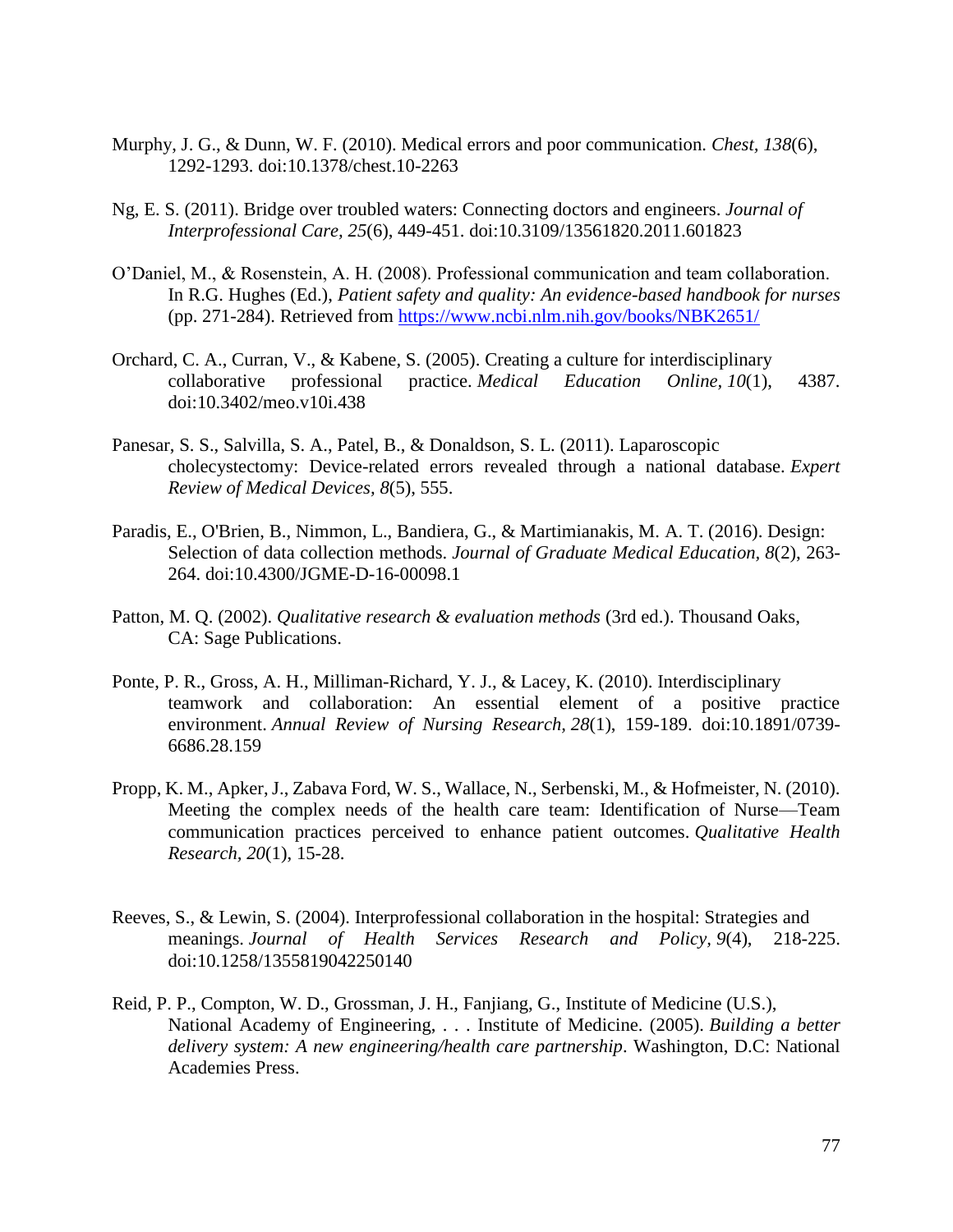- Robson, C. (2002). *Real world research: A resource for social scientists and practitionerresearchers* (2nd ed.). Oxford, UK: Blackwell Publishers.
- Schell, W. J., & Kuntz, S. W. (2013). Driving change from the middle: An exploration of the complementary roles and leadership behaviors of clinical nurse leaders and engineers in healthcare process improvement. *Engineering Management Journal, 25*(4), 33-43. doi:10.1080/10429247.2013.11431993
- Shah, S.G.S., & Robinson, I. (2006). User involvement in healthcare technology development and assessment: Structured literature review. *International Journal of Health Care Quality Assurance, 19*(6), 500-515. doi:10.1108/09526860610687619
- Shojania, K. G., Duncan, B. W., McDonald, K. M., Wachter, R. M., & Markowitz, A. J. (2001). Making health care safer: A critical analysis of patient safety practices. *Evidence report/technology Assessment (Summary),* (43), i.
- Silverman, D. (2006). *Interpreting qualitative data: Methods for analyzing talk, text and interaction* (3rd ed.). London, UK: Thousand Oaks.
- Siposs, G. G. (1980). The symbiosis between engineering and medicine. *Journal of Clinical Engineering, 5*(2), 161-164. doi:10.1097/00004669-198004000-00013
- Snowdon, A., Zur, R., & Shell, J. (2011). *Transforming Canada into a global centre for medical device innovation and adoption.* Ivey Centre for Health Innovation and Leadership, University of Western Ontario. Retrieved from [https://www.ivey.uwo.ca/cmsmedia/3468059/ichil-medical-devices-white-paper](https://www.ivey.uwo.ca/cmsmedia/3468059/ichil-medical-devices-white-paper-final2.pdf)[final2.pdf](https://www.ivey.uwo.ca/cmsmedia/3468059/ichil-medical-devices-white-paper-final2.pdf)
- Sutton, J., & Austin, Z. (2015). Qualitative research: Data collection, analysis, and management. *The Canadian Journal of Hospital Pharmacy, 68*(3) doi:10.4212/cjhp.v68i3.1456
- Thayer-Bacon, B. J., & Pack-Brown, S. (2000). What is collaboration? diverse perspectives. *Journal of Thought, 35*(2), 45-58.
- The U.S. Patient Safety Network, Agency for Healthcare Research and Quality (2019). Retrieved from <https://psnet.ahrq.gov/primer/culture-safety?q=/primers/primer/5/Culture-of-Safety>
- Wamble, D. E., Ciarametaro, M., & Dubois, R. (2019). The effect of medical technology innovations on patient outcomes, 1990-2015: Results of a physician survey. *Journal of Managed Care & Specialty Pharmacy, 25*(1), 66.
- Wilson, R., Runciman, W., Gibberd, R., Harrison, B., Newby, L., & Hamilton, J. (1995). The quality in Australian health care study. *Medical Journal of Australia, 163*(9), 458-471.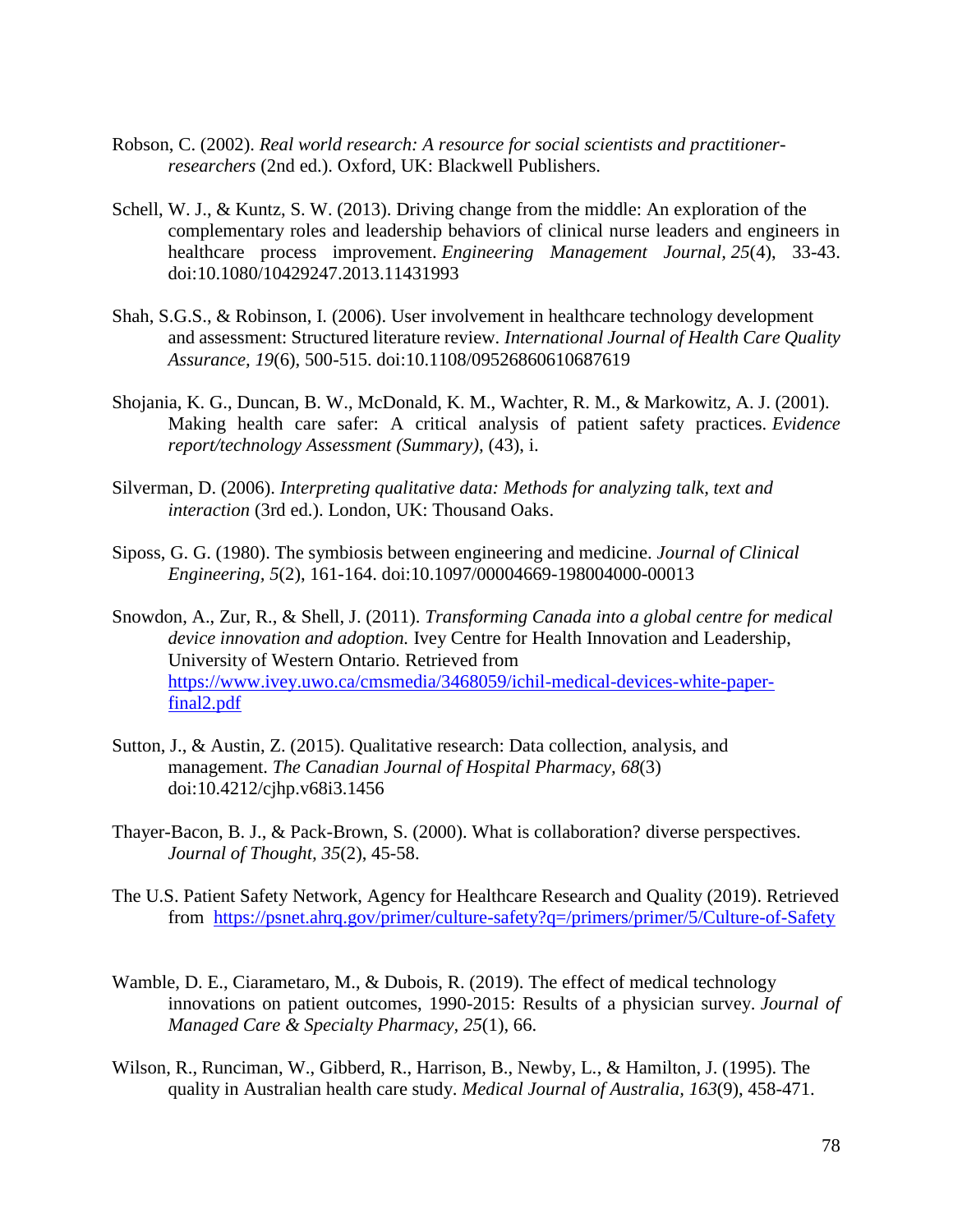- World Health Organization (2008), Understanding systems and the impact of complexity on patient care. Retrieved from [https://www.who.int/patientsafety/education/curriculum/who\\_mc\\_topic-3.pdf](https://www.who.int/patientsafety/education/curriculum/who_mc_topic-3.pdf)
- Yin, R. K. (2009). *Case study research: Design and methods* (4th ed.). Los Angeles: Sage.
- Yin, R.K. (2018). *Case study research & application*. Thousand Oaks, CA: Sage Publications.
- Yoda, T. (2009). Cooperation between medical doctors and engineers for developing advanced medical devices. *Atlanta Conference on Science and Innovation Policy* Atlanta, GA (pp. 1-9).
- Yoda, T. (2016). The effect of collaborative relationship between medical doctors and engineers on the productivity of developing medical devices. *R&D Management, 46*(S1), 193-206. doi:10.1111/radm.12131
- Zens, Y., Fujita-Rohwerder, N., & Windeler, J. (2015). Benefit assessment of medical devices. *Bundesgesundheitsblatt-Gesundheitsforschung-Gesundheitsschutz, 58*(3), 240-247. doi:10.1007/s00103-014-2112-3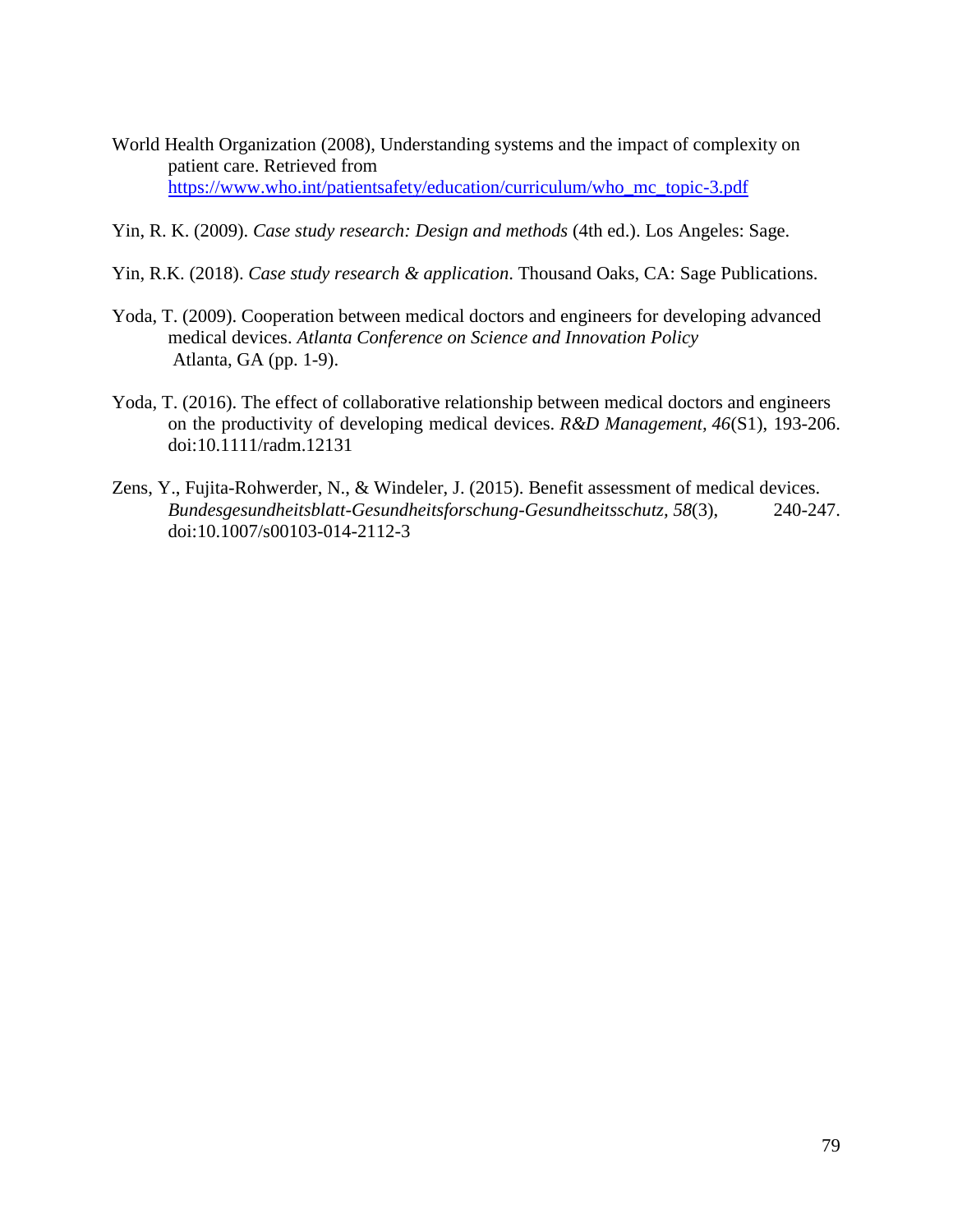## **Appendices**

### **Appendix A Vignette**

### **"Traction table project: Engineers and a surgery resident work together"**

It is Tuesday morning and I am on my way going to the Centre for Hip Health and Mobility (CHHM). On the fourth floor, I will complete my first half of my observation in one of the biomedical engineering labs. I am thinking about this building which has many biomedical engineering labs and is located next to the Vancouver General Hospital (VGH); asking myself: Is this building right next to the hospital so that engineers can have access to and communicate with the clinicians easier? Are there any collaborative projects between engineers and clinicians? How might collaborative projects look different from other projects in which only engineers work?

I found myself in a small room, with many different tools hanging on the wall! Three engineers are working on their project—a traction table! Music plays in the background, and after 10 minutes, the engineers start working on their tasks. Two of them are on the main device trying to make some holes from which to later insert screws and attach them….the other engineer is measuring something beyond my visual purview. An engineer uses the electric cutter to saw part of the wood; later the engineers attach this part to the main device where they were trying to make holes for the aforementioned screws. The engineers are not happy with the shape of the screws! One went to find the right screws from another lab. Now there is a break time and I ask, "Do the other teams have residents or clinicians?" "We are the only team that is lucky enough to have a resident who studies in our engineering program," answers one of the engineers. He continues, "The other teams meet clinicians every three weeks so they can ask their questions. But they cannot show their device that they are working on because usually clinicians and surgeons are busy people and the students need to go to the hospital." I smile with understanding and reply, "You are fortunate then to have this resident on your team!" The engineers emphatically nod yes, a second one interjecting, "He is available whenever we have questions, or even if we want to test the device!" This traction table exists on the market but is very expensive, so they are trying to design it in a way that costs less. This resident has worked with this device and he has very good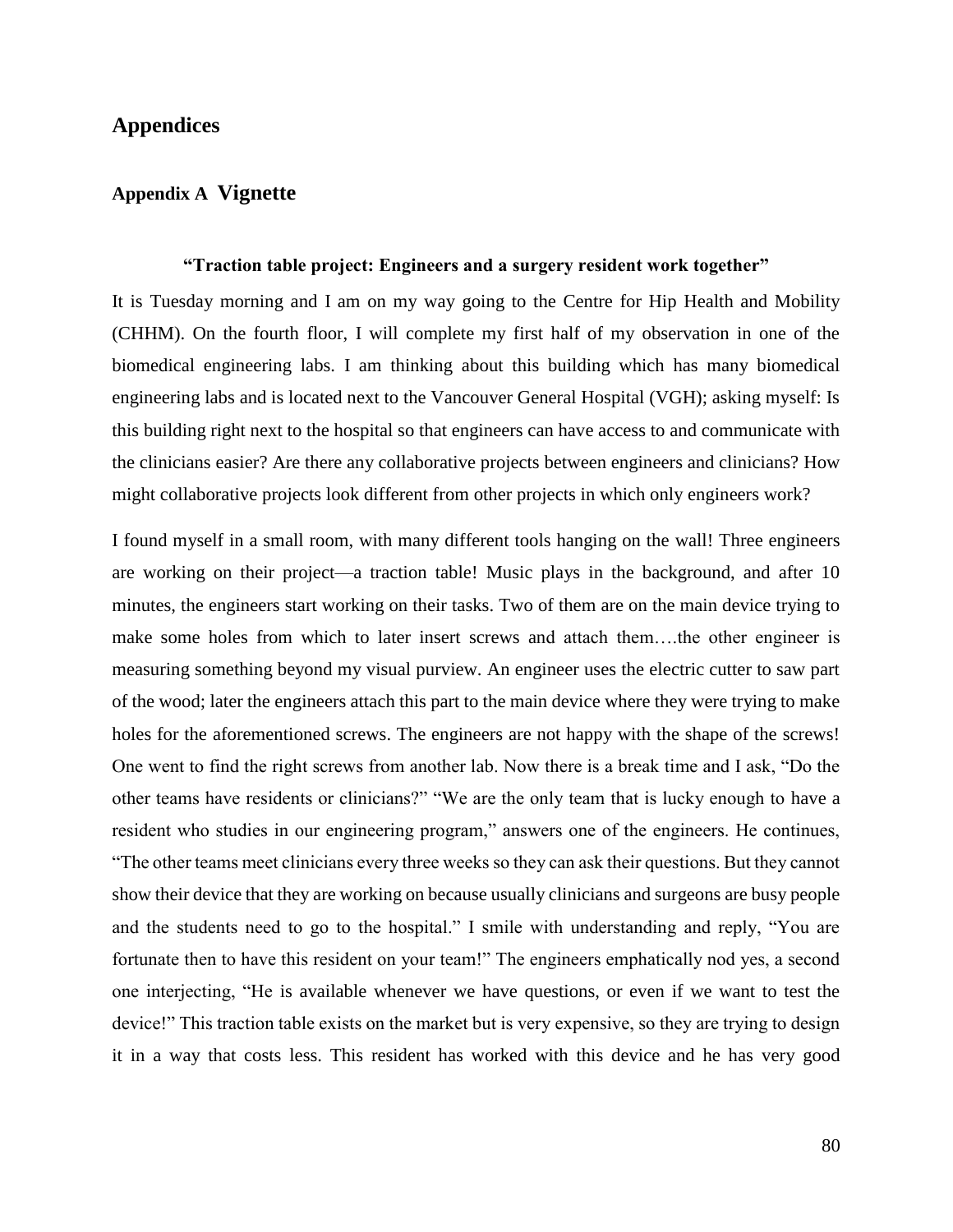experience and knowledge, something that the engineers cannot gain from a book or watching videos! Now there is a laugh about how theories look different in practice.

I completed the second half of my observation in which the resident joined the engineers. They took the device to another lab where there was a C-Arm Xray, so that they could test and see the image. They wanted to test their device (traction table) to see if it works properly. This lab looks more like an operating room! The engineers were very excited to have the device ready to test and show, but the resident was more focused on the result, testing it to make sure it works safely for the patient. There wasn't any music playing in the background this time. One of the engineers tried to demonstrate what they have worked on so far to the resident. He laid down and put his legs on the traction table. The engineers were so happy that his legs fit in the traction table; they were satisfied with their design. The resident was happy too. Though he had a question concerning the patient: "This device will be used by patients who are injured and cannot move their legs freely. They probably won't be able to do exactly what you are doing now! We need to consider their legs movement limitation in the design." The engineers then started to think and went back to measuring and revisiting their ideas. At this point, the resident left the lab knowing that the engineers would be applying his idea.

Observational relationship to my project: The engineers were more focused on the design of the product and the fact that they had made such a device that worked. For the residents/clinicians, they were more concerned with patient safety in making sure that the device works properly. This difference in their goals and ways of thinking does not reflect a negative aspect/barrier but shows the beauty of collaboration, bringing technology and safety together!

### **Appendix B Interview questions**

- 1. Introduction: What is your full name and professional background? What attracted you to this line of work?
- 2. How do you define/describe the collaboration work experiences with clinicians? what was it like? Would you prefer working alone or together with clinicians/engineers in the future?
- 3. How do you define effective communication in a teamwork?
- 4. What are the challenges/benefits of communication that you have experienced? What were the strategies that you used to achieve those benefits?
- 5. What did you think of communication with engineers/clinicians before working with them? Was that change after collaboration?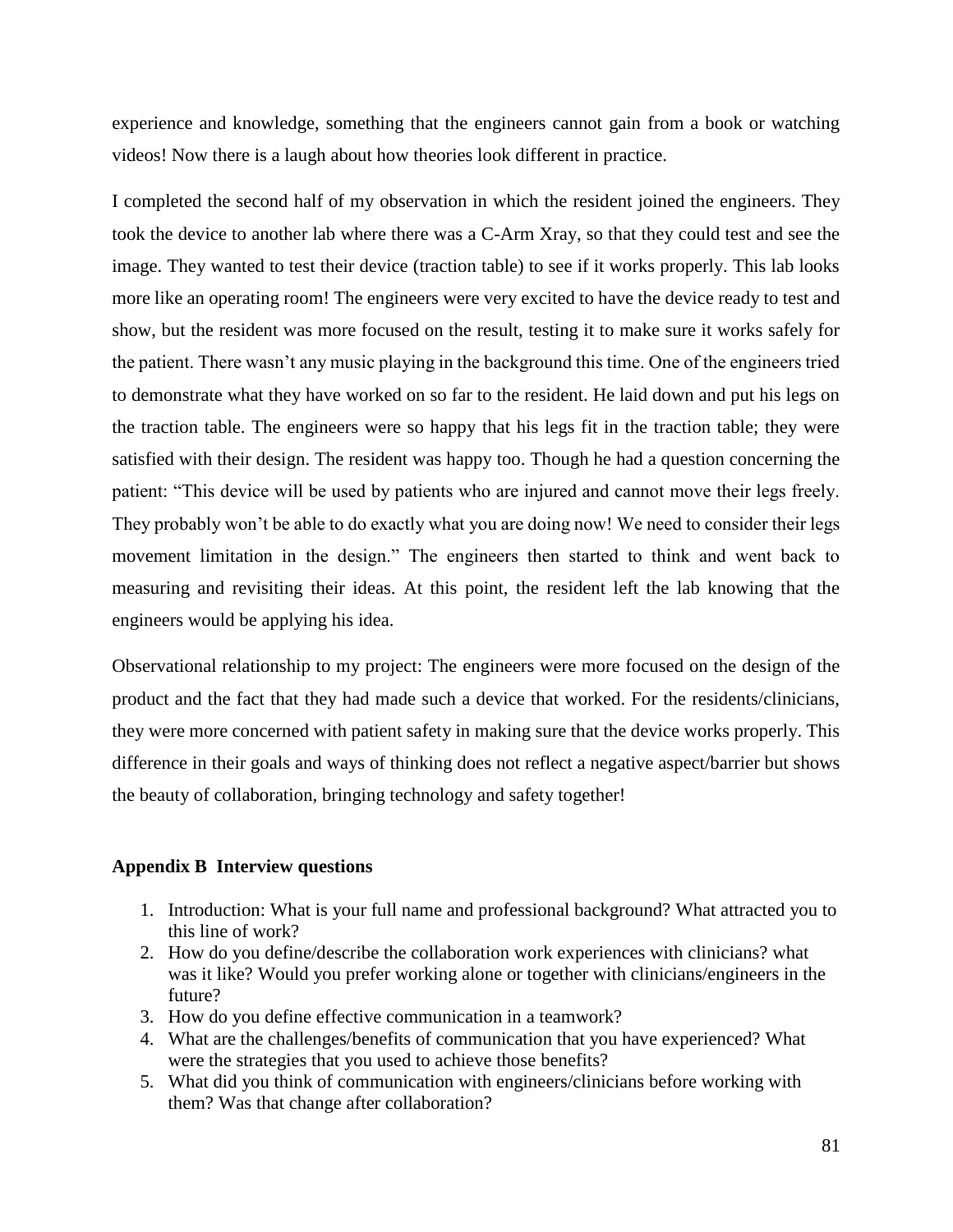# **Appendix C Color coding**



# **Appendix D An example from codebook**

| Miscommunication              | No regular meetings               | Holding regular meetings<br>$\bullet$   |
|-------------------------------|-----------------------------------|-----------------------------------------|
|                               | Not using visual techniques       | helps communication.                    |
|                               | No continuous feedback            | Using visual techniques<br>$\bullet$    |
|                               | Not knowing what others need      | helps communication.                    |
|                               | to know                           | Continual feedback helps<br>$\bullet$   |
|                               | 'They Thought it Was Not          | communication.                          |
|                               | Important'                        |                                         |
| Challenges                    | Difficulty in getting funding for |                                         |
|                               | engineers                         |                                         |
|                               | Not asking clinically relevant    | Importance of addressing                |
|                               | questions (affects engagement)    | clinical needs                          |
|                               | Authorship order                  | Organizing meetings way in<br>$\bullet$ |
|                               | Not allocating enough time        | advance                                 |
|                               | (Dr.s are busy)                   | Clarifying expectations up<br>$\bullet$ |
|                               | No continual feedback             | front                                   |
|                               | Gap between research question     | Being immersed into an<br>$\bullet$     |
|                               | & real clinical needs             | engineering/clinical                    |
|                               | Language and vocabularies         | environments                            |
|                               | (only at the beginning of the     | Increasing interaction                  |
|                               | collaboration)                    |                                         |
|                               | Absence of communication          |                                         |
|                               | Not having dedicated members      |                                         |
| Active listening              | Fully present in discussion and   |                                         |
|                               | meetings                          | Helps in maintaining<br>$\bullet$       |
|                               | Helps in giving thoughtful        | effective communication                 |
|                               | responses                         |                                         |
| Relationships fell apart when | It is not bidirectional           |                                         |